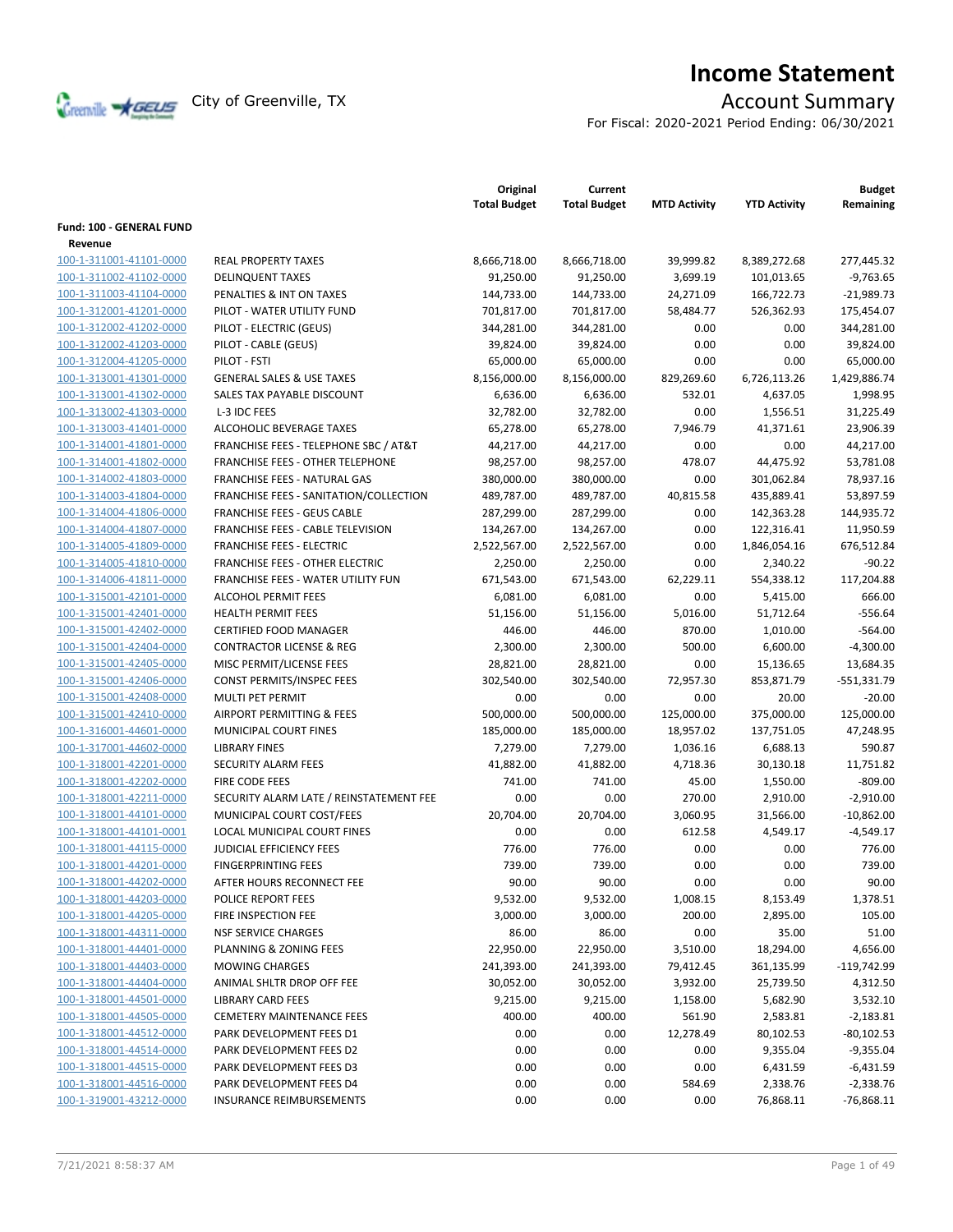|                                                    |                                                        | Original<br><b>Total Budget</b> | Current<br><b>Total Budget</b> | <b>MTD Activity</b> | <b>YTD Activity</b>  | <b>Budget</b><br>Remaining |
|----------------------------------------------------|--------------------------------------------------------|---------------------------------|--------------------------------|---------------------|----------------------|----------------------------|
| 100-1-319001-44102-0000                            | SALE OF CITY PUBLICATIONS                              | 801.00                          | 801.00                         | 100.00              | 650.00               | 151.00                     |
| 100-1-319001-44506-0000                            | LIBRARY COPY MACHINE                                   | 2,000.00                        | 2,000.00                       | 554.98              | 3,972.29             | $-1,972.29$                |
| 100-1-319001-45302-0000                            | <b>CEMETERY LOTS SALES</b>                             | 50.00                           | 50.00                          | 0.00                | 92.38                | $-42.38$                   |
| 100-1-319001-45303-0000                            | <b>LAND SALES</b>                                      | 45,000.00                       | 45,000.00                      | 5,716.17            | 11,866.17            | 33,133.83                  |
| 100-1-319001-45305-0000                            | <b>AUCTION PROCEEDS</b>                                | 190,000.00                      | 190,000.00                     | 0.00                | 0.00                 | 190,000.00                 |
| 100-1-319001-45401-0000                            | <b>INTEREST REVENUES</b>                               | 52,340.00                       | 52,340.00                      | 0.00                | 3,045.53             | 49,294.47                  |
| 100-1-319001-45501-0000                            | LIBRARY MTG ROOM RENTAL                                | 1,224.00                        | 1,224.00                       | 0.00                | 0.00                 | 1,224.00                   |
| 100-1-319001-45503-0000                            | <b>PAVILION RENTALS</b>                                | 9,900.00                        | 9,900.00                       | 1,200.91            | 5,030.96             | 4,869.04                   |
| 100-1-319001-45601-0000                            | MISCELLANEOUS REVENUES                                 | 68,756.00                       | 68,756.00                      | 19.80               | 1,361,191.12         | $-1,292,435.12$            |
| 100-1-319001-45604-0000                            | OTHER REVENUE / OVER/SHORT                             | 0.00                            | 0.00                           | $-6.16$             | 234.61               | $-234.61$                  |
| 100-1-322001-43002-0000                            | ANIMAL SHELTER CONTRIB                                 | 100,000.00                      | 100,000.00                     | 0.00                | 0.00                 | 100,000.00                 |
| 100-1-322001-43003-0000                            | HUNT CO CONTRIB - FIRE                                 | 28,800.00                       | 28,800.00                      | 2,400.00            | 23,600.00            | 5,200.00                   |
| 100-1-322001-43004-0000                            | HUNT CO MEM HOSP REIM                                  | 22,400.00                       | 22,400.00                      | 0.00                | 16,929.68            | 5,470.32                   |
| 100-1-323001-46008-0000                            | <b>XFR - TOURISM FUND</b>                              | 98,000.00                       | 98,000.00                      | 8,166.67            | 73,500.03            | 24,499.97                  |
| 100-1-323001-46015-0000                            | <b>XFR - DEBT SERVICE FUND</b>                         | 118,309.00                      | 118,309.00                     | 9,859.08            | 88,731.72            | 29,577.28                  |
| 100-1-324001-46506-0000                            | <b>CA - RECREATION FUND</b>                            | 973.00                          | 973.00                         | 81.08               | 729.72               | 243.28                     |
| 100-1-324001-46509-0000                            | CA - VENUE MGMT FUND                                   | 4,129.00                        | 4,129.00                       | 344.08              | 3,096.72             | 1,032.28                   |
| 100-1-324001-46537-0000                            | CA - MAIL MACHINE LEASE                                | 0.00                            | 0.00                           | 0.00                | 2,154.24             | $-2,154.24$                |
| 100-1-324001-46614-0000                            | CA - SANITATION FUND COLLECTION                        | 40,166.00                       | 40,166.00                      | 3,347.17            | 30,124.53            | 10,041.47                  |
| 100-1-324001-46650-0000                            | CA - UTILITY FUND TO GENERAL GOVERNME                  | 336,411.00                      | 336,411.00                     | 30,534.25           | 274,808.25           | 61,602.75                  |
| 100-1-324001-46651-0000                            | CA - UTILITY FUND TO PUBLIC WORKS                      | 159,224.00                      | 159,224.00                     | 13,268.67           | 119,418.03           | 39,805.97                  |
| 100-1-324001-46801-0000                            | <b>CA - SPENCE FUND</b>                                | 600.00                          | 600.00                         | 50.00               | 450.00               | 150.00                     |
| 100-1-324009-46901-0000                            | CA - ELECTRIC UTILITY                                  | 426,336.00                      | 426,336.00                     | 35,528.00           | 319,752.00           | 106,584.00                 |
| 100-1-324009-46906-0000                            | <b>CA - CABLE UTILITY</b>                              | 58,987.00                       | 58,987.00                      | 4,915.58            | 44,240.22            | 14,746.78                  |
|                                                    | <b>Revenue Total:</b>                                  | 26,174,095.00                   | 26,174,095.00                  | 1,519,495.36        | 23,913,035.31        | 2,261,059.69               |
| <b>Expense</b>                                     |                                                        |                                 |                                |                     |                      |                            |
| 100-1-000000-43105-0001                            | <b>CENSUS GRANT MANAGEMENT</b>                         | 0.00                            | 0.00                           | 0.00                | 8,912.00             | $-8,912.00$                |
| 100-1-000000-52103-0000                            | <b>ESSENTIAL EMPLOYEE MEALS</b>                        | 0.00                            | 0.00                           | 0.00                | 38.15                | $-38.15$                   |
| 100-1-000000-96119-0000                            | PANDEMIC EXPENSES                                      | 0.00                            | 0.00                           | 646.97              | 66,725.52            | $-66,725.52$               |
| 100-1-411000-52001-0000                            | <b>OFFICE SUPPLIES</b>                                 | 50.00                           | 50.00                          | 0.00                | 4.79                 | 45.21                      |
| 100-1-411000-52005-0000                            | PRINTED MATERIALS                                      | 96.00                           | 96.00                          | 72.00               | 120.00               | $-24.00$                   |
| 100-1-411000-52103-0000                            | <b>MEETING SUPPLIES</b>                                | 2,931.00                        | 2,931.00                       | 153.73              | 1,938.36             | 992.64                     |
| 100-1-411000-54001-0000                            | <b>TELEPHONE CHARGES</b>                               | 3,132.00                        | 3,132.00                       | 227.96              | 1,972.23             | 1,159.77                   |
| 100-1-411000-54101-0000                            | PROFESSIONAL SERVICES                                  | 8,000.00                        | 8,000.00                       | 2,000.00            | 16,000.00            | $-8,000.00$                |
| 100-1-411000-54201-0000                            | MEMBERSHIPS & SUBSCRIPTIONS                            | 6,675.00                        | 6,675.00                       | 0.00                | 6,470.60             | 204.40                     |
| 100-1-411000-54204-0000                            | <b>PUBLIC RELATIONS</b>                                | 1,700.00                        | 1,700.00                       | 0.00                | 800.00               | 900.00                     |
| 100-1-411000-54213-0000                            | PLAQUES AND AWARDS                                     | 1,000.00                        | 1,000.00                       | 349.00              | 826.00               | 174.00                     |
| 100-1-411000-54214-0000                            | <b>TRAVEL &amp; TRAINING</b>                           | 14,520.00                       | 10,920.00                      | 20.00               | 570.00               | 10,350.00                  |
| 100-1-411000-54300-0000                            | <b>TRAVEL TO CAPITAL</b>                               | 0.00                            | 3,600.00                       | 0.00                | 0.00                 | 3,600.00                   |
| 100-1-411400-51001-0000                            | REGULAR SALARIES                                       | 147,449.00                      | 147,449.00                     | 11,784.63           | 107,803.90           | 39,645.10                  |
| 100-1-411400-51020-0000                            | <b>OVERTIME</b>                                        | 0.00                            | 0.00                           | 0.00                | 45.39                | -45.39                     |
| 100-1-411400-51021-0000                            | <b>LONGEVITY</b>                                       | 1,656.00                        | 1,656.00                       | 0.00                | 1,752.00             | $-96.00$                   |
| 100-1-411400-51116-0000                            | CAR ALLOWANCE                                          | 4,200.00                        | 4,200.00                       | 323.08              | 3,069.26             | 1,130.74                   |
| 100-1-411400-51117-0000                            | <b>CELL PHONE ALLOWANCE</b>                            | 2,130.00                        | 2,130.00                       | 163.84              | 1,556.48             | 573.52                     |
| 100-1-411400-51201-0000                            | <b>FICA</b>                                            | 9,633.00                        | 9,633.00                       | 719.64              | 6,776.18             | 2,856.82                   |
| 100-1-411400-51202-0000<br>100-1-411400-51203-0000 | MEDICARE                                               | 2,253.00                        | 2,253.00                       | 168.30              | 1,584.76<br>9,099.72 | 668.24                     |
| 100-1-411400-51204-0000                            | <b>HEALTH INSURANCE</b><br><b>WORKERS COMPENSATION</b> | 24,266.00<br>375.00             | 24,266.00<br>375.00            | 1,011.08<br>19.96   | 179.64               | 15,166.28<br>195.36        |
| 100-1-411400-51205-0000                            | STATE UNEMPLOYMENT                                     | 126.00                          | 126.00                         | 0.00                | 431.98               | $-305.98$                  |
| 100-1-411400-51301-0000                            | <b>TMRS</b>                                            | 17,887.00                       | 17,887.00                      |                     |                      | 4,763.42                   |
|                                                    | <b>OFFICE SUPPLIES</b>                                 |                                 |                                | 1,423.50            | 13,123.58            |                            |
| 100-1-411400-52001-0000<br>100-1-411400-52002-0000 | POSTAGE / FREIGHT                                      | 225.00<br>125.00                | 225.00<br>125.00               | 0.00<br>0.00        | 180.95<br>$-78.09$   | 44.05<br>203.09            |
| 100-1-411400-52005-0000                            | PRINTED MATERIALS                                      | 5,150.00                        | 5,150.00                       | 0.00                | 24.00                | 5,126.00                   |
| 100-1-411400-54001-0000                            | <b>TELEPHONE CHARGES</b>                               | 1,046.00                        | 1,046.00                       | 50.80               | 701.73               | 344.27                     |
|                                                    |                                                        |                                 |                                |                     |                      |                            |
| 100-1-411400-54101-0000<br>100-1-411400-54201-0000 | PROFESSIONAL SERVICES<br>MEMBERSHIPS & SUBSCRIPTIONS   | 1,175.00                        | 1,175.00                       | 0.00                | 395.00               | 780.00<br>$-225.00$        |
| 100-1-411400-54206-0000                            | <b>ELECTION EXPENSE</b>                                | 125.00                          | 125.00                         | 0.00                | 350.00               |                            |
| 100-1-411400-54214-0000                            | <b>TRAVEL &amp; TRAINING</b>                           | 108,000.00<br>3,555.00          | 108,000.00<br>3,555.00         | 6,484.65<br>0.00    | 6,642.84             | 101,357.16<br>2,040.17     |
| 100-1-412100-51001-0000                            | REGULAR SALARIES                                       | 185,492.40                      | 158,492.40                     | 11,072.98           | 1,514.83             | 54,813.86                  |
|                                                    |                                                        |                                 |                                |                     | 103,678.54           |                            |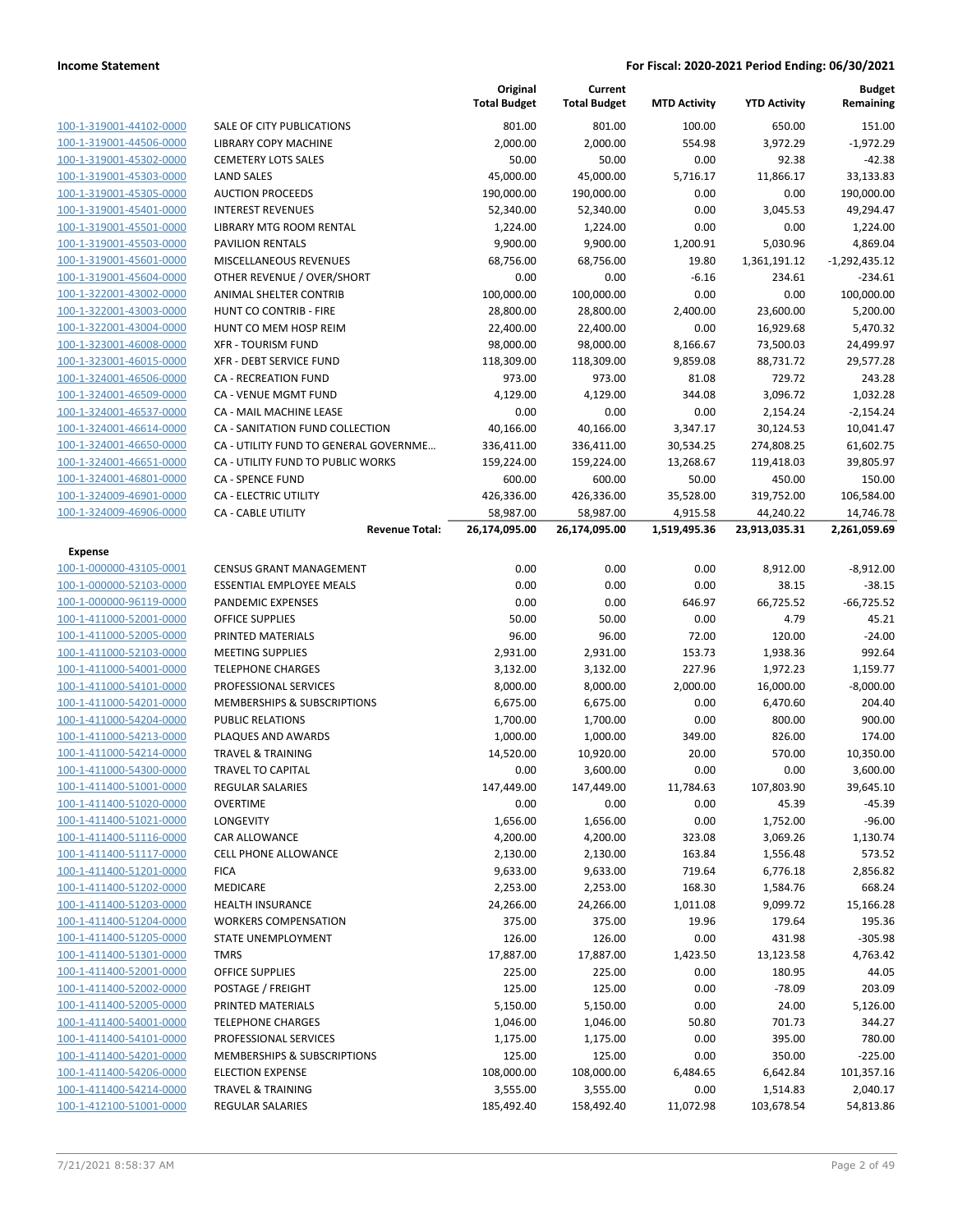| 100-1-412100-51020-0000        |
|--------------------------------|
| 100-1-412100-51021-0000        |
| 100-1-412100-51101-0000        |
| 100-1-412100-51201-0000        |
| 100-1-412100-51202-0000        |
| 100-1-412100-51203-0000        |
| 100-1-412100-51204-0000        |
| 100-1-412100-51205-0000        |
| 100-1-412100-51301-0000        |
| 100-1-412100-52001-0000        |
| 100-1-412100-52002-0000        |
| 100-1-412100-52005-0000        |
| 100-1-412100-52102-0000        |
| 100-1-412100-52110-0000        |
| 100-1-412100-53201-0000        |
| 100-1-412100-54001-0000        |
| 100-1-412100-54101-0000        |
| 100-1-412100-54201-0000        |
| 100-1-412100-54207-0000        |
| 100-1-412100-54214-0000        |
| 100-1-413200-51001-0000        |
| 100-1-413200-51020-0000        |
| 100-1-413200-51021-0000        |
| 100-1-413200-51116-0000        |
| 100-1-413200-51117-0000        |
| 100-1-413200-51201-0000        |
| 100-1-413200-51202-0000        |
| 100-1-413200-51203-0000        |
| 100-1-413200-51204-0000        |
| 100-1-413200-51205-0000        |
| 100-1-413200-51301-0000        |
| 100-1-413200-51303-0000        |
| 100-1-413200-52001-0000        |
| 100-1-413200-52002-0000        |
| 100-1-413200-52103-0000        |
| 100-1-413200-54001-0000        |
| 100-1-413200-54101-0000        |
| 100-1-413200-54201-0000        |
| 100-1-413200-54205-0000        |
| 100-1-413200-54212-0000        |
| <u>100-1-413200-54214-0000</u> |
| <u>100-1-413200-54300-0000</u> |
| 100-1-415100-51001-0000        |
| 100-1-415100-51020-0000        |
| 100-1-415100-51021-0000        |
| <u>100-1-415100-51116-0000</u> |
| 100-1-415100-51117-0000        |
| 100-1-415100-51201-0000        |
| 100-1-415100-51202-0000        |
| 100-1-415100-51203-0000        |
| <u>100-1-415100-51204-0000</u> |
| 100-1-415100-51205-0000        |
| 100-1-415100-51301-0000        |
| 100-1-415100-52001-0000        |
| 100-1-415100-52002-0000        |
| <u>100-1-415100-52005-0000</u> |
| 100-1-415100-54001-0000        |
| <u>100-1-415100-54110-0000</u> |
| 100-1-415100-54201-0000        |

|                         |                               | Original<br><b>Total Budget</b> | Current<br><b>Total Budget</b> | <b>MTD Activity</b> | <b>YTD Activity</b> | Budget<br>Remaining |
|-------------------------|-------------------------------|---------------------------------|--------------------------------|---------------------|---------------------|---------------------|
| 100-1-412100-51020-0000 | <b>OVERTIME</b>               | 7,409.87                        | 7,409.87                       | 184.86              | 1,442.53            | 5,967.34            |
| 100-1-412100-51021-0000 | <b>LONGEVITY</b>              | 6,002.00                        | 6,002.00                       | 0.00                | 4,546.66            | 1,455.34            |
| 100-1-412100-51101-0000 | <b>CERTIFICATION PAY</b>      | 3,600.00                        | 3,600.00                       | 92.32               | 1,569.34            | 2,030.66            |
| 100-1-412100-51201-0000 | <b>FICA</b>                   | 12,555.26                       | 12,555.26                      | 637.49              | 6,784.42            | 5,770.84            |
| 100-1-412100-51202-0000 | <b>MEDICARE</b>               | 2,936.31                        | 2,936.31                       | 149.09              | 1,586.67            | 1,349.64            |
| 100-1-412100-51203-0000 | <b>HEALTH INSURANCE</b>       | 48,533.00                       | 48,533.00                      | 4,044.42            | 36,399.78           | 12,133.22           |
| 100-1-412100-51204-0000 | <b>WORKERS COMPENSATION</b>   | 488.44                          | 488.44                         | 40.70               | 366.30              | 122.14              |
| 100-1-412100-51205-0000 | STATE UNEMPLOYMENT            | 379.08                          | 379.08                         | 39.18               | 781.41              | $-402.33$           |
| 100-1-412100-51301-0000 | <b>TMRS</b>                   | 22,000.42                       | 22,000.42                      | 1,316.61            | 13,516.55           | 8,483.87            |
| 100-1-412100-52001-0000 | OFFICE SUPPLIES               | 900.00                          | 900.00                         | 126.64              | 698.16              | 201.84              |
| 100-1-412100-52002-0000 | POSTAGE / FREIGHT             | 2,750.00                        | 2,750.00                       | 36.05               | 1,207.59            | 1,542.41            |
| 100-1-412100-52005-0000 | PRINTED MATERIALS             | 1,500.00                        | 1,500.00                       | 0.00                | 0.00                | 1,500.00            |
| 100-1-412100-52102-0000 | <b>BOOKS / REF SUPPLIES</b>   | 250.00                          | 250.00                         | 0.00                | 0.00                | 250.00              |
| 100-1-412100-52110-0000 | <b>TICKET WRITER SUPPLIES</b> | 8,700.00                        | 8,700.00                       | 0.00                | 8,590.00            | 110.00              |
| 100-1-412100-53201-0000 | FURNITURE & OFFICE EQUIPMENT  | 2,235.00                        | 2,235.00                       | 0.00                | 2,233.14            | 1.86                |
| 100-1-412100-54001-0000 | <b>TELEPHONE CHARGES</b>      | 3,500.00                        | 3,500.00                       | 206.89              | 3,248.54            | 251.46              |
| 100-1-412100-54101-0000 | PROFESSIONAL SERVICES         | 29,000.00                       | 4,000.00                       | 3,075.00            | 3,563.20            | 436.80              |
| 100-1-412100-54201-0000 | MEMBERSHIPS & SUBSCRIPTIONS   | 550.00                          | 550.00                         | 0.00                | 679.09              | $-129.09$           |
| 100-1-412100-54207-0000 | COURT COSTS, JURY, WIT FEES   | 360.00                          | 360.00                         | 36.00               | 36.00               | 324.00              |
| 100-1-412100-54214-0000 | <b>TRAVEL &amp; TRAINING</b>  | 6,080.00                        | 3,080.00                       | 262.43              | 812.43              | 2,267.57            |
| 100-1-413200-51001-0000 | REGULAR SALARIES              | 243,744.80                      | 243,744.80                     | 19,588.28           | 182,040.31          | 61,704.49           |
| 100-1-413200-51020-0000 | <b>OVERTIME</b>               | 145.58                          | 145.58                         | 0.00                | 0.00                | 145.58              |
| 100-1-413200-51021-0000 | LONGEVITY                     | 618.00                          | 618.00                         | 0.00                | 933.00              | $-315.00$           |
| 100-1-413200-51116-0000 | <b>CAR ALLOWANCE</b>          | 7,200.00                        | 7,200.00                       | 553.84              | 5,261.48            | 1,938.52            |
| 100-1-413200-51117-0000 | <b>CELL PHONE ALLOWANCE</b>   | 1,170.00                        | 1,170.00                       | 90.00               | 855.00              | 315.00              |
| 100-1-413200-51201-0000 | <b>FICA</b>                   | 11,874.26                       | 11,874.26                      | 1,168.28            | 8,260.37            | 3,613.89            |
| 100-1-413200-51202-0000 | MEDICARE                      | 3,666.74                        | 3,666.74                       | 273.22              | 2,557.74            | 1,109.00            |
| 100-1-413200-51203-0000 | <b>HEALTH INSURANCE</b>       | 30,333.00                       | 30,333.00                      | 2,527.75            | 22,749.75           | 7,583.25            |
| 100-1-413200-51204-0000 | <b>WORKERS COMPENSATION</b>   | 609.94                          | 609.94                         | 50.83               | 457.47              | 152.47              |
| 100-1-413200-51205-0000 | STATE UNEMPLOYMENT            | 157.95                          | 157.95                         | 0.00                | 363.94              | $-205.99$           |
| 100-1-413200-51301-0000 | <b>TMRS</b>                   | 29,112.62                       | 29,112.62                      | 2,346.92            | 21,721.66           | 7,390.96            |
| 100-1-413200-51303-0000 | SUP 457 COMP PLAN             | 22,230.00                       | 22,230.00                      | 1,695.24            | 16,104.88           | 6,125.12            |
| 100-1-413200-52001-0000 | OFFICE SUPPLIES               | 300.00                          | 300.00                         | 0.00                | 591.40              | $-291.40$           |
| 100-1-413200-52002-0000 | POSTAGE / FREIGHT             | 100.00                          | 100.00                         | 0.00                | 7.85                | 92.15               |
| 100-1-413200-52103-0000 | <b>MEETING SUPPLIES</b>       | 850.00                          | 850.00                         | 0.00                | 263.23              | 586.77              |
| 100-1-413200-54001-0000 | <b>TELEPHONE CHARGES</b>      | 4,000.00                        | 4,000.00                       | 184.12              | 3,185.02            | 814.98              |
| 100-1-413200-54101-0000 | PROFESSIONAL SERVICES         | 100.00                          | 100.00                         | 0.00                | 0.00                | 100.00              |
| 100-1-413200-54201-0000 | MEMBERSHIPS & SUBSCRIPTIONS   | 1,525.00                        | 1,525.00                       | 150.00              | 1,271.33            | 253.67              |
| 100-1-413200-54205-0000 | <b>BUSINESS MEALS</b>         | 600.00                          | 600.00                         | 0.00                | 61.24               | 538.76              |
| 100-1-413200-54212-0000 | PRINTING                      | 150.00                          | 150.00                         | 0.00                | 0.00                | 150.00              |
| 100-1-413200-54214-0000 | <b>TRAVEL &amp; TRAINING</b>  | 2,600.00                        | 1,500.00                       | 0.00                | 1,574.00            | $-74.00$            |
| 100-1-413200-54300-0000 | TRAVEL TO CAPITAL             | 0.00                            | 1,100.00                       | 0.00                | 0.00                | 1,100.00            |
| 100-1-415100-51001-0000 | <b>REGULAR SALARIES</b>       | 288,633.28                      | 288,633.28                     | 22,202.08           | 211,282.44          | 77,350.84           |
| 100-1-415100-51020-0000 | <b>OVERTIME</b>               | 1,476.45                        | 1,476.45                       | 104.43              | 164.10              | 1,312.35            |
| 100-1-415100-51021-0000 | LONGEVITY                     | 3,322.00                        | 3,322.00                       | 0.00                | 3,652.00            | $-330.00$           |
| 100-1-415100-51116-0000 | CAR ALLOWANCE                 | 4,200.00                        | 4,200.00                       | 323.08              | 3,069.26            | 1,130.74            |
| 100-1-415100-51117-0000 | <b>CELL PHONE ALLOWANCE</b>   | 2,130.00                        | 2,130.00                       | 163.84              | 1,556.48            | 573.52              |
| 100-1-415100-51201-0000 | <b>FICA</b>                   | 18,585.23                       | 18,585.23                      | 1,311.67            | 12,714.32           | 5,870.91            |
| 100-1-415100-51202-0000 | MEDICARE                      | 4,346.55                        | 4,346.55                       | 306.76              | 2,973.47            | 1,373.08            |
| 100-1-415100-51203-0000 | HEALTH INSURANCE              | 66,732.00                       | 66,732.00                      | 5,561.00            | 50,049.00           | 16,683.00           |
| 100-1-415100-51204-0000 | <b>WORKERS COMPENSATION</b>   | 723.03                          | 723.03                         | 60.25               | 542.25              | 180.78              |
| 100-1-415100-51205-0000 | STATE UNEMPLOYMENT            | 347.49                          | 347.49                         | 0.00                | 790.93              | $-443.44$           |
| 100-1-415100-51301-0000 | <b>TMRS</b>                   | 34,510.07                       | 34,510.07                      | 2,644.03            | 25,236.24           | 9,273.83            |
| 100-1-415100-52001-0000 | <b>OFFICE SUPPLIES</b>        | 1,700.00                        | 1,550.00                       | 102.64              | 1,215.28            | 334.72              |
| 100-1-415100-52002-0000 | POSTAGE / FREIGHT             | 4,000.00                        | 4,000.00                       | 0.00                | 3,049.09            | 950.91              |
| 100-1-415100-52005-0000 | PRINTED MATERIALS             | 150.00                          | 2,905.77                       | 0.00                | 0.00                | 2,905.77            |
| 100-1-415100-54001-0000 | <b>TELEPHONE CHARGES</b>      | 3,000.00                        | 3,000.00                       | 114.05              | 2,258.18            | 741.82              |
| 100-1-415100-54110-0000 | <b>AUDIT</b>                  | 69,000.00                       | 69,000.00                      | 0.00                | 52,875.00           | 16,125.00           |
| 100-1-415100-54201-0000 | MEMBERSHIPS & SUBSCRIPTIONS   | 2,139.00                        | 2,139.00                       | 0.00                | 2,349.29            | $-210.29$           |
|                         |                               |                                 |                                |                     |                     |                     |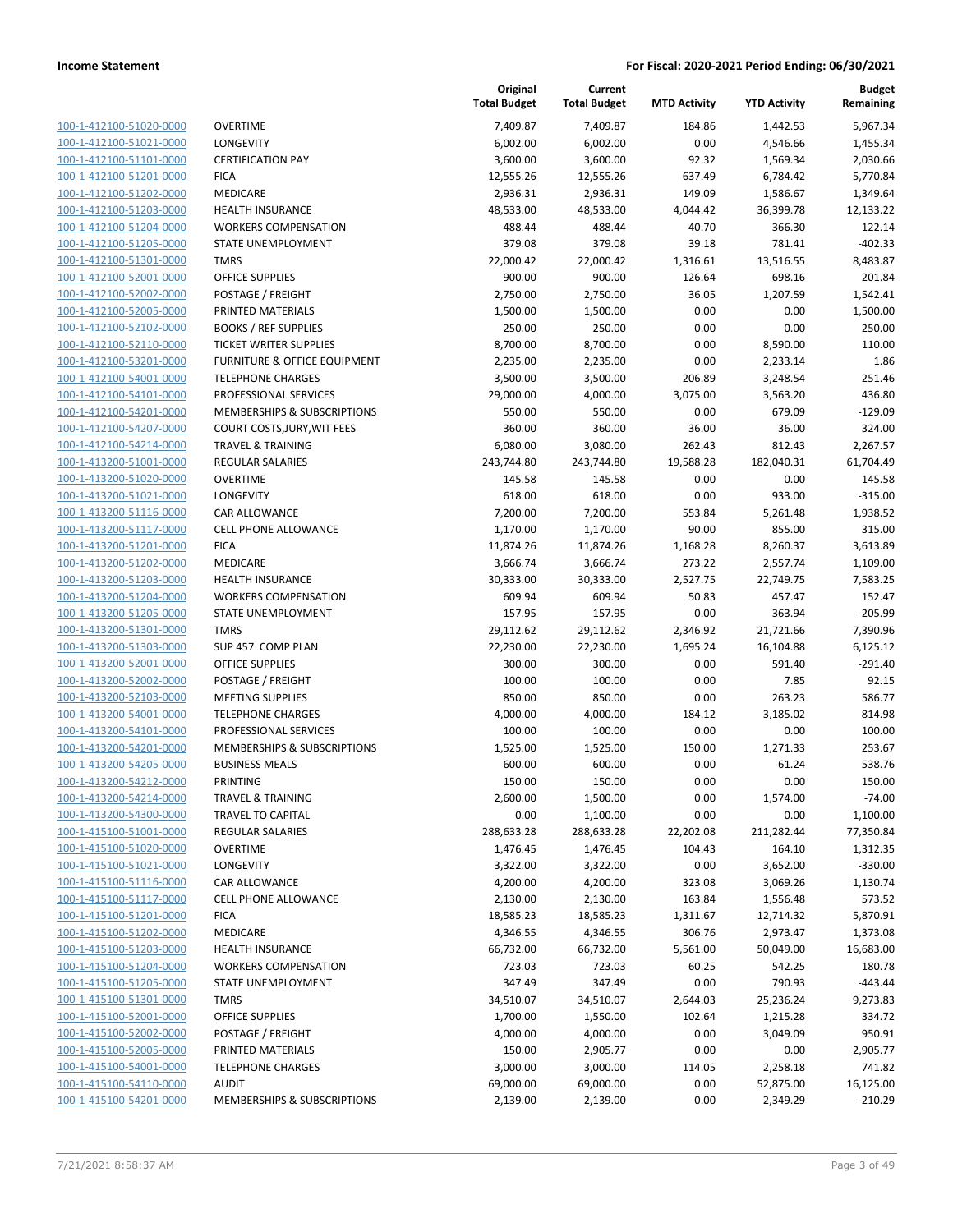| 100-1-415100-54211-0000        |
|--------------------------------|
| 100-1-415100-54212-0000        |
| 100-1-415100-54214-0000        |
| 100-1-415150-54401-0000        |
| 100-1-415150-54402-0000        |
| 100-1-415300-54106-0000        |
| 100-1-415500-51001-0000        |
| 100-1-415500-51020-0000        |
| 100-1-415500-51021-0000        |
| 100-1-415500-51116-0000        |
| 100-1-415500-51117-0000        |
| 100-1-415500-51201-0000        |
| 100-1-415500-51202-0000        |
| 100-1-415500-51203-0000        |
| <u>100-1-415500-51204-0000</u> |
| 100-1-415500-51205-0000        |
| 100-1-415500-51301-0000        |
| 100-1-415500-52001-0000        |
| 100-1-415500-52002-0000        |
| 100-1-415500-52303-0000        |
| 100-1-415500-54001-0000        |
| 100-1-415500-54102-0000        |
| 100-1-415500-54107-0000        |
| 100-1-415500-54118-0000        |
|                                |
| 100-1-415500-54119-0000        |
| 100-1-415500-54201-0000        |
| 100-1-415500-54213-0000        |
| 100-1-415500-54214-0000        |
| 100-1-421100-51001-0000        |
| 100-1-421100-51020-0000        |
| 100-1-421100-51021-0000        |
| 100-1-421100-51101-0000        |
| 100-1-421100-51115-0000        |
| <u>100-1-421100-51117-0000</u> |
| 100-1-421100-51201-0000        |
| 100-1-421100-51202-0000        |
| 100-1-421100-51203-0000        |
| 100-1-421100-51204-0000        |
| 100-1-421100-51205-0000        |
| 100-1-421100-51301-0000        |
| 100-1-421100-52001-0000        |
| <u>100-1-421100-52002-0000</u> |
| 100-1-421100-52004-0000        |
| 100-1-421100-52005-0000        |
| <u>100-1-421100-52103-0000</u> |
| 100-1-421100-52104-0000        |
| 100-1-421100-52201-0000        |
| 100-1-421100-52203-0000        |
| 100-1-421100-52302-0000        |
| 100-1-421100-52304-0000        |
| <u>100-1-421100-52305-0000</u> |
| 100-1-421100-53202-0000        |
| 100-1-421100-53205-0000        |
| 100-1-421100-54001-0000        |
| <u>100-1-421100-54002-0000</u> |
| <u>100-1-421100-54201-0000</u> |
| <u>100-1-421100-54205-0000</u> |
| 100-1-421100-54212-0000        |
| <u>100-1-421100-54213-0000</u> |
|                                |

|                         |                              | Original<br><b>Total Budget</b> | Current<br><b>Total Budget</b> | <b>MTD Activity</b> | <b>YTD Activity</b> | <b>Budget</b><br>Remaining |
|-------------------------|------------------------------|---------------------------------|--------------------------------|---------------------|---------------------|----------------------------|
| 100-1-415100-54211-0000 | <b>ADVERTISING</b>           | 35,000.00                       | 32,394.23                      | 1,459.20            | 34,527.35           | $-2,133.12$                |
| 100-1-415100-54212-0000 | PRINTING                     | 0.00                            | 0.00                           | 2,605.77            | 2,605.77            | $-2,605.77$                |
| 100-1-415100-54214-0000 | <b>TRAVEL &amp; TRAINING</b> | 2,465.00                        | 2,465.00                       | 0.00                | 1,000.00            | 1,465.00                   |
| 100-1-415150-54401-0000 | APPRAISER                    | 270,135.00                      | 270,135.00                     | 67,533.83           | 202,601.49          | 67,533.51                  |
| 100-1-415150-54402-0000 | <b>COLLECTOR</b>             | 0.00                            | 0.00                           | 0.00                | 16,030.98           | $-16,030.98$               |
| 100-1-415300-54106-0000 | <b>ATTORNEY FEES</b>         | 200,000.00                      | 200,000.00                     | 32,194.86           | 151,179.16          | 48,820.84                  |
| 100-1-415500-51001-0000 | <b>REGULAR SALARIES</b>      | 185,473.60                      | 185,473.60                     | 14,265.46           | 137,090.26          | 48,383.34                  |
| 100-1-415500-51020-0000 | <b>OVERTIME</b>              | 0.00                            | 0.00                           | 147.04              | 529.33              | $-529.33$                  |
| 100-1-415500-51021-0000 | LONGEVITY                    | 3,894.00                        | 3,894.00                       | 0.00                | 4,158.00            | $-264.00$                  |
| 100-1-415500-51116-0000 | CAR ALLOWANCE                | 4,200.00                        | 4,200.00                       | 323.08              | 3,069.26            | 1,130.74                   |
| 100-1-415500-51117-0000 | <b>CELL PHONE ALLOWANCE</b>  | 1,170.00                        | 1,170.00                       | 90.00               | 855.00              | 315.00                     |
| 100-1-415500-51201-0000 | <b>FICA</b>                  | 12,073.73                       | 12,073.73                      | 828.06              | 8,251.55            | 3,822.18                   |
| 100-1-415500-51202-0000 | <b>MEDICARE</b>              | 2,823.70                        | 2,823.70                       | 193.66              | 1,929.76            | 893.94                     |
| 100-1-415500-51203-0000 | <b>HEALTH INSURANCE</b>      | 36,399.00                       | 36,399.00                      | 3,033.25            | 28,863.25           | 7,535.75                   |
| 100-1-415500-51204-0000 | <b>WORKERS COMPENSATION</b>  | 469.71                          | 469.71                         | 39.14               | 352.26              | 117.45                     |
| 100-1-415500-51205-0000 | STATE UNEMPLOYMENT           | 189.54                          | 189.54                         | 0.00                | 432.01              | $-242.47$                  |
| 100-1-415500-51301-0000 | <b>TMRS</b>                  | 22,419.17                       | 22,419.17                      | 1,719.76            | 16,727.03           | 5,692.14                   |
| 100-1-415500-52001-0000 | <b>OFFICE SUPPLIES</b>       | 2,300.00                        | 2,300.00                       | 97.98               | 1,104.94            | 1,195.06                   |
| 100-1-415500-52002-0000 | POSTAGE / FREIGHT            | 1,500.00                        | 1,500.00                       | 0.00                | 395.41              | 1,104.59                   |
| 100-1-415500-52303-0000 | <b>TRAINING SUPPLIES</b>     | 750.00                          | 750.00                         | 0.00                | 0.00                | 750.00                     |
| 100-1-415500-54001-0000 | <b>TELEPHONE CHARGES</b>     | 2,100.00                        | 2,100.00                       | 79.83               | 1,823.12            | 276.88                     |
| 100-1-415500-54102-0000 | <b>MVR CHECKS</b>            | 500.00                          | 500.00                         | 0.00                | 0.00                | 500.00                     |
| 100-1-415500-54107-0000 | <b>MEDICAL</b>               | 8,000.00                        | 8,000.00                       | 772.00              | 3,724.00            | 4,276.00                   |
| 100-1-415500-54118-0000 | <b>MEDICAL - POLICE</b>      | 2,500.00                        | 2,500.00                       | 192.00              | 667.00              | 1,833.00                   |
| 100-1-415500-54119-0000 | <b>MEDICAL - FIRE</b>        | 2,500.00                        | 2,500.00                       | 258.00              | 457.00              | 2,043.00                   |
| 100-1-415500-54201-0000 | MEMBERSHIPS & SUBSCRIPTIONS  | 3,300.00                        | 3,300.00                       | 0.00                | 1,754.76            | 1,545.24                   |
| 100-1-415500-54213-0000 | PLAQUES AND AWARDS           | 26,000.00                       | 26,000.00                      | 201.00              | 20,136.84           | 5,863.16                   |
| 100-1-415500-54214-0000 | <b>TRAVEL &amp; TRAINING</b> | 3,000.00                        | 3,000.00                       | 599.00              | 997.00              | 2,003.00                   |
| 100-1-421100-51001-0000 | <b>REGULAR SALARIES</b>      | 416,852.80                      | 416,852.80                     | 33,055.01           | 298,180.21          | 118,672.59                 |
| 100-1-421100-51020-0000 | <b>OVERTIME</b>              | 17,435.85                       | 17,435.85                      | 673.56              | 4,995.10            | 12,440.75                  |
| 100-1-421100-51021-0000 | LONGEVITY                    | 10,476.00                       | 10,476.00                      | 258.46              | 10,324.89           | 151.11                     |
| 100-1-421100-51101-0000 | <b>CERTIFICATION PAY</b>     | 6,240.00                        | 6,240.00                       | 415.38              | 3,946.11            | 2,293.89                   |
| 100-1-421100-51115-0000 | <b>CLOTHING ALLOWANCE</b>    | 841.00                          | 841.00                         | 27.72               | 2,063.34            | $-1,222.34$                |
| 100-1-421100-51117-0000 | <b>CELL PHONE ALLOWANCE</b>  | 2,130.00                        | 2,130.00                       | 223.84              | 2,126.48            | 3.52                       |
| 100-1-421100-51201-0000 | <b>FICA</b>                  | 28,146.49                       | 28,146.49                      | 2,213.32            | 20,954.50           | 7,191.99                   |
| 100-1-421100-51202-0000 | MEDICARE                     | 6,582.65                        | 6,582.65                       | 517.63              | 4,950.94            | 1,631.71                   |
| 100-1-421100-51203-0000 | <b>HEALTH INSURANCE</b>      | 60,666.00                       | 60,666.00                      | 5,055.50            | 45,499.50           | 15,166.50                  |
| 100-1-421100-51204-0000 | <b>WORKERS COMPENSATION</b>  | 8,757.79                        | 8,757.79                       | 729.82              | 6,568.38            | 2,189.41                   |
| 100-1-421100-51205-0000 | STATE UNEMPLOYMENT           | 315.90                          | 315.90                         | 0.00                | 787.59              | $-471.69$                  |
| 100-1-421100-51301-0000 | TMRS                         | 52,263.95                       | 52,263.95                      | 4,213.73            | 39,313.95           | 12,950.00                  |
| 100-1-421100-52001-0000 | <b>OFFICE SUPPLIES</b>       | 1,000.00                        | 1,000.00                       | 37.21               | 957.42              | 42.58                      |
| 100-1-421100-52002-0000 | POSTAGE / FREIGHT            | 300.00                          | 300.00                         | 8.25                | 78.74               | 221.26                     |
| 100-1-421100-52004-0000 | <b>COMPUTER SUPPLIES</b>     | 600.00                          | 600.00                         | 0.00                | 196.98              | 403.02                     |
| 100-1-421100-52005-0000 | PRINTED MATERIALS            | 300.00                          | 300.00                         | 0.00                | 267.84              | 32.16                      |
| 100-1-421100-52103-0000 | <b>MEETING SUPPLIES</b>      | 2,080.00                        | 2,080.00                       | 293.04              | 1,145.66            | 934.34                     |
| 100-1-421100-52104-0000 | <b>WEARING APPAREL</b>       | 398.00                          | 398.00                         | 74.24               | 74.24               | 323.76                     |
| 100-1-421100-52201-0000 | MINOR TOOLS & EQUIPMENT      | 600.00                          | 600.00                         | 0.00                | 0.00                | 600.00                     |
| 100-1-421100-52203-0000 | <b>MOTOR VEHICLE FUEL</b>    | 1,175.00                        | 1,175.00                       | 198.55              | 2,010.41            | $-835.41$                  |
| 100-1-421100-52302-0000 | <b>MEDICAL SUPPLIES</b>      | 300.00                          | 300.00                         | 0.00                | 288.89              | 11.11                      |
| 100-1-421100-52304-0000 | <b>DRONE PROGRAM</b>         | 2,150.00                        | 2,150.00                       | 0.00                | 948.00              | 1,202.00                   |
| 100-1-421100-52305-0000 | PUBLIC EDUCATION             | 4,300.00                        | 4,300.00                       | 451.63              | 2,010.86            | 2,289.14                   |
| 100-1-421100-53202-0000 | MACHINE, TOOLS & IMPLMNTS    | 150.00                          | 150.00                         | 0.00                | 0.00                | 150.00                     |
| 100-1-421100-53205-0000 | <b>MOTOR VEHICLES</b>        | 2,500.00                        | 2,500.00                       | 0.00                | 987.34              | 1,512.66                   |
| 100-1-421100-54001-0000 | <b>TELEPHONE CHARGES</b>     | 12,000.00                       | 12,000.00                      | 199.49              | 3,001.92            | 8,998.08                   |
| 100-1-421100-54002-0000 | <b>UTILITY CHARGES</b>       | 65,000.00                       | 65,000.00                      | 5,748.83            | 47,118.05           | 17,881.95                  |
| 100-1-421100-54201-0000 | MEMBERSHIPS & SUBSCRIPTIONS  | 2,978.00                        | 2,978.00                       | 30.00               | 85.00               | 2,893.00                   |
| 100-1-421100-54205-0000 | <b>BUSINESS MEALS</b>        | 150.00                          | 150.00                         | 0.00                | 0.00                | 150.00                     |
| 100-1-421100-54212-0000 | PRINTING                     | 198.00                          | 198.00                         | 0.00                | 198.00              | 0.00                       |
| 100-1-421100-54213-0000 | PLAQUES AND AWARDS           | 200.00                          | 200.00                         | 0.00                | 5.99                | 194.01                     |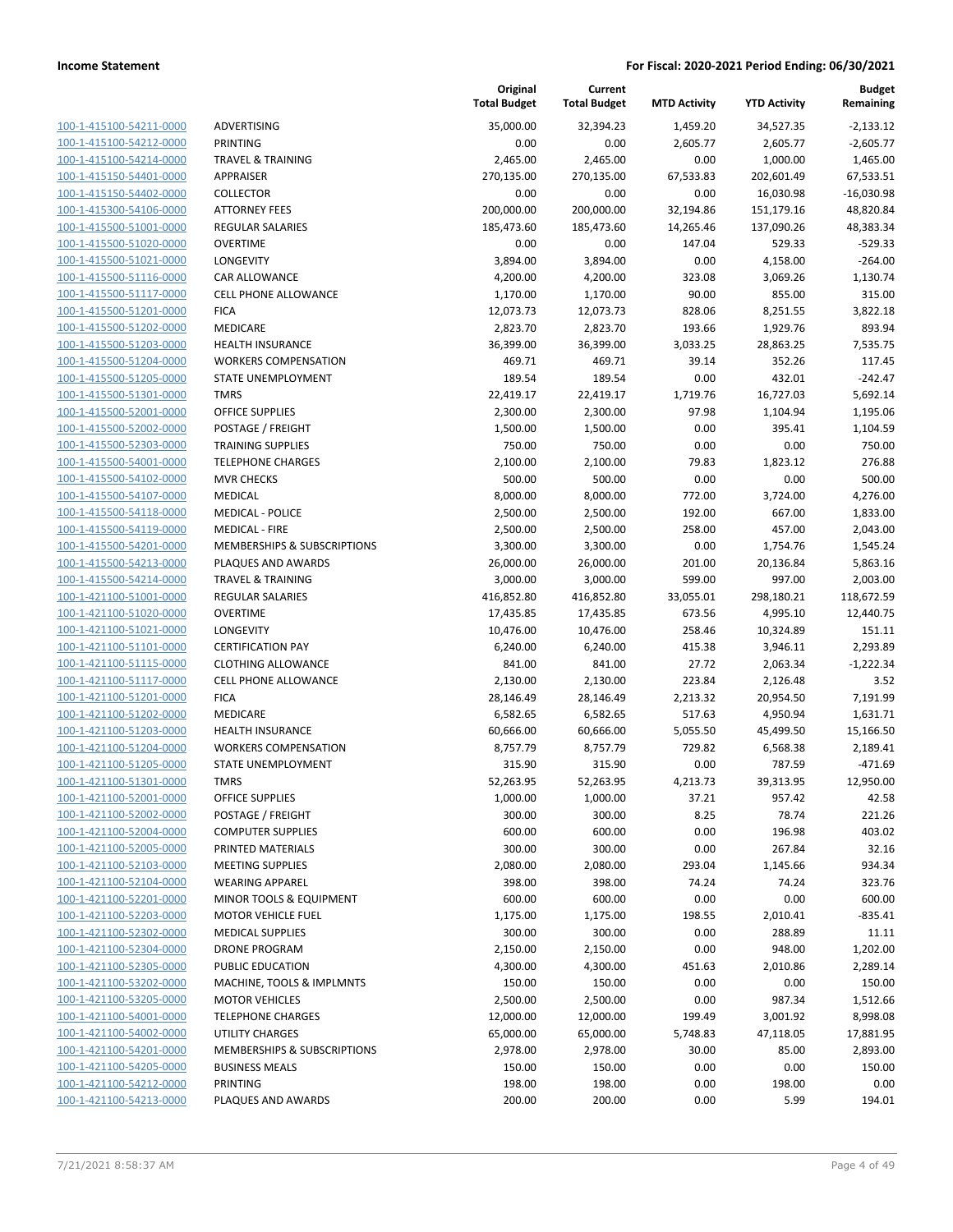| 100-1-421100-54214-0000                                          |
|------------------------------------------------------------------|
| 100-1-421210-51001-0000                                          |
| 100-1-421210-51020-0000                                          |
| 100-1-421210-51021-0000                                          |
| 100-1-421210-51101-0000                                          |
| 100-1-421210-51115-0000                                          |
| 100-1-421210-51117-0000                                          |
| 100-1-421210-51201-0000                                          |
|                                                                  |
| 100-1-421210-51202-0000                                          |
| 100-1-421210-51203-0000                                          |
| 100-1-421210-51204-0000                                          |
| 100-1-421210-51205-0000                                          |
| 100-1-421210-51301-0000                                          |
| 100-1-421210-52001-0000                                          |
| 100-1-421210-52002-0000                                          |
| 100-1-421210-52004-0000                                          |
| 100-1-421210-52005-0000                                          |
| 100-1-421210-52102-0000                                          |
| 100-1-421210-52201-0000                                          |
| 100-1-421210-52203-0000                                          |
| 100-1-421210-53203-0000                                          |
|                                                                  |
| 100-1-421210-53205-0000                                          |
| 100-1-421210-54001-0000                                          |
| 100-1-421210-54201-0000                                          |
| 100-1-421210-54208-0000                                          |
| 100-1-421210-54214-0000                                          |
| 100-1-421230-51001-0000                                          |
| 100-1-421230-51020-0000                                          |
| 100-1-421230-51021-0000                                          |
| 100-1-421230-51101-0000                                          |
| 100-1-421230-51102-0000                                          |
| 100-1-421230-51115-0000                                          |
| 100-1-421230-51117-0000                                          |
|                                                                  |
| 100-1-421230-51201-0000                                          |
| 100-1-421230-51202-0000                                          |
| 100-1-421230-51203-0000                                          |
| 100-1-421230-51204-0000                                          |
| 100-1-421230-51205-0000                                          |
| 100-1-421230-51301-0000                                          |
| 100-1-421230-51401-0000                                          |
| 100-1-421230-52001-0000                                          |
| 100-1-421230-52002-0000                                          |
| <u>100-1-421230-52004-0000</u>                                   |
| 100-1-421230-52005-0000                                          |
| 100-1-421230-52006-0000                                          |
| 100-1-421230-52007-0000                                          |
|                                                                  |
| 100-1-421230-52008-0000                                          |
| 100-1-421230-52009-0000                                          |
| 100-1-421230-52104-0000                                          |
| 100-1-421230-52105-0000                                          |
| 100-1-421230-52108-0000                                          |
| 100-1-421230-52109-0000                                          |
|                                                                  |
| <u>100-1-421230-52111-0000</u>                                   |
| <u>100-1-421230-52201-0000</u>                                   |
|                                                                  |
| 100-1-421230-52202-0000                                          |
| <u>100-1-421230-52203-0000</u>                                   |
| 100-1-421230-52303-0000                                          |
| <u>100-1-421230-52309-0000</u><br><u>100-1-421230-53202-0000</u> |

|                         |                                       | Original<br><b>Total Budget</b> | Current<br><b>Total Budget</b> | <b>MTD Activity</b> | <b>YTD Activity</b> | <b>Budget</b><br>Remaining |
|-------------------------|---------------------------------------|---------------------------------|--------------------------------|---------------------|---------------------|----------------------------|
| 100-1-421100-54214-0000 | <b>TRAVEL &amp; TRAINING</b>          | 6,158.53                        | 6,158.53                       | 0.00                | 2,476.48            | 3,682.05                   |
| 100-1-421210-51001-0000 | REGULAR SALARIES                      | 867,276.80                      | 803,970.80                     | 51,172.79           | 531,766.42          | 272,204.38                 |
| 100-1-421210-51020-0000 | <b>OVERTIME</b>                       | 48,740.66                       | 48,740.66                      | 1,917.24            | 26,320.06           | 22,420.60                  |
| 100-1-421210-51021-0000 | <b>LONGEVITY</b>                      | 13,938.00                       | 13,938.00                      | 175.38              | 12,616.93           | 1,321.07                   |
| 100-1-421210-51101-0000 | <b>CERTIFICATION PAY</b>              | 17,040.00                       | 17,040.00                      | 1,061.52            | 11,122.89           | 5,917.11                   |
| 100-1-421210-51115-0000 | <b>CLOTHING ALLOWANCE</b>             | 8,646.00                        | 8,646.00                       | 73.92               | 6,171.54            | 2,474.46                   |
| 100-1-421210-51117-0000 | CELL PHONE ALLOWANCE                  | 7,380.00                        | 7,380.00                       | 387.68              | 4,102.96            | 3,277.04                   |
| 100-1-421210-51201-0000 | <b>FICA</b>                           | 59,707.33                       | 59,707.33                      | 3,219.31            | 34,926.17           | 24,781.16                  |
| 100-1-421210-51202-0000 | MEDICARE                              | 13,963.81                       | 13,963.81                      | 752.91              | 8,168.21            | 5,795.60                   |
| 100-1-421210-51203-0000 | <b>HEALTH INSURANCE</b>               | 145,598.00                      | 145,598.00                     | 12,133.17           | 109,198.53          | 36,399.47                  |
| 100-1-421210-51204-0000 | <b>WORKERS COMPENSATION</b>           | 21,593.19                       | 21,593.19                      | 1,799.43            | 16,194.87           | 5,398.32                   |
| 100-1-421210-51205-0000 | STATE UNEMPLOYMENT                    | 758.16                          | 758.16                         | 0.00                | 1,440.01            | $-681.85$                  |
| 100-1-421210-51301-0000 | <b>TMRS</b>                           | 114,897.36                      | 114,897.36                     | 6,355.47            | 67,971.09           | 46,926.27                  |
| 100-1-421210-52001-0000 | <b>OFFICE SUPPLIES</b>                | 1,060.00                        | 1,060.00                       | 0.00                | 711.34              | 348.66                     |
| 100-1-421210-52002-0000 | POSTAGE / FREIGHT                     | 150.00                          | 150.00                         | 0.00                | 183.68              | $-33.68$                   |
| 100-1-421210-52004-0000 | <b>COMPUTER SUPPLIES</b>              | 1,350.00                        | 1,350.00                       | 0.00                | 632.89              | 717.11                     |
| 100-1-421210-52005-0000 | PRINTED MATERIALS                     | 50.00                           | 50.00                          | 0.00                | 24.00               | 26.00                      |
| 100-1-421210-52102-0000 | <b>BOOKS / REF SUPPLIES</b>           | 120.00                          | 120.00                         | 0.00                | 0.00                | 120.00                     |
| 100-1-421210-52201-0000 | MINOR TOOLS & EQUIPMENT               | 840.00                          | 840.00                         | 0.00                | 634.93              | 205.07                     |
| 100-1-421210-52203-0000 | <b>MOTOR VEHICLE FUEL</b>             | 3,650.00                        | 3,650.00                       | 851.82              | 5,190.27            | $-1,540.27$                |
| 100-1-421210-53203-0000 | <b>INSTRUMENTS &amp; APPARATUS</b>    | 300.00                          | 300.00                         | 0.00                | 0.00                | 300.00                     |
| 100-1-421210-53205-0000 | <b>MOTOR VEHICLES</b>                 | 2,000.00                        | 2,000.00                       | 70.98               | 1,220.80            | 779.20                     |
| 100-1-421210-54001-0000 | <b>TELEPHONE CHARGES</b>              | 15,000.00                       | 15,000.00                      | 328.71              | 5,790.30            | 9,209.70                   |
| 100-1-421210-54201-0000 | MEMBERSHIPS & SUBSCRIPTIONS           | 9,840.00                        | 9,840.00                       | 0.00                | 5,389.40            | 4,450.60                   |
| 100-1-421210-54208-0000 | <b>LABORATORY WORK</b>                | 9,900.00                        | 9,900.00                       | 0.00                | 469.00              | 9,431.00                   |
| 100-1-421210-54214-0000 | <b>TRAVEL &amp; TRAINING</b>          | 11,550.00                       | 11,550.00                      | 48.00               | 4,000.72            | 7,549.28                   |
| 100-1-421230-51001-0000 | REGULAR SALARIES                      | 2,983,073.60                    | 2,983,073.60                   | 215,013.66          | 1,992,446.74        | 990,626.86                 |
| 100-1-421230-51020-0000 | <b>OVERTIME</b>                       | 210,823.76                      | 210,823.76                     | 33,081.22           | 293,302.85          | $-82,479.09$               |
| 100-1-421230-51021-0000 | LONGEVITY                             | 30,075.00                       | 30,075.00                      | 62.76               | 31,619.72           | $-1,544.72$                |
| 100-1-421230-51101-0000 | <b>CERTIFICATION PAY</b>              | 63,240.00                       | 63,240.00                      | 3,438.38            | 30,483.95           | 32,756.05                  |
| 100-1-421230-51102-0000 | <b>BILINGUAL PAY</b>                  | 1,800.00                        | 1,800.00                       | 138.48              | 1,015.52            | 784.48                     |
| 100-1-421230-51115-0000 | <b>CLOTHING ALLOWANCE</b>             | 5,042.00                        | 5,042.00                       | 341.88              | 3,234.00            | 1,808.00                   |
| 100-1-421230-51117-0000 | CELL PHONE ALLOWANCE                  | 1,740.00                        | 1,740.00                       | 327.68              | 2,452.96            | $-712.96$                  |
| 100-1-421230-51201-0000 | <b>FICA</b>                           | 204,339.25                      | 204,339.25                     | 14,865.32           | 144,093.56          | 60,245.69                  |
| 100-1-421230-51202-0000 | MEDICARE                              | 47,789.02                       | 47,789.02                      | 3,476.57            | 33,699.32           | 14,089.70                  |
| 100-1-421230-51203-0000 | <b>HEALTH INSURANCE</b>               | 515,659.00                      | 515,659.00                     | 42,971.59           | 386,744.31          | 128,914.69                 |
| 100-1-421230-51204-0000 | <b>WORKERS COMPENSATION</b>           | 76,844.74                       | 76,844.74                      | 6,403.72            | 57,633.48           | 19,211.26                  |
| 100-1-421230-51205-0000 | STATE UNEMPLOYMENT                    | 2,685.15                        | 2,685.15                       | 66.54               | 5,855.21            | $-3,170.06$                |
| 100-1-421230-51301-0000 | <b>TMRS</b>                           | 379,428.33                      | 379,428.33                     | 29,278.89           | 279,273.74          | 100,154.59                 |
| 100-1-421230-51401-0000 | <b>CONTRA - SALARIES</b>              | -75,000.00                      | -75,000.00                     | -652.08             | -26,592.85          | -48,407.15                 |
| 100-1-421230-52001-0000 | OFFICE SUPPLIES (PATROL)              | 600.00                          | 600.00                         | 146.17              | 566.99              | 33.01                      |
| 100-1-421230-52002-0000 | POSTAGE / FREIGHT (PATROL)            | 390.00                          | 390.00                         | 15.00               | 88.67               | 301.33                     |
| 100-1-421230-52004-0000 | <b>COMPUTER SUPPLIES (PATROL)</b>     | 400.00                          | 400.00                         | 19.49               | 300.86              | 99.14                      |
| 100-1-421230-52005-0000 | PRINTED MATERIALS (PATROL)            | 524.00                          | 524.00                         | 0.00                | 312.00              | 212.00                     |
| 100-1-421230-52006-0000 | OFFICE SUPPLIES (OPERATIONS)          | 390.00                          | 390.00                         | 0.00                | 98.98               | 291.02                     |
| 100-1-421230-52007-0000 | POSTAGE/FRIEGHT (OPERATIONS)          | 40.00                           | 40.00                          | 0.00                | 0.00                | 40.00                      |
| 100-1-421230-52008-0000 | <b>COMPUTER SUPPLIES (OPERATIONS)</b> | 948.00                          | 948.00                         | 0.00                | 833.84              | 114.16                     |
| 100-1-421230-52009-0000 | PRINTED MATERIALS (OPERATIONS)        | 1,120.00                        | 1,120.00                       | 0.00                | 107.20              | 1,012.80                   |
| 100-1-421230-52104-0000 | <b>WEARING APPAREL (PATROL)</b>       | 46,707.00                       | 46,707.00                      | 6,357.78            | 37,054.86           | 9,652.14                   |
| 100-1-421230-52105-0000 | <b>WEARING APPAREL (OPERATIONS)</b>   | 3,430.00                        | 3,430.00                       | 276.84              | 3,449.81            | $-19.81$                   |
| 100-1-421230-52108-0000 | <b>MENAGERIE SUPPLIES</b>             | 1,255.00                        | 1,255.00                       | 0.00                | 334.83              | 920.17                     |
| 100-1-421230-52109-0000 | SUPPORT OF PRISONERS                  | 2,440.00                        | 2,440.00                       | 109.28              | 699.49              | 1,740.51                   |
| 100-1-421230-52111-0000 | <b>AMMUNITION</b>                     | 18,173.58                       | 18,173.58                      | 7,093.00            | 7,579.28            | 10,594.30                  |
| 100-1-421230-52201-0000 | MINOR TOOLS & EQUIPMENT (PATROL)      | 10,682.00                       | 10,682.00                      | 0.00                | 6,358.79            | 4,323.21                   |
| 100-1-421230-52202-0000 | MINOR TOOLS AND EQUIPMENT (OPERATION  | 2,290.00                        | 2,290.00                       | 0.00                | 892.54              | 1,397.46                   |
| 100-1-421230-52203-0000 | <b>MOTOR VEHICLE FUEL</b>             | 65,000.00                       | 65,000.00                      | 6,551.86            | 55,548.97           | 9,451.03                   |
| 100-1-421230-52303-0000 | <b>TRAINING SUPPLIES</b>              | 628.00                          | 628.00                         | 0.00                | 109.95              | 518.05                     |
| 100-1-421230-52309-0000 | <b>BODY ARMOR</b>                     | 10,800.00                       | 10,800.00                      | 0.00                | 11,778.24           | $-978.24$                  |
| 100-1-421230-53202-0000 | MACHINE, TOOLS & IMPLMNTS             | 1,500.00                        | 1,500.00                       | 0.00                | 209.75              | 1,290.25                   |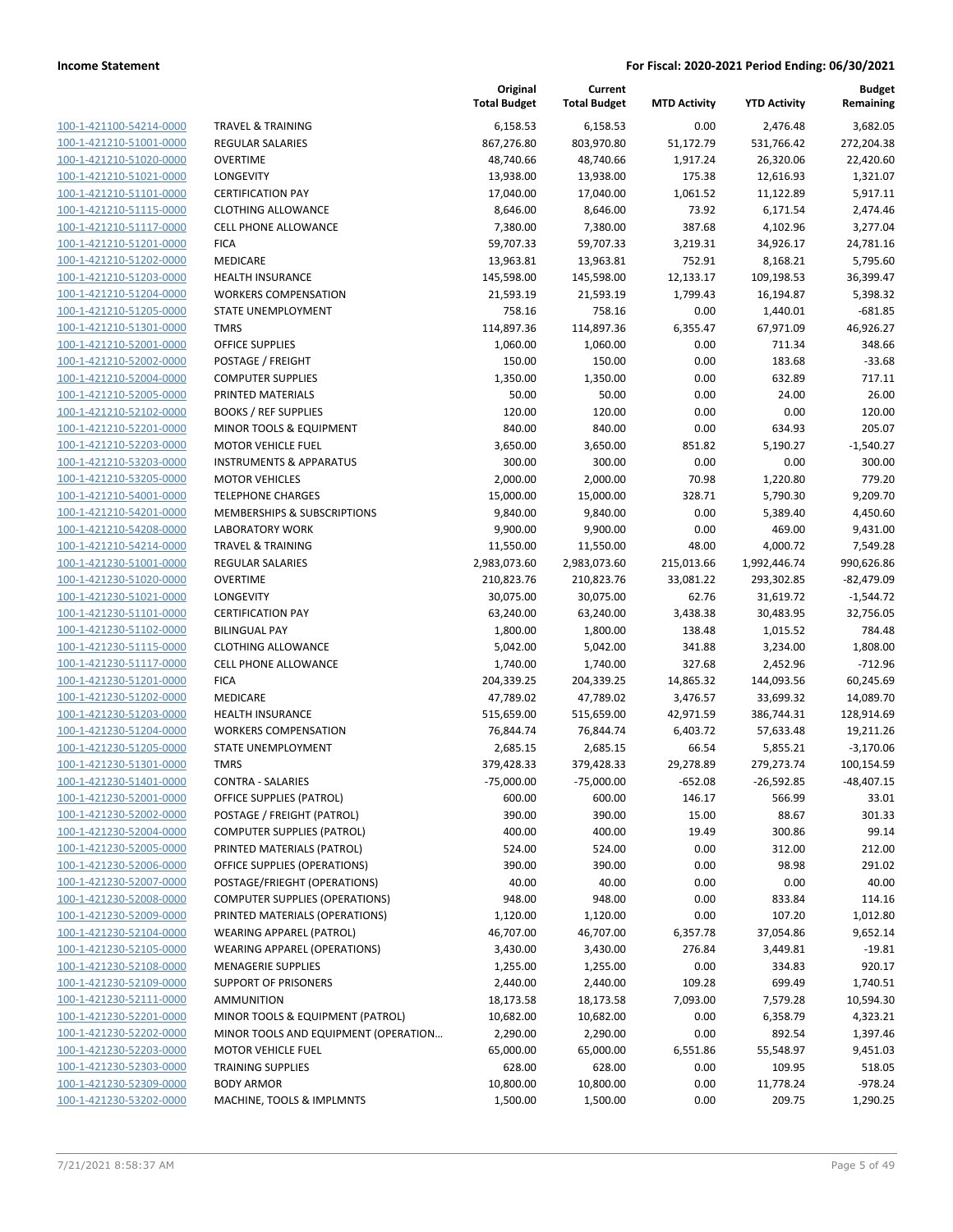|                                                    |                                               | Original<br><b>Total Budget</b> | Current<br><b>Total Budget</b> | <b>MTD Activity</b> | <b>YTD Activity</b> | <b>Budget</b><br>Remaining |
|----------------------------------------------------|-----------------------------------------------|---------------------------------|--------------------------------|---------------------|---------------------|----------------------------|
| 100-1-421230-53205-0000                            | <b>MOTOR VEHICLES</b>                         | 25,000.00                       | 25,000.00                      | 3,369.64            | 19,594.10           | 5,405.90                   |
| 100-1-421230-54001-0000                            | <b>TELEPHONE CHARGES</b>                      | 35,000.00                       | 35,000.00                      | 1,203.88            | 17,197.37           | 17,802.63                  |
| 100-1-421230-54108-0000                            | <b>VETERINARY SERVICES</b>                    | 650.00                          | 650.00                         | 0.00                | 525.79              | 124.21                     |
| 100-1-421230-54201-0000                            | MEMBERSHIPS & SUBSCRIPTIONS (PATROL)          | 30.00                           | 30.00                          | 30.00               | 30.00               | 0.00                       |
| 100-1-421230-54202-0000                            | MEMBERSHIPS & SUBSCRIPTIONS (OPERATIO         | 3,320.00                        | 3,320.00                       | 40.00               | 3,301.64            | 18.36                      |
| 100-1-421230-54214-0000                            | <b>TRAVEL &amp; TRAINING</b>                  | 1,450.00                        | 1,450.00                       | 220.00              | 1,225.00            | 225.00                     |
| 100-1-421230-54215-0000                            | TRAVEL & TRAINING (OPERATIONS)                | 11,625.00                       | 11,625.00                      | 754.56              | 6,991.77            | 4,633.23                   |
| 100-1-421240-51001-0000                            | REGULAR SALARIES                              | 812,812.52                      | 812,812.52                     | 48,488.84           | 485,956.25          | 326,856.27                 |
| 100-1-421240-51020-0000                            | <b>OVERTIME</b>                               | 50,922.50                       | 50,922.50                      | 10,394.21           | 103,457.70          | $-52,535.20$               |
| 100-1-421240-51021-0000                            | LONGEVITY                                     | 11,474.00                       | 11,474.00                      | 133.35              | 9,862.57            | 1,611.43                   |
| 100-1-421240-51101-0000                            | <b>CERTIFICATION PAY</b>                      | 14,280.00                       | 14,280.00                      | 1,107.70            | 11,123.10           | 3,156.90                   |
| 100-1-421240-51102-0000                            | <b>BILINGUAL PAY</b>                          | 1,500.00                        | 1,500.00                       | 46.16               | 438.52              | 1,061.48                   |
| 100-1-421240-51115-0000                            | <b>CLOTHING ALLOWANCE</b>                     | 120.00                          | 120.00                         | 9.24                | 87.78               | 32.22                      |
| 100-1-421240-51117-0000                            | <b>CELL PHONE ALLOWANCE</b>                   | 960.00                          | 960.00                         | 73.84               | 701.48              | 258.52                     |
| 100-1-421240-51201-0000                            | <b>FICA</b>                                   | 23,682.49                       | 23,682.49                      | 2,193.98            | 21,276.21           | 2,406.28                   |
| 100-1-421240-51202-0000                            | MEDICARE                                      | 12,935.00                       | 12,935.00                      | 816.24              | 8,423.92            | 4,511.08                   |
| 100-1-421240-51203-0000                            | <b>HEALTH INSURANCE</b>                       | 224,463.00                      | 224,463.00                     | 18,705.26           | 168,347.34          | 56,115.66                  |
| 100-1-421240-51204-0000                            | <b>WORKERS COMPENSATION</b>                   | 5,008.03                        | 5,008.03                       | 417.34              | 3,756.06            | 1,251.97                   |
| 100-1-421240-51205-0000                            | <b>STATE UNEMPLOYMENT</b>                     | 1,200.42                        | 1,200.42                       | 14.98               | 2,311.30            | $-1,110.88$                |
| 100-1-421240-51301-0000                            | <b>TMRS</b>                                   | 93,725.00                       | 93,725.00                      | 4,368.47            | 41,188.07           | 52,536.93                  |
| 100-1-421240-51302-0000                            | <b>FR&amp;R RETIREMENT</b>                    | 60,580.00                       | 60,580.00                      | 4,630.08            | 51,502.41           | 9,077.59                   |
| 100-1-421240-52001-0000                            | OFFICE SUPPLIES                               | 2,247.00                        | 2,247.00                       | 0.00                | 1,357.04            | 889.96                     |
| 100-1-421240-52002-0000                            | POSTAGE / FREIGHT                             | 2,200.00                        | 2,200.00                       | $-76.25$            | 468.57              | 1,731.43                   |
| 100-1-421240-52004-0000                            | <b>COMPUTER SUPPLIES</b><br>PRINTED MATERIALS | 500.00                          | 500.00                         | 0.00                | 64.98               | 435.02                     |
| 100-1-421240-52005-0000                            |                                               | 750.00                          | 750.00                         | 0.00                | 750.00              | 0.00                       |
| 100-1-421240-52102-0000<br>100-1-421240-52104-0000 | REFERENCE SUPPLIES<br><b>WEARING APPAREL</b>  | 4,175.00<br>1,800.00            | 4,175.00<br>1,800.00           | 0.00<br>0.00        | 15.12<br>565.90     | 4,159.88<br>1,234.10       |
| 100-1-421240-52201-0000                            | MINOR TOOLS & EQUIPMENT                       | 2,200.00                        | 2,200.00                       | 0.00                | 1,380.00            | 820.00                     |
| 100-1-421240-52203-0000                            | <b>MOTOR VEHICLE FUEL</b>                     | 525.00                          | 525.00                         | 39.57               | 473.29              | 51.71                      |
| 100-1-421240-52303-0000                            | <b>TRAINING SUPPLIES</b>                      | 970.00                          | 970.00                         | 0.00                | 744.00              | 226.00                     |
| 100-1-421240-53202-0000                            | MACHINE, TOOLS & IMPLMNTS                     | 194.00                          | 194.00                         | 0.00                | 0.00                | 194.00                     |
| 100-1-421240-53205-0000                            | <b>MOTOR VEHICLES</b>                         | 250.00                          | 250.00                         | 0.00                | 406.58              | $-156.58$                  |
| 100-1-421240-53207-0000                            | RADIO/COMMUNICATIONS                          | 49,538.00                       | 49,538.00                      | 0.00                | 49,538.00           | 0.00                       |
| 100-1-421240-54001-0000                            | <b>TELEPHONE CHARGES</b>                      | 18,000.00                       | 18,000.00                      | 227.03              | 7,904.68            | 10,095.32                  |
| 100-1-421240-54101-0000                            | PROFESSIONAL SERVICES                         | 24,631.00                       | 24,631.00                      | 0.00                | 12,189.05           | 12,441.95                  |
| 100-1-421240-54201-0000                            | MEMBERSHIPS & SUBSCRIPTIONS                   | 2,516.00                        | 2,516.00                       | 0.00                | 1,158.28            | 1,357.72                   |
| 100-1-421240-54212-0000                            | PRINTING                                      | 485.00                          | 485.00                         | 0.00                | 345.00              | 140.00                     |
| 100-1-421240-54214-0000                            | <b>TRAVEL &amp; TRAINING</b>                  | 24,790.00                       | 24,790.00                      | 2,190.22            | 8,933.77            | 15,856.23                  |
| 100-1-421240-55231-0000                            | LESS LETHAL PROGRAM                           | 20,937.00                       | 20,937.00                      | 0.00                | 19,540.44           | 1,396.56                   |
| 100-1-421240-55232-0000                            | <b>FIREARMS PROGRAM</b>                       | 24,873.00                       | 24,873.00                      | 0.00                | 1,218.90            | 23,654.10                  |
| 100-1-421600-52104-0000                            | <b>WEARING APPAREL</b>                        | 3,800.00                        | 3,800.00                       | 0.00                | 0.00                | 3,800.00                   |
| 100-1-421600-52111-0000                            | <b>AMMUNITION</b>                             | 6,600.00                        | 6,600.00                       | 0.00                | 0.00                | 6,600.00                   |
| 100-1-421600-52201-0000                            | MINOR TOOLS & EQUIPMENT                       | 6,900.00                        | 6,900.00                       | 269.00              | 3,735.10            | 3,164.90                   |
| 100-1-421600-52206-0000                            | SPECIAL OPS EQUIPMENT                         | 6,740.00                        | 6,740.00                       | 0.00                | 0.00                | 6,740.00                   |
| 100-1-421600-53202-0000                            | MACHINE, TOOLS & IMPLMNTS                     | 100.00                          | 100.00                         | 0.00                | 0.00                | 100.00                     |
| 100-1-421600-54201-0000                            | MEMBERSHIPS & SUBSCRIPTIONS                   | 440.00                          | 440.00                         | 0.00                | 200.00              | 240.00                     |
| 100-1-421600-54214-0000                            | <b>TRAVEL &amp; TRAINING</b>                  | 11,400.00                       | 11,400.00                      | 150.00              | 3,306.30            | 8,093.70                   |
| 100-1-421600-55201-0000                            | <b>EQUIPMENT PURCHASES</b>                    | 0.00                            | 0.00                           | 0.00                | 59,941.07           | $-59,941.07$               |
| 100-1-422100-51001-0000                            | <b>REGULAR SALARIES</b>                       | 297,868.80                      | 297,868.80                     | 22,954.96           | 219,134.97          | 78,733.83                  |
| 100-1-422100-51020-0000                            | <b>OVERTIME</b>                               | 5,431.50                        | 5,431.50                       | 0.00                | 344.35              | 5,087.15                   |
| 100-1-422100-51021-0000                            | LONGEVITY                                     | 4,288.00                        | 4,288.00                       | 138.46              | 4,004.65            | 283.35                     |
| 100-1-422100-51101-0000                            | <b>CERTIFICATION PAY</b>                      | 5,400.00                        | 5,400.00                       | 369.24              | 3,507.78            | 1,892.22                   |
| 100-1-422100-51116-0000                            | CAR ALLOWANCE                                 | 7,800.00                        | 7,800.00                       | 600.00              | 5,700.00            | 2,100.00                   |
| 100-1-422100-51117-0000                            | <b>CELL PHONE ALLOWANCE</b>                   | 1,950.00                        | 1,950.00                       | 150.00              | 1,425.00            | 525.00                     |
| 100-1-422100-51201-0000                            | <b>FICA</b>                                   | 8,800.08                        | 8,800.08                       | 207.00              | 2,096.22            | 6,703.86                   |
| 100-1-422100-51202-0000                            | MEDICARE                                      | 4,662.31                        | 4,662.31                       | 341.76              | 3,313.76            | 1,348.55                   |
| 100-1-422100-51203-0000                            | <b>HEALTH INSURANCE</b>                       | 36,399.00                       | 36,399.00                      | 3,033.25            | 27,299.25           | 9,099.75                   |
| 100-1-422100-51204-0000                            | <b>WORKERS COMPENSATION</b>                   | 6,891.58                        | 6,891.58                       | 574.30              | 5,168.70            | 1,722.88                   |
| 100-1-422100-51205-0000                            | STATE UNEMPLOYMENT                            | 189.54                          | 189.54                         | 0.00                | 432.01              | $-242.47$                  |
|                                                    |                                               |                                 |                                |                     |                     |                            |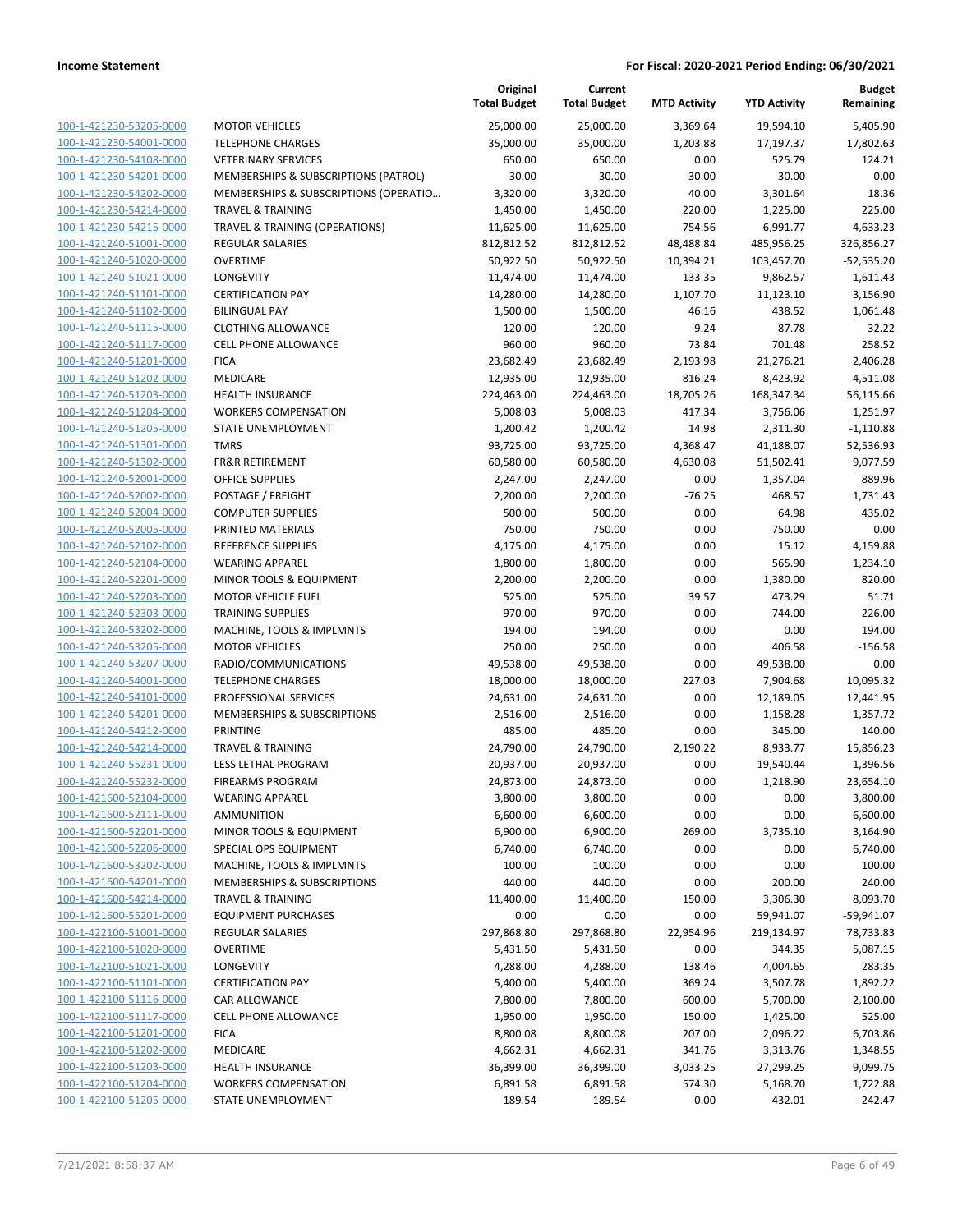100-1-422100-51301-0000 100-1-422100-51302-0000 100-1-422100-52001-0000 100-1-422100-52002-0000 100-1-422100-52005-0000 PRINTED MATERIALS 500.00 500.00 0.00 0.00 500.00 100-1-422100-52102-0000 100-1-422100-52103-0000 100-1-422100-52104-0000 100-1-422100-53207-0000 100-1-422100-54001-0000 100-1-422100-54002-0000 100-1-422100-54101-0000 100-1-422100-54201-0000 100-1-422100-54214-0000 100-1-422100-54217-0000 100-1-422200-51001-0000 100-1-422200-51020-0000 100-1-422200-51021-0000 100-1-422200-51101-0000 100-1-422200-51102-0000 BILINGUAL PAY 600.00 600.00 92.32 877.04 -277.04 100-1-422200-51117-0000 100-1-422200-51202-0000 100-1-422200-51203-0000 100-1-422200-51204-0000 100-1-422200-51205-0000 100-1-422200-51302-0000 100-1-422200-51401-0000 100-1-422200-52001-0000 100-1-422200-52101-0000 100-1-422200-52102-0000 REFERENCE SUPPLIES 600.00 600.00 0.00 0.00 600.00 100-1-422200-52104-0000 100-1-422200-52107-0000 100-1-422200-52201-0000 100-1-422200-52203-0000 100-1-422200-52205-0000 100-1-422200-52207-0000 100-1-422200-52208-0000 100-1-422200-52306-0000 100-1-422200-53202-0000 100-1-422200-53205-0000 100-1-422200-53208-0000 100-1-422200-53213-0000 100-1-422200-54001-0000 100-1-422200-54002-0000 100-1-422200-54109-0000 100-1-422200-54214-0000 100-1-422200-55201-0000 100-1-422200-55203-0000 100-1-422200-55207-0000 100-1-422300-51001-0000 100-1-422300-51020-0000 100-1-422300-51021-0000 100-1-422300-51101-0000 100-1-422300-51117-0000 100-1-422300-51201-0000 100-1-422300-51202-0000 MEDICARE 1,996.00 1,996.00 122.58 1,409.92 586.08 100-1-422300-51203-0000 100-1-422300-51204-0000 100-1-422300-51205-0000

|                               | Original            | Current             |                     |                     | <b>Budget</b> |
|-------------------------------|---------------------|---------------------|---------------------|---------------------|---------------|
|                               | <b>Total Budget</b> | <b>Total Budget</b> | <b>MTD Activity</b> | <b>YTD Activity</b> | Remaining     |
| <b>TMRS</b>                   | 6,181.00            | 6,181.00            | 448.50              | 4,413.95            | 1,767.05      |
| <b>FR&amp;R RETIREMENT</b>    | 57,052.00           | 57,052.00           | 4,333.76            | 41,691.43           | 15,360.57     |
| <b>OFFICE SUPPLIES</b>        | 2,158.00            | 2,158.00            | 238.92              | 991.51              | 1,166.49      |
| POSTAGE / FREIGHT             | 300.00              | 300.00              | 0.00                | 162.62              | 137.38        |
| PRINTED MATERIALS             | 500.00              | 500.00              | 0.00                | 0.00                | 500.00        |
| REFERENCE SUPPLIES            | 3,000.00            | 3,000.00            | 151.80              | 2,216.94            | 783.06        |
| <b>MEETING SUPPLIES</b>       | 1,100.00            | 1,100.00            | 640.36              | 1,173.78            | $-73.78$      |
| <b>WEARING APPAREL</b>        | 1,435.00            | 1,435.00            | 0.00                | 735.11              | 699.89        |
| RADIO/COMMUNICATIONS          | 9,500.00            | 9,500.00            | 0.00                | 6,000.00            | 3,500.00      |
| <b>TELEPHONE CHARGES</b>      | 3,300.00            | 3,300.00            | 149.05              | 2,506.28            | 793.72        |
| <b>UTILITY CHARGES</b>        | 3,900.00            | 3,900.00            | 360.01              | 2,968.86            | 931.14        |
| PROFESSIONAL SERVICES         | 7,500.00            | 7,500.00            | 78.10               | 4,508.10            | 2,991.90      |
| MEMBERSHIPS & SUBSCRIPTIONS   | 6,071.70            | 6,071.70            | 0.00                | 5,288.41            | 783.29        |
| <b>TRAVEL &amp; TRAINING</b>  | 4,500.00            | 4,500.00            | 661.04              | 1,499.74            | 3,000.26      |
| <b>AWARDS PROGRAM</b>         | 500.00              | 500.00              | 0.00                | 0.00                | 500.00        |
| <b>REGULAR SALARIES</b>       | 3,428,638.75        | 3,428,638.75        | 269,611.83          | 2,586,285.36        | 842,353.39    |
| <b>OVERTIME</b>               | 435,244.92          | 435,244.92          | 38,070.55           | 456,082.85          | $-20,837.93$  |
| <b>LONGEVITY</b>              | 48,410.00           | 48,410.00           | 70.16               | 50,307.81           | $-1,897.81$   |
| <b>CERTIFICATION PAY</b>      | 113,160.00          | 113,160.00          | 5,280.12            | 50,327.34           | 62,832.66     |
| <b>BILINGUAL PAY</b>          | 600.00              | 600.00              | 92.32               | 877.04              | $-277.04$     |
| CELL PHONE ALLOWANCE          | 2,340.00            | 2,340.00            | 120.00              | 1,320.00            | 1,020.00      |
| MEDICARE                      | 57,106.14           | 57,106.14           | 4,274.40            | 44,930.98           | 12,175.16     |
| <b>HEALTH INSURANCE</b>       | 582,391.00          | 582,391.00          | 48,532.59           | 436,793.31          | 145,597.69    |
| <b>WORKERS COMPENSATION</b>   | 99,003.93           | 99,003.93           | 8,250.32            | 74,252.88           | 24,751.05     |
| STATE UNEMPLOYMENT            | 3,123.62            | 3,123.62            | 0.00                | 6,923.16            | $-3,799.54$   |
| <b>FR&amp;R RETIREMENT</b>    | 858,047.85          | 858,047.85          | 66,721.19           | 669,891.52          | 188,156.33    |
| <b>CONTRA - SALARIES</b>      | 0.00                | 0.00                | $-24,604.23$        | $-54,814.23$        | 54,814.23     |
| OFFICE SUPPLIES               | 1,616.00            | 1,616.00            | 0.00                | 180.96              | 1,435.04      |
| <b>JANITORIAL SUPPLIES</b>    | 0.00                | 0.00                | 42.30               | 2,748.80            | $-2,748.80$   |
| <b>REFERENCE SUPPLIES</b>     | 600.00              | 600.00              | 0.00                | 0.00                | 600.00        |
| <b>WEARING APPAREL</b>        | 22,060.00           | 22,060.00           | 1,584.45            | 10,507.97           | 11,552.03     |
| <b>BOTANICAL SUPPLIES</b>     | 1,000.00            | 1,000.00            | 0.00                | 0.00                | 1,000.00      |
| MINOR TOOLS & EQUIPMENT       | 10,800.00           | 10,800.00           | 491.05              | 4,747.48            | 6,052.52      |
| <b>MOTOR VEHICLE FUEL</b>     | 28,650.00           | 28,650.00           | 2,446.62            | 22,257.25           | 6,392.75      |
| FIRST RESPONDER SUPPLIES      | 23,640.00           | 23,640.00           | 3,342.43            | 17,841.78           | 5,798.22      |
| <b>BUNKER GEAR</b>            | 42,680.00           | 42,680.00           | $-32.64$            | 6,536.79            | 36,143.21     |
| <b>RESCUE EQUIPMENT</b>       | 4,625.00            | 4,625.00            | 0.00                | 0.00                | 4,625.00      |
| <b>HAZMAT SUPPLIES</b>        | 12,400.00           | 12,400.00           | 0.00                | 3,054.82            | 9,345.18      |
| MACHINE, TOOLS & IMPLMNTS     | 1,900.00            | 1,900.00            | 30.98               | 30.98               | 1,869.02      |
| <b>MOTOR VEHICLES</b>         | 50,000.00           | 75,000.00           | 817.33              | 34,002.20           | 40,997.80     |
| FIRE HOSE/NOZZLES             | 13,050.00           | 13,050.00           | 0.00                | 1,729.66            | 11,320.34     |
| <b>SCBA MAINTENANCE</b>       | 2,000.00            | 2,000.00            | 0.00                | 835.90              | 1,164.10      |
| <b>TELEPHONE CHARGES</b>      | 11,000.00           | 11,000.00           | 226.91              | 7,208.63            | 3,791.37      |
| UTILITY CHARGES               | 54,150.00           | 54,150.00           | 3,285.91            | 38,004.30           | 16,145.70     |
| INSPECTIONS/TESTING           | 9,840.00            | 9,840.00            | 860.00              | 4,595.75            | 5,244.25      |
| <b>TRAVEL &amp; TRAINING</b>  | 20,900.00           | 20,900.00           | 1,680.78            | 9,269.76            | 11,630.24     |
| <b>EQUIPMENT PURCHASES</b>    | 2,100.00            | 2,100.00            | 0.00                | 1,124.50            | 975.50        |
| <b>FURNITURE/OFFICE EQUIP</b> | 9,000.00            | 9,000.00            | 0.00                | 9,010.00            | $-10.00$      |
| RADIO COMMUNICATION EQUIP     | 8,000.00            | 8,000.00            | 0.00                | 7,790.53            | 209.47        |
| <b>REGULAR SALARIES</b>       | 118,256.40          | 118,256.40          | 8,345.20            | 87,844.93           | 30,411.47     |
| OVERTIME                      | 14,354.52           | 14,354.52           | 0.00                | 6,394.63            | 7,959.89      |
| LONGEVITY                     | 1,744.00            | 1,744.00            | 0.00                | 1,760.00            | $-16.00$      |
| <b>CERTIFICATION PAY</b>      | 2,520.00            | 2,520.00            | 147.70              | 1,403.15            | 1,116.85      |
| CELL PHONE ALLOWANCE          | 780.00              | 780.00              | 60.00               | 570.00              | 210.00        |
| <b>FICA</b>                   | 8,534.61            | 8,534.61            | 0.00                | 0.00                | 8,534.61      |
| MEDICARE                      | 1,996.00            | 1,996.00            | 122.58              | 1,409.92            | 586.08        |
| <b>HEALTH INSURANCE</b>       | 12,133.00           | 12,133.00           | 1,011.08            | 9,099.72            | 3,033.28      |
| <b>WORKERS COMPENSATION</b>   | 3,460.42            | 3,460.42            | 288.37              | 2,595.33            | 865.09        |
| STATE UNEMPLOYMENT            | 63.18               | 63.18               | 0.00                | 144.00              | $-80.82$      |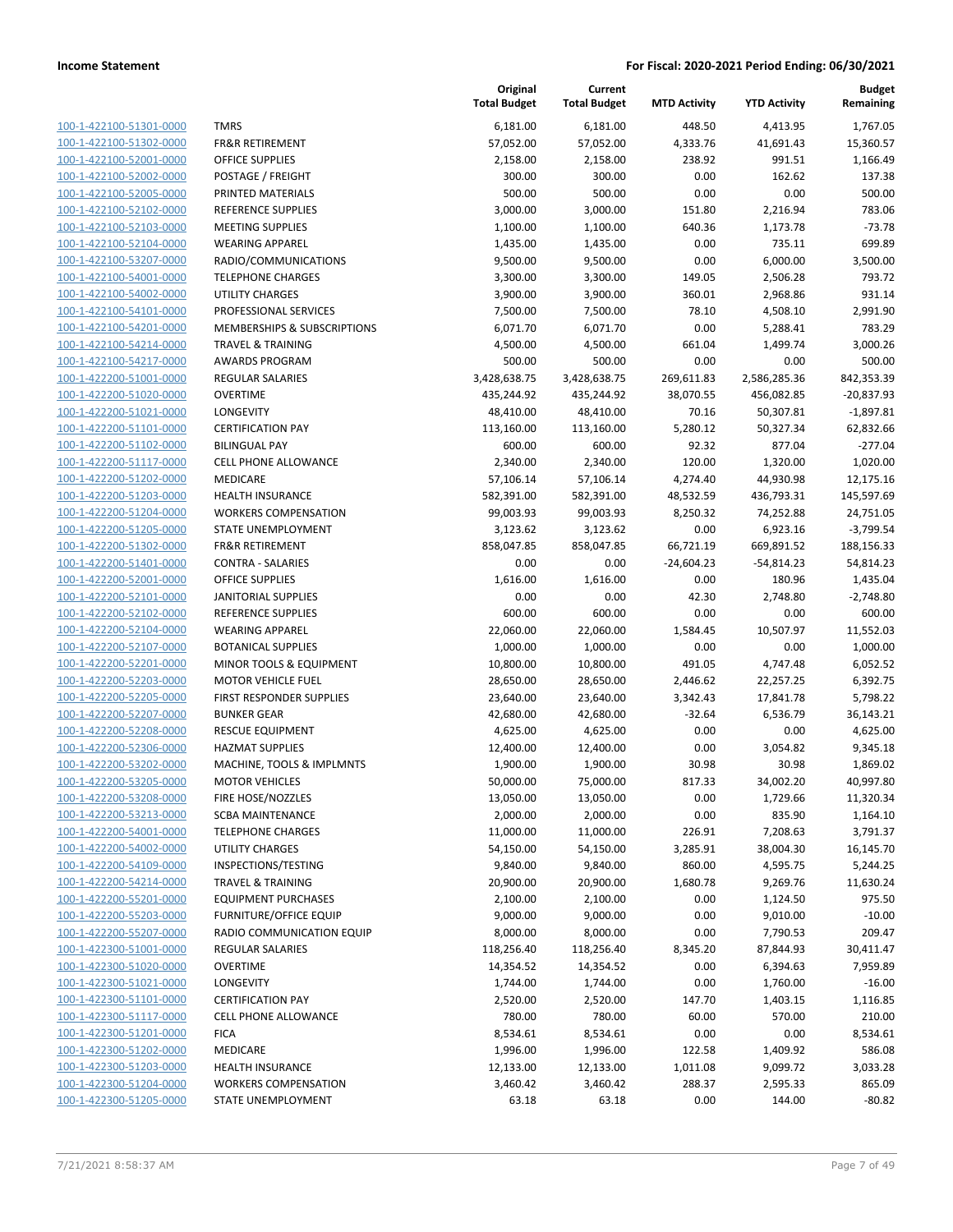| 100-1-422300-51302-0000        |
|--------------------------------|
| 100-1-422300-51401-0000        |
| 100-1-422300-52002-0000        |
| 100-1-422300-52005-0000        |
| 100-1-422300-52104-0000        |
| 100-1-422300-52201-0000        |
| 100-1-422300-52203-0000        |
| 100-1-422300-52304-0000        |
| 100-1-422300-53205-0000        |
| 100-1-422300-54001-0000        |
| 100-1-422300-54201-0000        |
| 100-1-422300-54208-0000        |
| 100-1-422300-54210-0000        |
| 100-1-422300-54214-0000        |
| 100-1-422300-54217-0000        |
| 100-1-422400-53204-0000        |
| 100-1-422400-53209-0000        |
| 100-1-422400-54001-0000        |
| 100-1-422400-54201-0000        |
| 100-1-422400-54214-0000        |
| 100-1-431100-51001-0000        |
| 100-1-431100-51021-0000        |
| 100-1-431100-51116-0000        |
| 100-1-431100-51117-0000        |
| 100-1-431100-51201-0000        |
| 100-1-431100-51202-0000        |
| 100-1-431100-51203-0000        |
| 100-1-431100-51204-0000        |
| 100-1-431100-51205-0000        |
| 100-1-431100-51301-0000        |
| 100-1-431100-52001-0000        |
| 100-1-431100-52002-0000        |
| 100-1-431100-52103-0000        |
| 100-1-431100-52203-0000        |
| 100-1-431100-53201-0000        |
| 100-1-431100-53205-0000        |
| 100-1-431100-53207-0000        |
| 100-1-431100-54001-0000        |
| 100-1-431100-54002-0000        |
| 100-1-431100-54101-0000        |
| 100-1-431100-54201-0000        |
| 100-1-431100-54214-0000        |
| <u>100-1-431200-51001-0000</u> |
| <u>100-1-431200-51020-0000</u> |
| 100-1-431200-51021-0000        |
| 100-1-431200-51117-0000        |
| 100-1-431200-51201-0000        |
| <u>100-1-431200-51202-0000</u> |
| <u>100-1-431200-51203-0000</u> |
| 100-1-431200-51204-0000        |
| 100-1-431200-51205-0000        |
| <u>100-1-431200-51301-0000</u> |
| 100-1-431200-51401-0000        |
| <u>100-1-431200-52001-0000</u> |
| 100-1-431200-52002-0000        |
| <u>100-1-431200-52103-0000</u> |
| 100-1-431200-52104-0000        |
| <u>100-1-431200-52106-0000</u> |
| <u>100-1-431200-52107-0000</u> |
|                                |

|                         |                              | Original<br><b>Total Budget</b> | Current<br><b>Total Budget</b> | <b>MTD Activity</b> | <b>YTD Activity</b> | <b>Budget</b><br>Remaining |
|-------------------------|------------------------------|---------------------------------|--------------------------------|---------------------|---------------------|----------------------------|
| 100-1-422300-51302-0000 | <b>FR&amp;R RETIREMENT</b>   | 29,320.50                       | 29,320.50                      | 1,821.76            | 20,868.17           | 8,452.33                   |
| 100-1-422300-51401-0000 | <b>CONTRA - SALARIES</b>     | 0.00                            | 0.00                           | 0.00                | $-16,679.49$        | 16,679.49                  |
| 100-1-422300-52002-0000 | POSTAGE / FREIGHT            | 300.00                          | 300.00                         | 0.00                | 7.40                | 292.60                     |
| 100-1-422300-52005-0000 | PRINTED MATERIALS            | 455.00                          | 455.00                         | 0.00                | 142.55              | 312.45                     |
| 100-1-422300-52104-0000 | <b>WEARING APPAREL</b>       | 750.00                          | 750.00                         | 0.00                | 0.00                | 750.00                     |
| 100-1-422300-52201-0000 | MINOR TOOLS & EQUIPMENT      | 520.00                          | 520.00                         | 68.89               | 255.26              | 264.74                     |
| 100-1-422300-52203-0000 | <b>MOTOR VEHICLE FUEL</b>    | 1,030.00                        | 1,030.00                       | 58.88               | 638.69              | 391.31                     |
| 100-1-422300-52304-0000 | FIRE PREVENTION SUPPLIES     | 8,857.50                        | 8,857.50                       | 0.00                | 1,021.85            | 7,835.65                   |
| 100-1-422300-53205-0000 | <b>MOTOR VEHICLES</b>        | 250.00                          | 250.00                         | 0.00                | 109.20              | 140.80                     |
| 100-1-422300-54001-0000 | <b>TELEPHONE CHARGES</b>     | 450.00                          | 450.00                         | 0.01                | 290.04              | 159.96                     |
| 100-1-422300-54201-0000 | MEMBERSHIPS & SUBSCRIPTIONS  | 1,902.00                        | 1,902.00                       | 175.00              | 175.00              | 1,727.00                   |
| 100-1-422300-54208-0000 | <b>LABORATORY WORK</b>       | 660.00                          | 660.00                         | 0.00                | 145.00              | 515.00                     |
| 100-1-422300-54210-0000 | PHOTO PROCESSING             | 50.00                           | 50.00                          | 0.00                | 0.00                | 50.00                      |
| 100-1-422300-54214-0000 | <b>TRAVEL &amp; TRAINING</b> | 5,350.00                        | 5,350.00                       | 390.00              | 1,638.51            | 3,711.49                   |
| 100-1-422300-54217-0000 | AWARDS PROGRAM               | 625.00                          | 625.00                         | 0.00                | 590.00              | 35.00                      |
| 100-1-422400-53204-0000 | SIREN MAINTENANCE            | 1,000.00                        | 1,000.00                       | 0.00                | 0.00                | 1,000.00                   |
| 100-1-422400-53209-0000 | HARDWARE/SOFTWARE            | 12,500.00                       | 12,500.00                      | 0.00                | 10,500.00           | 2,000.00                   |
| 100-1-422400-54001-0000 | <b>TELEPHONE CHARGES</b>     | 1,500.00                        | 1,500.00                       | 38.57               | 1,209.93            | 290.07                     |
| 100-1-422400-54201-0000 | MEMBERSHIPS & SUBSCRIPTIONS  | 3,150.00                        | 3,150.00                       | 0.00                | 3,000.00            | 150.00                     |
| 100-1-422400-54214-0000 | <b>TRAVEL &amp; TRAINING</b> | 1,500.00                        | 1,500.00                       | 0.00                | 0.00                | 1,500.00                   |
| 100-1-431100-51001-0000 | <b>REGULAR SALARIES</b>      | 138,548.80                      | 138,548.80                     | 10,241.68           | 101,627.26          | 36,921.54                  |
| 100-1-431100-51021-0000 | LONGEVITY                    | 240.00                          | 240.00                         | 0.00                | 384.00              | $-144.00$                  |
| 100-1-431100-51116-0000 | <b>CAR ALLOWANCE</b>         | 4,200.00                        | 4,200.00                       | 323.08              | 3,069.26            | 1,130.74                   |
| 100-1-431100-51117-0000 | <b>CELL PHONE ALLOWANCE</b>  | 1,950.00                        | 1,950.00                       | 90.00               | 1,335.00            | 615.00                     |
| 100-1-431100-51201-0000 | <b>FICA</b>                  | 8,919.34                        | 8,919.34                       | 630.59              | 6,360.15            | 2,559.19                   |
| 100-1-431100-51202-0000 | MEDICARE                     | 2,101.61                        | 2,101.61                       | 147.47              | 1,487.45            | 614.16                     |
| 100-1-431100-51203-0000 | HEALTH INSURANCE             | 24,266.00                       | 24,266.00                      | 2,022.17            | 18,199.53           | 6,066.47                   |
| 100-1-431100-51204-0000 | <b>WORKERS COMPENSATION</b>  | 349.59                          | 349.59                         | 29.13               | 262.17              | 87.42                      |
| 100-1-431100-51205-0000 | STATE UNEMPLOYMENT           | 126.36                          | 126.36                         | 0.00                | 288.01              | $-161.65$                  |
| 100-1-431100-51301-0000 | <b>TMRS</b>                  | 16,686.08                       | 16,686.08                      | 1,235.96            | 12,225.73           | 4,460.35                   |
| 100-1-431100-52001-0000 | <b>OFFICE SUPPLIES</b>       | 600.00                          | 600.00                         | 0.00                | 474.25              | 125.75                     |
| 100-1-431100-52002-0000 | POSTAGE / FREIGHT            | 100.00                          | 100.00                         | 0.00                | 0.00                | 100.00                     |
| 100-1-431100-52103-0000 | <b>MEETING SUPPLIES</b>      | 100.00                          | 100.00                         | 0.00                | 133.38              | $-33.38$                   |
| 100-1-431100-52203-0000 | <b>MOTOR VEHICLE FUEL</b>    | 200.00                          | 200.00                         | 0.00                | 0.00                | 200.00                     |
| 100-1-431100-53201-0000 | FURNITURE & OFFICE EQUIPMENT | 500.00                          | 500.00                         | 0.00                | 268.13              | 231.87                     |
| 100-1-431100-53205-0000 | <b>MOTOR VEHICLES</b>        | 200.00                          | 200.00                         | 0.00                | 0.00                | 200.00                     |
| 100-1-431100-53207-0000 | RADIO/COMMUNICATIONS         | 1,800.00                        | 1,800.00                       | 0.00                | 0.00                | 1,800.00                   |
| 100-1-431100-54001-0000 | <b>TELEPHONE CHARGES</b>     | 3,300.00                        | 3,300.00                       | 167.22              | 2,451.77            | 848.23                     |
| 100-1-431100-54002-0000 | UTILITY CHARGES              | 850.00                          | 850.00                         | 12.11               | 776.91              | 73.09                      |
| 100-1-431100-54101-0000 | PROFESSIONAL SERVICES        | 500.00                          | 25,000.00                      | 0.00                | 89.25               | 24,910.75                  |
| 100-1-431100-54201-0000 | MEMBERSHIPS & SUBSCRIPTIONS  | 600.00                          | 600.00                         | 0.00                | 277.29              | 322.71                     |
| 100-1-431100-54214-0000 | <b>TRAVEL &amp; TRAINING</b> | 1,250.00                        | 1,250.00                       | 0.00                | 475.20              | 774.80                     |
| 100-1-431200-51001-0000 | <b>REGULAR SALARIES</b>      | 401,752.00                      | 401,752.00                     | 22,612.75           | 243,278.63          | 158,473.37                 |
| 100-1-431200-51020-0000 | <b>OVERTIME</b>              | 16,352.25                       | 16,352.25                      | 1,542.03            | 16,089.17           | 263.08                     |
| 100-1-431200-51021-0000 | LONGEVITY                    | 7,424.00                        | 7,424.00                       | 0.00                | 6,638.00            | 786.00                     |
| 100-1-431200-51117-0000 | <b>CELL PHONE ALLOWANCE</b>  | 1,560.00                        | 1,560.00                       | 120.00              | 1,140.00            | 420.00                     |
| 100-1-431200-51201-0000 | <b>FICA</b>                  | 26,479.47                       | 26,479.47                      | 1,363.54            | 15,820.05           | 10,659.42                  |
| 100-1-431200-51202-0000 | MEDICARE                     | 6,192.78                        | 6,192.78                       | 318.89              | 3,699.85            | 2,492.93                   |
| 100-1-431200-51203-0000 | HEALTH INSURANCE             | 133,465.00                      | 133,465.00                     | 11,122.08           | 100,098.72          | 33,366.28                  |
| 100-1-431200-51204-0000 | <b>WORKERS COMPENSATION</b>  | 20,511.17                       | 20,511.17                      | 1,709.26            | 15,383.34           | 5,127.83                   |
| 100-1-431200-51205-0000 | STATE UNEMPLOYMENT           | 694.98                          | 694.98                         | 13.04               | 1,315.72            | $-620.74$                  |
| 100-1-431200-51301-0000 | <b>TMRS</b>                  | 49,168.53                       | 49,168.53                      | 2,815.87            | 31,850.79           | 17,317.74                  |
| 100-1-431200-51401-0000 | CONTRA - SALARIES            | 0.00                            | 0.00                           | 0.00                | $-3,089.64$         | 3,089.64                   |
| 100-1-431200-52001-0000 | <b>OFFICE SUPPLIES</b>       | 518.00                          | 518.00                         | 0.00                | 44.97               | 473.03                     |
| 100-1-431200-52002-0000 | POSTAGE / FREIGHT            | 20.00                           | 20.00                          | 0.00                | 0.00                | 20.00                      |
| 100-1-431200-52103-0000 | <b>MEETING SUPPLIES</b>      | 909.11                          | 909.11                         | 0.00                | 51.00               | 858.11                     |
| 100-1-431200-52104-0000 | <b>WEARING APPAREL</b>       | 8,000.00                        | 8,000.00                       | 0.00                | 4,325.32            | 3,674.68                   |
| 100-1-431200-52106-0000 | <b>CHEMICAL SUPPLIES</b>     | 4,194.20                        | 4,194.20                       | 56.00               | 84.00               | 4,110.20                   |
| 100-1-431200-52107-0000 | <b>BOTANICAL SUPPLIES</b>    | 1,349.97                        | 1,349.97                       | 0.00                | 98.00               | 1,251.97                   |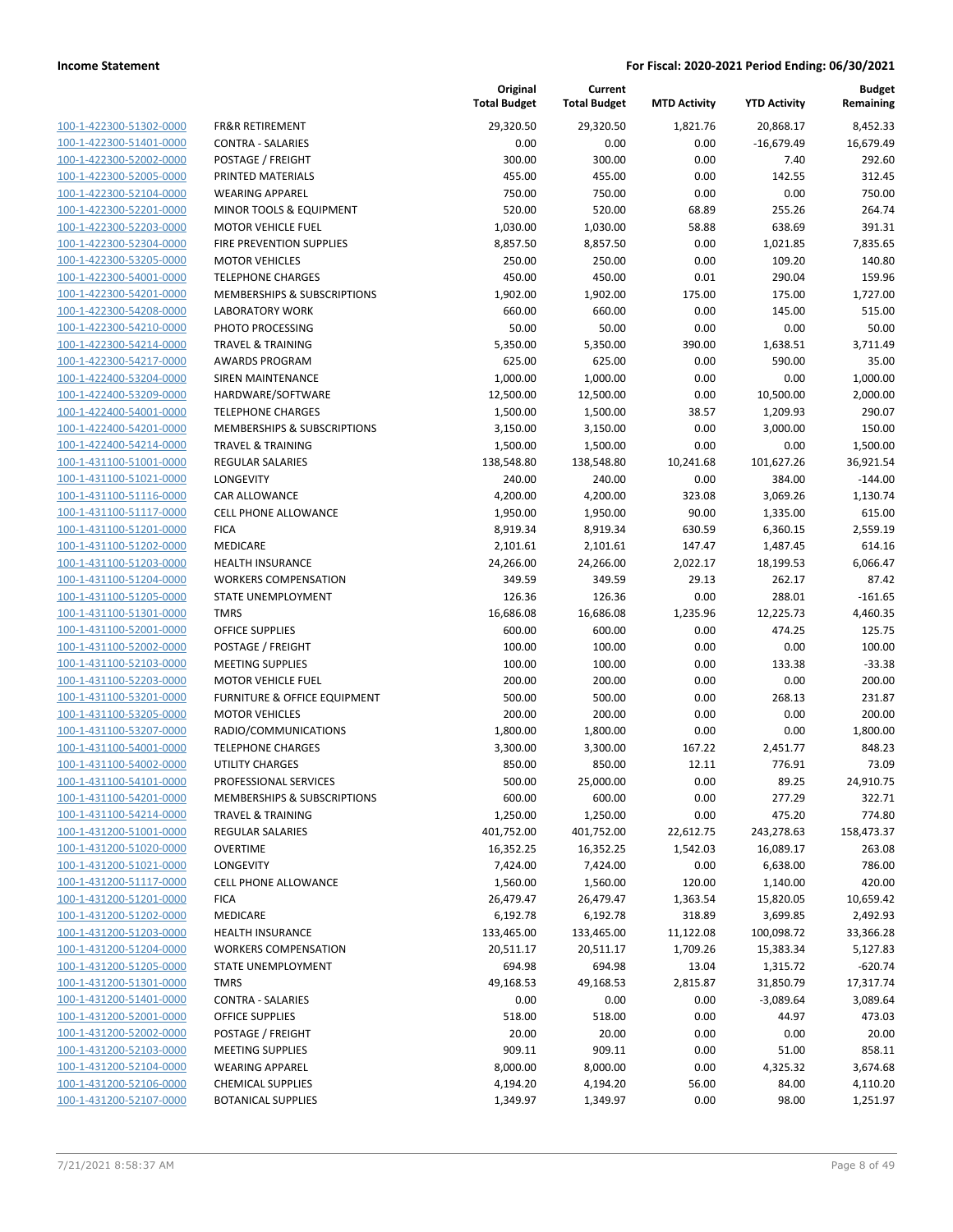|                                                    |                                                    | Original<br><b>Total Budget</b> | Current<br><b>Total Budget</b> | <b>MTD Activity</b> | <b>YTD Activity</b>   | <b>Budget</b><br>Remaining |
|----------------------------------------------------|----------------------------------------------------|---------------------------------|--------------------------------|---------------------|-----------------------|----------------------------|
| 100-1-431200-52201-0000                            | MINOR TOOLS & EQUIPMENT                            | 8,131.41                        | 8,131.41                       | 1,181.51            | 5,581.17              | 2,550.24                   |
| 100-1-431200-52203-0000                            | <b>MOTOR VEHICLE FUEL</b>                          | 31,100.00                       | 31,100.00                      | 3,412.96            | 27,064.56             | 4,035.44                   |
| 100-1-431200-52302-0000                            | <b>MEDICAL SUPPLIES</b>                            | 150.00                          | 150.00                         | 0.00                | 0.00                  | 150.00                     |
| 100-1-431200-52303-0000                            | <b>TRAINING SUPPLIES</b>                           | 212.99                          | 212.99                         | 350.00              | 350.00                | $-137.01$                  |
| 100-1-431200-53202-0000                            | MACHINE, TOOLS & IMPLMNTS                          | 2,914.95                        | 2,914.95                       | 387.13              | 745.02                | 2,169.93                   |
| 100-1-431200-53205-0000                            | <b>MOTOR VEHICLES</b>                              | 25,000.00                       | 25,000.00                      | 3,045.73            | 26,622.20             | $-1,622.20$                |
| 100-1-431200-53207-0000                            | RADIO/COMMUNICATIONS                               | 3,210.00                        | 3,210.00                       | 0.00                | 0.00                  | 3,210.00                   |
| 100-1-431200-53301-0000                            | SIDEWALKS, CURBS, & GUTTERS                        | 20,014.80                       | 20,014.80                      | 0.00                | 5,622.60              | 14,392.20                  |
| 100-1-431200-53303-0000                            | MAINT - STREET /ALLEY/APRN/RNWY                    | 45,000.00                       | 45,000.00                      | 14,497.01           | 59,147.68             | $-14,147.68$               |
| 100-1-431200-53305-0000                            | <b>BRIDGES &amp; CULVERTS</b>                      | 7,783.40                        | 7,783.40                       | 0.00                | 2,500.00              | 5,283.40                   |
| 100-1-431200-53308-0000                            | <b>STORM SEWERS</b>                                | 4,998.64                        | 4,998.64                       | 0.00                | 0.00                  | 4,998.64                   |
| 100-1-431200-54001-0000                            | <b>TELEPHONE CHARGES</b>                           | 1,200.00                        | 1,200.00                       | 0.01                | 770.23                | 429.77                     |
| 100-1-431200-54002-0000                            | <b>UTILITY CHARGES</b>                             | 6,650.00                        | 6,650.00                       | 457.20              | 4,885.62              | 1,764.38                   |
| 100-1-431200-54201-0000                            | MEMBERSHIPS & SUBSCRIPTIONS                        | 1,770.00                        | 1,770.00                       | 0.00                | 467.23                | 1,302.77                   |
| 100-1-431200-54214-0000                            | <b>TRAVEL &amp; TRAINING</b>                       | 410.00                          | 410.00                         | 0.00                | 100.00                | 310.00                     |
| 100-1-431200-55207-0000                            | RADIO COMMUNICATION EQUIP                          | 1,887.50                        | 1,887.50                       | 0.00                | 0.00                  | 1,887.50                   |
| 100-1-431600-51001-0000                            | <b>REGULAR SALARIES</b>                            | 75,585.12                       | 75,585.12                      | 5,813.77            | 56,222.95             | 19,362.17                  |
| 100-1-431600-51020-0000                            | <b>OVERTIME</b>                                    | 8,721.36                        | 8,721.36                       | 611.17              | 4,869.20              | 3,852.16                   |
| 100-1-431600-51021-0000                            | <b>LONGEVITY</b>                                   | 2,436.00                        | 2,436.00                       | 0.00                | 2,490.00              | -54.00                     |
| 100-1-431600-51101-0000                            | <b>CERTIFICATION PAY</b>                           | 600.00                          | 600.00                         | 46.16               | 438.52                | 161.48                     |
| 100-1-431600-51201-0000                            | <b>FICA</b>                                        | 5,415.23                        | 5,415.23                       | 366.99              | 3,683.96              | 1,731.27                   |
| 100-1-431600-51202-0000                            | MEDICARE                                           | 1,266.47                        | 1,266.47                       | 85.82               | 861.57                | 404.90                     |
| 100-1-431600-51203-0000                            | <b>HEALTH INSURANCE</b>                            | 24,266.00                       | 24,266.00                      | 2,022.17            | 18,199.53             | 6,066.47                   |
| 100-1-431600-51204-0000                            | <b>WORKERS COMPENSATION</b>                        | 4,194.68                        | 4,194.68                       | 349.56              | 3,146.04              | 1,048.64                   |
| 100-1-431600-51205-0000                            | <b>STATE UNEMPLOYMENT</b>                          | 126.36                          | 126.36                         | 0.00                | 407.41                | $-281.05$                  |
| 100-1-431600-51301-0000                            | <b>TMRS</b>                                        | 10,055.30                       | 10,055.30                      | 750.64              | 7,348.49              | 2,706.81                   |
| 100-1-431600-52001-0000                            | OFFICE SUPPLIES                                    | 315.40                          | 315.40                         | 0.00                | 0.00                  | 315.40                     |
| 100-1-431600-52002-0000                            | POSTAGE / FREIGHT                                  | 20.00                           | 20.00                          | 0.00                | 0.00                  | 20.00                      |
| 100-1-431600-52104-0000<br>100-1-431600-52106-0000 | <b>WEARING APPAREL</b><br><b>CHEMICAL SUPPLIES</b> | 3,666.40<br>689.61              | 3,666.40<br>689.61             | 660.22<br>0.00      | 3,224.67<br>427.08    | 441.73<br>262.53           |
| 100-1-431600-52201-0000                            | MINOR TOOLS & EQUIPMENT                            | 6,678.65                        | 6,678.65                       | 1,131.18            | 4,686.60              | 1,992.05                   |
| 100-1-431600-52203-0000                            | <b>MOTOR VEHICLE FUEL</b>                          | 3,450.00                        | 3,450.00                       | 220.96              | 2,376.31              | 1,073.69                   |
| 100-1-431600-53202-0000                            | MACHINE, TOOLS & IMPLMNTS                          | 7,859.28                        | 7,859.28                       | 0.00                | 31,895.23             | $-24,035.95$               |
| 100-1-431600-53205-0000                            | <b>MOTOR VEHICLES</b>                              | 2,000.00                        | 2,000.00                       | 61.25               | 1,169.89              | 830.11                     |
| 100-1-431600-53207-0000                            | RADIO/COMMUNICATIONS                               | 1,245.00                        | 1,245.00                       | 0.00                | 0.00                  | 1,245.00                   |
| 100-1-431600-53303-0000                            | MAINT - STREET / ALLEY/APRN/RNWY                   | 20,000.00                       | 20,000.00                      | 9,569.20            | 12,801.08             | 7,198.92                   |
| 100-1-431600-54001-0000                            | <b>TELEPHONE CHARGES</b>                           | 1,300.00                        | 1,300.00                       | 29.07               | 746.49                | 553.51                     |
| 100-1-431600-54002-0000                            | UTILITY CHARGES                                    | 308,750.00                      | 308,750.00                     | 24,177.05           | 218,387.18            | 90,362.82                  |
| 100-1-431600-54214-0000                            | <b>TRAVEL &amp; TRAINING</b>                       | 862.00                          | 862.00                         | 0.00                | 0.00                  | 862.00                     |
| 100-1-431700-51001-0000                            | <b>REGULAR SALARIES</b>                            | 117,041.60                      | 117,041.60                     | 8,702.60            | 85,520.46             | 31,521.14                  |
| 100-1-431700-51020-0000                            | <b>OVERTIME</b>                                    | 363.45                          | 363.45                         | 0.00                | 0.00                  | 363.45                     |
| 100-1-431700-51021-0000                            | LONGEVITY                                          | 2,058.00                        | 2,058.00                       | 0.00                | 2,226.00              | $-168.00$                  |
| 100-1-431700-51117-0000                            | <b>CELL PHONE ALLOWANCE</b>                        | 1,560.00                        | 1,560.00                       | 51.00               | 534.00                | 1,026.00                   |
| 100-1-431700-51201-0000                            | <b>FICA</b>                                        | 7,503.43                        | 7,503.43                       | 512.28              | 5,126.64              | 2,376.79                   |
| 100-1-431700-51202-0000                            | MEDICARE                                           | 1,754.83                        | 1,754.83                       | 119.80              | 1,198.95              | 555.88                     |
| 100-1-431700-51203-0000                            | <b>HEALTH INSURANCE</b>                            | 24,266.00                       | 24,266.00                      | 2,022.17            | 18,199.53             | 6,066.47                   |
| 100-1-431700-51204-0000                            | <b>WORKERS COMPENSATION</b>                        | 661.66                          | 661.66                         | 55.14               | 496.26                | 165.40                     |
| 100-1-431700-51205-0000                            | STATE UNEMPLOYMENT                                 | 126.36                          | 126.36                         | 0.00                | 288.00                | $-161.64$                  |
| 100-1-431700-51301-0000<br>100-1-431700-52001-0000 | <b>TMRS</b><br><b>OFFICE SUPPLIES</b>              | 13,932.78<br>2,098.50           | 13,932.78<br>2,098.50          | 1,015.42<br>0.00    | 10,135.53<br>1,718.72 | 3,797.25<br>379.78         |
| 100-1-431700-52002-0000                            | POSTAGE / FREIGHT                                  | 20.00                           | 20.00                          | 0.00                | 110.49                | $-90.49$                   |
| 100-1-431700-52104-0000                            | <b>WEARING APPAREL</b>                             | 1,387.00                        | 1,387.00                       | 157.50              | 1,122.41              | 264.59                     |
| 100-1-431700-52201-0000                            | <b>MINOR TOOLS &amp; EQUIPMENT</b>                 | 1,180.25                        | 1,180.25                       | 0.00                | 54.91                 | 1,125.34                   |
| 100-1-431700-52203-0000                            | <b>MOTOR VEHICLE FUEL</b>                          | 3,450.00                        | 3,450.00                       | 335.93              | 2,815.34              | 634.66                     |
| 100-1-431700-52303-0000                            | <b>TRAINING SUPPLIES</b>                           | 478.95                          | 478.95                         | 0.00                | 279.37                | 199.58                     |
| 100-1-431700-53201-0000                            | FURNITURE & OFFICE EQUIPMENT                       | 4,515.00                        | 4,515.00                       | 0.00                | 187.00                | 4,328.00                   |
| 100-1-431700-53205-0000                            | <b>MOTOR VEHICLES</b>                              | 1,500.00                        | 1,500.00                       | 136.84              | 590.70                | 909.30                     |
| 100-1-431700-53207-0000                            | RADIO/COMMUNICATIONS                               | 205.00                          | 205.00                         | 0.00                | 0.00                  | 205.00                     |
| 100-1-431700-54001-0000                            | <b>TELEPHONE CHARGES</b>                           | 3,200.00                        | 3,200.00                       | 172.03              | 2,387.35              | 812.65                     |
|                                                    |                                                    |                                 |                                |                     |                       |                            |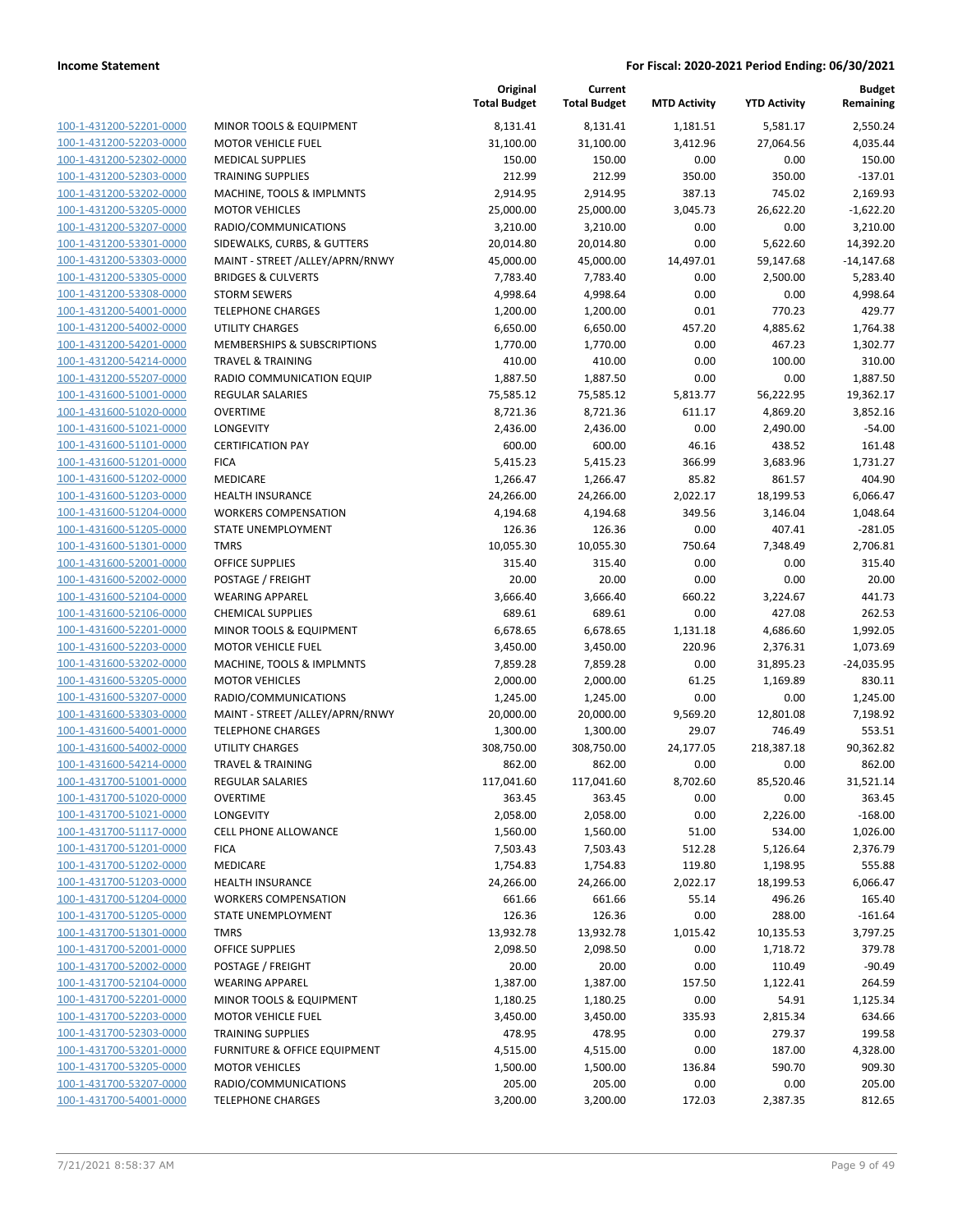| 100-1-431700-54002-0000        |
|--------------------------------|
| 100-1-431700-54201-0000        |
| 100-1-431700-54212-0000        |
| <u>100-1-431700-54214-0000</u> |
| 100-1-431700-54410-0000        |
| 100-1-441100-51001-0000        |
| 100-1-441100-51020-0000        |
| 100-1-441100-51021-0000        |
| 100-1-441100-51102-0000        |
| 100-1-441100-51117-0000        |
| 100-1-441100-51201-0000        |
| 100-1-441100-51202-0000        |
| 100-1-441100-51203-0000        |
| <u>100-1-441100-51204-0000</u> |
| 100-1-441100-51205-0000        |
| 100-1-441100-51301-0000        |
| 100-1-441100-52001-0000        |
| 100-1-441100-52002-0000        |
| 100-1-441100-52005-0000        |
| 100-1-441100-54001-0000        |
| 100-1-441100-54002-0000        |
| 100-1-441100-54101-0000        |
| 100-1-441100-54214-0000        |
| 100-1-441200-51001-0000        |
| 100-1-441200-51021-0000        |
| 100-1-441200-51101-0000        |
| 100-1-441200-51117-0000        |
| 100-1-441200-51201-0000        |
| 100-1-441200-51202-0000        |
| 100-1-441200-51203-0000        |
| 100-1-441200-51204-0000        |
| 100-1-441200-51205-0000        |
| 100-1-441200-51301-0000        |
| 100-1-441200-52104-0000        |
| 100-1-441200-54201-0000        |
| 100-1-441200-54214-0000        |
| 100-1-441300-51001-0000        |
| 100-1-441300-51020-0000        |
| <u>100-1-441300-51021-0000</u> |
| 100-1-441300-51101-0000        |
| 100-1-441300-51116-0000        |
| 100-1-441300-51117-0000        |
| 100-1-441300-51201-0000        |
| 100-1-441300-51202-0000        |
| 100-1-441300-51203-0000        |
| 100-1-441300-51204-0000        |
| 100-1-441300-51205-0000        |
| 100-1-441300-51301-0000        |
| <u>100-1-441300-52002-0000</u> |
| <u>100-1-441300-52005-0000</u> |
| 100-1-441300-52104-0000        |
| 100-1-441300-52201-0000        |
| <u>100-1-441300-52203-0000</u> |
| <u>100-1-441300-53205-0000</u> |
| 100-1-441300-54001-0000        |
| 100-1-441300-54002-0000        |
| 100-1-441300-54120-0000        |
| <u>100-1-441300-54201-0000</u> |
| <u>100-1-441300-54214-0000</u> |
|                                |

|                                                    |                              | Original<br><b>Total Budget</b> | Current<br><b>Total Budget</b> | <b>MTD Activity</b> | <b>YTD Activity</b> | <b>Budget</b><br>Remaining |
|----------------------------------------------------|------------------------------|---------------------------------|--------------------------------|---------------------|---------------------|----------------------------|
| 100-1-431700-54002-0000                            | <b>UTILITY CHARGES</b>       | 850.00                          | 850.00                         | 12.11               | 776.91              | 73.09                      |
| 100-1-431700-54201-0000                            | MEMBERSHIPS & SUBSCRIPTIONS  | 700.00                          | 700.00                         | 0.00                | 238.00              | 462.00                     |
| 100-1-431700-54212-0000                            | PRINTING                     | 200.00                          | 200.00                         | 0.00                | 0.00                | 200.00                     |
| 100-1-431700-54214-0000                            | <b>TRAVEL &amp; TRAINING</b> | 1,500.00                        | 1,500.00                       | 0.00                | 100.00              | 1,400.00                   |
| 100-1-431700-54410-0000                            | PERMITS/FEES                 | 200.00                          | 200.00                         | 0.00                | 0.00                | 200.00                     |
| 100-1-441100-51001-0000                            | REGULAR SALARIES             | 141,523.20                      | 141,523.20                     | 10,063.42           | 97,761.32           | 43,761.88                  |
| 100-1-441100-51020-0000                            | <b>OVERTIME</b>              | 1,176.84                        | 1,176.84                       | 0.00                | 133.38              | 1,043.46                   |
| 100-1-441100-51021-0000                            | LONGEVITY                    | 966.00                          | 966.00                         | 0.00                | 750.00              | 216.00                     |
| 100-1-441100-51102-0000                            | <b>BILINGUAL PAY</b>         | 1,200.00                        | 1,200.00                       | 46.16               | 484.68              | 715.32                     |
| 100-1-441100-51117-0000                            | <b>CELL PHONE ALLOWANCE</b>  | 960.00                          | 960.00                         | 73.84               | 701.48              | 258.52                     |
| 100-1-441100-51201-0000                            | <b>FICA</b>                  | 9,041.21                        | 9,041.21                       | 608.47              | 5,985.09            | 3,056.12                   |
| 100-1-441100-51202-0000                            | MEDICARE                     | 2,114.48                        | 2,114.48                       | 142.30              | 1,399.71            | 714.77                     |
| 100-1-441100-51203-0000                            | <b>HEALTH INSURANCE</b>      | 36,399.00                       | 36,399.00                      | 3,033.25            | 27,299.25           | 9,099.75                   |
| 100-1-441100-51204-0000                            | <b>WORKERS COMPENSATION</b>  | 655.41                          | 655.41                         | 54.62               | 491.58              | 163.83                     |
| 100-1-441100-51205-0000                            | STATE UNEMPLOYMENT           | 189.54                          | 189.54                         | 0.00                | 432.00              | $-242.46$                  |
| 100-1-441100-51301-0000                            | TMRS                         | 16,788.22                       | 16,788.22                      | 1,181.28            | 11,471.16           | 5,317.06                   |
| 100-1-441100-52001-0000                            | <b>OFFICE SUPPLIES</b>       | 3,252.89                        | 3,252.89                       | 50.13               | 944.38              | 2,308.51                   |
| 100-1-441100-52002-0000                            | POSTAGE / FREIGHT            | 1,000.00                        | 1,000.00                       | 0.00                | 359.36              | 640.64                     |
| 100-1-441100-52005-0000                            | PRINTED MATERIALS            | 710.44                          | 710.44                         | 0.00                | 0.00                | 710.44                     |
| 100-1-441100-54001-0000                            | <b>TELEPHONE CHARGES</b>     | 3,100.00                        | 3,100.00                       | 172.03              | 2,016.12            | 1,083.88                   |
| 100-1-441100-54002-0000                            | <b>UTILITY CHARGES</b>       | 850.00                          | 850.00                         | 12.11               | 776.91              | 73.09                      |
| 100-1-441100-54101-0000                            | PROFESSIONAL SERVICES        | 0.00                            | 0.00                           | 10,000.00           | 54,000.00           | $-54,000.00$               |
| 100-1-441100-54214-0000                            | <b>TRAVEL &amp; TRAINING</b> | 1,000.00                        | 1,000.00                       | 0.00                | 0.00                | 1,000.00                   |
| 100-1-441200-51001-0000                            | <b>REGULAR SALARIES</b>      | 55,619.20                       | 55,619.20                      | 4,378.40            | 40,785.56           | 14,833.64                  |
| 100-1-441200-51021-0000                            | LONGEVITY                    | 366.00                          | 366.00                         | 0.00                | 438.00              | $-72.00$                   |
| 100-1-441200-51101-0000                            | <b>CERTIFICATION PAY</b>     | 1,200.00                        | 1,200.00                       | 0.00                | 0.00                | 1,200.00                   |
| 100-1-441200-51117-0000                            | CELL PHONE ALLOWANCE         | 432.00                          | 432.00                         | 0.00                | 0.00                | 432.00                     |
| 100-1-441200-51201-0000<br>100-1-441200-51202-0000 | <b>FICA</b><br>MEDICARE      | 3,572.27<br>835.45              | 3,572.27<br>835.45             | 247.70<br>57.93     | 2,341.76<br>547.66  | 1,230.51<br>287.79         |
| 100-1-441200-51203-0000                            | <b>HEALTH INSURANCE</b>      | 12,133.00                       | 12,133.00                      | 1,011.08            | 9,099.72            | 3,033.28                   |
| 100-1-441200-51204-0000                            | <b>WORKERS COMPENSATION</b>  | 315.00                          | 315.00                         | 26.25               | 236.25              | 78.75                      |
| 100-1-441200-51205-0000                            | STATE UNEMPLOYMENT           | 63.18                           | 63.18                          | 0.00                | 144.01              | $-80.83$                   |
| 100-1-441200-51301-0000                            | <b>TMRS</b>                  | 6,633.18                        | 6,633.18                       | 507.90              | 4,730.79            | 1,902.39                   |
| 100-1-441200-52104-0000                            | <b>WEARING APPAREL</b>       | 500.04                          | 500.04                         | 0.00                | 0.00                | 500.04                     |
| 100-1-441200-54201-0000                            | MEMBERSHIPS & SUBSCRIPTIONS  | 250.00                          | 250.00                         | 0.00                | 55.00               | 195.00                     |
| 100-1-441200-54214-0000                            | <b>TRAVEL &amp; TRAINING</b> | 1,000.00                        | 1,000.00                       | 0.00                | 132.00              | 868.00                     |
| 100-1-441300-51001-0000                            | REGULAR SALARIES             | 323,274.00                      | 323,274.00                     | 21,376.50           | 231,261.30          | 92,012.70                  |
| 100-1-441300-51020-0000                            | <b>OVERTIME</b>              | 0.00                            | 0.00                           | 0.00                | 9.51                | $-9.51$                    |
| 100-1-441300-51021-0000                            | LONGEVITY                    | 3,024.00                        | 3,024.00                       | 0.00                | 3,408.00            | $-384.00$                  |
| 100-1-441300-51101-0000                            | <b>CERTIFICATION PAY</b>     | 2,400.00                        | 2,400.00                       | 184.62              | 1,753.89            | 646.11                     |
| 100-1-441300-51116-0000                            | CAR ALLOWANCE                | 4,200.00                        | 4,200.00                       | 323.08              | 3,069.26            | 1,130.74                   |
| 100-1-441300-51117-0000                            | CELL PHONE ALLOWANCE         | 3,132.00                        | 3,132.00                       | 193.84              | 2,351.48            | 780.52                     |
| 100-1-441300-51201-0000                            | <b>FICA</b>                  | 20,573.44                       | 20,573.44                      | 1,323.46            | 14,672.66           | 5,900.78                   |
| 100-1-441300-51202-0000                            | MEDICARE                     | 4,811.53                        | 4,811.53                       | 309.52              | 3,431.54            | 1,379.99                   |
| 100-1-441300-51203-0000                            | <b>HEALTH INSURANCE</b>      | 72,799.00                       | 72,799.00                      | 6,066.58            | 54,599.22           | 18,199.78                  |
| 100-1-441300-51204-0000                            | <b>WORKERS COMPENSATION</b>  | 1,862.44                        | 1,862.44                       | 155.20              | 1,396.80            | 465.64                     |
| 100-1-441300-51205-0000                            | STATE UNEMPLOYMENT           | 379.08                          | 379.08                         | 0.00                | 864.01              | $-484.93$                  |
| 100-1-441300-51301-0000                            | <b>TMRS</b>                  | 38,201.88                       | 38,201.88                      | 2,561.06            | 27,912.50           | 10,289.38                  |
| 100-1-441300-52002-0000                            | POSTAGE / FREIGHT            | 6,000.00                        | 6,000.00                       | 0.00                | 3,367.02            | 2,632.98                   |
| 100-1-441300-52005-0000                            | PRINTED MATERIALS            | 1,490.40                        | 1,490.40                       | 0.00                | 448.60              | 1,041.80                   |
| 100-1-441300-52104-0000                            | <b>WEARING APPAREL</b>       | 2,800.00                        | 2,800.00                       | 205.98              | 795.32              | 2,004.68                   |
| 100-1-441300-52201-0000                            | MINOR TOOLS & EQUIPMENT      | 500.00                          | 500.00                         | 0.00                | 0.00                | 500.00                     |
| 100-1-441300-52203-0000                            | <b>MOTOR VEHICLE FUEL</b>    | 3,200.00                        | 3,200.00                       | 405.55              | 3,166.98            | 33.02                      |
| 100-1-441300-53205-0000                            | <b>MOTOR VEHICLES</b>        | 1,000.00                        | 1,000.00                       | 170.03              | 1,869.90            | $-869.90$                  |
| 100-1-441300-54001-0000                            | <b>TELEPHONE CHARGES</b>     | 5,400.00                        | 5,400.00                       | 245.80              | 3,614.63            | 1,785.37                   |
| 100-1-441300-54002-0000                            | UTILITY CHARGES              | 850.00                          | 850.00                         | 12.11               | 776.91              | 73.09                      |
| 100-1-441300-54120-0000                            | <b>TITLE SEARCHES</b>        | 0.00                            | 0.00                           | 300.00              | 2,550.00            | $-2,550.00$                |
| 100-1-441300-54201-0000                            | MEMBERSHIPS & SUBSCRIPTIONS  | 750.00                          | 750.00                         | 0.00                | 286.00              | 464.00                     |
| 100-1-441300-54214-0000                            | <b>TRAVEL &amp; TRAINING</b> | 4,000.00                        | 4,000.00                       | 0.00                | 184.00              | 3,816.00                   |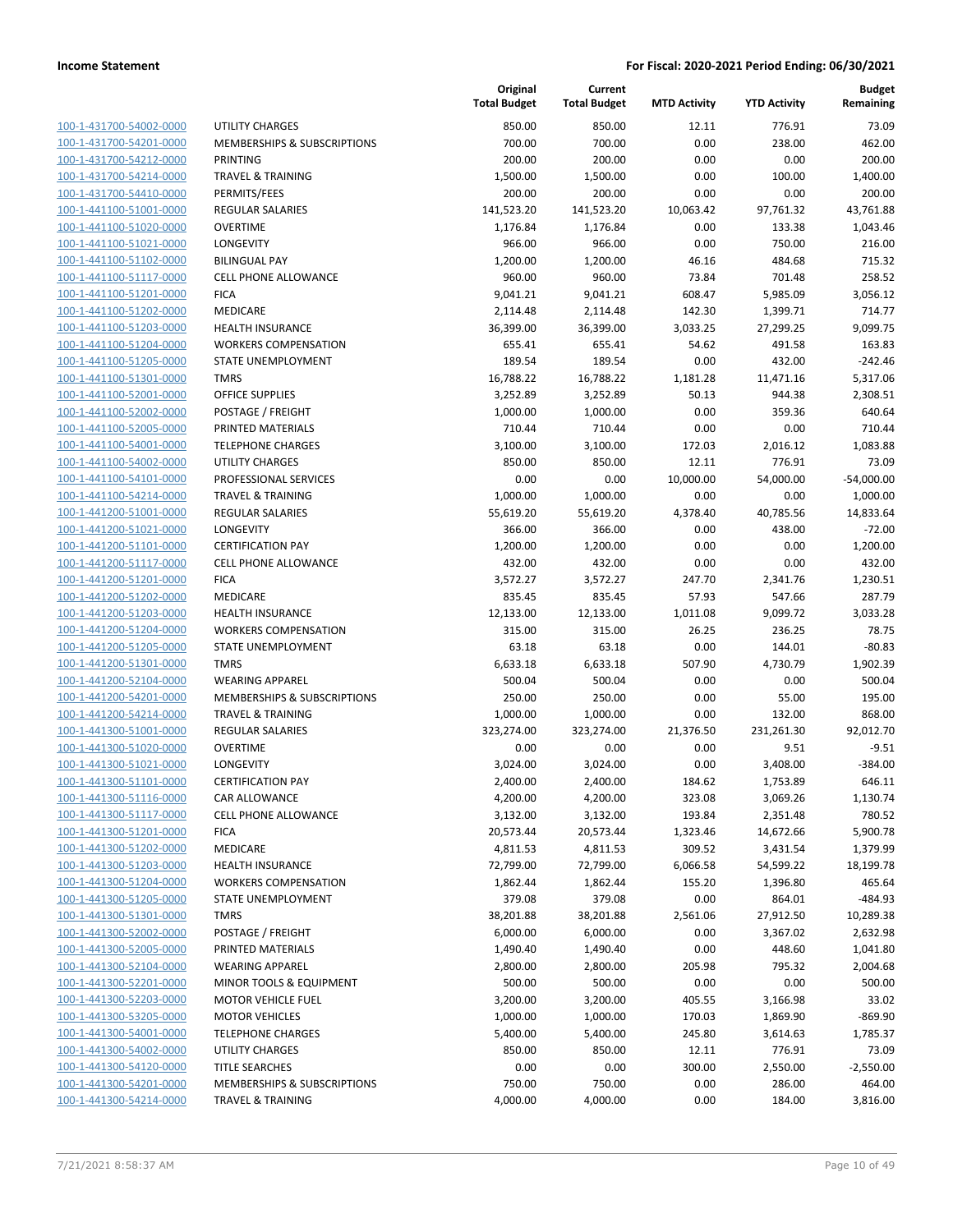| PERMITS/FEES            | 100-1-441300-54410-0000        |
|-------------------------|--------------------------------|
| <b>MOTOR VEHIO</b>      | 100-1-442200-53205-0000        |
| <b>REGULAR SAL</b>      | 100-1-443200-51001-0000        |
| OVERTIME                | 100-1-443200-51020-0000        |
| <b>LONGEVITY</b>        | 100-1-443200-51021-0000        |
| <b>BILINGUAL PA</b>     | 100-1-443200-51102-0000        |
| <b>CELL PHONE A</b>     | 100-1-443200-51117-0000        |
| <b>FICA</b>             | 100-1-443200-51201-0000        |
| <b>MEDICARE</b>         |                                |
| <b>HEALTH INSUR</b>     | 100-1-443200-51202-0000        |
|                         | 100-1-443200-51203-0000        |
| <b>WORKERS COI</b>      | 100-1-443200-51204-0000        |
| <b>STATE UNEMF</b>      | 100-1-443200-51205-0000        |
| <b>TMRS</b>             | 100-1-443200-51301-0000        |
| <b>OFFICE SUPPL</b>     | 100-1-443200-52001-0000        |
| POSTAGE / FR            | <u>100-1-443200-52002-0000</u> |
| <b>JANITORIAL SI</b>    | 100-1-443200-52101-0000        |
| <b>WEARING APF</b>      | 100-1-443200-52104-0000        |
| CHEMICAL SU             | 100-1-443200-52106-0000        |
| <b>MENAGERIE S</b>      | 100-1-443200-52108-0000        |
| MINOR TOOLS             | 100-1-443200-52201-0000        |
| <b>MOTOR VEHIO</b>      | 100-1-443200-52203-0000        |
| MACHINE, TO             | 100-1-443200-53202-0000        |
| <b>MOTOR VEHIO</b>      | 100-1-443200-53205-0000        |
| <b>TELEPHONE C</b>      | 100-1-443200-54001-0000        |
| UTILITY CHAR            | <u>100-1-443200-54002-0000</u> |
| MEDICAL                 | 100-1-443200-54107-0000        |
| <b>VETERINARY S</b>     | 100-1-443200-54108-0000        |
| <b>TRAVEL &amp; TRA</b> | 100-1-443200-54214-0000        |
| <b>REECY DAVIS 9</b>    | 100-1-451100-45310-0000        |
| REGULAR SAL             | 100-1-451100-51001-0000        |
| OVERTIME                | 100-1-451100-51020-0000        |
| <b>LONGEVITY</b>        | 100-1-451100-51021-0000        |
| <b>CERTIFICATIO</b>     | 100-1-451100-51101-0000        |
| <b>BILINGUAL PA</b>     | 100-1-451100-51102-0000        |
| CAR ALLOWAI             | 100-1-451100-51116-0000        |
| <b>CELL PHONE A</b>     | 100-1-451100-51117-0000        |
| <b>FICA</b>             | 100-1-451100-51201-0000        |
| <b>MEDICARE</b>         | 100-1-451100-51202-0000        |
| <b>HEALTH INSUR</b>     | 100-1-451100-51203-0000        |
| <b>WORKERS COI</b>      | 100-1-451100-51204-0000        |
| <b>STATE UNEMF</b>      | 100-1-451100-51205-0000        |
| TMRS                    | 100-1-451100-51301-0000        |
| CONTRA - SAL            | 100-1-451100-51401-0000        |
| OFFICE SUPPL            | 100-1-451100-52001-0000        |
| POSTAGE / FR            | 100-1-451100-52002-0000        |
|                         |                                |
| <b>JANITORIAL SU</b>    | 100-1-451100-52101-0000        |
| <b>WEARING APF</b>      | 100-1-451100-52104-0000        |
| SPLASH PAD S            | 100-1-451100-52106-0000        |
| <b>BOTANICAL SU</b>     | 100-1-451100-52107-0000        |
| <b>REPAIR &amp; MAI</b> | 100-1-451100-52201-0000        |
| <b>MOTOR VEHIC</b>      | 100-1-451100-52203-0000        |
| <b>SENIOR RECRE</b>     | 100-1-451100-52401-0000        |
| <b>FURNITURE &amp;</b>  | 100-1-451100-53201-0000        |
| MACHINE, TO             | 100-1-451100-53202-0000        |
| <b>MOTOR VEHIC</b>      | <u>100-1-451100-53205-0000</u> |
| RADIO/COMN              | 100-1-451100-53207-0000        |
| <b>BUILDING MA</b>      | 100-1-451100-53402-0000        |
| <b>MAINT - GROU</b>     | 100-1-451100-53707-0000        |
| <b>ATHLETIC FIEL</b>    | 100-1-451100-53708-0000        |
|                         |                                |

|                                                    |                                       | Original<br><b>Total Budget</b> | Current<br><b>Total Budget</b> | <b>MTD Activity</b> | <b>YTD Activity</b> | <b>Budget</b><br>Remaining |
|----------------------------------------------------|---------------------------------------|---------------------------------|--------------------------------|---------------------|---------------------|----------------------------|
| 100-1-441300-54410-0000                            | PERMITS/FEES                          | 16,000.00                       | 16,000.00                      | 800.38              | 26,361.65           | $-10,361.65$               |
| 100-1-442200-53205-0000                            | <b>MOTOR VEHICLES</b>                 | 200.00                          | 200.00                         | 116.74              | 576.72              | $-376.72$                  |
| 100-1-443200-51001-0000                            | <b>REGULAR SALARIES</b>               | 210,600.00                      | 210,600.00                     | 16,104.74           | 157,805.92          | 52,794.08                  |
| 100-1-443200-51020-0000                            | <b>OVERTIME</b>                       | 7,949.67                        | 7,949.67                       | 756.74              | 7,609.07            | 340.60                     |
| 100-1-443200-51021-0000                            | LONGEVITY                             | 5,698.00                        | 5,698.00                       | 0.00                | 6,184.00            | $-486.00$                  |
| 100-1-443200-51102-0000                            | <b>BILINGUAL PAY</b>                  | 600.00                          | 600.00                         | 46.16               | 715.48              | $-115.48$                  |
| 100-1-443200-51117-0000                            | CELL PHONE ALLOWANCE                  | 1,170.00                        | 1,170.00                       | 90.00               | 855.00              | 315.00                     |
| 100-1-443200-51201-0000                            | <b>FICA</b>                           | 14,013.10                       | 14,013.10                      | 931.95              | 9,747.99            | 4,265.11                   |
| 100-1-443200-51202-0000                            | MEDICARE                              | 3,277.26                        | 3,277.26                       | 217.96              | 2,279.79            | 997.47                     |
| 100-1-443200-51203-0000                            | <b>HEALTH INSURANCE</b>               | 72,799.00                       | 72,799.00                      | 6,066.58            | 54,599.22           | 18,199.78                  |
| 100-1-443200-51204-0000                            | <b>WORKERS COMPENSATION</b>           | 7,571.59                        | 7,571.59                       | 630.97              | 5,678.73            | 1,892.86                   |
| 100-1-443200-51205-0000                            | STATE UNEMPLOYMENT                    | 379.08                          | 379.08                         | 32.42               | 925.91              | $-546.83$                  |
| 100-1-443200-51301-0000                            | <b>TMRS</b>                           | 26,020.28                       | 26,020.28                      | 1,971.72            | 19,875.14           | 6,145.14                   |
| 100-1-443200-52001-0000                            | <b>OFFICE SUPPLIES</b>                | 1,200.00                        | 1,200.00                       | 144.00              | 2,002.09            | $-802.09$                  |
| 100-1-443200-52002-0000                            | POSTAGE / FREIGHT                     | 40.00                           | 40.00                          | 0.00                | 5.66                | 34.34                      |
| 100-1-443200-52101-0000                            | <b>JANITORIAL SUPPLIES</b>            | 2,500.00                        | 2,500.00                       | 55.28               | 480.49              | 2,019.51                   |
| 100-1-443200-52104-0000                            | <b>WEARING APPAREL</b>                | 1,800.00                        | 1,800.00                       | 0.00                | 1,738.49            | 61.51                      |
| 100-1-443200-52106-0000                            | <b>CHEMICAL SUPPLIES</b>              | 12,000.00                       | 12,000.00                      | 562.45              | 5,756.66            | 6,243.34                   |
| 100-1-443200-52108-0000                            | <b>MENAGERIE SUPPLIES</b>             | 7,500.00                        | 7,500.00                       | 921.68              | 5,456.41            | 2,043.59                   |
| 100-1-443200-52201-0000                            | MINOR TOOLS & EQUIPMENT               | 1,400.00                        | 1,400.00                       | 263.66              | 973.32              | 426.68                     |
| 100-1-443200-52203-0000                            | <b>MOTOR VEHICLE FUEL</b>             | 4,200.00                        | 4,200.00                       | 413.87              | 3,450.43            | 749.57                     |
| 100-1-443200-53202-0000                            | MACHINE, TOOLS & IMPLMNTS             | 2,500.00                        | 2,500.00                       | 0.00                | 2,750.00            | $-250.00$                  |
| 100-1-443200-53205-0000                            | <b>MOTOR VEHICLES</b>                 | 1,000.00                        | 1,000.00                       | 34.80               | 435.69              | 564.31                     |
| 100-1-443200-54001-0000                            | <b>TELEPHONE CHARGES</b>              | 1,900.00                        | 1,900.00                       | 0.02                | 1,282.10            | 617.90                     |
| 100-1-443200-54002-0000                            | <b>UTILITY CHARGES</b>                | 25,745.00                       | 25,745.00                      | 2,254.64            | 18,013.17           | 7,731.83                   |
| 100-1-443200-54107-0000                            | MEDICAL                               | 14,000.00                       | 14,000.00                      | 1,274.87            | 6,102.69            | 7,897.31                   |
| 100-1-443200-54108-0000                            | <b>VETERINARY SERVICES</b>            | 7,800.00                        | 7,800.00                       | $-3,863.33$         | $-7,734.53$         | 15,534.53                  |
| 100-1-443200-54214-0000                            | <b>TRAVEL &amp; TRAINING</b>          | 1,000.00                        | 1,000.00                       | 0.00                | 198.00              | 802.00                     |
| 100-1-451100-45310-0000                            | <b>REECY DAVIS SUPPLIES</b>           | 17,693.96                       | 17,693.96                      | 5,042.78            | 17,690.38           | 3.58                       |
| 100-1-451100-51001-0000                            | <b>REGULAR SALARIES</b>               | 672,233.00                      | 672,233.00                     | 46,464.64           | 458,349.33          | 213,883.67                 |
| 100-1-451100-51020-0000                            | <b>OVERTIME</b>                       | 26,200.00                       | 26,200.00                      | 3,707.53            | 23,545.30           | 2,654.70                   |
| 100-1-451100-51021-0000                            | LONGEVITY<br><b>CERTIFICATION PAY</b> | 3,162.00                        | 3,162.00                       | 0.00                | 3,960.00            | $-798.00$<br>992.04        |
| 100-1-451100-51101-0000<br>100-1-451100-51102-0000 | <b>BILINGUAL PAY</b>                  | 3,000.00<br>600.08              | 3,000.00<br>600.08             | 138.48<br>92.32     | 2,007.96<br>877.04  | $-276.96$                  |
| 100-1-451100-51116-0000                            | CAR ALLOWANCE                         | 4,200.00                        | 4,200.00                       | 323.08              | 3,069.26            | 1,130.74                   |
| 100-1-451100-51117-0000                            | <b>CELL PHONE ALLOWANCE</b>           | 7,800.00                        | 7,800.00                       | 630.00              | 7,245.00            | 555.00                     |
| 100-1-451100-51201-0000                            | <b>FICA</b>                           | 44,381.00                       | 44,381.00                      | 3,087.44            | 30,534.49           | 13,846.51                  |
| 100-1-451100-51202-0000                            | MEDICARE                              | 10,380.00                       | 10,380.00                      | 722.06              | 7,141.13            | 3,238.87                   |
| 100-1-451100-51203-0000                            | <b>HEALTH INSURANCE</b>               | 218,397.00                      | 218,397.00                     | 18,199.75           | 163,797.75          | 54,599.25                  |
| 100-1-451100-51204-0000                            | <b>WORKERS COMPENSATION</b>           | 12,634.00                       | 12,634.00                      | 944.60              | 8,501.40            | 4,132.60                   |
| 100-1-451100-51205-0000                            | STATE UNEMPLOYMENT                    | 1,169.00                        | 1,169.00                       | 165.97              | 3,100.94            | $-1,931.94$                |
| 100-1-451100-51301-0000                            | <b>TMRS</b>                           | 82,410.00                       | 82,410.00                      | 5,972.40            | 56,883.36           | 25,526.64                  |
| 100-1-451100-51401-0000                            | <b>CONTRA - SALARIES</b>              | 0.00                            | 0.00                           | 0.00                | $-10,565.86$        | 10,565.86                  |
| 100-1-451100-52001-0000                            | OFFICE SUPPLIES                       | 600.00                          | 600.00                         | 42.97               | 735.64              | $-135.64$                  |
| 100-1-451100-52002-0000                            | POSTAGE / FREIGHT                     | 250.00                          | 250.00                         | 0.00                | 82.12               | 167.88                     |
| 100-1-451100-52101-0000                            | <b>JANITORIAL SUPPLIES</b>            | 6,485.00                        | 6,485.00                       | 840.49              | 5,301.41            | 1,183.59                   |
| 100-1-451100-52104-0000                            | <b>WEARING APPAREL</b>                | 7,772.00                        | 7,118.98                       | 760.42              | 5,346.65            | 1,772.33                   |
| 100-1-451100-52106-0000                            | SPLASH PAD SUPPLIES                   | 7,755.00                        | 7,755.00                       | 670.33              | 2,111.98            | 5,643.02                   |
| 100-1-451100-52107-0000                            | <b>BOTANICAL SUPPLIES</b>             | 11,250.00                       | 11,250.00                      | 230.52              | 5,437.65            | 5,812.35                   |
| 100-1-451100-52201-0000                            | <b>REPAIR &amp; MAINTENANCE</b>       | 12,800.00                       | 21,800.00                      | 360.02              | 16,140.53           | 5,659.47                   |
| 100-1-451100-52203-0000                            | <b>MOTOR VEHICLE FUEL</b>             | 12,800.00                       | 12,800.00                      | 2,416.59            | 12,882.35           | $-82.35$                   |
| 100-1-451100-52401-0000                            | SENIOR RECREATIONAL PROGRAMS          | 500.00                          | 500.00                         | 49.49               | 392.77              | 107.23                     |
| 100-1-451100-53201-0000                            | FURNITURE & OFFICE EQUIPMENT          | 0.00                            | 0.00                           | 3,332.00            | 3,332.00            | $-3,332.00$                |
| 100-1-451100-53202-0000                            | MACHINE, TOOLS & IMPLMNTS             | 10,937.58                       | 10,937.58                      | 775.16              | 2,504.83            | 8,432.75                   |
| 100-1-451100-53205-0000                            | <b>MOTOR VEHICLES</b>                 | 6,000.00                        | 6,000.00                       | 275.50              | 8,351.39            | $-2,351.39$                |
| 100-1-451100-53207-0000                            | RADIO/COMMUNICATIONS                  | 1,380.00                        | 1,380.00                       | 0.00                | 970.35              | 409.65                     |
| 100-1-451100-53402-0000                            | <b>BUILDING MAINTENANCE</b>           | 1,200.00                        | 1,200.00                       | 520.45              | 893.46              | 306.54                     |
| 100-1-451100-53707-0000                            | <b>MAINT - GROUNDS</b>                | 14,230.00                       | 14,230.00                      | 725.55              | 6,940.29            | 7,289.71                   |
| 100-1-451100-53708-0000                            | <b>ATHLETIC FIELDS</b>                | 16,200.00                       | 16,200.00                      | 117.00              | 15,788.44           | 411.56                     |
|                                                    |                                       |                                 |                                |                     |                     |                            |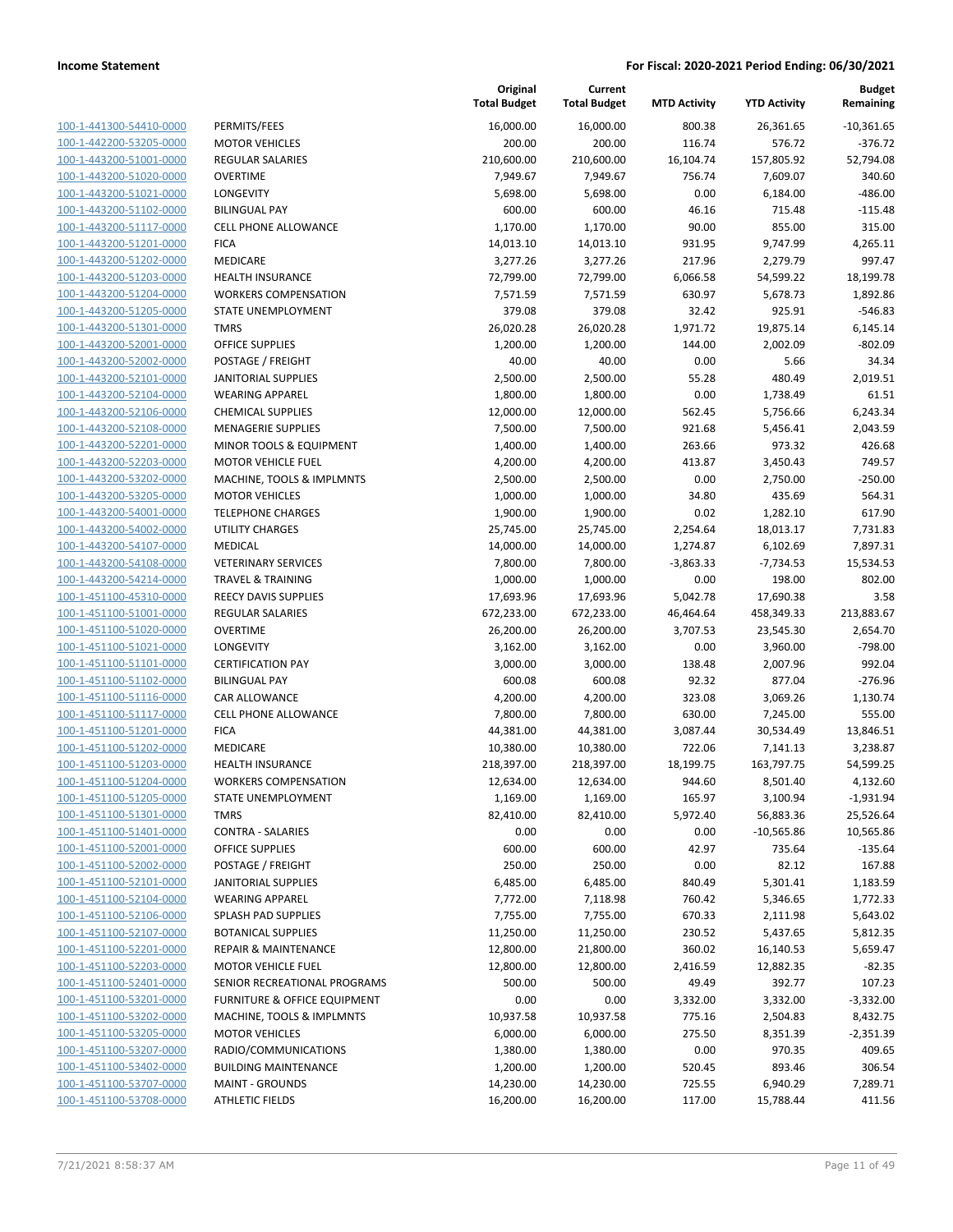|                                                    |                                                                    | Original<br><b>Total Budget</b> | Current<br><b>Total Budget</b> | <b>MTD Activity</b> | <b>YTD Activity</b> | <b>Budget</b><br>Remaining |
|----------------------------------------------------|--------------------------------------------------------------------|---------------------------------|--------------------------------|---------------------|---------------------|----------------------------|
| 100-1-451100-53710-0000                            | PARK IMPROVEMENTS                                                  | 10,800.00                       | 10,800.00                      | 0.00                | 7,707.73            | 3,092.27                   |
| 100-1-451100-54001-0000                            | <b>TELEPHONE CHARGES</b>                                           | 8,250.00                        | 8,250.00                       | 381.05              | 5,358.54            | 2,891.46                   |
| 100-1-451100-54002-0000                            | <b>UTILITY CHARGES</b>                                             | 115,000.00                      | 115,000.00                     | 8,838.12            | 93,536.32           | 21,463.68                  |
| 100-1-451100-54101-0000                            | PROFESSIONAL SERVICES                                              | 10,000.00                       | 10,000.00                      | 0.00                | 1,948.58            | 8,051.42                   |
| 100-1-451100-54201-0000                            | MEMBERSHIPS & SUBSCRIPTIONS                                        | 1,510.00                        | 2,066.03                       | 98.60               | 2,350.00            | $-283.97$                  |
| 100-1-451100-54211-0000                            | ADVERTISING                                                        | 5,750.00                        | 3,308.00                       | 175.47              | 1,849.34            | 1,458.66                   |
| 100-1-451100-54212-0000                            | <b>PRINTING</b>                                                    | 0.00                            | 216.00                         | 0.00                | 216.00              | 0.00                       |
| 100-1-451100-54214-0000                            | <b>TRAVEL &amp; TRAINING</b>                                       | 2,461.58                        | 2,461.58                       | 475.00              | 2,330.38            | 131.20                     |
| 100-1-451100-54301-0000                            | <b>SPECIAL EVENTS</b>                                              | 63,150.00                       | 57,150.00                      | 15,300.00           | 49,278.19           | 7,871.81                   |
| 100-1-451100-54409-0000                            | <b>CEMETERY MAINTENANCE</b>                                        | 80,700.00                       | 80,700.00                      | 2,596.71            | 51,546.71           | 29,153.29                  |
| 100-1-451100-55203-0000                            | <b>FURNITURE/OFFICE EQUIP</b>                                      | 0.00                            | 2,322.99                       | 0.00                | 2,322.99            | 0.00                       |
| 100-1-455100-51001-0000                            | <b>REGULAR SALARIES</b>                                            | 322,894.00                      | 322,894.00                     | 23,280.95           | 221,064.76          | 101,829.24                 |
| 100-1-455100-51020-0000                            | <b>OVERTIME</b>                                                    | 0.00                            | 0.00                           | 0.00                | 50.13               | $-50.13$                   |
| 100-1-455100-51021-0000                            | LONGEVITY                                                          | 3,840.00                        | 3,840.00                       | 0.00                | 3,996.00            | $-156.00$                  |
| 100-1-455100-51102-0000                            | <b>BILINGUAL PAY</b>                                               | 600.00                          | 600.00                         | 46.16               | 438.52              | 161.48                     |
| 100-1-455100-51116-0000                            | CAR ALLOWANCE                                                      | 4,200.00                        | 4,200.00                       | 323.08              | 3,069.26            | 1,130.74                   |
| 100-1-455100-51117-0000                            | <b>CELL PHONE ALLOWANCE</b>                                        | 1,170.00                        | 1,170.00                       | 90.00               | 855.00              | 315.00                     |
| 100-1-455100-51201-0000                            | <b>FICA</b>                                                        | 20,627.00                       | 20,627.00                      | 1,452.32            | 13,934.70           | 6,692.30                   |
| 100-1-455100-51202-0000                            | MEDICARE                                                           | 4,824.00                        | 4,824.00                       | 339.66              | 3,258.90            | 1,565.10                   |
| 100-1-455100-51203-0000                            | <b>HEALTH INSURANCE</b>                                            | 48,533.00                       | 48,533.00                      | 4,044.42            | 36,399.78           | 12,133.22                  |
| 100-1-455100-51204-0000                            | <b>WORKERS COMPENSATION</b>                                        | 980.00                          | 980.00                         | 81.67               | 735.03              | 244.97                     |
| 100-1-455100-51205-0000                            | STATE UNEMPLOYMENT                                                 | 759.00                          | 759.00                         | 85.82               | 1,356.74            | $-597.74$                  |
| 100-1-455100-51301-0000                            | <b>TMRS</b>                                                        | 28,408.15                       | 28,408.15                      | 2,297.67            | 21,928.40           | 6,479.75                   |
| 100-1-455100-52001-0000                            | <b>OFFICE SUPPLIES</b>                                             | 2,650.00                        | 2,650.00                       | 318.74              | 1,912.13            | 737.87                     |
| 100-1-455100-52002-0000                            | POSTAGE / FREIGHT                                                  | 60.00                           | 60.00                          | 0.00                | 0.00                | 60.00                      |
| 100-1-455100-52004-0000                            | <b>COMPUTER SUPPLIES</b>                                           | 75.00                           | 75.00                          | 0.00                | 0.00                | 75.00                      |
| 100-1-455100-52005-0000                            | PRINTED MATERIALS                                                  | 72.00                           | 72.00                          | 0.00                | 24.00               | 48.00                      |
| 100-1-455100-52115-0000                            | <b>CATALOGING SUPPLIES</b>                                         | 1,500.00                        | 1,500.00                       | 78.30               | 1,427.91            | 72.09                      |
| 100-1-455100-52201-0000<br>100-1-455100-52402-0000 | <b>MINOR TOOLS &amp; EQUIPMENT</b><br><b>BASIC PROGRAM EXPENSE</b> | 75.00<br>4,000.00               | 75.00<br>4,000.00              | 0.00<br>1,453.75    | 0.00<br>2,960.12    | 75.00<br>1,039.88          |
| 100-1-455100-53201-0000                            | <b>FURNITURE &amp; OFFICE EQUIPMENT</b>                            | 669.00                          | 669.00                         | 0.00                | 669.00              | 0.00                       |
| 100-1-455100-54001-0000                            | <b>TELEPHONE CHARGES</b>                                           | 4,700.00                        | 4,700.00                       | 0.06                | 3,139.01            | 1,560.99                   |
| 100-1-455100-54002-0000                            | <b>UTILITY CHARGES</b>                                             | 26,600.00                       | 26,600.00                      | 2,957.47            | 19,954.51           | 6,645.49                   |
| 100-1-455100-54101-0000                            | PROFESSIONAL SERVICES                                              | 0.00                            | 0.00                           | 0.00                | 350.00              | $-350.00$                  |
| 100-1-455100-54201-0000                            | MEMBERSHIPS & SUBSCRIPTIONS                                        | 12,883.00                       | 12,883.00                      | 119.00              | 9,718.88            | 3,164.12                   |
| 100-1-455100-54202-0000                            | <b>LIBRARY PERIODICALS</b>                                         | 650.00                          | 650.00                         | 0.00                | 646.78              | 3.22                       |
| 100-1-455100-54211-0000                            | ADVERTISING                                                        | 1,500.00                        | 1,500.00                       | 0.00                | 1,000.00            | 500.00                     |
| 100-1-455100-54214-0000                            | <b>TRAVEL &amp; TRAINING</b>                                       | 1,900.00                        | 1,900.00                       | 25.00               | 1,346.00            | 554.00                     |
| 100-1-455100-55203-0000                            | <b>FURNITURE/OFFICE EQUIP</b>                                      | 2,217.52                        | 2,217.52                       | 556.59              | 2,200.00            | 17.52                      |
| 100-1-455100-55211-0000                            | <b>BOOKS</b>                                                       | 44,000.00                       | 44,000.00                      | 3,590.26            | 35,174.05           | 8,825.95                   |
| 100-1-456100-51001-0000                            | REGULAR SALARIES                                                   | 66,976.00                       | 66,976.00                      | 5,151.20            | 49,003.41           | 17,972.59                  |
| 100-1-456100-51021-0000                            | LONGEVITY                                                          | 1,680.00                        | 1,680.00                       | 0.00                | 1,776.00            | $-96.00$                   |
| 100-1-456100-51116-0000                            | CAR ALLOWANCE                                                      | 4,200.00                        | 4,200.00                       | 323.08              | 3,069.26            | 1,130.74                   |
| 100-1-456100-51117-0000                            | <b>CELL PHONE ALLOWANCE</b>                                        | 1,170.00                        | 1,170.00                       | 90.00               | 855.00              | 315.00                     |
| 100-1-456100-51201-0000                            | <b>FICA</b>                                                        | 4,552.41                        | 4,552.41                       | 308.76              | 3,082.22            | 1,470.19                   |
| 100-1-456100-51202-0000                            | MEDICARE                                                           | 1,064.68                        | 1,064.68                       | 72.20               | 720.80              | 343.88                     |
| 100-1-456100-51203-0000                            | <b>HEALTH INSURANCE</b>                                            | 12,133.00                       | 12,133.00                      | 1,011.08            | 9,099.72            | 3,033.28                   |
| 100-1-456100-51204-0000                            | <b>WORKERS COMPENSATION</b>                                        | 177.10                          | 177.10                         | 14.76               | 132.84              | 44.26                      |
| 100-1-456100-51205-0000                            | STATE UNEMPLOYMENT                                                 | 63.18                           | 63.18                          | 0.00                | 143.99              | $-80.81$                   |
| 100-1-456100-51301-0000                            | <b>TMRS</b>                                                        | 8,453.17                        | 8,453.17                       | 645.46              | 6,280.77            | 2,172.40                   |
| 100-1-456100-52001-0000                            | <b>OFFICE SUPPLIES</b>                                             | 50.00                           | 50.00                          | 0.00                | 32.94               | 17.06                      |
| 100-1-456100-52002-0000                            | POSTAGE / FREIGHT                                                  | 25.00                           | 25.00                          | 0.00                | 0.00                | 25.00                      |
| 100-1-456100-52103-0000                            | <b>MEETING SUPPLIES</b>                                            | 25.00                           | 25.00                          | 0.00                | 0.00                | 25.00                      |
| 100-1-456100-54001-0000                            | <b>TELEPHONE CHARGES</b>                                           | 480.00                          | 480.00                         | 0.01                | 321.98              | 158.02                     |
| 100-1-456100-54201-0000                            | MEMBERSHIPS & SUBSCRIPTIONS                                        | 1,255.00                        | 1,255.00                       | 0.00                | 915.00              | 340.00                     |
| 100-1-456100-54205-0000                            | <b>BUSINESS MEALS</b>                                              | 25.00                           | 25.00                          | 0.00                | 0.00                | 25.00                      |
| 100-1-456100-54214-0000                            | <b>TRAVEL &amp; TRAINING</b>                                       | 700.00                          | 700.00                         | 0.00                | 99.00               | 601.00                     |
| 100-1-456100-54301-0000                            | <b>SPECIAL EVENTS</b>                                              | 9,300.00                        | 9,300.00                       | 395.00              | 2,606.85            | 6,693.15                   |
| 100-1-456100-54523-0000                            | PROPOSED EVENTS                                                    | 50,000.00                       | 50,000.00                      | 0.00                | 15,000.00           | 35,000.00                  |
|                                                    |                                                                    |                                 |                                |                     |                     |                            |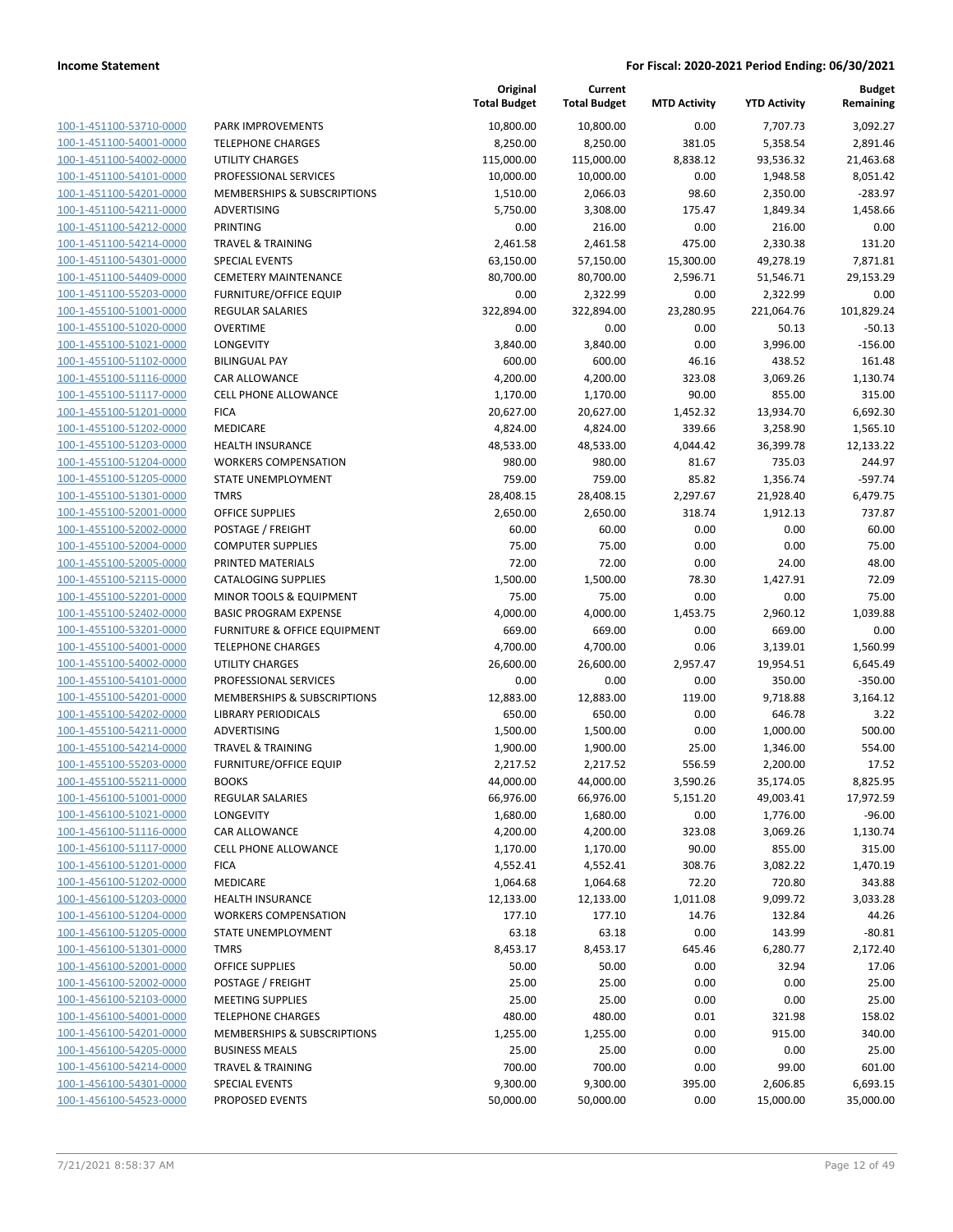|                                                    |                                                                                   | Original<br><b>Total Budget</b> | Current<br><b>Total Budget</b> | <b>MTD Activity</b>       | <b>YTD Activity</b>         | <b>Budget</b><br>Remaining |
|----------------------------------------------------|-----------------------------------------------------------------------------------|---------------------------------|--------------------------------|---------------------------|-----------------------------|----------------------------|
| 100-1-480000-52003-0000                            | <b>COPIER CHARGES</b>                                                             | 60,000.00                       | 60,000.00                      | 6,073.69                  | 47,550.38                   | 12,449.62                  |
| 100-1-480000-52006-0000                            | <b>COPIER PAPER</b>                                                               | 4,000.00                        | 4,000.00                       | 233.45                    | 4,871.29                    | $-871.29$                  |
| 100-1-480000-54002-0000                            | UTILITY CHARGES                                                                   | 575.00                          | 575.00                         | 48.46                     | 436.89                      | 138.11                     |
| 100-1-480000-54105-0000                            | <b>MARKETING</b>                                                                  | 7,000.00                        | 7,000.00                       | 0.00                      | 3,500.00                    | 3,500.00                   |
| 100-1-480000-54201-0000                            | MEMBERSHIPS & SUBSCRIPTIONS                                                       | 8,601.00                        | 8,601.00                       | 0.00                      | 3,554.86                    | 5,046.14                   |
| 100-1-480000-54904-0000                            | POSTAGE METER RENTAL                                                              | 0.00                            | 0.00                           | 0.00                      | $-1,422.80$                 | 1,422.80                   |
| 100-1-480000-56309-0000                            | PAYOUT ARRANGEMENT LOCAL SALES TAX                                                | 178,096.00                      | 178,096.00                     | 0.00                      | 77,870.00                   | 100,226.00                 |
| 100-1-480000-56309-0001                            | PAYOUT ARRANGEMENT - 380 AGREEMENT                                                | 100,000.00                      | 100,000.00                     | 0.00                      | 0.00                        | 100,000.00                 |
| 100-1-480000-57005-0000                            | <b>ACCRUED VAC &amp; SICK PAY</b>                                                 | 210,000.00                      | 210,000.00                     | 273.80                    | 244,957.03                  | $-34,957.03$               |
| 100-1-480000-57007-0000                            | <b>COMMUNITY SERVICES</b>                                                         | 32,000.00                       | 32,000.00                      | 414.51                    | 414.51                      | 31,585.49                  |
| 100-1-480000-57008-0000                            | <b>BANK CHARGES</b>                                                               | 8,000.00                        | 8,000.00                       | 1.185.55                  | 8,749.01                    | $-749.01$                  |
| 100-1-480000-57015-0000                            | <b>CONTINGENCY EXPENSE</b>                                                        | 50,000.00                       | 50,000.00                      | 0.00                      | 0.00                        | 50,000.00                  |
| 100-1-491000-58040-0000                            | <b>XFR - GENERAL CIP</b>                                                          | 2,321,998.00                    | 2,321,998.00                   | 193,499.83                | 1,741,498.47                | 580,499.53                 |
| 100-1-491000-58204-0000                            | XFR - VEHICLE/EQUIP RPLCMNT                                                       | 658,178.00                      | 658,178.00                     | 54,848.16                 | 493,633.44                  | 164,544.56                 |
| 100-1-495000-58702-0000                            | CA - GEN GOV TO CENTRAL SERVICE FUND                                              | 2,984.00                        | 2,984.00                       | 248.67                    | 2,238.03                    | 745.97                     |
| 100-1-495000-58703-0000                            | CA - PUBLIC WORKS TO CENTRAL SERVICE FU                                           | 93,007.00                       | 93,007.00                      | 7,750.58                  | 69,755.22                   | 23,251.78                  |
| 100-1-495000-58704-0000                            | CA - PUBLIC SAFETY TO CENTRAL SERVICE FU                                          | 258,976.00                      | 258,976.00                     | 21,581.33                 | 194,231.97                  | 64,744.03                  |
| 100-1-495000-58705-0000                            | CA - COM DEV TO CENTRAL SERVICE FUND                                              | 57,355.00                       | 57,355.00                      | 4.779.58                  | 43,016.22                   | 14,338.78                  |
| 100-1-495000-58706-0000                            | CA - PARKS & REC TO CENTRAL SERVICE FUND                                          | 209,581.00                      | 209,581.00                     | 17,465.08                 | 157,185.72                  | 52,395.28                  |
| 100-1-495000-58712-0000                            | CA - GEN GOV TO INSURANCE FUND                                                    | 2,322.00                        | 2,322.00                       | 193.50                    | 1,741.50                    | 580.50                     |
| 100-1-495000-58713-0000                            | CA - PUBLIC WORKS TO INSURANCE FUND                                               | 33,789.00                       | 33,789.00                      | 2,815.75                  | 25,341.75                   | 8,447.25                   |
| 100-1-495000-58714-0000                            | CA - PUBLIC SAFETY TO INSURANCE FUND                                              | 117,137.00                      | 117,137.00                     | 9,761.42                  | 87,852.78                   | 29,284.22                  |
| 100-1-495000-58715-0000                            | CA - COM DEV TO INSURANCE FUND                                                    | 17,671.00                       | 17,671.00                      | 1,472.58                  | 13,253.22                   | 4,417.78                   |
| 100-1-495000-58716-0000                            | CA - PARKS & REC TO INSURANCE FUND<br>CA - GEN GOVERNMENT TO MIS FUND             | 51,332.00                       | 51,332.00                      | 4,277.67                  | 38,499.03                   | 12,832.97                  |
| 100-1-495000-58722-0000<br>100-1-495000-58723-0000 | CA - PUBLIC WORKS TO MIS FUND                                                     | 38,698.00<br>20,569.00          | 38,698.00<br>20,569.00         | 3,224.83<br>1,714.08      | 29,023.47<br>15,426.72      | 9,674.53<br>5,142.28       |
| 100-1-495000-58724-0000                            | CA - PUBLIC SAFETY TO MIS FUND                                                    | 244,018.00                      | 244,018.00                     | 20,334.83                 | 183,013.47                  | 61,004.53                  |
| 100-1-495000-58725-0000                            | CA - COM DEV TO MIS FUND                                                          | 114,886.00                      | 114,886.00                     | 9,573.83                  | 86,164.47                   | 28,721.53                  |
|                                                    |                                                                                   |                                 |                                |                           |                             |                            |
|                                                    |                                                                                   |                                 |                                |                           |                             |                            |
| 100-1-495000-58726-0000                            | CA - PARKS & REC TO MIS FUND<br><b>Expense Total:</b>                             | 152,134.00<br>27,648,157.04     | 152,134.00<br>27,582,351.04    | 12,677.83<br>2,100,718.78 | 114,100.47<br>20,006,667.16 | 38,033.53<br>7,575,683.88  |
|                                                    | Fund: 100 - GENERAL FUND Surplus (Deficit):                                       | $-1,474,062.04$                 | $-1,408,256.04$                | -581,223.42               | 3,906,368.15                |                            |
| Fund: 101 - MUNICIPAL COURT BUILDING SECURITY FEES |                                                                                   |                                 |                                |                           |                             |                            |
| Revenue                                            |                                                                                   |                                 |                                |                           |                             |                            |
| 101-1-318001-44101-0000                            | MUNICIPAL COURT COST/FEES                                                         | 0.00                            | 0.00                           | 47.07                     | 493.04                      | $-493.04$                  |
| 101-1-318001-44101-0001                            | LOCAL MUNICIPAL COURT COST/FEES                                                   | 0.00                            | 0.00                           | 620.58                    | 4,426.85                    | $-4,426.85$                |
| 101-1-319001-45401-0000                            | <b>INTEREST REVENUES</b><br><b>Revenue Total:</b>                                 | 0.00<br>0.00                    | 0.00<br>0.00                   | 0.00<br>667.65            | 42.55<br>4,962.44           | $-42.55$<br>$-4,962.44$    |
| Expense                                            |                                                                                   |                                 |                                |                           |                             |                            |
| 101-1-480000-57008-0000                            | <b>BANK CHARGES</b>                                                               | 0.00                            | 0.00                           | 1.62                      | 12.05                       | $-12.05$                   |
|                                                    | <b>Expense Total:</b>                                                             | 0.00                            | 0.00                           | 1.62                      | 12.05                       | $-12.05$                   |
|                                                    | Fund: 101 - MUNICIPAL COURT BUILDING SECURITY FEES Surplus (Deficit):             | 0.00                            | 0.00                           | 666.03                    | 4,950.39                    |                            |
| Fund: 102 - MUNICIPAL COURT TECH FUND              |                                                                                   |                                 |                                |                           |                             |                            |
| Revenue                                            |                                                                                   |                                 |                                |                           |                             |                            |
| 102-1-318001-44101-0000                            | MUNICIPAL COURT COST/FEES                                                         | 0.00                            | 0.00                           | 62.75                     | 655.52                      | $-655.52$                  |
| 102-1-318001-44101-0001                            | LOCAL MUNICIPAL COURT COST/FEES                                                   | 0.00                            | 0.00                           | 506.55                    | 3,626.36                    | $-3,626.36$                |
| 102-1-319001-45401-0000                            | <b>INTEREST REVENUES</b>                                                          | 0.00                            | 0.00                           | 0.00                      | 29.80                       | -29.80                     |
|                                                    | <b>Revenue Total:</b>                                                             | 0.00                            | 0.00                           | 569.30                    | 4,311.68                    | $-4,311.68$                |
| <b>Expense</b>                                     |                                                                                   |                                 |                                |                           |                             |                            |
| 102-1-412100-54101-0000                            | PROFESSIONAL SERVICES                                                             | 0.00                            | 0.00                           | 0.00                      | 83.90                       | $-83.90$                   |
| 102-1-480000-57008-0000                            | <b>BANK CHARGES</b>                                                               | 0.00                            | 0.00                           | 1.14                      | 8.45                        | $-8.45$                    |
|                                                    | <b>Expense Total:</b><br>Fund: 102 - MUNICIPAL COURT TECH FUND Surplus (Deficit): | 0.00<br>0.00                    | 0.00<br>0.00                   | 1.14<br>568.16            | 92.35<br>4,219.33           | $-92.35$                   |
| Fund: 103 - MUNICIPAL COURT CHILD SAFETY FUND      |                                                                                   |                                 |                                |                           |                             |                            |
| Revenue                                            |                                                                                   |                                 |                                |                           |                             |                            |
| 103-1-318001-44101-0000                            | MUNICIPAL COURT COST/FEES                                                         | 350.00                          | 350.00                         | 0.00                      | 250.08                      | 99.92                      |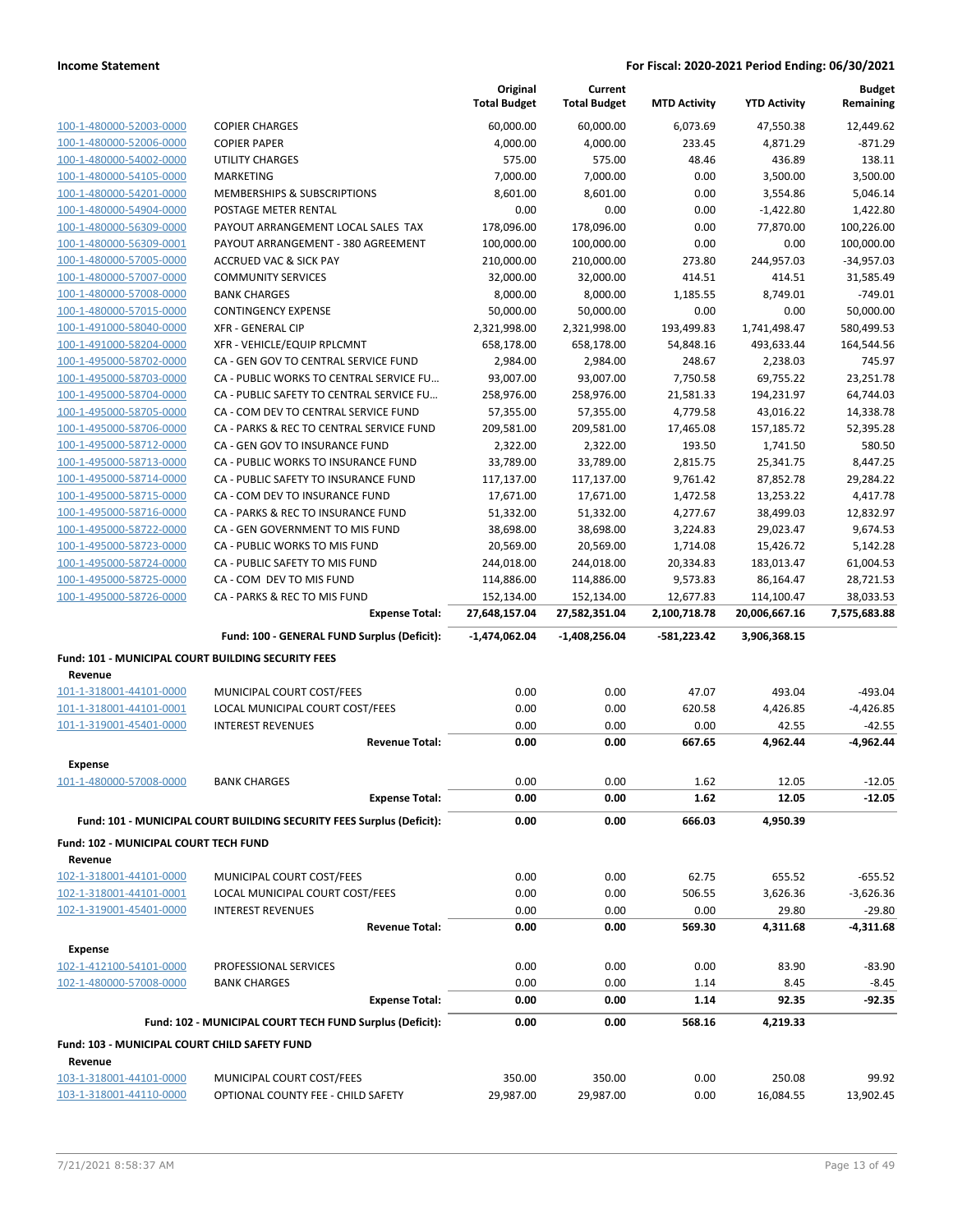|                                               |                                                                  | Original<br><b>Total Budget</b> | Current<br><b>Total Budget</b> | <b>MTD Activity</b> | <b>YTD Activity</b> | <b>Budget</b><br>Remaining |
|-----------------------------------------------|------------------------------------------------------------------|---------------------------------|--------------------------------|---------------------|---------------------|----------------------------|
| 103-1-319001-45401-0000                       | <b>INTEREST REVENUES</b>                                         | 550.00                          | 550.00                         | 0.00                | 5.92                | 544.08                     |
|                                               | <b>Revenue Total:</b>                                            | 30,887.00                       | 30,887.00                      | 0.00                | 16,340.55           | 14,546.45                  |
| <b>Expense</b>                                |                                                                  |                                 |                                |                     |                     |                            |
| 103-1-480000-57007-0000                       | <b>COMMUNITY SERVICES</b>                                        | 25,000.00                       | 25,000.00                      | 0.00                | 12,553.87           | 12,446.13                  |
| 103-1-480000-57008-0000                       | <b>BANK CHARGES</b>                                              | 50.00                           | 50.00                          | 0.33                | 1.76                | 48.24                      |
|                                               | <b>Expense Total:</b>                                            | 25,050.00                       | 25,050.00                      | 0.33                | 12,555.63           | 12,494.37                  |
|                                               |                                                                  |                                 |                                |                     |                     |                            |
|                                               | Fund: 103 - MUNICIPAL COURT CHILD SAFETY FUND Surplus (Deficit): | 5.837.00                        | 5,837.00                       | -0.33               | 3,784.92            |                            |
| <b>Fund: 111 - RECREATION ACTIVITIES FUND</b> |                                                                  |                                 |                                |                     |                     |                            |
| Revenue                                       |                                                                  |                                 |                                |                     |                     |                            |
| 111-1-319010-45306-0000                       | <b>PARK CONCESSIONS</b>                                          | 25,950.00                       | 25,950.00                      | 1,037.78            | 3,632.05            | 22,317.95                  |
| 111-1-319010-45306-0001                       | <b>SPLASH KINGDOM</b>                                            | 0.00                            | 0.00                           | 0.00                | 1,828.82            | $-1,828.82$                |
| 111-1-319010-45322-0000                       | SPLASH KINGDOM SWIMMING LESSONS                                  | 0.00                            | 0.00                           | 6,591.65            | 6,591.65            | $-6,591.65$                |
| 111-1-319011-44507-0000                       | <b>ADULT RECREATION FEES</b>                                     | 28,775.00                       | 28,775.00                      | 1,367.31            | 13,421.13           | 15,353.87                  |
| 111-1-319011-44508-0000                       | YOUTH RECREATION FEES                                            | 103,000.00                      | 103,000.00                     | 2,874.42            | 47,495.03           | 55,504.97                  |
| 111-1-319011-44511-0000                       | REECY DAVIS MEMBERSHIPS                                          | 33,780.00                       | 33,780.00                      | 1,658.79            | 8,976.58            | 24,803.42                  |
| 111-1-319012-44509-0000                       | SPECIAL EVENT FUNDING                                            | 32,200.00                       | 32,200.00                      | 92.38               | 2,103.44            | 30,096.56                  |
| 111-1-319012-45504-0000                       | RECREATION FACILTY RENTAL                                        | 14,225.00                       | 14,225.00                      | 3,279.48            | 26,678.41           | $-12,453.41$               |
|                                               | <b>Revenue Total:</b>                                            | 237,930.00                      | 237,930.00                     | 16,901.81           | 110,727.11          | 127,202.89                 |
| Expense                                       |                                                                  |                                 |                                |                     |                     |                            |
| 111-1-451200-51001-0000                       | REGULAR SALARIES / PART TIME TEMPORARY                           | 69,864.00                       | 81,594.00                      | 1,680.50            | 15,033.50           | 66,560.50                  |
| 111-1-451200-51201-0000                       | <b>FICA</b>                                                      | 4,331.57                        | 4,331.57                       | 104.19              | 954.43              | 3,377.14                   |
| 111-1-451200-51202-0000                       | <b>MEDICARE</b>                                                  | 1,013.03                        | 1,013.03                       | 24.37               | 223.21              | 789.82                     |
| 111-1-451200-51204-0000                       | <b>WORKERS COMPENSATION</b>                                      | 497.32                          | 497.32                         | 41.44               | 372.96              | 124.36                     |
| 111-1-451200-51205-0000                       | STATE UNEMPLOYMENT                                               | 313.37                          | 313.37                         | 26.88               | 221.38              | 91.99                      |
| 111-1-451200-51301-0000                       | <b>TMRS</b>                                                      | 6,053.73                        | 6,053.73                       | 0.00                | 334.08              | 5,719.65                   |
| 111-1-451200-52101-0000                       | JANITORIAL SUPPLIES                                              | 750.00                          | 750.00                         | 0.00                | 0.00                | 750.00                     |
| 111-1-451200-52401-0000                       | YOUTH SPORT SUPPLIES                                             | 52,730.00                       | 52,730.00                      | 718.35              | 26,526.27           | 26,203.73                  |
| 111-1-451200-52403-0000                       | <b>RESALE ITEMS</b>                                              | 19,160.00                       | 9,296.80                       | 400.25              | 2,517.45            | 6,779.35                   |
| 111-1-451200-52412-0000                       | <b>ADULT SPORT SUPPLIES</b>                                      | 11,450.00                       | 11,450.00                      | 2,550.00            | 8,413.17            | 3,036.83                   |
| 111-1-451200-53710-0000                       | <b>MAINT PARK IMPROVEMENTS</b>                                   | 0.00                            | 0.00                           | 0.00                | 1,932.50            | $-1,932.50$                |
| 111-1-451200-54301-0000                       | <b>SPECIAL EVENTS</b>                                            | 32,200.00                       | 20,470.00                      | 3,064.50            | 6,089.00            | 14,381.00                  |
| 111-1-451200-54303-0000                       | ADULT OFFICIALS / INSTRUCTORS                                    | 13,696.00                       | 13,696.00                      | 214.30              | 6,495.23            | 7,200.77                   |
| 111-1-451200-54305-0000                       | YOUTH OFFICALS/INSTRUCTORS                                       | 29,557.00                       | 29,557.00                      | 0.00                | 13,977.73           | 15,579.27                  |
| 111-1-451200-55201-0000                       | <b>EQUIPMENT PURCHASES</b>                                       | 0.00                            | 9,863.20                       | 0.00                | 0.00                | 9,863.20                   |
| 111-1-480000-52003-0000                       | <b>COPIER CHARGES</b>                                            | 2,600.00                        | 2,600.00                       | 100.91              | 772.60              | 1,827.40                   |
| 111-1-480000-57005-0000                       | <b>ACCRUED VACATION SICK</b>                                     | 1,000.00                        | 1,000.00                       | 0.00                | 360.00              | 640.00                     |
| 111-1-480000-57008-0000                       | <b>BANK CHARGES</b>                                              | 2,800.00                        | 2,800.00                       | 628.90              | 3,867.68            | $-1,067.68$                |
| 111-1-495000-58501-0000                       | CA - GENERAL FUND                                                | 973.00                          | 973.00                         | 81.08               | 729.72              | 243.28                     |
| 111-1-495000-58701-0000                       | CA - CENTRAL SERVICE FUND                                        | 75.00                           | 75.00                          | 6.25                | 56.25               | 18.75                      |
| 111-1-495000-58710-0000                       | <b>CA - INSURANCE FUND</b>                                       | 103.00                          | 103.00                         | 8.58                | 77.22               | 25.78                      |
| 111-1-495000-58720-0000                       | CA - MIS FUN                                                     | 27.00                           | 27.00                          | 2.25                | 20.25               | 6.75                       |
|                                               | <b>Expense Total:</b>                                            | 249,194.02                      | 249,194.02                     | 9,652.75            | 88,974.63           | 160,219.39                 |
|                                               | Fund: 111 - RECREATION ACTIVITIES FUND Surplus (Deficit):        | -11,264.02                      | -11,264.02                     | 7,249.06            | 21,752.48           |                            |
|                                               |                                                                  |                                 |                                |                     |                     |                            |
| Fund: 112 - GUN RANGE FUND                    |                                                                  |                                 |                                |                     |                     |                            |
| Revenue                                       |                                                                  |                                 |                                |                     |                     |                            |
| 112-1-319001-45401-0000                       | <b>INTEREST REVENUES</b>                                         | 50.00                           | 50.00                          | 0.00                | 0.66                | 49.34                      |
| 112-1-319001-45601-0000                       | MISCELLANEOUS REVENUES                                           | 1,266.00                        | 1,266.00                       | 200.00              | 1,240.00            | 26.00                      |
|                                               | <b>Revenue Total:</b>                                            | 1,316.00                        | 1,316.00                       | 200.00              | 1,240.66            | 75.34                      |
| <b>Expense</b>                                |                                                                  |                                 |                                |                     |                     |                            |
| 112-1-421700-54501-0000                       | SPECIAL SERVICES                                                 | 1,300.00                        | 1,300.00                       | 190.00              | 1,084.75            | 215.25                     |
| 112-1-480000-57008-0000                       | <b>BANK CHARGES</b>                                              | 0.00                            | 0.00                           | 0.03                | 0.21                | $-0.21$                    |
|                                               | <b>Expense Total:</b>                                            | 1,300.00                        | 1,300.00                       | 190.03              | 1,084.96            | 215.04                     |
|                                               | Fund: 112 - GUN RANGE FUND Surplus (Deficit):                    | 16.00                           | 16.00                          | 9.97                | 155.70              |                            |
|                                               |                                                                  |                                 |                                |                     |                     |                            |
| Fund: 113 - HOTEL / MOTEL OCCUPANCY TAX FUND  |                                                                  |                                 |                                |                     |                     |                            |
| Revenue                                       |                                                                  |                                 |                                |                     |                     |                            |
| 113-1-313005-41402-0000                       | HOTEL/MOTEL OCCUPANCY TAX                                        | 485,250.00                      | 485,250.00                     | 77,692.02           | 458,598.39          | 26,651.61                  |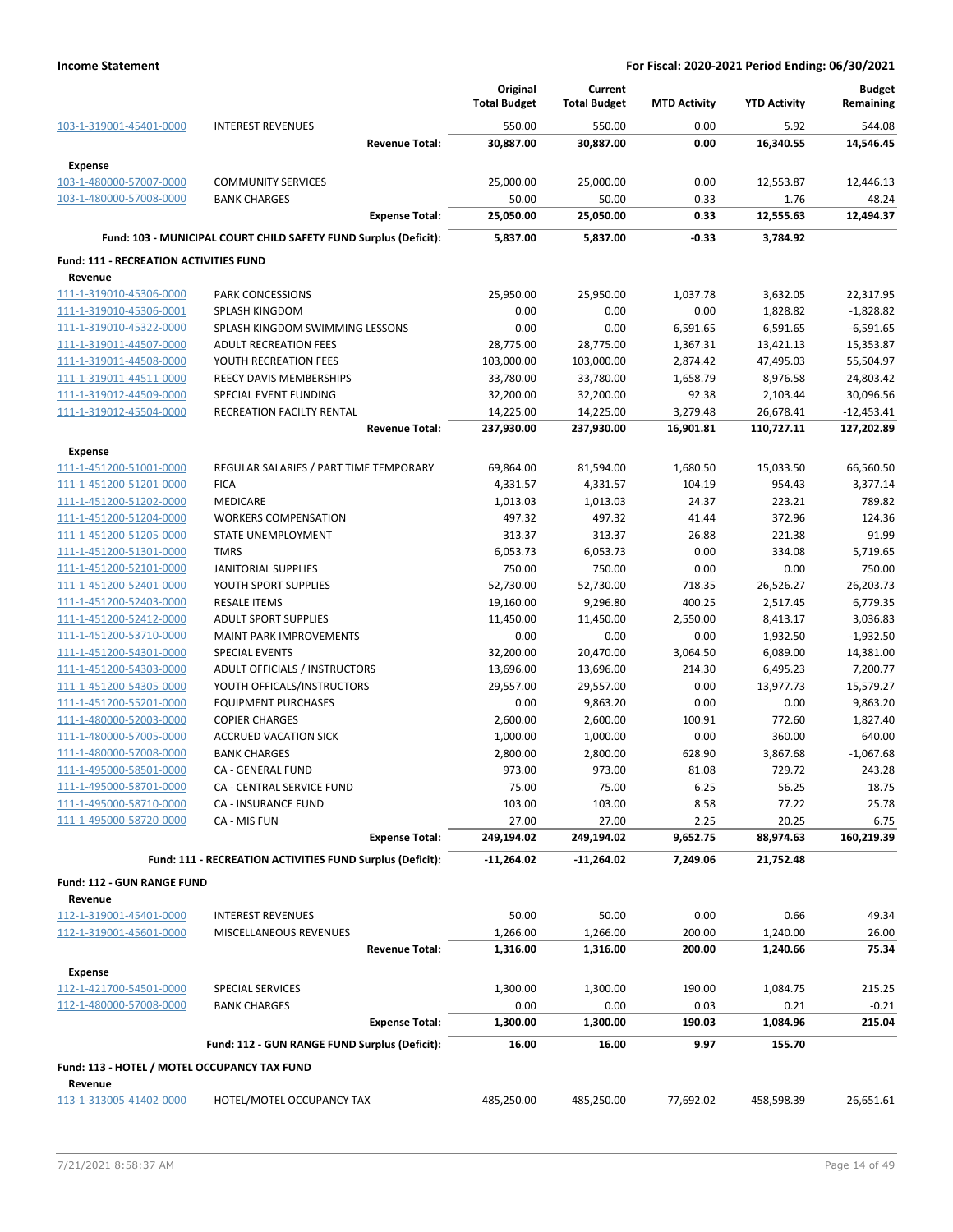|                                                    |                                                                 |                       | Original<br><b>Total Budget</b> | Current<br><b>Total Budget</b> | <b>MTD Activity</b> | <b>YTD Activity</b>   | <b>Budget</b><br>Remaining |
|----------------------------------------------------|-----------------------------------------------------------------|-----------------------|---------------------------------|--------------------------------|---------------------|-----------------------|----------------------------|
| 113-1-319001-45401-0000                            | <b>INTEREST REVENUES</b>                                        |                       | 4,857.00                        | 4,857.00                       | 0.00                | 275.61                | 4,581.39                   |
|                                                    |                                                                 | <b>Revenue Total:</b> | 490,107.00                      | 490,107.00                     | 77,692.02           | 458,874.00            | 31,233.00                  |
| Expense                                            |                                                                 |                       |                                 |                                |                     |                       |                            |
| 113-1-457100-54205-0000                            | <b>BUSINESS MEALS</b>                                           |                       | 250.00                          | 250.00                         | 0.00                | 0.00                  | 250.00                     |
| 113-1-458100-51001-0000                            | <b>REGULAR</b>                                                  |                       | 44,262.40                       | 44,262.40                      | 2,036.56            | 19,351.08             | 24,911.32                  |
| 113-1-458100-51020-0000                            | <b>OVERTIME</b>                                                 |                       | 25.65                           | 25.65                          | 0.00                | 0.00                  | 25.65                      |
| 113-1-458100-51021-0000                            | <b>LONGEVITY</b>                                                |                       | 360.00                          | 360.00                         | 0.00                | 195.00                | 165.00                     |
| 113-1-458100-51116-0000                            | <b>CAR ALLOWANCE</b>                                            |                       | 1,200.00                        | 1,200.00                       | 161.54              | 1,534.63              | $-334.63$                  |
| 113-1-458100-51117-0000                            | <b>CELL PHONE ALLOWANCE</b>                                     |                       | 585.00                          | 585.00                         | 45.00               | 427.50                | 157.50                     |
| 113-1-458100-51201-0000                            | <b>FICA</b>                                                     |                       | 2,878.85                        | 2,878.85                       | 129.06              | 1,244.70              | 1,634.15                   |
| 113-1-458100-51202-0000                            | <b>MEDICARE</b>                                                 |                       | 673.28                          | 673.28                         | 30.18               | 291.08                | 382.20                     |
| 113-1-458100-51203-0000                            | <b>HEALTH INSURANCE</b>                                         |                       | 12,133.00                       | 12,133.00                      | 1,011.08            | 9,099.72              | 3,033.28                   |
| 113-1-458100-51204-0000                            | <b>WORKERS COMPENSATION</b>                                     |                       | 655.84                          | 655.84                         | 54.65               | 491.85                | 163.99                     |
| 113-1-458100-51205-0000                            | UNEMPLOYMENT                                                    |                       | 63.18                           | 63.18                          | 0.00                | 65.42                 | $-2.24$                    |
| 113-1-458100-51301-0000                            | <b>TMRS</b>                                                     |                       | 5,345.60                        | 5,345.60                       | 241.46              | 2,306.20              | 3,039.40                   |
| 113-1-458100-52001-0000                            | <b>OFFICE SUPPLIES</b>                                          |                       | 300.00                          | 300.00                         | 315.38              | 315.38                | $-15.38$                   |
| 113-1-458100-52002-0000                            | POSTAGE / FREIGHT                                               |                       | 750.00                          | 750.00                         | 0.00                | 790.44                | $-40.44$                   |
| 113-1-458100-54101-0000<br>113-1-458100-54105-0000 | PROFESSIONAL SERVICES<br><b>MARKETING</b>                       |                       | 16,000.00                       | 16,000.00                      | 0.00                | 1,980.00<br>10,672.05 | 14,020.00<br>-672.05       |
| 113-1-458100-54201-0000                            | <b>MEMBERSHIPS &amp; SUBSCRIPTIONS</b>                          |                       | 10,000.00<br>1,500.00           | 10,000.00<br>1,500.00          | 7,252.05<br>0.00    | 765.00                | 735.00                     |
| 113-1-458100-54211-0000                            | ADVERTISING                                                     |                       | 55,000.00                       | 55,000.00                      | 495.00              | 33,155.67             | 21,844.33                  |
| 113-1-458100-54212-0000                            | PRINTING                                                        |                       | 5,000.00                        | 5,000.00                       | 0.00                | 1,036.00              | 3,964.00                   |
| 113-1-458100-54214-0000                            | TRAVEL/TRAINING EXPENSE                                         |                       | 2,500.00                        | 2,500.00                       | 235.76              | 1,458.76              | 1,041.24                   |
| 113-1-458100-54301-0000                            | <b>SPECIAL EVENTS</b>                                           |                       | 15,500.00                       | 15,500.00                      | 1,500.00            | 1,668.00              | 13,832.00                  |
| 113-1-458100-55203-0000                            | <b>FURNITURE/OFFICE EQUIP</b>                                   |                       | 400.00                          | 400.00                         | 0.00                | 0.00                  | 400.00                     |
| 113-1-480000-57008-0000                            | <b>BANK CHARGES</b>                                             |                       | 0.00                            | 0.00                           | 11.07               | 77.89                 | $-77.89$                   |
| 113-1-491000-58001-0000                            | <b>XFR - GENERAL FUND</b>                                       |                       | 98,000.00                       | 98,000.00                      | 8,166.67            | 73,500.03             | 24,499.97                  |
| 113-1-491000-58040-0000                            | XFR - GENERAL CIP FUND                                          |                       | 203,000.00                      | 203,000.00                     | 16,916.67           | 152,250.03            | 50,749.97                  |
| 113-1-491000-58101-0000                            | <b>XFR - UTILITY FUND</b>                                       |                       | 45,000.00                       | 45,000.00                      | 3,750.00            | 33,750.00             | 11,250.00                  |
|                                                    |                                                                 | <b>Expense Total:</b> | 521,382.80                      | 521,382.80                     | 42,352.13           | 346,426.43            | 174,956.37                 |
|                                                    | Fund: 113 - HOTEL / MOTEL OCCUPANCY TAX FUND Surplus (Deficit): |                       | $-31,275.80$                    | $-31,275.80$                   | 35,339.89           | 112,447.57            |                            |
| Fund: 114 - VENUE MANAGEMENT FUND                  |                                                                 |                       |                                 |                                |                     |                       |                            |
| Revenue                                            |                                                                 |                       |                                 |                                |                     |                       |                            |
| 114-1-319010-45306-0000                            | CONCESSIONS                                                     |                       | 1,198.00                        | 1,198.00                       | 0.00                | 22.02                 | 1,175.98                   |
| 114-1-319030-45506-0000                            | <b>AUDITORIUM RENTALS</b>                                       |                       | 24,495.00                       | 24,495.00                      | 3,200.00            | 22,384.50             | 2,110.50                   |
| 114-1-319031-45505-0000                            | <b>CIVIC CENTER RENTALS</b>                                     |                       | 39,319.00                       | 39,319.00                      | 3,751.00            | 20,298.00             | 19,021.00                  |
| 114-1-319032-44509-0000                            | SPECIAL EVENTS/SPONSORS                                         |                       | 4,444.00                        | 4,444.00                       | 0.00                | 500.00                | 3,944.00                   |
| 114-1-319033-45307-0000                            | <b>TICKET SALES</b>                                             |                       | 46,561.00                       | 46,561.00                      | 0.00                | 54.12                 | 46,506.88                  |
|                                                    |                                                                 | <b>Revenue Total:</b> | 116,017.00                      | 116,017.00                     | 6,951.00            | 43,258.64             | 72,758.36                  |
| <b>Expense</b>                                     |                                                                 |                       |                                 |                                |                     |                       |                            |
| 114-1-457100-51001-0000                            | REGULAR SALARIES                                                |                       | 26,478.40                       | 26,478.40                      | 3,404.56            | 32,516.71             | $-6,038.31$                |
| 114-1-457100-51020-0000                            | <b>OVERTIME</b>                                                 |                       | 11,000.00                       | 11,000.00                      | 0.00                | 0.00                  | 11,000.00                  |
| 114-1-457100-51021-0000                            | <b>LONGEVITY</b>                                                |                       | 318.00                          | 318.00                         | 0.00                | 408.00                | $-90.00$                   |
| 114-1-457100-51116-0000                            | CAR ALLOWANCE                                                   |                       | 1,200.00                        | 1,200.00                       | 161.54              | 1,534.63              | $-334.63$                  |
| 114-1-457100-51117-0000                            | <b>CELL PHONE ALLOWANCE</b>                                     |                       | 585.00                          | 585.00                         | 45.00               | 427.50                | 157.50                     |
| 114-1-457100-51201-0000<br>114-1-457100-51202-0000 | <b>FICA</b>                                                     |                       | 1,772.05                        | 1,772.05                       | 230.48              | 2,235.50              | $-463.45$                  |
| 114-1-457100-51203-0000                            | <b>MEDICARE</b><br><b>HEALTH INSURANCE</b>                      |                       | 414.43<br>6,067.00              | 414.43<br>6,067.00             | 53.90<br>505.58     | 522.80<br>4,550.22    | $-108.37$<br>1,516.78      |
| 114-1-457100-51204-0000                            | <b>WORKERS COMPENSATION</b>                                     |                       | 612.79                          | 612.79                         | 51.07               | 459.63                | 153.16                     |
| 114-1-457100-51205-0000                            | STATE UNEMPLOYMENT                                              |                       | 31.59                           | 31.59                          | 0.00                | 146.63                | $-115.04$                  |
| 114-1-457100-51301-0000                            | <b>TMRS</b>                                                     |                       | 3,290.43                        | 3,290.43                       | 437.62              | 4,195.53              | $-905.10$                  |
| 114-1-457100-52001-0000                            | OFFICE SUPPLIES                                                 |                       | 250.00                          | 250.00                         | 247.99              | 261.77                | $-11.77$                   |
| 114-1-457100-52002-0000                            | POSTAGE / FREIGHT                                               |                       | 5,000.00                        | 5,000.00                       | 0.00                | 0.00                  | 5,000.00                   |
| 114-1-457100-52201-0000                            | MINOR TOOLS & EQUIPMENT                                         |                       | 2,500.00                        | 2,500.00                       | 615.41              | 1,282.18              | 1,217.82                   |
| 114-1-457100-52403-0000                            | <b>RESALE ITEMS</b>                                             |                       | 1,500.00                        | 1,500.00                       | 0.00                | 0.00                  | 1,500.00                   |
| 114-1-457100-53702-0000                            | AUDTIORIUM MAINTENANCE                                          |                       | 10,000.00                       | 10,000.00                      | 28.48               | 7,860.01              | 2,139.99                   |
| 114-1-457100-53704-0000                            | <b>CIVIC CENTER</b>                                             |                       | 6,000.00                        | 6,000.00                       | 173.42              | 2,743.58              | 3,256.42                   |
| 114-1-457100-54001-0000                            | <b>TELEPHONE CHARGES</b>                                        |                       | 200.00                          | 200.00                         | 0.00                | 0.00                  | 200.00                     |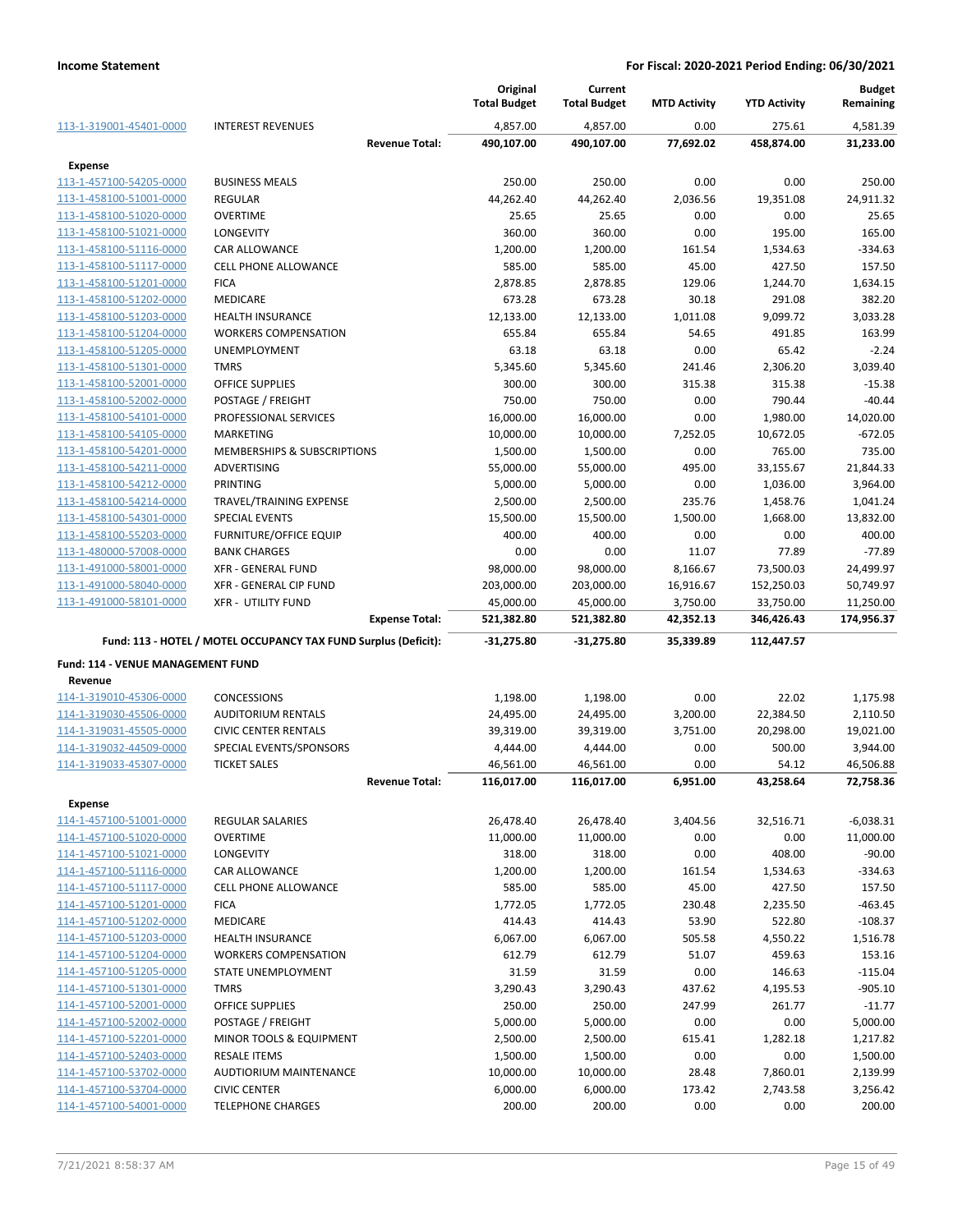|                                                    |                                                                           | Original<br><b>Total Budget</b> | Current<br><b>Total Budget</b> | <b>MTD Activity</b> | <b>YTD Activity</b>  | <b>Budget</b><br>Remaining |
|----------------------------------------------------|---------------------------------------------------------------------------|---------------------------------|--------------------------------|---------------------|----------------------|----------------------------|
| 114-1-457100-54005-0000                            | <b>CIVIC CENTER UTILITY CHARGES</b>                                       | 0.00                            | 0.00                           | 1,274.28            | 19,510.46            | $-19.510.46$               |
| 114-1-457100-54101-0000                            | PROFESSIONAL SERVICES                                                     | 7,500.00                        | 7,500.00                       | 0.00                | 0.00                 | 7,500.00                   |
| 114-1-457100-54105-0000                            | MARKETING                                                                 | 5,500.00                        | 5,500.00                       | 0.00                | 4,220.00             | 1.280.00                   |
| 114-1-457100-54201-0000                            | <b>MEMBERSHIPS &amp; SUBSCRIPTIONS</b>                                    | 2,000.00                        | 2,000.00                       | 0.00                | 1,553.83             | 446.17                     |
| 114-1-457100-54205-0000                            | <b>BUSINESS MEALS</b>                                                     | 100.00                          | 100.00                         | 0.00                | 0.00                 | 100.00                     |
| 114-1-457100-54211-0000                            | ADVERTISING                                                               | 25,000.00                       | 25,000.00                      | 299.00              | 9,949.40             | 15,050.60                  |
| 114-1-457100-54214-0000                            | <b>TRAVEL &amp; TRAINING</b>                                              | 500.00                          | 500.00                         | 0.00                | 0.00                 | 500.00                     |
| 114-1-457100-54301-0000                            | <b>SPECIAL EVENTS</b>                                                     | 75,000.00                       | 75,000.00                      | 0.00                | 28,898.54            | 46.101.46                  |
| 114-1-480000-52003-0000                            | <b>COPIER CHARGES</b>                                                     | 1,000.00                        | 1,000.00                       | 100.91              | 841.96               | 158.04                     |
| 114-1-480000-57008-0000                            | <b>BANK CHARGES</b>                                                       | 0.00                            | 0.00                           | 345.00              | 3,018.52             | $-3,018.52$                |
| 114-1-495000-58501-0000                            | <b>CA - GENERAL FUND</b>                                                  | 4,129.00                        | 4,129.00                       | 344.08              | 3,096.72             | 1,032.28                   |
| 114-1-495000-58701-0000                            | CA - CENTRAL SERVICE FUND                                                 | 308.00                          | 308.00                         | 25.67               | 231.03               | 76.97                      |
| 114-1-495000-58710-0000                            | <b>CA - INSURANCE FUND</b>                                                | 260.00                          | 260.00                         | 21.67               | 195.03               | 64.97                      |
| 114-1-495000-58720-0000                            | CA - MIS FUN                                                              | 1,750.00                        | 1,750.00                       | 145.83              | 1,312.47             | 437.53                     |
|                                                    | <b>Expense Total:</b>                                                     | 200,266.69                      | 200,266.69                     | 8,511.49            | 131,972.65           | 68,294.04                  |
|                                                    | Fund: 114 - VENUE MANAGEMENT FUND Surplus (Deficit):                      | $-84,249.69$                    | $-84.249.69$                   | $-1,560.49$         | $-88,714.01$         |                            |
| Revenue                                            | <b>Fund: 123 - PTRAIN - POLICE REIMBURSEMENT GRANTS &amp; CONT EDUCAT</b> |                                 |                                |                     |                      |                            |
| 123-1-310001-43104-0000                            | <b>GRANTS / LEOSE</b>                                                     | 0.00                            | 0.00                           | 0.00                | 3,149.50             | $-3,149.50$                |
| 123-1-319001-45401-0000                            | <b>INTEREST REVENUES</b>                                                  | 0.00                            | 0.00                           | 0.00                | 3.53                 | $-3.53$                    |
|                                                    | <b>Revenue Total:</b>                                                     | 0.00                            | 0.00                           | 0.00                | 3,153.03             | $-3,153.03$                |
| <b>Expense</b>                                     |                                                                           |                                 |                                |                     |                      |                            |
| 123-1-421100-54214-0000                            | <b>TRAVEL &amp; TRAINING</b>                                              | 0.00                            | 0.00                           | 0.00                | 60.00                | $-60.00$                   |
| 123-1-421230-54214-0000                            | <b>TRAVEL &amp; TRAINING</b>                                              | 0.00                            | 0.00                           | 165.00              | 2,324.00             | $-2,324.00$                |
| 123-1-421240-54214-0000                            | <b>TRAVEL &amp; TRAINING</b>                                              | 0.00                            | 0.00                           | 0.00                | 60.00                | $-60.00$                   |
| 123-1-480000-57008-0000                            | <b>BANK CHARGES</b>                                                       | 0.00                            | 0.00                           | 0.18                | 2.22                 | $-2.22$                    |
|                                                    | <b>Expense Total:</b>                                                     | 0.00                            | 0.00                           | 165.18              | 2,446.22             | $-2,446.22$                |
|                                                    | Fund: 123 - PTRAIN - POLICE REIMBURSEMENT GRANTS & CONT EDUCAT Sur        | 0.00                            | 0.00                           | $-165.18$           | 706.81               |                            |
|                                                    |                                                                           |                                 |                                |                     |                      |                            |
| Fund: 124 - FIRE HAZMAT GRANT                      |                                                                           |                                 |                                |                     |                      |                            |
| <b>Expense</b>                                     |                                                                           |                                 |                                |                     |                      |                            |
| 124-1-480000-57008-0000                            | <b>BANK CHARGES</b>                                                       | 0.00                            | 0.00                           | 0.02                | 0.14                 | $-0.14$                    |
|                                                    | <b>Expense Total:</b>                                                     | 0.00                            | 0.00                           | 0.02                | 0.14                 | $-0.14$                    |
|                                                    | Fund: 124 - FIRE HAZMAT GRANT Total:                                      | 0.00                            | 0.00                           | 0.02                | 0.14                 |                            |
| Fund: 140 - DEBT SERVICE FUND                      |                                                                           |                                 |                                |                     |                      |                            |
| Revenue                                            |                                                                           |                                 |                                |                     |                      |                            |
| 140-1-311001-41101-0000                            | <b>REAL PROPERTY TAXES</b>                                                | 5,209,360.00                    | 5,209,360.00                   | 40,156.94           | 5,221,583.66         | $-12,223.66$               |
| 140-1-311002-41102-0000                            | <b>DELINQUENT TAXES</b>                                                   | 68,517.00                       | 68,517.00                      | 1,808.97            | 56,049.03            | 12,467.97                  |
| 140-1-319001-45401-0000                            | <b>INTEREST REVENUES</b>                                                  | 22,102.00                       | 22,102.00                      | 0.00                | 805.79               | 21,296.21                  |
| 140-1-323001-46100-0000                            | <b>XFR - UTILITY FUND</b>                                                 | 1,476,165.00                    | 1,476,165.00                   | 123,013.75          | 1,107,123.75         | 369,041.25                 |
|                                                    | <b>Revenue Total:</b>                                                     | 6,776,144.00                    | 6,776,144.00                   | 164,979.66          | 6,385,562.23         | 390,581.77                 |
| <b>Expense</b>                                     |                                                                           |                                 |                                |                     |                      |                            |
| 140-1-471100-56106-0000                            | 2013 CO PRINCIPAL                                                         | 270,000.00                      | 270,000.00                     | 0.00                | 270,000.00           | 0.00                       |
| 140-1-471100-56308-0000                            | 2011 GO REFUND PRINCIPAL                                                  | 1,160,000.00                    | 1,160,000.00                   | 0.00                | 1,160,000.00         | 0.00                       |
| 140-1-471100-56310-0000                            | 2014 GO REFUND PRINCIPAL                                                  | 188,000.00                      | 188,000.00                     | 0.00                | 188,000.00           | 0.00                       |
| 140-1-471100-56311-0000                            | 2014 GENERAL OBLIGATIONS PRINCIPAL                                        | 320,000.00                      | 320,000.00                     | 0.00                | 320,000.00           | 0.00                       |
| 140-1-471100-56312-0000                            | 2015 GENERAL OBLIGATIONS PRINCIPAL                                        | 481,000.00                      | 481,000.00                     | 0.00                | 481,000.00           | 0.00                       |
| 140-1-471100-56313-0000                            | 2017 GO REFUND PRINCIPAL                                                  | 1,875,000.00                    | 1,875,000.00                   | 0.00                | 1,875,000.00         | 0.00                       |
| 140-1-471100-56314-0000                            | 2019 GO AND REFUNDING PRINCIPAL                                           | 1,160,000.00                    | 1,160,000.00                   | 0.00                | 1,160,000.00         | 0.00                       |
| 140-1-471200-56206-0000                            | 2013 CO INTEREST                                                          | 12,282.00                       | 12,282.00                      | 0.00                | 7,342.50             | 4,939.50                   |
| 140-1-471200-56408-0000                            | 2011 GO REFUND INTEREST                                                   | 56,135.00                       | 56,135.00                      | 0.00                | 34,447.50            | 21,687.50                  |
| 140-1-471200-56409-0000                            | 2014 GENERAL OBLIGATIONS - INTEREST                                       | 86,652.00                       | 86,652.00                      | 0.00                | 45,350.25            | 41,301.75                  |
| 140-1-471200-56410-0000                            | 2015 GO - INTEREST                                                        | 120,915.00                      | 120,915.00                     | 0.00                | 63,295.20            | 57,619.80                  |
| 140-1-471200-56411-0000                            | 2014 GO REFUND INTEREST                                                   | 17,760.00                       | 17,760.00                      | 0.00                | 9,820.00             | 7,940.00                   |
| 140-1-471200-56413-0000                            | 2017 GO REFUND INTEREST                                                   | 145,625.00                      | 145,625.00                     | 0.00                | 96,250.00            | 49,375.00                  |
| 140-1-471200-56414-0000                            | 2019 GO AND REFUNDING INTEREST                                            | 792,156.00                      | 792,156.00                     | 0.00                | 410,578.12           | 381,577.88                 |
| 140-1-475100-56002-0000<br>140-1-475100-56005-0000 | <b>AGENT FEE</b><br>ARBITRAGE                                             | 1,500.00<br>6,100.00            | 1,500.00<br>6,100.00           | 0.00<br>0.00        | 1,500.00<br>2,200.00 | 0.00<br>3,900.00           |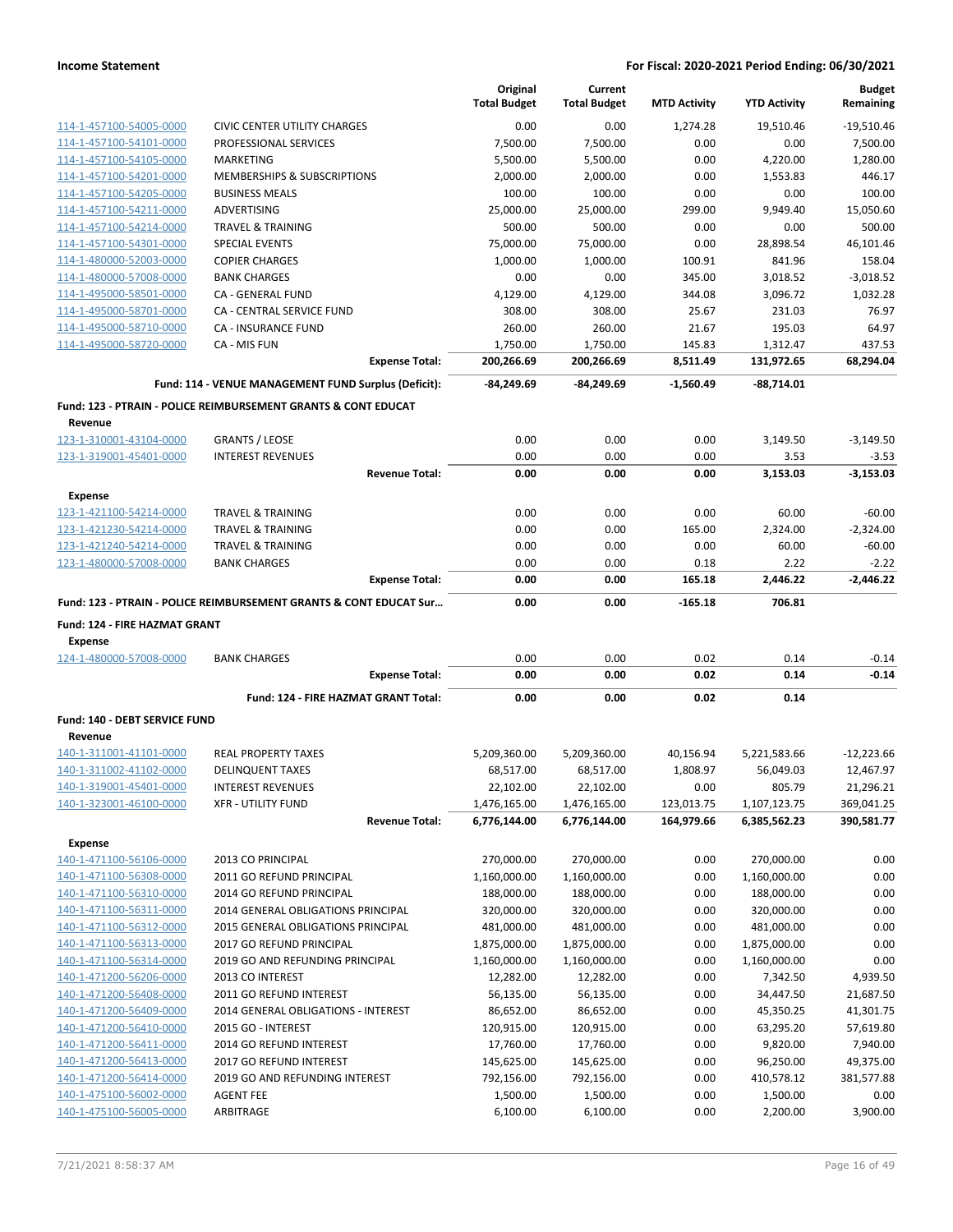|                                                 |                                                                 |                       | Original<br><b>Total Budget</b> | Current<br><b>Total Budget</b> | <b>MTD Activity</b> | <b>YTD Activity</b> | <b>Budget</b><br>Remaining |
|-------------------------------------------------|-----------------------------------------------------------------|-----------------------|---------------------------------|--------------------------------|---------------------|---------------------|----------------------------|
| 140-1-480000-57008-0000                         | <b>BANK CHARGES</b>                                             |                       | 450.00                          | 450.00                         | 11.75               | 244.84              | 205.16                     |
| 140-1-491000-58001-0000                         | <b>XFR - GENERAL FUND</b>                                       |                       | 118,309.00                      | 118,309.00                     | 9,859.08            | 88,731.72           | 29,577.28                  |
|                                                 |                                                                 | <b>Expense Total:</b> | 6,811,884.00                    | 6,811,884.00                   | 9,870.83            | 6,213,760.13        | 598,123.87                 |
|                                                 | Fund: 140 - DEBT SERVICE FUND Surplus (Deficit):                |                       | $-35,740.00$                    | $-35,740.00$                   | 155,108.83          | 171,802.10          |                            |
| Fund: 160 - GENERAL CAPITAL IMPROVEMENT FUND    |                                                                 |                       |                                 |                                |                     |                     |                            |
| Revenue                                         |                                                                 |                       |                                 |                                |                     |                     |                            |
| 160-1-310002-45608-0000                         | PROJ REIMBURSEMENTS                                             |                       | 0.00                            | 0.00                           | 0.00                | 4,200,000.00        | $-4,200,000.00$            |
| 160-1-314004-41808-0000                         | FRANCHISE FEES/CABLE-SICFA                                      |                       | 41,774.00                       | 41,774.00                      | 0.00                | 8,757.23            | 33,016.77                  |
| 160-1-319001-45401-0000                         | <b>INTEREST REVENUES</b>                                        |                       | 49,234.00                       | 49,234.00                      | 0.00                | 10,879.52           | 38,354.48                  |
| 160-1-323001-46001-0000                         | <b>XFR - GENERAL FUND</b>                                       |                       | 2,321,998.00                    | 2,321,998.00                   | 193,499.83          | 1,741,498.47        | 580,499.53                 |
| 160-1-323001-46008-0000                         | <b>XFR - TOURISM FUND</b>                                       |                       | 203,000.00                      | 203,000.00                     | 16,916.67           | 152,250.03          | 50,749.97                  |
|                                                 |                                                                 | <b>Revenue Total:</b> | 2,616,006.00                    | 2,616,006.00                   | 210,416.50          | 6,113,385.25        | -3,497,379.25              |
| <b>Expense</b>                                  |                                                                 |                       |                                 |                                |                     |                     |                            |
| 160-1-000000-55098-0000                         | <b>GBOD INDUSTRIAL PROJECT - TRACKING ONLY</b>                  |                       | 0.00                            | 0.00                           | 404,732.90          | 691,361.53          | $-691,361.53$              |
| 160-1-421240-55207-0000                         | RADIO COMMUNICATION EQUIP                                       |                       | 0.00                            | 0.00                           | 21,036.98           | 153,772.68          | $-153,772.68$              |
| 160-1-422200-55003-0000                         | <b>BUILDING IMPROVEMENTS</b>                                    |                       | 48,500.00                       | 48,500.00                      | 0.00                | 0.00                | 48,500.00                  |
| 160-1-431200-53304-0000                         | STREET IMPROV PROGRAM                                           |                       | 2,000,000.00                    | 2,000,000.00                   | 1,511,963.12        | 3,973,235.50        | $-1,973,235.50$            |
| 160-1-431200-55002-0000                         | <b>IMPROVEMENTS</b>                                             |                       | 175,000.00                      | 238,306.00                     | 0.00                | 0.00                | 238,306.00                 |
| 160-1-431200-55103-0000                         | <b>STREET IMPROVEMENTS</b>                                      |                       | 0.00                            | 0.00                           | 0.00                | 84,850.00           | $-84,850.00$               |
| 160-1-431600-55102-0000                         | <b>STREETS</b>                                                  |                       | 0.00                            | 0.00                           | 33,890.39           | 3,271,538.28        | $-3,271,538.28$            |
| 160-1-443200-55201-0000                         | <b>EQUIPMENT PURCHASES</b>                                      |                       | 7,600.00                        | 7,600.00                       | 0.00                | 6,678.00            | 922.00                     |
| 160-1-451100-55012-0000                         | <b>CONSTRUCTION</b>                                             |                       | 0.00                            | 0.00                           | 0.00                | 8,252.10            | $-8,252.10$                |
| 160-1-451100-55201-0000                         | <b>EQUIPMENT PURCHASES</b>                                      |                       | 60,898.00                       | 60,898.00                      | 0.00                | 57,772.00           | 3,126.00                   |
| 160-1-456100-55204-0000                         | OLD TOWN GREENVILLE                                             |                       | 0.00                            | 0.00                           | 0.00                | 10,954.64           | $-10,954.64$               |
| 160-1-457100-55003-0000                         | <b>BUILDING IMPROVEMENTS</b>                                    |                       | 160,000.00                      | 160,000.00                     | 0.00                | 163,080.00          | $-3,080.00$                |
| 160-1-480000-54101-0000                         | PROFESSIONAL SERVICES                                           |                       | 0.00                            | 0.00                           | 0.00                | 36,376.15           | $-36,376.15$               |
| 160-1-480000-55002-0000                         | <b>IMPROVEMENTS</b>                                             |                       | 43,000.00                       | 70,000.00                      | 0.00                | 39,424.00           | 30,576.00                  |
| 160-1-480000-55201-0000                         | <b>EQUIPMENT PURCHASES</b>                                      |                       | 30,000.00                       | 30,000.00                      | 6,100.00            | 42,538.83           | $-12,538.83$               |
| 160-1-480000-55203-0000                         | <b>FURNITURE/OFFICE EQUIP</b>                                   |                       | 0.00                            | 0.00                           | 0.00                | 2,847.00            | $-2,847.00$                |
| 160-1-480000-57008-0000                         | <b>BANK CHARGES</b>                                             |                       | 1,000.00                        | 1,000.00                       | 52.41               | 389.16              | 610.84                     |
|                                                 |                                                                 | <b>Expense Total:</b> | 2,525,998.00                    | 2,616,304.00                   | 1,977,775.80        | 8,543,069.87        | -5,926,765.87              |
|                                                 | Fund: 160 - GENERAL CAPITAL IMPROVEMENT FUND Surplus (Deficit): |                       | 90,008.00                       | $-298.00$                      | -1,767,359.30       | $-2,429,684.62$     |                            |
| Fund: 161 - STREET CONSTRUCTION FUND<br>Revenue |                                                                 |                       |                                 |                                |                     |                     |                            |
| 161-1-319001-45401-0000                         | <b>INTEREST REVENUES</b>                                        |                       | 10,000.00                       | 10,000.00                      | 0.00                | 79.94               | 9,920.06                   |
|                                                 |                                                                 | <b>Revenue Total:</b> | 10,000.00                       | 10,000.00                      | 0.00                | 79.94               | 9,920.06                   |
| <b>Expense</b>                                  |                                                                 |                       |                                 |                                |                     |                     |                            |
| 161-1-431200-55007-0000                         | ENG/ARCHITECTS/MGMT                                             |                       | 0.00                            | 0.00                           | 431,986.59          | 1,515,775.41        | $-1,515,775.41$            |
| 161-1-480000-57008-0000                         | <b>BANK CHARGES</b>                                             |                       | 400.00                          | 400.00                         | 0.00                | 27.23               | 372.77                     |
|                                                 |                                                                 | <b>Expense Total:</b> | 400.00                          | 400.00                         | 431,986.59          | 1,515,802.64        | $-1,515,402.64$            |
|                                                 | Fund: 161 - STREET CONSTRUCTION FUND Surplus (Deficit):         |                       | 9,600.00                        | 9,600.00                       | -431,986.59         | $-1,515,722.70$     |                            |
| Fund: 164 - 2013 CO CAPITAL FUND                |                                                                 |                       |                                 |                                |                     |                     |                            |
| Revenue                                         |                                                                 |                       |                                 |                                |                     |                     |                            |
| 164-1-319001-45401-0000                         | <b>INTEREST REVENUES</b>                                        |                       | 275.00                          | 275.00                         | 0.00                | 20.48               | 254.52                     |
|                                                 |                                                                 | <b>Revenue Total:</b> | 275.00                          | 275.00                         | 0.00                | 20.48               | 254.52                     |
| <b>Expense</b>                                  |                                                                 |                       |                                 |                                |                     |                     |                            |
| 164-1-480000-57008-0000                         | <b>BANK CHARGES</b>                                             |                       | 15.00                           | 15.00                          | 0.72                | 5.49                | 9.51                       |
|                                                 |                                                                 | <b>Expense Total:</b> | 15.00                           | 15.00                          | 0.72                | 5.49                | 9.51                       |
|                                                 | Fund: 164 - 2013 CO CAPITAL FUND Surplus (Deficit):             |                       | 260.00                          | 260.00                         | $-0.72$             | 14.99               |                            |
| Fund: 165 - 2014 GO FUND                        |                                                                 |                       |                                 |                                |                     |                     |                            |
| Revenue                                         |                                                                 |                       |                                 |                                |                     |                     |                            |
| 165-1-319001-45401-0000                         | <b>INTEREST REVENUES</b>                                        |                       | 10,000.00                       | 10,000.00                      | 0.00                | 384.13              | 9,615.87                   |
|                                                 |                                                                 | <b>Revenue Total:</b> | 10,000.00                       | 10,000.00                      | 0.00                | 384.13              | 9,615.87                   |
|                                                 | Fund: 165 - 2014 GO FUND Total:                                 |                       | 10,000.00                       | 10,000.00                      | 0.00                | 384.13              |                            |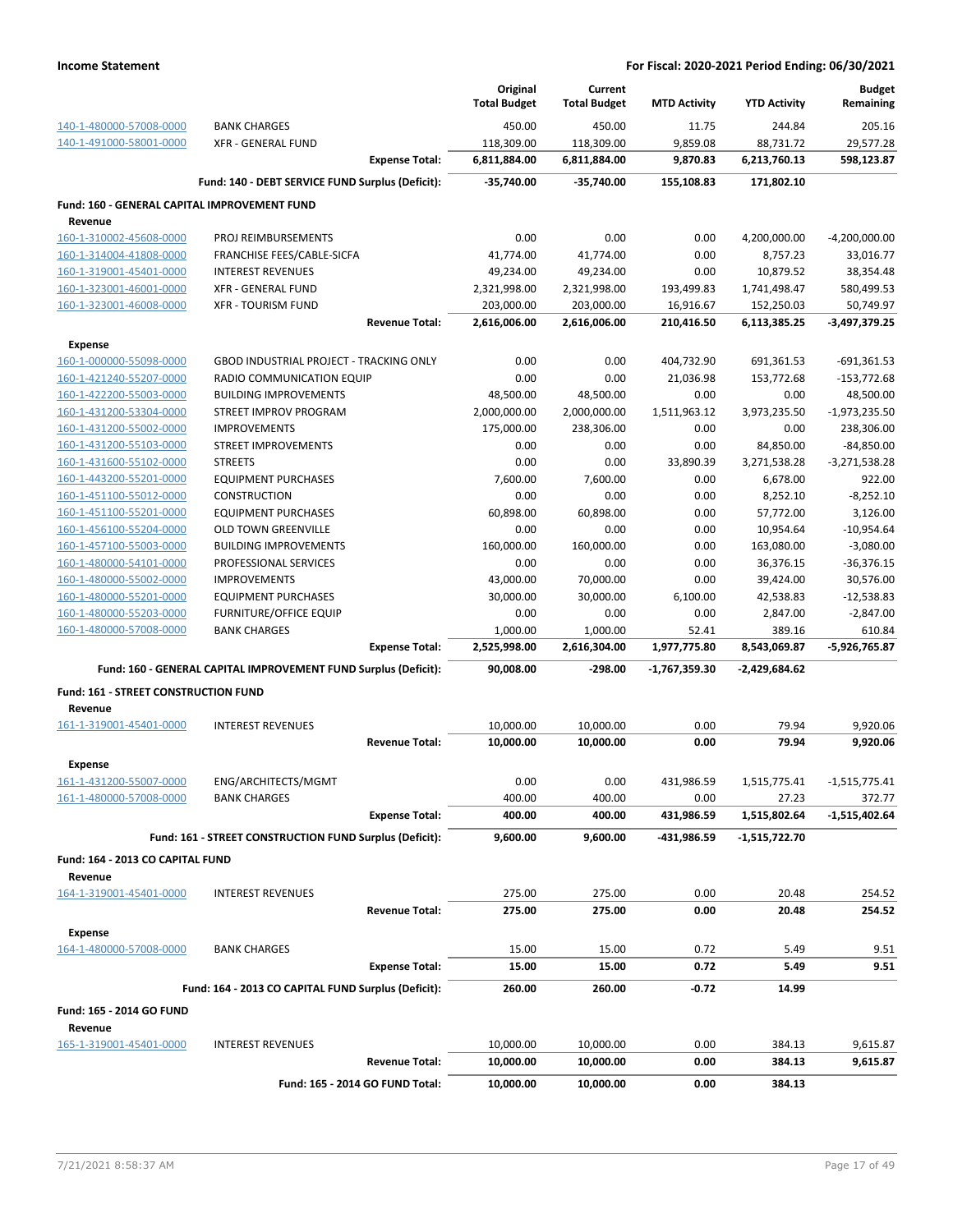|                                                    |                                                            | Original<br><b>Total Budget</b> | Current<br><b>Total Budget</b> | <b>MTD Activity</b>      | <b>YTD Activity</b>        | <b>Budget</b><br>Remaining |
|----------------------------------------------------|------------------------------------------------------------|---------------------------------|--------------------------------|--------------------------|----------------------------|----------------------------|
| Fund: 171 - MAIN STREET SPECIAL REVENUE            |                                                            |                                 |                                |                          |                            |                            |
| Revenue                                            |                                                            |                                 |                                |                          |                            |                            |
| 171-1-310001-43101-0000                            | <b>GRANT REVENUE - FEDERAL</b>                             | 0.00                            | 0.00                           | 25,392.93                | 64,781.03                  | $-64,781.03$               |
| 171-1-310001-43104-0000                            | <b>GRANT REVENUE - OTHER</b>                               | 0.00                            | 0.00                           | 0.00                     | 25,000.00                  | $-25,000.00$               |
|                                                    | <b>Revenue Total:</b>                                      | 0.00                            | 0.00                           | 25,392.93                | 89,781.03                  | -89,781.03                 |
| Expense                                            |                                                            |                                 |                                |                          |                            |                            |
| 171-1-456100-54111-0000                            | <b>GRANT MANAGEMENT</b>                                    | 0.00                            | 0.00                           | 0.00                     | 1,200.00                   | $-1,200.00$                |
| 171-1-456100-54501-0000                            | <b>SPECIAL SERVICES</b>                                    | 0.00                            | 0.00                           | 0.00                     | 35,863.75                  | $-35,863.75$               |
| 171-1-456100-55012-0000                            | <b>CONSTRUCTION</b>                                        | 0.00                            | 0.00                           | 0.00                     | 48,481.82                  | $-48,481.82$               |
|                                                    | <b>Expense Total:</b>                                      | 0.00                            | 0.00                           | 0.00                     | 85,545.57                  | $-85,545.57$               |
|                                                    | Fund: 171 - MAIN STREET SPECIAL REVENUE Surplus (Deficit): | 0.00                            | 0.00                           | 25,392.93                | 4,235.46                   |                            |
| <b>Fund: 172 - MINOR GRANTS FUND</b>               |                                                            |                                 |                                |                          |                            |                            |
| Revenue                                            |                                                            |                                 |                                |                          |                            |                            |
| 172-1-310001-43108-0000                            | <b>GRANTS / LIBRARY GRANT</b>                              | 0.00                            | 0.00                           | 1,000.00                 | 7,000.00                   | $-7,000.00$                |
|                                                    | <b>Revenue Total:</b>                                      | 0.00                            | 0.00                           | 1,000.00                 | 7,000.00                   | $-7,000.00$                |
| Expense                                            |                                                            |                                 |                                |                          |                            |                            |
| 172-1-455100-52402-0000                            | <b>BASIC PROGRAM EXPENSE</b>                               | 0.00                            | 0.00                           | 5,090.00                 | 5,190.00                   | $-5,190.00$                |
|                                                    | <b>Expense Total:</b>                                      | 0.00                            | 0.00                           | 5,090.00                 | 5,190.00                   | $-5,190.00$                |
|                                                    | Fund: 172 - MINOR GRANTS FUND Surplus (Deficit):           | 0.00                            | 0.00                           | -4,090.00                | 1,810.00                   |                            |
| Fund: 200 - WATER / WASTEWATER FUND                |                                                            |                                 |                                |                          |                            |                            |
| Revenue                                            |                                                            |                                 |                                |                          |                            |                            |
| 200-2-318003-42304-0000                            | <b>BACKFLOW INSPECTION FEES</b>                            | 8,487.00                        | 8,487.00                       | 0.00                     | 2,879.95                   | 5,607.05                   |
| 200-2-318003-44302-0000                            | WATER REVENUES / SERVICE CHARGES                           | 187,446.00                      | 187,446.00                     | 44,324.00                | 441,457.12                 | $-254,011.12$              |
| 200-2-318003-44303-0000                            | <b>METER TESTING CHARGES</b>                               | 0.00                            | 0.00                           | 0.00                     | 2,050.00                   | $-2,050.00$                |
| 200-2-318003-44304-0000                            | <b>NEW SERVICES - WATER</b>                                | 67,507.00                       | 67,507.00                      | 0.00                     | 0.00                       | 67,507.00                  |
| 200-2-318003-44305-0000<br>200-2-318003-44306-0000 | LATE CHARGES - WATER<br>WATER REVENUES / WATER REREAD      | 41,970.00<br>0.00               | 41,970.00<br>0.00              | 4,617.11<br>0.00         | 11,371.57<br>5.00          | 30,598.43<br>$-5.00$       |
| 200-2-318003-44312-0000                            | <b>METER TAMPERING</b>                                     | 1,236.00                        | 1,236.00                       | 0.00                     | 1,000.00                   | 236.00                     |
| 200-2-318003-44317-0000                            | WATER REVENUES / METER CHANGE-OUTS                         | 0.00                            | 1,285,250.00                   | 0.00                     | 0.00                       | 1,285,250.00               |
| 200-2-318003-45103-0000                            | <b>GEUS RAW WATER CONSUMPTN</b>                            | 105,000.00                      | 105,000.00                     | 82,903.31                | 82,903.31                  | 22,096.69                  |
| 200-2-318004-42302-0000                            | <b>GREASE HAULER PERMIT FEES</b>                           | 0.00                            | 0.00                           | 0.00                     | 50.00                      | $-50.00$                   |
| 200-2-318004-42303-0000                            | <b>WASTE HAULER PERMITS</b>                                | 5,000.00                        | 5,000.00                       | 0.00                     | 1,900.00                   | 3,100.00                   |
| 200-2-318004-44307-0000                            | <b>NEW SERVICES - SEWER</b>                                | 2,493.00                        | 2,493.00                       | 0.00                     | 0.00                       | 2,493.00                   |
| 200-2-318004-44309-0000                            | SEWER REVENUES / SERVICE CHARGES                           | 35,666.00                       | 35,666.00                      | 0.00                     | 15,869.61                  | 19,796.39                  |
| 200-2-318004-44310-0000                            | LATE CHARGES - SEWER                                       | 37,427.00                       | 37,427.00                      | 4,961.46                 | 11,010.08                  | 26,416.92                  |
| 200-2-318004-44318-0000                            | LATE CHARGES - WASTEHAULERS                                | 5,787.00                        | 5,787.00                       | 761.36                   | 3,030.41                   | 2,756.59                   |
| 200-2-318004-45106-0000                            | L-3 COMM COD DISCHARGE                                     | 126,360.00                      | 126,360.00                     | 10,530.00                | 94,770.00                  | 31,590.00                  |
| 200-2-318004-45201-0000                            | SEWER REV/ SEWER HAULER FEES                               | 400,000.00                      | 400,000.00                     | 61,846.00                | 413,977.02                 | $-13,977.02$               |
| 200-2-319003-45101-0000                            | WATER REVENUES / METERED SALES                             | 7,035,000.00                    | 7,035,000.00                   | 511,828.82               | 4,932,913.70               | 2,102,086.30               |
| 200-2-319004-45104-0000                            | SEWER COLLECTION FEES                                      | 6,314,917.00                    | 6,314,917.00                   | 503,650.97               | 4,638,560.51               | 1,676,356.49               |
| 200-2-319004-45105-0000                            | SEWER REVENUES / EPA REVENUE                               | 0.00                            | 0.00                           | 15.49                    | 314.46                     | -314.46                    |
| 200-2-320003-45401-0000                            | <b>INTEREST REVENUES</b>                                   | 35,000.00                       | 35,000.00                      | 0.00                     | 62.66                      | 34,937.34                  |
| 200-2-320003-45601-0000                            | MISCELLANEOUS REVENUES                                     | 1,000.00                        | 1,000.00                       | 0.00                     | 0.00                       | 1,000.00                   |
| 200-2-323001-58013-0000                            | <b>XFR - TOURISM FUND</b><br><b>Revenue Total:</b>         | 45,000.00<br>14,455,296.00      | 45,000.00<br>15,740,546.00     | 3,750.00<br>1,229,188.52 | 33,750.00<br>10,687,875.40 | 11,250.00<br>5,052,670.60  |
|                                                    |                                                            |                                 |                                |                          |                            |                            |
| <b>Expense</b><br>200-2-436100-51001-0000          | REGULAR SALARIES                                           | 76,752.00                       | 76,752.00                      | 5,857.19                 | 55,743.67                  | 21,008.33                  |
| 200-2-436100-51020-0000                            | OVERTIME                                                   | 307.50                          | 307.50                         | 1,215.77                 | 4,975.38                   | $-4,667.88$                |
| 200-2-436100-51021-0000                            | LONGEVITY                                                  | 2,248.00                        | 2,248.00                       | 0.00                     | 804.00                     | 1,444.00                   |
| 200-2-436100-51101-0000                            | <b>CERTIFICATION PAY</b>                                   | 600.00                          | 600.00                         | 92.32                    | 877.04                     | $-277.04$                  |
| 200-2-436100-51102-0000                            | <b>BILINGUAL PAY</b>                                       | 0.00                            | 0.00                           | 46.16                    | 392.36                     | $-392.36$                  |
| 200-2-436100-51117-0000                            | <b>CELL PHONE ALLOWANCE</b>                                | 780.00                          | 780.00                         | 60.00                    | 570.00                     | 210.00                     |
| 200-2-436100-51201-0000                            | <b>FICA</b>                                                | 5,002.63                        | 5,002.63                       | 422.22                   | 3,697.51                   | 1,305.12                   |
| 200-2-436100-51202-0000                            | MEDICARE                                                   | 1,169.97                        | 1,169.97                       | 98.74                    | 864.74                     | 305.23                     |
| 200-2-436100-51203-0000                            | <b>HEALTH INSURANCE</b>                                    | 24,266.00                       | 24,266.00                      | 2,022.17                 | 18,199.53                  | 6,066.47                   |
| 200-2-436100-51204-0000                            | <b>WORKERS COMPENSATION</b>                                | 1,090.18                        | 1,090.18                       | 90.85                    | 817.65                     | 272.53                     |
| 200-2-436100-51205-0000                            | STATE UNEMPLOYMENT                                         | 126.36                          | 126.36                         | 0.00                     | 288.00                     | $-161.64$                  |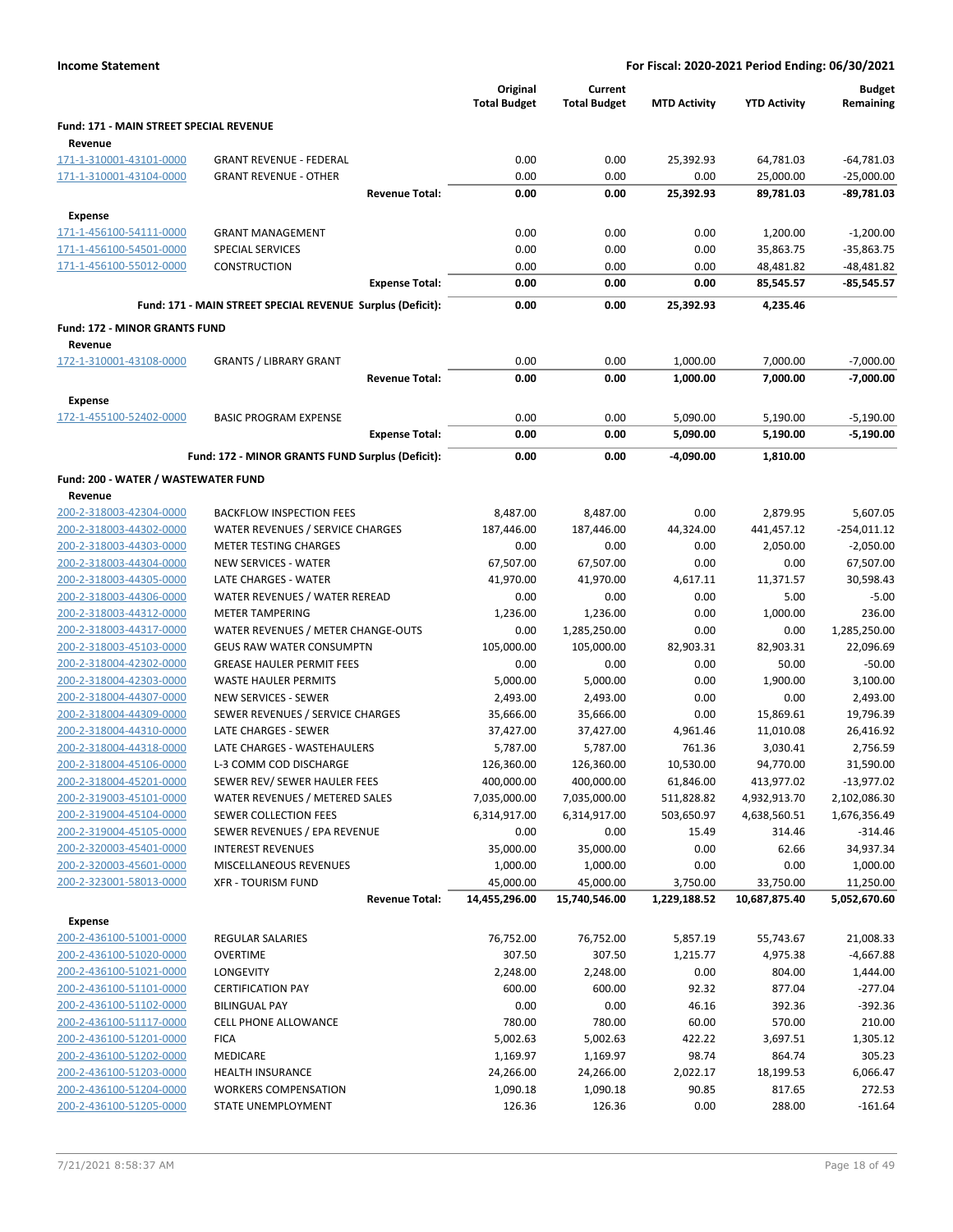| 200-2-436100-51301-0000                            |
|----------------------------------------------------|
| 200-2-436100-52001-0000                            |
| 200-2-436100-52002-0000                            |
| 200-2-436100-52201-0000                            |
| 200-2-436100-52305-0000                            |
| 200-2-436100-53402-0000                            |
| 2-436100-54001-0000<br>200-                        |
| 200-2-436100-54002-0000                            |
| 200-2-436100-54214-0000                            |
| <u>200-2-436200-51001-0000</u>                     |
| 200-2-436200-51020-0000                            |
| 2-436200-51021-0000<br>200-                        |
| 200-2-436200-51101-0000                            |
| 200-2-436200-51117-0000                            |
| 200-2-436200-51201-0000                            |
| 200-2-436200-51202-0000                            |
| 2-436200-51203-0000<br>200-                        |
| 200-2-436200-51204-0000                            |
| 200-2-436200-51205-0000                            |
| 200-2-436200-51301-0000                            |
| 200-2-436200-52001-0000                            |
| 2-436200-52002-0000<br>200-                        |
| 200-2-436200-52101-0000                            |
| 200-2-436200-52104-0000                            |
| 200-2-436200-52105-0000                            |
|                                                    |
| 200-2-436200-52106-0000                            |
| 2-436200-52201-0000<br>200-                        |
| 200-2-436200-52202-0000                            |
| 200-2-436200-52203-0000                            |
| 200-2-436200-52301-0000                            |
| 200-2-436200-53201-0000                            |
| 2-436200-53202-0000<br>200-                        |
| 200-2-436200-53203-0000                            |
| 200-2-436200-53205-0000                            |
| <u>200-2-436200-53310-0000</u>                     |
| 200-2-436200-53402-0000                            |
| 200-2-436200-53403-0000                            |
| 200-2-436200-53404-0000                            |
| 200-2-436200-53605-0000                            |
| 200-2-436200-53606-0000                            |
| 200-2-436200-54001-0000                            |
| 200-2-436200-54002-0000                            |
| 200-2-436200-54201-0000                            |
| 200-2-436200-54208-0000                            |
| 200-2-436200-54212-0000                            |
| <u>200-2-436200-54214-0000</u>                     |
| 200-2-436200-54219-0000                            |
| <u>200-2-436200-54410-0000</u>                     |
| 200-2-436300-51001-0000                            |
| <u>200-2-436300-51020-0000</u>                     |
| <u>200-2-436300-51021-0000</u>                     |
| 200-2-436300-51101-0000                            |
| <u>200-2-436300-51102-0000</u>                     |
| <u>200-2-436300-51117-0000</u>                     |
|                                                    |
| <u>200-2-436300-51201-0000</u>                     |
| <u>200-2-436300-51202-0000</u>                     |
| 200-2-436300-51203-0000                            |
| 200-2-436300-51204-0000<br>200-2-436300-51205-0000 |
|                                                    |

|                                                    |                                                    | Original<br><b>Total Budget</b> | Current<br><b>Total Budget</b> | <b>MTD Activity</b> | <b>YTD Activity</b>  | <b>Budget</b><br>Remaining |
|----------------------------------------------------|----------------------------------------------------|---------------------------------|--------------------------------|---------------------|----------------------|----------------------------|
| 200-2-436100-51301-0000                            | <b>TMRS</b>                                        | 9,287.98                        | 9,287.98                       | 843.48              | 7,282.60             | 2,005.38                   |
| 200-2-436100-52001-0000                            | <b>OFFICE SUPPLIES</b>                             | 500.00                          | 500.00                         | 56.72               | 510.81               | $-10.81$                   |
| 200-2-436100-52002-0000                            | POSTAGE / FREIGHT                                  | 7,000.00                        | 7,000.00                       | 0.00                | 111.78               | 6,888.22                   |
| 200-2-436100-52201-0000                            | MINOR TOOLS & EQUIPMENT                            | 698.26                          | 698.26                         | 0.00                | 0.00                 | 698.26                     |
| 200-2-436100-52305-0000                            | PUBLIC EDUCATION                                   | 7,000.00                        | 7,000.00                       | 0.00                | 0.00                 | 7,000.00                   |
| 200-2-436100-53402-0000                            | <b>BUILDING MAINTENANCE</b>                        | 0.00                            | 0.00                           | 0.00                | 2,605.64             | $-2,605.64$                |
| 200-2-436100-54001-0000                            | <b>TELEPHONE CHARGES</b>                           | 950.00                          | 950.00                         | 0.01                | 641.78               | 308.22                     |
| 200-2-436100-54002-0000                            | <b>UTILITY CHARGES</b>                             | 35,000.00                       | 35,000.00                      | 1,986.61            | 24,158.36            | 10,841.64                  |
| 200-2-436100-54214-0000                            | <b>TRAVEL &amp; TRAINING</b>                       | 0.00                            | 0.00                           | 0.00                | 100.00               | $-100.00$                  |
| 200-2-436200-51001-0000                            | <b>REGULAR SALARIES</b>                            | 390,061.00                      | 390,061.00                     | 22,763.80           | 227,105.06           | 162,955.94                 |
| 200-2-436200-51020-0000                            | <b>OVERTIME</b>                                    | 17,804.00                       | 17,804.00                      | 3,177.20            | 31,921.46            | $-14,117.46$               |
| 200-2-436200-51021-0000                            | LONGEVITY                                          | 3,792.00                        | 3,792.00                       | 0.00                | 3,741.50             | 50.50                      |
| 200-2-436200-51101-0000                            | <b>CERTIFICATION PAY</b>                           | 3,000.00                        | 3,000.00                       | 92.32               | 1,361.70             | 1,638.30                   |
| 200-2-436200-51117-0000                            | <b>CELL PHONE ALLOWANCE</b>                        | 780.00                          | 780.00                         | 9.00                | 96.00                | 684.00                     |
| 200-2-436200-51201-0000                            | <b>FICA</b>                                        | 25,757.00                       | 25,757.00                      | 1,502.62            | 16,429.66            | 9,327.34                   |
| 200-2-436200-51202-0000                            | MEDICARE                                           | 6,024.00                        | 6,024.00                       | 351.41              | 3,842.43             | 2,181.57                   |
| 200-2-436200-51203-0000                            | <b>HEALTH INSURANCE</b>                            | 109,199.00                      | 109,199.00                     | 8,088.75            | 72,798.75            | 36,400.25                  |
| 200-2-436200-51204-0000                            | <b>WORKERS COMPENSATION</b>                        | 11,401.00                       | 11,401.00                      | 885.13              | 7,966.17             | 3,434.83                   |
| 200-2-436200-51205-0000                            | STATE UNEMPLOYMENT                                 | 631.80                          | 631.80                         | 41.31               | 1,187.05             | $-555.25$                  |
| 200-2-436200-51301-0000                            | <b>TMRS</b>                                        | 46,685.00                       | 46,685.00                      | 2,890.97            | 31,801.90            | 14,883.10                  |
| 200-2-436200-52001-0000                            | OFFICE SUPPLIES                                    | 538.00                          | 538.00                         | 0.00                | 643.00               | $-105.00$                  |
| 200-2-436200-52002-0000                            | POSTAGE / FREIGHT                                  | 2,302.00                        | 4,403.09                       | 4,367.89            | 4,403.09             | 0.00                       |
| 200-2-436200-52101-0000                            | <b>JANITORIAL SUPPLIES</b>                         | 956.00                          | 956.00                         | 0.00                | 1,864.45             | $-908.45$                  |
| 200-2-436200-52104-0000                            | <b>WEARING APPAREL</b>                             | 6,278.00                        | 3,653.00                       | 318.93              | 5,598.90             | $-1,945.90$                |
| 200-2-436200-52105-0000                            | <b>LABORATORY</b>                                  | 14,107.00                       | 14,107.00                      | 1,696.54            | 10,560.27            | 3,546.73                   |
| 200-2-436200-52106-0000                            | <b>CHEMICAL SUPPLIES</b>                           | 320,950.00                      | 320,950.00                     | 22,101.98           | 176,684.53           | 144,265.47                 |
| 200-2-436200-52201-0000                            | MINOR TOOLS & EQUIPMENT                            | 1,490.00                        | 1,490.00                       | 0.00                | 3,444.16             | $-1,954.16$                |
| 200-2-436200-52202-0000                            | <b>MECHANICAL SUPPLIES</b>                         | 1,552.00                        | 1,552.00                       | 364.18              | 785.35               | 766.65                     |
| 200-2-436200-52203-0000                            | <b>MOTOR VEHICLE FUEL</b>                          | 3,900.00                        | 3,900.00                       | 269.95              | 2,413.52             | 1,486.48                   |
| 200-2-436200-52301-0000                            | <b>SAFETY SUPPLIES</b>                             | 2,135.00                        | 2,135.00                       | 686.15              | 1,558.02             | 576.98                     |
| 200-2-436200-53201-0000                            | FURNITURE & OFFICE EQUIPMENT                       | 250.00                          | 250.00                         | 0.00                | 187.00               | 63.00                      |
| 200-2-436200-53202-0000                            | MACHINE, TOOLS & IMPLMNTS                          | 5,236.00                        | 5,236.00                       | 101.90              | 1,570.04             | 3,665.96                   |
| 200-2-436200-53203-0000<br>200-2-436200-53205-0000 | <b>INSTRUMENTS &amp; APPARATUS</b>                 | 6,553.00                        | 6,553.00                       | 2,649.78            | 4,679.44             | 1,873.56<br>$-790.79$      |
| 200-2-436200-53310-0000                            | <b>MOTOR VEHICLES</b><br>RESVRS/STRG TANKS/ST PIPE | 1,500.00                        | 1,500.00                       | 76.95<br>118.25     | 2,290.79<br>3,628.55 | 16,511.45                  |
| 200-2-436200-53402-0000                            | <b>BUILDING MAINTENANCE</b>                        | 20,140.00<br>1,410.00           | 20,140.00                      | 858.95              |                      | $-1,067.08$                |
| 200-2-436200-53403-0000                            | <b>HEATING &amp; COOLING SYSTEMS</b>               | 3,381.00                        | 1,410.00<br>3,381.00           | 68.50               | 2,477.08<br>3,133.09 | 247.91                     |
| 200-2-436200-53404-0000                            | <b>STRUCTURES / EXTERIOR STRUCTURES</b>            | 500.00                          | 500.00                         | 190.28              | 449.28               | 50.72                      |
| 200-2-436200-53605-0000                            | STRUCTURES / FILTRATION PLANT                      | 33,825.00                       | 33,825.00                      | 0.00                | 31,032.95            | 2,792.05                   |
| 200-2-436200-53606-0000                            | <b>MAINT - GROUNDS</b>                             | 340.00                          | 340.00                         | 0.00                | 349.34               | $-9.34$                    |
| 200-2-436200-54001-0000                            | <b>TELEPHONE CHARGES</b>                           | 7,000.00                        | 7,000.00                       | 86.40               | 3,441.29             | 3,558.71                   |
| 200-2-436200-54002-0000                            | <b>UTILITY CHARGES</b>                             | 325,000.00                      | 325,000.00                     | 18,398.51           | 260,033.14           | 64,966.86                  |
| 200-2-436200-54201-0000                            | <b>MEMBERSHIPS &amp; SUBSCRIPTIONS</b>             | 1,261.00                        | 1,261.00                       | 0.00                | 525.00               | 736.00                     |
| 200-2-436200-54208-0000                            | <b>LABORATORY WORK</b>                             | 51,471.00                       | 48,767.91                      | 1,057.84            | 8,942.37             | 39,825.54                  |
| 200-2-436200-54212-0000                            | PRINTING                                           | 850.00                          | 1,452.00                       | 0.00                | 0.00                 | 1,452.00                   |
| 200-2-436200-54214-0000                            | <b>TRAVEL &amp; TRAINING</b>                       | 5,602.00                        | 5,602.00                       | 161.00              | 2,780.98             | 2,821.02                   |
| 200-2-436200-54219-0000                            | SABINE RIVER AUTHORITY                             | 1,049,386.00                    | 1,049,386.00                   | 72,818.50           | 582,548.00           | 466,838.00                 |
| 200-2-436200-54410-0000                            | PERMITS/FEES                                       | 26,000.00                       | 26,000.00                      | 0.00                | 27,557.60            | $-1,557.60$                |
| 200-2-436300-51001-0000                            | <b>REGULAR SALARIES</b>                            | 562,434.08                      | 562,434.08                     | 44,241.30           | 468,171.03           | 94,263.05                  |
| 200-2-436300-51020-0000                            | <b>OVERTIME</b>                                    | 59,909.10                       | 59,909.10                      | 8,454.61            | 89,803.51            | $-29,894.41$               |
| 200-2-436300-51021-0000                            | LONGEVITY                                          | 4,814.00                        | 4,814.00                       | 0.00                | 5,849.00             | $-1,035.00$                |
| 200-2-436300-51101-0000                            | <b>CERTIFICATION PAY</b>                           | 600.00                          | 600.00                         | 46.16               | 438.52               | 161.48                     |
| 200-2-436300-51102-0000                            | <b>BILINGUAL PAY</b>                               | 0.00                            | 0.00                           | 46.16               | 161.56               | $-161.56$                  |
| 200-2-436300-51117-0000                            | <b>CELL PHONE ALLOWANCE</b>                        | 2,130.00                        | 2,130.00                       | 90.00               | 855.00               | 1,275.00                   |
| 200-2-436300-51201-0000                            | <b>FICA</b>                                        | 39,053.19                       | 39,053.19                      | 3,026.66            | 32,889.16            | 6,164.03                   |
| 200-2-436300-51202-0000                            | MEDICARE                                           | 9,133.41                        | 9,133.41                       | 707.85              | 7,691.81             | 1,441.60                   |
| 200-2-436300-51203-0000                            | <b>HEALTH INSURANCE</b>                            | 206,263.00                      | 206,263.00                     | 17,188.58           | 154,697.22           | 51,565.78                  |
| 200-2-436300-51204-0000                            | <b>WORKERS COMPENSATION</b>                        | 16,977.93                       | 16,977.93                      | 1,414.82            | 12,733.38            | 4,244.55                   |
| 200-2-436300-51205-0000                            | STATE UNEMPLOYMENT                                 | 1,105.65                        | 1,105.65                       | 36.90               | 2,929.28             | $-1,823.63$                |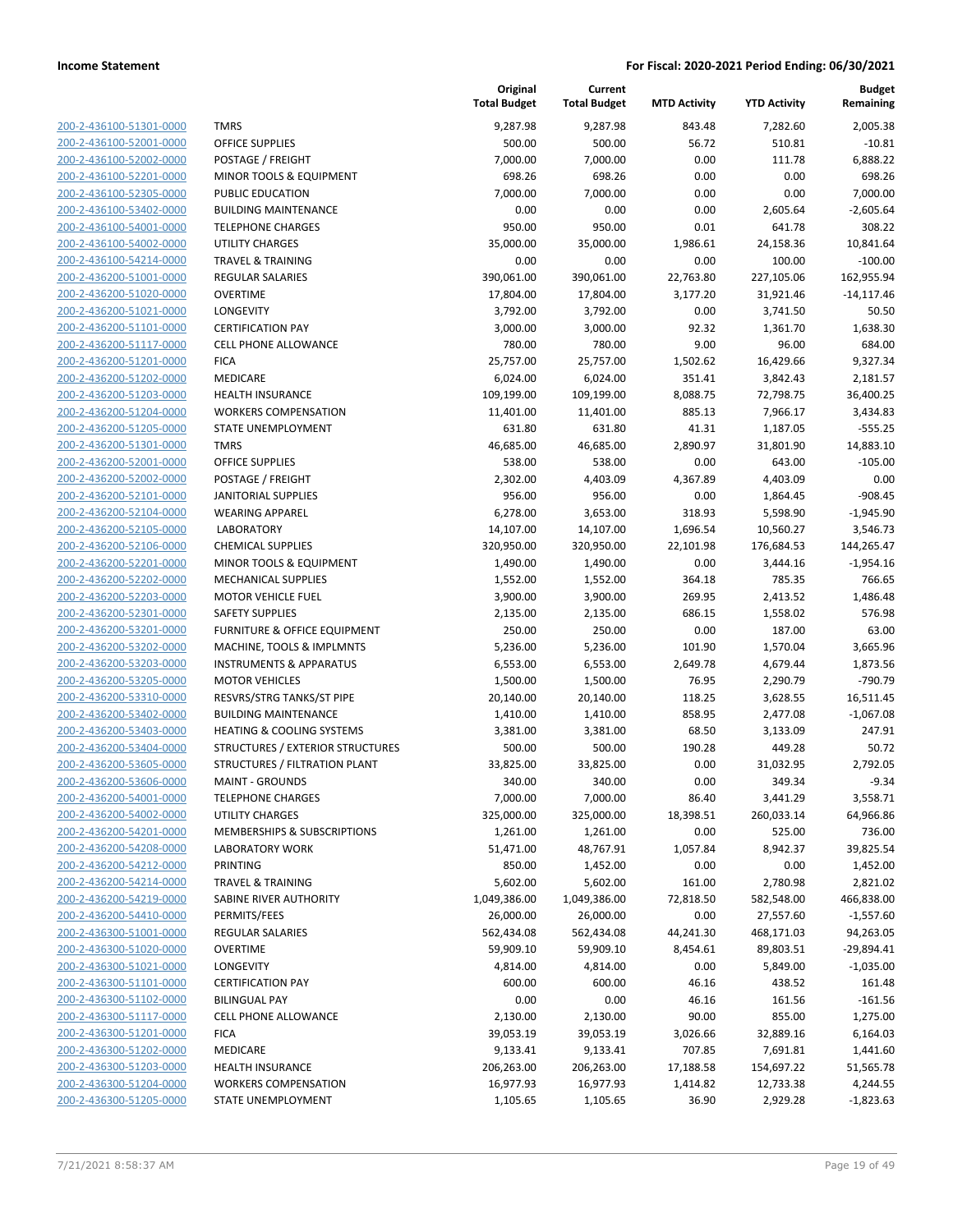| 200-2-436300-51301-0000                                   |
|-----------------------------------------------------------|
| 200-2-436300-51401-0000                                   |
| 200-2-436300-52001-0000                                   |
| 200-2-436300-52002-0000                                   |
| <u>200-2-436300-52005-0000</u>                            |
| 200-2-436300-52104-0000                                   |
| 2-436300-52106-0000<br>200-                               |
| 200-2-436300-52201-0000                                   |
| 200-2-436300-52203-0000                                   |
| 200-2-436300-52303-0000                                   |
| 200-2-436300-53201-0000                                   |
| 2-436300-53202-0000<br>200-                               |
| 200-2-436300-53205-0000                                   |
| 200-2-436300-53207-0000                                   |
| <u>200-2-436300-53210-0000</u>                            |
| 200-2-436300-53211-0000                                   |
| 2-436300-53211-0001<br>200-                               |
| 200-2-436300-53306-0000                                   |
| 200-2-436300-53306-0001                                   |
| 200-2-436300-54001-0000                                   |
| 200-2-436300-54214-0000<br>200-                           |
| 2-436300-55201-0000                                       |
| 200-2-437200-51001-0000                                   |
| 200-2-437200-51020-0000                                   |
| 200-2-437200-51021-0000<br>200-2-437200-51101-0000        |
| 2-437200-51117-0000<br>200-                               |
| 200-2-437200-51201-0000                                   |
| 200-2-437200-51202-0000                                   |
|                                                           |
| <u>200-2-437200-51203-0000</u><br>200-2-437200-51204-0000 |
| 2-437200-51205-0000<br>200-                               |
| 200-2-437200-51301-0000                                   |
| 200-2-437200-52103-0000                                   |
| <u>200-2-437200-52104-0000</u>                            |
| 200-2-437200-52106-0000                                   |
| 200-2-437200-52107-0000                                   |
| 200-2-437200-52201-0000                                   |
| 200-2-437200-52203-0000                                   |
| 200-2-437200-52303-0000                                   |
| 200-2-437200-53202-0000                                   |
| 200-2-437200-53205-0000                                   |
| 200-2-437200-53207-0000                                   |
| 200-2-437200-53309-0000                                   |
| <u>200-2-437200-53311-0000</u>                            |
| <u>200-2-437200-54001-0000</u>                            |
| 200-2-437200-54002-0000                                   |
| 200-2-437200-54214-0000                                   |
| 200-2-437300-51001-0000                                   |
| <u>200-2-437300-51020-0000</u>                            |
| <u>200-2-437300-51021-0000</u>                            |
| 200-2-437300-51101-0000                                   |
| 200-2-437300-51117-0000                                   |
| 200-2-437300-51201-0000                                   |
| <u>200-2-437300-51202-0000</u>                            |
| 200-2-437300-51203-0000                                   |
| 200-2-437300-51204-0000                                   |
| 200-2-437300-51205-0000                                   |
| 200-2-437300-51301-0000                                   |
|                                                           |

| <b>TMRS</b>                                        |
|----------------------------------------------------|
| CONTRA - SALARIES                                  |
| <b>OFFICE SUPPLIES</b>                             |
| POSTAGE / FREIGHT                                  |
| PRINTED MATERIALS                                  |
| <b>WEARING APPAREL</b>                             |
| <b>CHEMICAL SUPPLIES</b>                           |
| <b>MINOR TOOLS &amp; EQUIPMENT</b>                 |
| <b>MOTOR VEHICLE FUEL</b>                          |
| <b>TRAINING SUPPLIES</b>                           |
| <b>FURNITURE &amp; OFFICE EQUIPMENT</b>            |
| MACHINE, TOOLS & IMPLMNTS<br><b>MOTOR VEHICLES</b> |
| RADIO/COMMUNICATIONS                               |
| <b>FIRE HYDRANTS</b>                               |
| <b>METERS &amp; SETTINGS</b>                       |
| <b>METERS &amp; SETTINGS - MATERIALS</b>           |
| <b>WATER MAINS</b>                                 |
| <b>UTILITY TAPS</b>                                |
| TELEPHONE CHARGES                                  |
| <b>TRAVEL &amp; TRAINING</b>                       |
| <b>EQUIPMENT PURCHASES</b>                         |
| <b>REGULAR SALARIES</b>                            |
| <b>OVERTIME</b>                                    |
| <b>LONGEVITY</b>                                   |
| <b>CERTIFICATION PAY</b>                           |
| <b>CELL PHONE ALLOWANCE</b>                        |
| <b>FICA</b>                                        |
| MEDICARE                                           |
| <b>HEALTH INSURANCE</b>                            |
| <b>WORKERS COMPENSATION</b>                        |
| <b>STATE UNEMPLOYMENT</b>                          |
| <b>TMRS</b>                                        |
| <b>MEETING SUPPLIES</b>                            |
| <b>WEARING APPAREL</b>                             |
| <b>CHEMICAL SUPPLIES</b>                           |
| <b>BOTANICAL SUPPLIES</b>                          |
| <b>MINOR TOOLS &amp; EQUIPMENT</b>                 |
| <b>MOTOR VEHICLE FUEL</b>                          |
| <b>TRAINING SUPPLIES</b>                           |
| MACHINE, TOOLS & IMPLMNTS                          |
| <b>MOTOR VEHICLES</b>                              |
| RADIO/COMMUNICATIONS                               |
| SANITARY SEWER & TCEQ SSO                          |
| <b>LIFT STATIONS</b>                               |
| <b>TELEPHONE CHARGES</b>                           |
| <b>UTILITY CHARGES</b>                             |
| <b>TRAVEL &amp; TRAINING</b>                       |
| <b>REGULAR SALARIES</b>                            |
| <b>OVERTIME</b>                                    |
| <b>LONGEVITY</b>                                   |
| <b>CERTIFICATION PAY</b>                           |
| <b>CELL PHONE ALLOWANCE</b>                        |
|                                                    |
| <b>FICA</b>                                        |
| MEDICARE                                           |
| <b>HEALTH INSURANCE</b>                            |
| <b>WORKERS COMPENSATION</b>                        |

|                         |                               | Original<br><b>Total Budget</b> | Current<br><b>Total Budget</b> | <b>MTD Activity</b> | <b>YTD Activity</b> | <b>Budget</b><br>Remaining |
|-------------------------|-------------------------------|---------------------------------|--------------------------------|---------------------|---------------------|----------------------------|
| 200-2-436300-51301-0000 | <b>TMRS</b>                   | 72,516.11                       | 72,516.11                      | 6,136.24            | 65,202.53           | 7,313.58                   |
| 200-2-436300-51401-0000 | <b>CONTRA - SALARIES</b>      | 0.00                            | 0.00                           | 0.00                | 1,039.68            | $-1,039.68$                |
| 200-2-436300-52001-0000 | OFFICE SUPPLIES               | 300.00                          | 300.00                         | 0.00                | 609.46              | $-309.46$                  |
| 200-2-436300-52002-0000 | POSTAGE / FREIGHT             | 50.00                           | 50.00                          | 0.00                | 0.00                | 50.00                      |
| 200-2-436300-52005-0000 | PRINTED MATERIALS             | 100.00                          | 100.00                         | 0.00                | 0.00                | 100.00                     |
| 200-2-436300-52104-0000 | <b>WEARING APPAREL</b>        | 15,000.00                       | 15,000.00                      | 1,244.44            | 7,986.84            | 7,013.16                   |
| 200-2-436300-52106-0000 | <b>CHEMICAL SUPPLIES</b>      | 500.00                          | 500.00                         | 0.00                | 378.28              | 121.72                     |
| 200-2-436300-52201-0000 | MINOR TOOLS & EQUIPMENT       | 11,926.00                       | 11,926.00                      | 0.00                | 16,339.24           | $-4,413.24$                |
| 200-2-436300-52203-0000 | <b>MOTOR VEHICLE FUEL</b>     | 32,000.00                       | 32,000.00                      | 4,439.15            | 35,778.11           | $-3,778.11$                |
| 200-2-436300-52303-0000 | <b>TRAINING SUPPLIES</b>      | 300.00                          | 300.00                         | 0.00                | 90.00               | 210.00                     |
| 200-2-436300-53201-0000 | FURNITURE & OFFICE EQUIPMENT  | 96.00                           | 96.00                          | 0.00                | 530.91              | $-434.91$                  |
| 200-2-436300-53202-0000 | MACHINE, TOOLS & IMPLMNTS     | 4,598.00                        | 4,598.00                       | 334.00              | 5,202.97            | $-604.97$                  |
| 200-2-436300-53205-0000 | <b>MOTOR VEHICLES</b>         | 25,000.00                       | 25,000.00                      | 169.67              | 22,504.14           | 2,495.86                   |
| 200-2-436300-53207-0000 | RADIO/COMMUNICATIONS          | 4,484.00                        | 4,484.00                       | 0.00                | 104.22              | 4,379.78                   |
| 200-2-436300-53210-0000 | <b>FIRE HYDRANTS</b>          | 8,000.00                        | 8,000.00                       | 366.00              | 7,413.92            | 586.08                     |
| 200-2-436300-53211-0000 | <b>METERS &amp; SETTINGS</b>  | 81,696.00                       | 1,366,946.00                   | 173,031.80          | 724,340.39          | 642,605.61                 |
| 200-2-436300-53211-0001 | METERS & SETTINGS - MATERIALS | 0.00                            | 0.00                           | 0.00                | 0.00                | 0.00                       |
| 200-2-436300-53306-0000 | <b>WATER MAINS</b>            | 390,598.20                      | 390,598.20                     | 43,285.64           | 370,621.60          | 19,976.60                  |
| 200-2-436300-53306-0001 | UTILITY TAPS                  | 0.00                            | 0.00                           | 0.00                | 0.00                | 0.00                       |
| 200-2-436300-54001-0000 | <b>TELEPHONE CHARGES</b>      | 1,400.00                        | 1,400.00                       | 72.06               | 860.96              | 539.04                     |
| 200-2-436300-54214-0000 | <b>TRAVEL &amp; TRAINING</b>  | 3,985.00                        | 3,985.00                       | 213.75              | 3,939.50            | 45.50                      |
| 200-2-436300-55201-0000 | <b>EQUIPMENT PURCHASES</b>    | 0.00                            | 0.00                           | 0.00                | 11.75               | $-11.75$                   |
| 200-2-437200-51001-0000 | REGULAR SALARIES              | 392,444.00                      | 392,444.00                     | 27,202.03           | 261,857.22          | 130,586.78                 |
| 200-2-437200-51020-0000 | <b>OVERTIME</b>               | 60,093.45                       | 60,093.45                      | 4,954.40            | 47,615.76           | 12,477.69                  |
| 200-2-437200-51021-0000 | LONGEVITY                     | 15,190.00                       | 15,190.00                      | 0.00                | 13,225.00           | 1,965.00                   |
| 200-2-437200-51101-0000 | <b>CERTIFICATION PAY</b>      | 1,200.00                        | 1,200.00                       | 92.30               | 876.85              | 323.15                     |
| 200-2-437200-51117-0000 | <b>CELL PHONE ALLOWANCE</b>   | 780.00                          | 780.00                         | 150.00              | 1,425.00            | $-645.00$                  |
| 200-2-437200-51201-0000 | <b>FICA</b>                   | 29,121.86                       | 29,121.86                      | 1,916.96            | 19,187.11           | 9,934.75                   |
| 200-2-437200-51202-0000 | MEDICARE                      | 6,810.76                        | 6,810.76                       | 448.32              | 4,487.31            | 2,323.45                   |
| 200-2-437200-51203-0000 | <b>HEALTH INSURANCE</b>       | 133,465.00                      | 133,465.00                     | 11,122.08           | 100,098.72          | 33,366.28                  |
| 200-2-437200-51204-0000 | <b>WORKERS COMPENSATION</b>   | 9,011.87                        | 9,011.87                       | 750.99              | 6,758.91            | 2,252.96                   |
| 200-2-437200-51205-0000 | STATE UNEMPLOYMENT            | 663.39                          | 663.39                         | 0.00                | 1,376.53            | $-713.14$                  |
| 200-2-437200-51301-0000 | <b>TMRS</b>                   | 54,075.07                       | 54,075.07                      | 3,788.67            | 37,354.91           | 16,720.16                  |
| 200-2-437200-52103-0000 | <b>MEETING SUPPLIES</b>       | 0.00                            | 0.00                           | 0.00                | 74.00               | $-74.00$                   |
| 200-2-437200-52104-0000 | <b>WEARING APPAREL</b>        | 15,000.00                       | 15,000.00                      | 0.00                | 13,107.61           | 1,892.39                   |
| 200-2-437200-52106-0000 | <b>CHEMICAL SUPPLIES</b>      | 2,400.00                        | 2,400.00                       | 0.00                | 2,851.21            | $-451.21$                  |
| 200-2-437200-52107-0000 | <b>BOTANICAL SUPPLIES</b>     | 390.00                          | 390.00                         | 0.00                | 0.00                | 390.00                     |
| 200-2-437200-52201-0000 | MINOR TOOLS & EQUIPMENT       | 10,995.00                       | 10,995.00                      | 0.00                | 7,157.31            | 3,837.69                   |
| 200-2-437200-52203-0000 | <b>MOTOR VEHICLE FUEL</b>     | 14,000.00                       | 14,000.00                      | 1,588.63            | 14,087.67           | $-87.67$                   |
| 200-2-437200-52303-0000 | <b>TRAINING SUPPLIES</b>      | 275.00                          | 275.00                         | 0.00                | 187.00              | 88.00                      |
| 200-2-437200-53202-0000 | MACHINE, TOOLS & IMPLMNTS     | 4,963.00                        | 4,963.00                       | 0.00                | 4,237.55            | 725.45                     |
| 200-2-437200-53205-0000 | <b>MOTOR VEHICLES</b>         | 13,000.00                       | 13,000.00                      | 377.52              | 8,556.30            | 4,443.70                   |
| 200-2-437200-53207-0000 | RADIO/COMMUNICATIONS          | 3,000.00                        | 3,000.00                       | 0.00                | 0.00                | 3,000.00                   |
| 200-2-437200-53309-0000 | SANITARY SEWER & TCEQ SSO     | 97,750.09                       | 97,750.09                      | 5,916.96            | 59,543.01           | 38,207.08                  |
| 200-2-437200-53311-0000 | <b>LIFT STATIONS</b>          | 22,490.00                       | 22,490.00                      | 21,139.73           | 22,355.00           | 135.00                     |
| 200-2-437200-54001-0000 | <b>TELEPHONE CHARGES</b>      | 4,000.00                        | 4,000.00                       | 417.98              | 3,630.52            | 369.48                     |
| 200-2-437200-54002-0000 | UTILITY CHARGES               | 35,000.00                       | 35,000.00                      | 3,463.59            | 26,617.43           | 8,382.57                   |
| 200-2-437200-54214-0000 | <b>TRAVEL &amp; TRAINING</b>  | 2,800.00                        | 2,800.00                       | 0.00                | 2,304.74            | 495.26                     |
| 200-2-437300-51001-0000 | <b>REGULAR SALARIES</b>       | 518,606.40                      | 518,606.40                     | 37,785.87           | 389,204.20          | 129,402.20                 |
| 200-2-437300-51020-0000 | <b>OVERTIME</b>               | 42,624.84                       | 42,624.84                      | 3,955.45            | 27,182.68           | 15,442.16                  |
| 200-2-437300-51021-0000 | LONGEVITY                     | 12,838.00                       | 12,838.00                      | 0.00                | 14,377.35           | $-1,539.35$                |
| 200-2-437300-51101-0000 | <b>CERTIFICATION PAY</b>      | 6,600.00                        | 6,600.00                       | 507.70              | 5,192.43            | 1,407.57                   |
| 200-2-437300-51117-0000 | CELL PHONE ALLOWANCE          | 1,644.00                        | 1,644.00                       | 180.00              | 1,470.00            | 174.00                     |
| 200-2-437300-51201-0000 | <b>FICA</b>                   | 36,103.42                       | 36,103.42                      | 2,469.85            | 26,339.24           | 9,764.18                   |
| 200-2-437300-51202-0000 | MEDICARE                      | 8,443.54                        | 8,443.54                       | 577.63              | 6,159.99            | 2,283.55                   |
| 200-2-437300-51203-0000 | <b>HEALTH INSURANCE</b>       | 145,598.00                      | 145,598.00                     | 12,133.17           | 109,198.53          | 36,399.47                  |
| 200-2-437300-51204-0000 | <b>WORKERS COMPENSATION</b>   | 11,111.47                       | 11,111.47                      | 925.96              | 8,333.64            | 2,777.83                   |
| 200-2-437300-51205-0000 | STATE UNEMPLOYMENT            | 758.16                          | 758.16                         | 0.00                | 1,727.99            | $-969.83$                  |
| 200-2-437300-51301-0000 | <b>TMRS</b>                   | 67,038.81                       | 67,038.81                      | 4,921.78            | 51,431.17           | 15,607.64                  |
|                         |                               |                                 |                                |                     |                     |                            |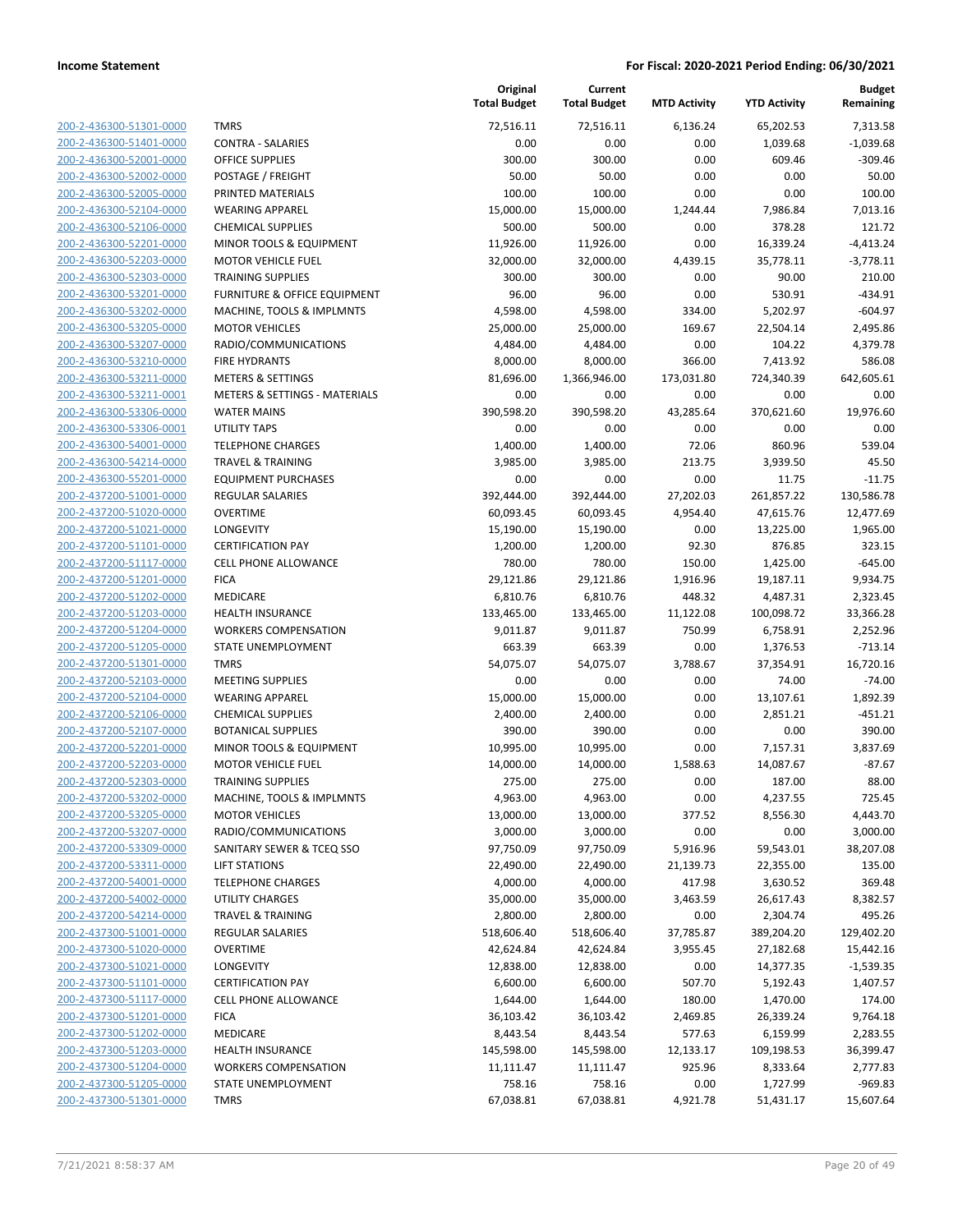**Current**

**Original**

**Budget Remaining**

|                                                        |                                                                            | <b>Total Budget</b>     | <b>Total Budget</b>      | <b>MTD Activity</b>    | <b>YTD Activity</b>     | Remaining              |
|--------------------------------------------------------|----------------------------------------------------------------------------|-------------------------|--------------------------|------------------------|-------------------------|------------------------|
| 200-2-437300-52001-0000                                | OFFICE SUPPLIES                                                            | 600.00                  | 600.00                   | 0.00                   | 777.19                  | $-177.19$              |
| 200-2-437300-52002-0000                                | POSTAGE / FREIGHT                                                          | 600.00                  | 600.00                   | 0.00                   | 416.13                  | 183.87                 |
| 200-2-437300-52005-0000                                | PRINTED MATERIALS                                                          | 1,200.00                | 1,200.00                 | 0.00                   | 1,370.25                | $-170.25$              |
| 200-2-437300-52101-0000                                | <b>JANITORIAL SUPPLIES</b>                                                 | 1,650.00                | 1,650.00                 | 0.00                   | 712.89                  | 937.11                 |
| 200-2-437300-52102-0000                                | REFERENCE SUPPLIES                                                         | 500.00                  | 500.00                   | 0.00                   | 0.00                    | 500.00                 |
| 200-2-437300-52104-0000                                | <b>WEARING APPAREL</b>                                                     | 11,720.00               | 11,720.00                | 215.06                 | 2,343.91                | 9,376.09               |
| 200-2-437300-52105-0000                                | <b>LABORATORY</b>                                                          | 15,000.00               | 15,000.00                | 1,624.45               | 20,945.24               | $-5,945.24$            |
| 200-2-437300-52106-0000                                | <b>CHEMICAL SUPPLIES</b>                                                   | 55,650.40               | 55,650.40                | 0.00                   | 27,864.00               | 27,786.40              |
| 200-2-437300-52107-0000                                | <b>BOTANICAL SUPPLIES</b>                                                  | 900.00                  | 900.00                   | 0.00                   | 36.50                   | 863.50                 |
| 200-2-437300-52201-0000                                | MINOR TOOLS & EQUIPMENT                                                    | 6,300.00                | 6,300.00                 | 45.85                  | 6,005.75                | 294.25                 |
| 200-2-437300-52202-0000                                | <b>MECHANICAL SUPPLIES</b>                                                 | 18,400.00               | 18,400.00                | 11.36                  | 10,950.95               | 7,449.05               |
| 200-2-437300-52203-0000                                | MOTOR VEHICLE FUEL                                                         | 5,000.00                | 5,000.00                 | 460.47                 | 10,384.51               | $-5,384.51$            |
| 200-2-437300-52301-0000                                | <b>SAFETY SUPPLIES</b>                                                     | 2,300.00                | 2,300.00                 | 1,867.17               | 2,130.83                | 169.17                 |
| 200-2-437300-53202-0000                                | MACHINE, TOOLS & IMPLMNTS                                                  | 70,000.00               | 70,000.00                | 5,838.80               | 34,259.18               | 35,740.82              |
| 200-2-437300-53203-0000                                | <b>INSTRUMENTS &amp; APPARATUS</b>                                         | 6,000.00                | 6,000.00                 | 1,135.47               | 4,213.97                | 1,786.03               |
| 200-2-437300-53205-0000                                | <b>MOTOR VEHICLES</b>                                                      | 3,000.00                | 3,000.00                 | 0.00                   | 3,126.88                | $-126.88$              |
| 200-2-437300-53402-0000                                | <b>BUILDING MAINTENANCE</b>                                                | 6,500.00                | 6,500.00                 | 873.71                 | 4,329.54                | 2,170.46               |
| 200-2-437300-54001-0000                                | <b>TELEPHONE CHARGES</b>                                                   | 4,300.00                | 4,300.00                 | 105.15                 | 3,500.77                | 799.23                 |
| 200-2-437300-54002-0000                                | UTILITY CHARGES                                                            | 350,000.00              | 350,000.00               | 28,253.35              | 256,924.84              | 93,075.16              |
| 200-2-437300-54103-0000                                | <b>CONSULTING</b>                                                          | 250,000.00              | 250,000.00               | 0.00                   | 0.00                    | 250,000.00             |
| 200-2-437300-54201-0000                                | MEMBERSHIPS & SUBSCRIPTIONS                                                | 12,500.00               | 12,500.00                | 0.00                   | 7,517.18                | 4,982.82               |
| 200-2-437300-54208-0000                                | <b>LABORATORY WORK</b>                                                     | 12,400.00               | 12,400.00                | 590.00                 | 9,128.85                | 3,271.15               |
| 200-2-437300-54214-0000                                | <b>TRAVEL &amp; TRAINING</b>                                               | 4,500.00                | 4,500.00                 | 0.00                   | 2,485.21                | 2,014.79               |
| 200-2-437300-54410-0000                                | PERMITS/FEES                                                               | 44,459.00               | 44,459.00                | 0.00                   | 37,403.32               | 7,055.68               |
| 200-2-471100-56507-0000                                | 08 REV BONDS - PRINCIPAL                                                   | 995,000.00              | 995,000.00               | 0.00                   | 995,000.00              | 0.00                   |
| 200-2-471100-56508-0000                                | 09 TWDP REV BOND - PRINC                                                   | 15,000.00               | 15,000.00                | 0.00                   | 15,000.00               | 0.00                   |
| 200-2-471100-56510-0000                                | 2019 REVENUE BONDS PRINCIPAL                                               | 370,000.00              | 370,000.00               | 0.00                   | 370,000.00              | 0.00                   |
| 200-2-471200-56607-0000                                | 08 REV BONDS - INTEREST                                                    | 262,583.75              | 262,583.75               | 0.00                   | 136,888.75              | 125,695.00             |
| 200-2-471200-56611-0000                                | 2019 REVENUE BONDS INTEREST                                                | 724,962.50              | 724,962.50               | 0.00                   | 366,181.24              | 358,781.26             |
| 200-2-475100-56002-0000                                | MISCELLANEOUS DEBT EXP / AGENT FEE                                         | 0.00                    | 0.00                     | 0.00                   | 250.00                  | $-250.00$              |
| 200-2-480000-52003-0000                                | <b>COPIER CHARGES</b>                                                      | 7,500.00                | 7,500.00                 | 838.49                 | 6,179.78                | 1,320.22               |
| 200-2-480000-52006-0000                                | <b>COPIER PAPER</b>                                                        | 250.00                  | 250.00                   | 0.00                   | 253.26                  | $-3.26$                |
| 200-2-480000-54002-0000                                | UTILITY CHARGES                                                            | 13,500.00               | 13,500.00                | 1,314.91               | 12,382.62               | 1,117.38               |
| 200-2-480000-54226-0000                                | <b>INSURANCE EXPENSE</b>                                                   | 75,000.00               | 75,000.00                | 0.00                   | 74,869.24               | 130.76                 |
| 200-2-480000-57002-0000                                | <b>BAD DEBT EXPENSE</b>                                                    | 20,000.00               | 20,000.00                | 0.00                   | 0.00                    | 20,000.00              |
| 200-2-480000-57005-0000                                | ACCRUED VAC & SICK PAY                                                     | 26,000.00               | 26,000.00                | 282.60                 | 33,385.49               | $-7,385.49$            |
| 200-2-480000-57008-0000                                | <b>BANK CHARGES</b>                                                        | 20,000.00               | 20,000.00                | 3,912.03               | 31,027.41               | $-11,027.41$           |
| 200-2-480000-57015-0000                                | <b>CONTINGENCY EXPENSE</b>                                                 | 50,000.00               | 50,000.00                | 0.00                   | 0.00                    | 50,000.00              |
| 200-2-491000-58001-0000                                | <b>XFR - GENERAL FUND</b>                                                  | 1,300,000.00            | 1,300,000.00             | 120,713.88             | 1,080,701.05            | 219,298.95             |
| 200-2-491000-58037-0000                                | <b>XFR - DEBT SERVICE FUND</b>                                             | 1,476,165.00            | 1,476,165.00             | 123,013.75             | 1,107,123.75            | 369,041.25             |
| 200-2-491000-58120-0000<br>200-2-495000-58580-0000     | XFR - UTILITY CIP FUND                                                     | 508,867.00              | 508,867.00               | 42,405.58              | 381,650.22              | 127,216.78             |
| 200-2-495000-58581-0000                                | CA - GENERAL FUND - GENERAL GOVERNMENT<br>CA - GENERAL FUND - PUBLIC WORKS | 366,411.00              | 366,411.00<br>159,224.00 | 30,534.25              | 274,808.25              | 91,602.75<br>39,805.97 |
| 200-2-495000-58701-0000                                | CA - CENTRAL SERVICE FUND                                                  | 159,224.00              | 213,071.00               | 13,268.67<br>17,755.92 | 119,418.03              | 53,267.72              |
| 200-2-495000-58710-0000                                | CA - INSURANCE FUND                                                        | 213,071.00<br>99,678.00 | 99,678.00                | 8,306.50               | 159,803.28<br>74,758.50 | 24,919.50              |
| 200-2-495000-58720-0000                                | CA - MIS FUN                                                               | 87,361.00               | 87,361.00                | 7,280.08               | 65,520.72               | 21,840.28              |
| 200-2-495000-58900-0000                                | <b>CA - ELECTRIC FUND</b>                                                  | 563,523.00              | 563,523.00               | 46,960.25              | 422,642.25              | 140,880.75             |
|                                                        | <b>Expense Total:</b>                                                      | 14,254,657.13           | 15,537,282.13            | 1,087,928.34           | 11,177,909.35           | 4,359,372.78           |
|                                                        |                                                                            |                         |                          |                        |                         |                        |
|                                                        | Fund: 200 - WATER / WASTEWATER FUND Surplus (Deficit):                     | 200,638.87              | 203,263.87               | 141,260.18             | -490,033.95             |                        |
| <b>Fund: 210 - WATER IMPACT FEES</b><br><b>Expense</b> |                                                                            |                         |                          |                        |                         |                        |
| 210-2-480000-57008-0000                                | <b>BANK CHARGES</b>                                                        | 0.00                    | 0.00                     | 323.37                 | 541.09                  | $-541.09$              |
|                                                        | <b>Expense Total:</b>                                                      | 0.00                    | 0.00                     | 323.37                 | 541.09                  | -541.09                |
|                                                        | Fund: 210 - WATER IMPACT FEES Total:                                       | 0.00                    | 0.00                     | 323.37                 | 541.09                  |                        |
| Fund: 216 - UTILIITY CIP FUND                          |                                                                            |                         |                          |                        |                         |                        |
| Revenue                                                |                                                                            |                         |                          |                        |                         |                        |
| 216-2-319001-45401-0000                                | <b>INTEREST REVENUES</b>                                                   | 160,000.00              | 160,000.00               | 0.00                   | 19,388.77               | 140,611.23             |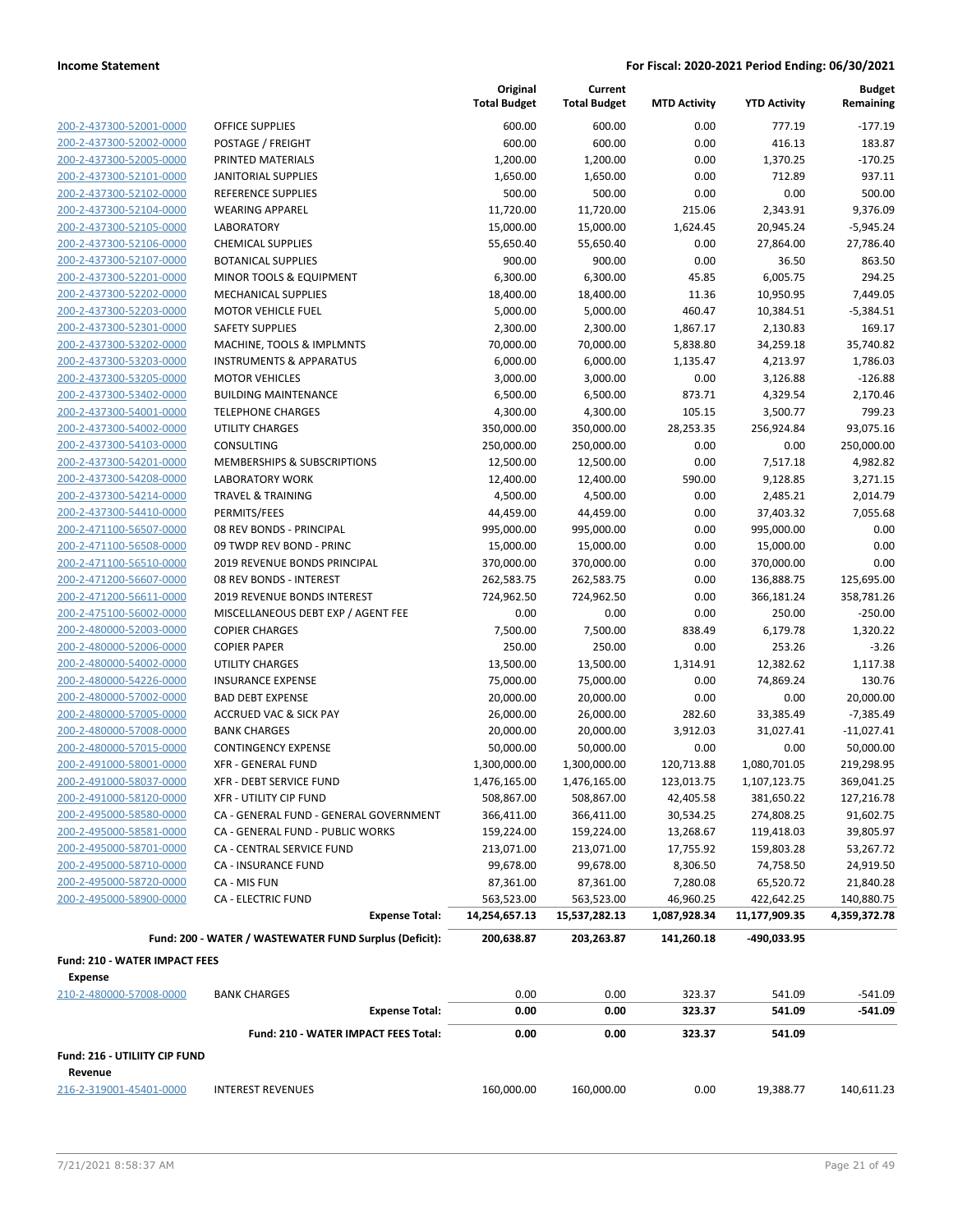|                                                    |                                                            | Original<br><b>Total Budget</b> | Current<br><b>Total Budget</b> | <b>MTD Activity</b> | <b>YTD Activity</b>    | <b>Budget</b><br>Remaining |
|----------------------------------------------------|------------------------------------------------------------|---------------------------------|--------------------------------|---------------------|------------------------|----------------------------|
| 216-2-323001-46100-0000                            | <b>XFR - UTILITY FUND</b>                                  | 446,649.00                      | 446,649.00                     | 37,220.75           | 334,986.75             | 111,662.25                 |
|                                                    | <b>Revenue Total:</b>                                      | 606,649.00                      | 606,649.00                     | 37,220.75           | 354,375.52             | 252,273.48                 |
| Expense                                            |                                                            |                                 |                                |                     |                        |                            |
| 216-2-436200-53310-0000                            | <b>RESVRS/STRG TANKS/ST PIPE</b>                           | 0.00                            | 0.00                           | 0.00                | 57,636.27              | $-57,636.27$               |
| 216-2-436200-55002-0000                            | <b>IMPROVEMENTS</b>                                        | 250,000.00                      | 252,625.00                     | 94,248.00           | 242,601.00             | 10,024.00                  |
| 216-2-436200-55201-0000                            | <b>EQUIPMENT PURCHASES</b>                                 | 0.00                            | 0.00                           | 0.00                | 30,221.32              | $-30,221.32$               |
| 216-2-436300-55105-0000                            | <b>WATER MAINS</b><br><b>EQUIPMENT PURCHASES</b>           | 30,670.00<br>105,979.00         | 30,670.00                      | 0.00<br>0.00        | 6,184.89               | 24,485.11                  |
| 216-2-436300-55201-0000<br>216-2-437300-53605-0000 | STRUCTURES / FILTRATION PLANT                              | 60,000.00                       | 105,979.00<br>60,000.00        | 0.00                | 100,304.06<br>0.00     | 5,674.94<br>60,000.00      |
| 216-2-437300-55110-0000                            | LIFT STATIONS                                              | 0.00                            | 0.00                           | 0.00                | 0.00                   | 0.00                       |
| 216-2-480000-57008-0000                            | <b>BANK CHARGES</b>                                        | 0.00                            | 0.00                           | 0.00                | 1,865.35               | $-1,865.35$                |
|                                                    | <b>Expense Total:</b>                                      | 446,649.00                      | 449,274.00                     | 94,248.00           | 438,812.89             | 10,461.11                  |
|                                                    | Fund: 216 - UTILIITY CIP FUND Surplus (Deficit):           | 160,000.00                      | 157,375.00                     | -57,027.25          | -84,437.37             |                            |
| <b>Fund: 217 - WASTEWATER RECLAMATION FUND</b>     |                                                            |                                 |                                |                     |                        |                            |
| Revenue                                            |                                                            |                                 |                                |                     |                        |                            |
| 217-2-319001-45401-0000                            | <b>INTEREST REVENUES</b>                                   | 7,950.00                        | 7,950.00                       | 0.00                | 372.63                 | 7,577.37                   |
|                                                    | <b>Revenue Total:</b>                                      | 7,950.00                        | 7,950.00                       | 0.00                | 372.63                 | 7,577.37                   |
| <b>Expense</b>                                     |                                                            |                                 |                                |                     |                        |                            |
| 217-2-437300-55012-0000                            | <b>CONSTRUCTION</b><br><b>Expense Total:</b>               | 0.00<br>0.00                    | 0.00<br>0.00                   | 0.00<br>0.00        | 49,984.00<br>49,984.00 | -49,984.00<br>-49,984.00   |
|                                                    | Fund: 217 - WASTEWATER RECLAMATION FUND Surplus (Deficit): | 7,950.00                        | 7,950.00                       | 0.00                | -49,611.37             |                            |
| Fund: 300 - AIRPORT FUND                           |                                                            |                                 |                                |                     |                        |                            |
| Revenue                                            |                                                            |                                 |                                |                     |                        |                            |
| 300-2-319001-44315-0000                            | <b>AIRPORT FUEL FEES</b>                                   | 925.00                          | 925.00                         | 0.00                | 0.00                   | 925.00                     |
| 300-2-319001-45401-0000                            | <b>INTEREST REVENUES</b>                                   | 17,000.00                       | 17,000.00                      | 0.00                | 2,196.36               | 14,803.64                  |
| 300-2-319001-45601-0000                            | MISCELLANEOUS REVENUES                                     | 0.00                            | 0.00                           | 0.00                | 69,000.00              | $-69,000.00$               |
| 300-2-321001-45507-0000                            | L-3 COMM LEASE                                             | 639,217.00                      | 639,217.00                     | 107,715.67          | 533,860.31             | 105,356.69                 |
| 300-2-321001-45508-0000                            | AIR EVAC HANGAR FEES                                       | 8,101.00                        | 8,101.00                       | 1,350.18            | 6,075.81               | 2,025.19                   |
| 300-2-321001-45509-0000                            | BLUE SKY T-HANGAR & LA ND LEASES                           | 4,768.00                        | 4,768.00                       | 0.00                | 4,768.50               | $-0.50$                    |
| 300-2-321001-45510-0000                            | ARKOMA - HORIZONS AHEAD LEASE                              | 48,096.00                       | 48,096.00                      | 4,210.80            | 33,280.00              | 14,816.00                  |
| 300-2-321001-45513-0000                            | MAJORS FLYING CLUB LAND LEASE                              | 1,396.00                        | 1,396.00                       | 0.00                | 814.31                 | 581.69                     |
| 300-2-321001-45515-0000                            | TEXSAN AVIATION LAND LEASE                                 | 1,080.00                        | 1,080.00                       | 0.00                | 1,080.00               | 0.00                       |
| 300-2-324001-46108-0000                            | XFR - AIRPORT TXDOT GRANT FUND                             | 0.00                            | 0.00                           | 0.00                | 5,676.74               | $-5,676.74$                |
|                                                    | <b>Revenue Total:</b>                                      | 720,583.00                      | 720,583.00                     | 113,276.65          | 656,752.03             | 63,830.97                  |
| <b>Expense</b>                                     |                                                            |                                 |                                |                     |                        |                            |
| 300-2-438100-51001-0000                            | <b>REGULAR SALARIES</b>                                    | 61,464.00                       | 61,464.00                      | 4,727.20            | 44,908.40              | 16,555.60                  |
| 300-2-438100-51021-0000                            | LONGEVITY                                                  | 294.00                          | 294.00                         | 0.00                | 366.00                 | $-72.00$                   |
| 300-2-438100-51117-0000                            | <b>CELL PHONE ALLOWANCE</b>                                | 1,170.00                        | 1,170.00                       | 90.00               | 855.00                 | 315.00                     |
| 300-2-438100-51201-0000<br>300-2-438100-51202-0000 | <b>FICA</b>                                                | 3,901.54                        | 3,901.54                       | 298.82              | 2,861.48               | 1,040.06                   |
|                                                    | MEDICARE                                                   | 912.46                          | 912.46                         | 69.88               | 669.17                 | 243.29                     |
| 300-2-438100-51203-0000<br>300-2-438100-51204-0000 | <b>HEALTH INSURANCE</b><br><b>WORKERS COMPENSATION</b>     | 12,133.00                       | 12,133.00                      | 1,011.08<br>93.60   | 9,099.72<br>842.40     | 3,033.28<br>280.79         |
| 300-2-438100-51205-0000                            | STATE UNEMPLOYMENT                                         | 1,123.19<br>126.36              | 1,123.19<br>126.36             | 0.00                | 144.01                 | $-17.65$                   |
| 300-2-438100-51301-0000                            | <b>TMRS</b>                                                | 7,244.59                        | 7,244.59                       | 558.80              | 5,299.20               | 1,945.39                   |
| 300-2-438100-52001-0000                            | <b>OFFICE SUPPLIES</b>                                     | 200.00                          | 200.00                         | 0.00                | 33.63                  | 166.37                     |
| 300-2-438100-52002-0000                            | POSTAGE / FREIGHT                                          | 100.00                          | 100.00                         | 0.00                | 0.00                   | 100.00                     |
| 300-2-438100-52201-0000                            | <b>MINOR TOOLS &amp; EQUIPMENT</b>                         | 500.00                          | 500.00                         | 0.00                | 0.00                   | 500.00                     |
| 300-2-438100-53202-0000                            | MACHINE, TOOLS & IMPLMNTS                                  | 16,470.00                       | 16,470.00                      | 0.00                | 12,679.42              | 3,790.58                   |
| 300-2-438100-53205-0000                            | <b>MOTOR VEHICLES</b>                                      | 500.00                          | 500.00                         | 0.00                | 27.74                  | 472.26                     |
| 300-2-438100-53303-0000                            | MAINT - STREET /ALLEY/APRN/RNWY                            | 2,500.00                        | 2,500.00                       | 0.00                | 0.00                   | 2,500.00                   |
| 300-2-438100-53402-0000                            | <b>BUILDING MAINTENANCE</b>                                | 15,000.00                       | 15,000.00                      | 26,344.95           | 27,344.89              | $-12,344.89$               |
| 300-2-438100-54001-0000                            | <b>TELEPHONE CHARGES</b>                                   | 1,800.00                        | 1,800.00                       | 41.81               | 1,213.52               | 586.48                     |
| 300-2-438100-54002-0000                            | <b>UTILITY CHARGES</b>                                     | 13,500.00                       | 13,500.00                      | 1,080.08            | 9,453.71               | 4,046.29                   |
| 300-2-438100-54105-0000                            | MARKETING                                                  | 18,950.00                       | 18,950.00                      | 50.00               | 856.97                 | 18,093.03                  |
| 300-2-438100-54110-0000                            | <b>AUDIT</b>                                               | 10,000.00                       | 10,000.00                      | 0.00                | 10,000.00              | 0.00                       |
| 300-2-438100-54201-0000                            | MEMBERSHIPS & SUBSCRIPTIONS                                | 465.00                          | 465.00                         | 100.00              | 375.00                 | 90.00                      |
| 300-2-438100-54214-0000                            | <b>TRAVEL &amp; TRAINING</b>                               | 2,504.00                        | 2,504.00                       | 0.00                | 0.00                   | 2,504.00                   |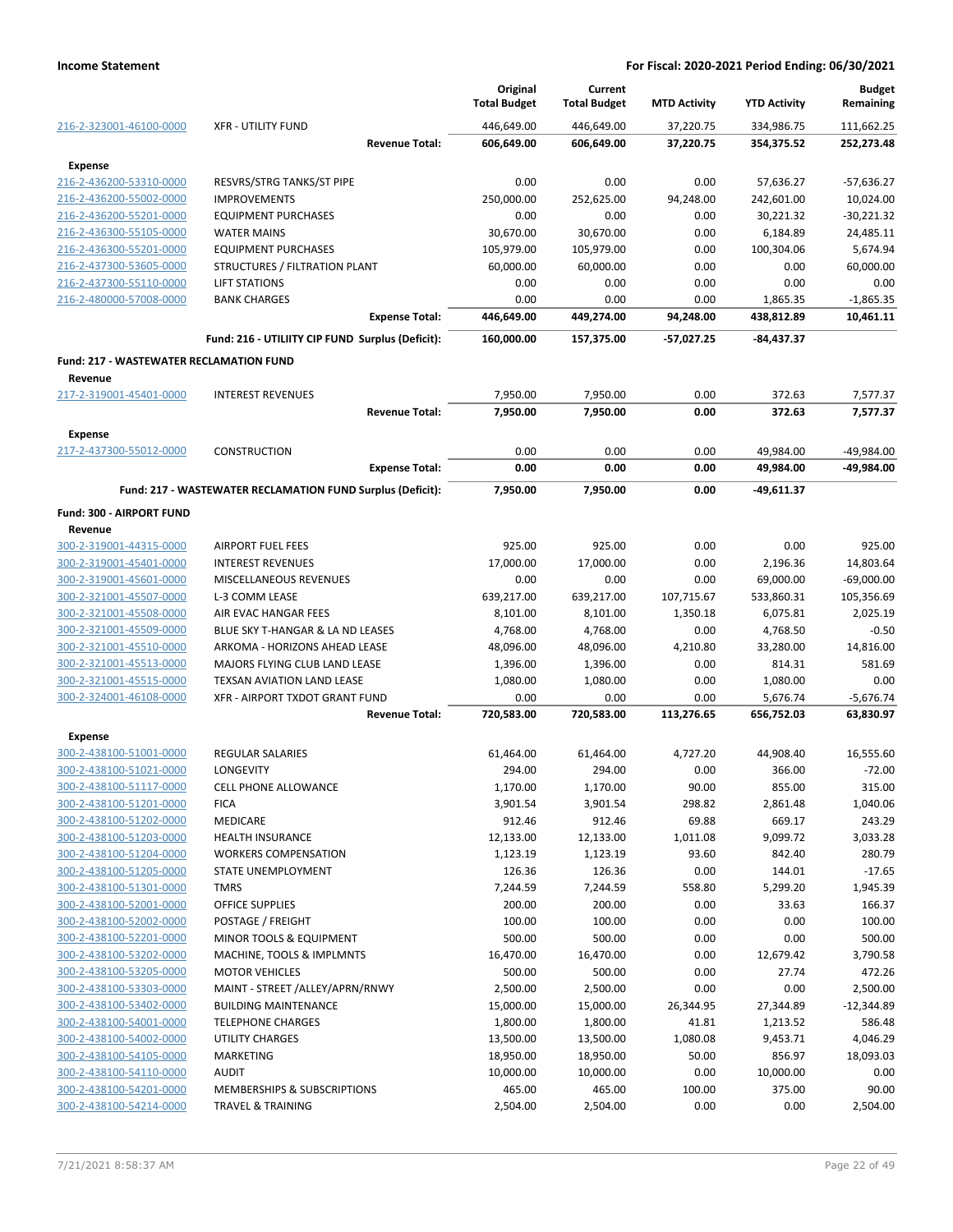|                                                    |                                                                  | Original                     | Current                      |                          |                              | <b>Budget</b>                  |
|----------------------------------------------------|------------------------------------------------------------------|------------------------------|------------------------------|--------------------------|------------------------------|--------------------------------|
|                                                    |                                                                  | <b>Total Budget</b>          | <b>Total Budget</b>          | <b>MTD Activity</b>      | <b>YTD Activity</b>          | Remaining                      |
| 300-2-438100-54408-0000                            | OTHER / INSURANCE EXPENSE                                        | 0.00                         | 0.00                         | 0.00                     | 8,050.44                     | $-8,050.44$                    |
| 300-2-438100-54410-0000                            | PERMITS/FEES                                                     | 1,376.00                     | 1,376.00                     | 0.00                     | 200.00                       | 1,176.00                       |
| 300-2-480000-52003-0000                            | <b>COPIER CHARGES</b>                                            | 0.00                         | 0.00                         | 134.98                   | 1,115.07                     | $-1,115.07$                    |
| 300-2-480000-57008-0000                            | <b>BANK CHARGES</b>                                              | 0.00                         | 0.00                         | 74.84                    | 382.50                       | $-382.50$                      |
| 300-2-491000-58127-0000                            | <b>AIRPORT CIP FUND</b>                                          | 1,500,000.00                 | 1,500,000.00                 | 125,000.00               | 1,125,000.00                 | 375,000.00                     |
|                                                    | <b>Expense Total:</b>                                            | 1,672,234.14                 | 1,672,234.14                 | 159,676.04               | 1,261,778.27                 | 410,455.87                     |
|                                                    | Fund: 300 - AIRPORT FUND Surplus (Deficit):                      | -951,651.14                  | -951,651.14                  | -46,399.39               | -605,026.24                  |                                |
| Fund: 320 - AIRPORT TXDOT GRANT                    |                                                                  |                              |                              |                          |                              |                                |
| Revenue                                            |                                                                  |                              |                              |                          |                              |                                |
| 320-2-310001-43109-0000                            | <b>GRANT MATCH / L-3 MATCHING FUNDS</b><br><b>Revenue Total:</b> | 0.00<br>0.00                 | 0.00<br>0.00                 | 0.00<br>0.00             | 200,000.00<br>200,000.00     | $-200,000.00$<br>$-200,000.00$ |
|                                                    |                                                                  |                              |                              |                          |                              |                                |
| <b>Expense</b>                                     |                                                                  |                              |                              |                          |                              |                                |
| 320-2-438100-55012-0000                            | <b>CONSTRUCTION</b><br><b>Expense Total:</b>                     | 0.00<br>0.00                 | 0.00<br>0.00                 | 0.00<br>0.00             | 100,689.64<br>100,689.64     | $-100,689.64$<br>-100,689.64   |
|                                                    |                                                                  |                              |                              |                          |                              |                                |
|                                                    | Fund: 320 - AIRPORT TXDOT GRANT Surplus (Deficit):               | 0.00                         | 0.00                         | 0.00                     | 99.310.36                    |                                |
| Fund: 360 - AIRPORT CAPITAL FUND                   |                                                                  |                              |                              |                          |                              |                                |
| Revenue                                            |                                                                  |                              |                              |                          |                              |                                |
| 360-2-319001-45401-0000                            | <b>INTEREST REVENUES</b>                                         | 95,850.00                    | 95,850.00                    | 0.00                     | 5,062.77                     | 90,787.23                      |
| 360-2-323001-46107-0000                            | <b>XFR - AIRPORT FUND</b><br><b>Revenue Total:</b>               | 1,500,000.00<br>1,595,850.00 | 1,500,000.00<br>1,595,850.00 | 125,000.00<br>125,000.00 | 1,125,000.00<br>1,130,062.77 | 375,000.00<br>465,787.23       |
|                                                    |                                                                  |                              |                              |                          |                              |                                |
| <b>Expense</b>                                     |                                                                  |                              |                              |                          |                              |                                |
| 360-2-438100-55012-0000<br>360-2-438100-55017-0000 | <b>CONSTRUCTION</b><br>CAP PROJETS / MAINT & REPAIRS             | 2,212,038.00<br>6,114.00     | 2,212,038.00<br>6,114.00     | 0.00<br>9,887.36         | 0.00<br>9,887.36             | 2,212,038.00<br>$-3,773.36$    |
| 360-2-480000-57008-0000                            | <b>BANK CHARGES</b>                                              | 2,500.00                     | 2,500.00                     | 197.94                   | 1,418.76                     | 1,081.24                       |
|                                                    | <b>Expense Total:</b>                                            | 2,220,652.00                 | 2,220,652.00                 | 10,085.30                | 11,306.12                    | 2,209,345.88                   |
|                                                    | Fund: 360 - AIRPORT CAPITAL FUND Surplus (Deficit):              | -624,802.00                  | -624,802.00                  | 114,914.70               | 1,118,756.65                 |                                |
|                                                    |                                                                  |                              |                              |                          |                              |                                |
| Fund: 362 - AIRPORT FBO FUEL                       |                                                                  |                              |                              |                          |                              |                                |
| Revenue<br>362-2-319001-44315-0000                 | <b>AIRPORT - FUEL FEES</b>                                       | 400,000.00                   | 400,000.00                   | 49,831.89                | 315,815.06                   | 84,184.94                      |
| 362-2-319001-44316-0000                            | AIRPORT - PARKING, TIE DOWNS, & RAMP FE                          | 2,500.00                     | 2,500.00                     | 174.50                   | 1,619.14                     | 880.86                         |
| 362-2-319001-44320-0000                            | AIRPORT - OIL                                                    | 4,000.00                     | 4,000.00                     | 218.47                   | 1,958.91                     | 2,041.09                       |
| 362-2-319001-44322-0000                            | AIRPORT - PILOT SUPPLIES                                         | 150.00                       | 150.00                       | 19.50                    | 86.20                        | 63.80                          |
| 362-2-319001-45401-0000                            | <b>INTEREST REVENUES</b>                                         | 3,000.00                     | 3,000.00                     | 0.00                     | 180.00                       | 2,820.00                       |
|                                                    | <b>Revenue Total:</b>                                            | 409,650.00                   | 409,650.00                   | 50,244.36                | 319,659.31                   | 89,990.69                      |
| <b>Expense</b>                                     |                                                                  |                              |                              |                          |                              |                                |
| 362-2-438100-52221-0000                            | <b>AIRPORT - FUEL FEES</b>                                       | 0.00                         | 0.00                         | 0.00                     | 164,429.98                   | $-164,429.98$                  |
| 362-2-438100-52222-0000                            | AIRPORT - OIL                                                    | 0.00                         | 0.00                         | 0.00                     | 2,777.20                     | $-2,777.20$                    |
| 362-2-438100-52421-0000                            | <b>AIRPORT - CHARTS</b>                                          | 0.00                         | 0.00                         | 0.00                     | 35.62                        | $-35.62$                       |
| 362-2-438100-52422-0000                            | AIRPORT - PILOT SUPPLIES                                         | 0.00                         | 0.00                         | 32.19                    | 377.86                       | $-377.86$                      |
| 362-2-438100-57003-0000                            | <b>CREDIT CARD FEES</b>                                          | 0.00                         | 0.00                         | 1,501.17                 | 9,960.23                     | $-9,960.23$                    |
| 362-2-480000-57008-0000                            | <b>BANK CHARGES</b><br><b>Expense Total:</b>                     | 0.00                         | 0.00                         | 6.66                     | 45.20                        | $-45.20$                       |
|                                                    |                                                                  | 0.00                         | 0.00                         | 1,540.02                 | 177,626.09                   | -177,626.09                    |
|                                                    | Fund: 362 - AIRPORT FBO FUEL Surplus (Deficit):                  | 409,650.00                   | 409,650.00                   | 48,704.34                | 142,033.22                   |                                |
| Fund: 400 - GOLF FUND                              |                                                                  |                              |                              |                          |                              |                                |
| Revenue                                            |                                                                  |                              |                              |                          |                              |                                |
| 400-2-319001-45604-0000                            | OTHER REVENUE / OVER/SHORT                                       | 0.00                         | 0.00                         | 0.02                     | 15.27                        | $-15.27$                       |
| 400-2-319005-44510-0000                            | <b>GREENS FEES</b>                                               | 81,514.00                    | 81,514.00                    | 11,072.99                | 69,943.73                    | 11,570.27                      |
| 400-2-319006-45308-0000<br>400-2-319007-45309-0000 | PRO SHOP CONCESSIONS                                             | 9,841.00                     | 9,841.00                     | 824.64                   | 2,954.66                     | 6,886.34<br>701.19             |
| 400-2-319008-45511-0000                            | <b>MERCHANDISE SALES</b><br><b>CART RENTALS</b>                  | 5,590.00<br>45,000.00        | 5,590.00<br>45,000.00        | 1,165.50<br>8,193.46     | 4,888.81<br>48,641.60        | $-3,641.60$                    |
| 400-2-319009-45512-0000                            | <b>GOLF LEASES / MEMBERSHIPS</b>                                 | 49,643.00                    | 49,643.00                    | 14,349.56                | 34,223.53                    | 15,419.47                      |
|                                                    | <b>Revenue Total:</b>                                            | 191,588.00                   | 191,588.00                   | 35,606.17                | 160,667.60                   | 30,920.40                      |
| <b>Expense</b>                                     |                                                                  |                              |                              |                          |                              |                                |
| 400-2-451250-51001-0000                            | <b>REGULAR SALARIES</b>                                          | 111,526.00                   | 111,526.00                   | 8,056.43                 | 77,395.71                    | 34,130.29                      |
| 400-2-451250-51020-0000                            | <b>OVERTIME</b>                                                  | 5,481.50                     | 5,481.50                     | 1,769.07                 | 5,151.65                     | 329.85                         |
|                                                    |                                                                  |                              |                              |                          |                              |                                |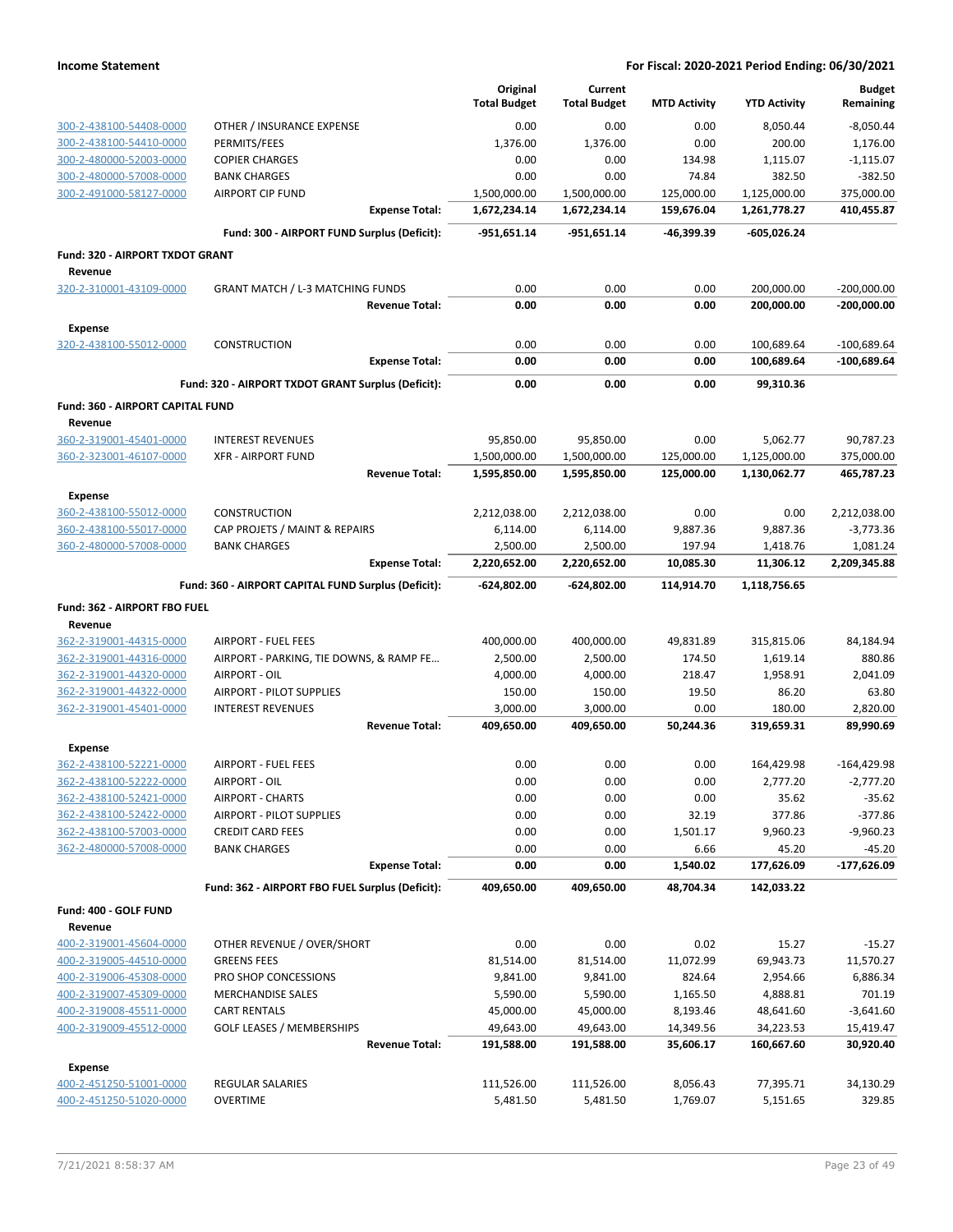|                                                    |                                                    | Original<br><b>Total Budget</b> | Current<br><b>Total Budget</b> | <b>MTD Activity</b> | <b>YTD Activity</b> | <b>Budget</b><br>Remaining |
|----------------------------------------------------|----------------------------------------------------|---------------------------------|--------------------------------|---------------------|---------------------|----------------------------|
|                                                    |                                                    |                                 |                                |                     |                     |                            |
| 400-2-451250-51021-0000                            | <b>LONGEVITY</b>                                   | 6,656.00                        | 6,656.00                       | 0.00                | 6,184.00            | 472.00                     |
| 400-2-451250-51101-0000                            | <b>CERTIFICATION PAY</b>                           | 600.00                          | 600.00                         | 46.16               | 438.52              | 161.48                     |
| 400-2-451250-51117-0000                            | <b>CELL PHONE ALLOWANCE</b>                        | 780.00                          | 780.00                         | 60.00               | 570.00              | 210.00                     |
| 400-2-451250-51201-0000                            | <b>FICA</b>                                        | 7,752.70                        | 7,752.70                       | 613.09              | 5,508.23            | 2,244.47                   |
| 400-2-451250-51202-0000                            | <b>MEDICARE</b>                                    | 1,813.13                        | 1,813.13                       | 143.38              | 1,288.22            | 524.91                     |
| 400-2-451250-51203-0000                            | <b>HEALTH INSURANCE</b>                            | 12,133.00                       | 12,133.00                      | 1,011.08            | 9,099.72            | 3,033.28                   |
| 400-2-451250-51204-0000                            | <b>WORKERS COMPENSATION</b>                        | 3,002.64                        | 3,002.64                       | 250.22              | 2,251.98            | 750.66                     |
| 400-2-451250-51205-0000                            | <b>STATE UNEMPLOYMENT</b>                          | 357.16                          | 357.16                         | 52.84               | 627.74              | $-270.58$                  |
| 400-2-451250-51301-0000                            | <b>TMRS</b>                                        | 11,646.68                       | 11,646.68                      | 888.52              | 7,594.12            | 4,052.56                   |
| 400-2-451250-52001-0000                            | <b>OFFICE SUPPLIES</b>                             | 350.00                          | 350.00                         | 42.99               | 105.98              | 244.02                     |
| 400-2-451250-52101-0000                            | <b>JANITORIAL SUPPLIES</b>                         | 500.00                          | 500.00                         | 0.00                | 227.50              | 272.50                     |
| 400-2-451250-52104-0000                            | <b>WEARING APPAREL</b>                             | 450.00                          | 450.00                         | 0.00                | 0.00                | 450.00                     |
| 400-2-451250-52107-0000                            | <b>BOTANICAL SUPPLIES</b>                          | 9,600.00                        | 9,600.00                       | 120.00              | 4,856.56            | 4,743.44                   |
| 400-2-451250-52201-0000                            | <b>MINOR TOOLS &amp; EQUIPMENT</b>                 | 500.00                          | 500.00                         | 0.00                | 941.16<br>899.17    | $-441.16$                  |
| 400-2-451250-52203-0000                            | <b>MOTOR VEHICLE FUEL</b><br>RECREATIONAL SUPPLIES | 750.00<br>500.00                | 750.00<br>500.00               | 243.73<br>0.00      | 0.00                | $-149.17$<br>500.00        |
| 400-2-451250-52401-0000<br>400-2-451250-52403-0000 | <b>RESALE ITEMS</b>                                | 15,000.00                       | 15,000.00                      | 0.00                | 5,673.28            | 9,326.72                   |
| 400-2-451250-53202-0000                            | MACHINE, TOOLS & IMPLMNTS                          | 3,500.00                        | 3,500.00                       | 0.00                | 207.90              | 3,292.10                   |
| 400-2-451250-53205-0000                            | <b>MOTOR VEHICLES</b>                              | 200.00                          | 200.00                         | 0.00                | 19.95               | 180.05                     |
| 400-2-451250-53307-0000                            | <b>IRRIGATION</b>                                  | 1,500.00                        | 1,500.00                       | 0.00                | 2,064.26            | $-564.26$                  |
| 400-2-451250-53402-0000                            | <b>BUILDING MAINTENANCE</b>                        | 1,000.00                        | 1,000.00                       | 41.00               | 41.00               | 959.00                     |
| 400-2-451250-54001-0000                            | <b>TELEPHONE CHARGES</b>                           | 750.00                          | 750.00                         | 0.01                | 514.05              | 235.95                     |
| 400-2-451250-54002-0000                            | <b>UTILITY CHARGES</b>                             | 10,000.00                       | 10,000.00                      | 626.82              | 6,171.47            | 3,828.53                   |
| 400-2-451250-54201-0000                            | <b>MEMBERSHIPS &amp; SUBSCRIPTIONS</b>             | 785.00                          | 785.00                         | 0.00                | 218.07              | 566.93                     |
| 400-2-451250-54214-0000                            | <b>TRAVEL &amp; TRAINING</b>                       | 1,100.00                        | 1,100.00                       | 400.00              | 400.00              | 700.00                     |
| 400-2-451250-54226-0000                            | <b>INSURANCE EXPENSE</b>                           | 3,000.00                        | 3,000.00                       | 0.00                | 3,220.18            | $-220.18$                  |
| 400-2-451250-54909-0000                            | <b>GOLF CART LEASE EXPENSE</b>                     | 31,000.00                       | 31,000.00                      | 0.00                | 18,000.00           | 13,000.00                  |
| 400-2-480000-52003-0000                            | <b>COPIER CHARGES</b>                              | 1,235.00                        | 1,235.00                       | 176.42              | 1,127.96            | 107.04                     |
| 400-2-480000-57005-0000                            | <b>ACCRUED VAC &amp; SICK PAY</b>                  | 1,600.00                        | 1,600.00                       | 0.00                | 0.00                | 1,600.00                   |
| 400-2-480000-57008-0000                            | <b>BANK CHARGES</b>                                | 1,000.00                        | 1,000.00                       | 0.00                | 0.00                | 1,000.00                   |
|                                                    | <b>Expense Total:</b>                              | 246,068.81                      | 246,068.81                     | 14,541.76           | 160,798.38          | 85,270.43                  |
|                                                    | Fund: 400 - GOLF FUND Surplus (Deficit):           | $-54,480.81$                    | -54,480.81                     | 21,064.41           | $-130.78$           |                            |
| <b>Fund: 500 - SANITATION FUND</b>                 |                                                    |                                 |                                |                     |                     |                            |
| Revenue                                            |                                                    |                                 |                                |                     |                     |                            |
| 500-2-318001-44314-0000                            | <b>LATE CHARGES</b>                                | 87,500.00                       | 87,500.00                      | 4,669.80            | 40,003.07           | 47,496.93                  |
| 500-2-319001-45401-0000                            | <b>INTEREST REVENUES</b>                           | 22,500.00                       | 22,500.00                      | 0.00                | 766.62              | 21,733.38                  |
| 500-2-319020-44313-0000                            | <b>FUEL SURCHARGE</b>                              | 76,888.00                       | 76,888.00                      | 7,239.61            | 62,979.29           | 13,908.71                  |
| 500-2-319020-45107-0000                            | <b>COLLECTION CHARGES</b>                          | 4,250,000.00                    | 4,250,000.00                   | 393,529.92          | 3,381,592.53        | 868,407.47                 |
| 500-2-319021-45108-0000                            | <b>DISPOSAL CHARGES</b>                            | 380,000.00                      | 380,000.00                     | 37.911.89           | 288,325.26          | 91,674.74                  |
| 500-2-319022-45612-0000                            | REG HH HAZ WASTE COL CTR                           | 15,757.00                       | 15,757.00                      | 900.00              | 900.00              | 14,857.00                  |
| 500-2-324001-46612-0000                            | CA - SANITATION FD COL & FUEL                      | 147,850.00                      | 147,850.00                     | 0.00                | 45,699.44           | 102,150.56                 |
|                                                    | <b>Revenue Total:</b>                              | 4,980,495.00                    | 4,980,495.00                   | 444,251.22          | 3,820,266.21        | 1,160,228.79               |
| Expense                                            |                                                    |                                 |                                |                     |                     |                            |
| 500-2-432300-54412-0000                            | <b>COLLECTION CHARGES</b>                          | 4,559,104.00                    | 4,651,056.00                   | 407,507.66          | 3,047,436.88        | 1,603,619.12               |
| 500-2-432500-54002-0000                            | UTILITY CHARGES                                    | 2,400.00                        | 2,400.00                       | 194.35              | 1,741.12            | 658.88                     |
| 500-2-432500-54403-0000                            | DISPOSAL CHARGES                                   | 24,500.00                       | 24,500.00                      | 7,346.00            | 15,901.00           | 8,599.00                   |
| 500-2-442200-51001-0000                            | REGULAR SALARIES                                   | 141,215.36                      | 141,215.36                     | 9,651.21            | 82,468.75           | 58,746.61                  |
| 500-2-442200-51021-0000                            | LONGEVITY                                          | 3,242.00                        | 3,242.00                       | 0.00                | 2,832.00            | 410.00                     |
| 500-2-442200-51101-0000                            | <b>CERTIFICATION PAY</b>                           | 1,200.00                        | 1,200.00                       | 92.30               | 876.85              | 323.15                     |
| 500-2-442200-51201-0000                            | <b>FICA</b>                                        | 9,030.76                        | 9,030.76                       | 593.07              | 5,303.74            | 3,727.02                   |
| 500-2-442200-51202-0000                            | MEDICARE                                           | 2,112.03                        | 2,112.03                       | 138.70              | 1,240.35            | 871.68                     |
| 500-2-442200-51203-0000                            | <b>HEALTH INSURANCE</b>                            | 12,133.00                       | 12,133.00                      | 1,011.08            | 9,099.72            | 3,033.28                   |
| 500-2-442200-51204-0000                            | <b>WORKERS COMPENSATION</b>                        | 3,122.89                        | 3,122.89                       | 260.24              | 2,342.16            | 780.73                     |
| 500-2-442200-51205-0000                            | STATE UNEMPLOYMENT                                 | 505.44                          | 505.44                         | 93.08               | 659.66              | $-154.22$                  |
| 500-2-442200-51301-0000                            | <b>TMRS</b>                                        | 16,768.80                       | 16,768.80                      | 1,130.23            | 9,942.40            | 6,826.40                   |
| 500-2-442200-52104-0000                            | <b>WEARING APPAREL</b>                             | 1,854.00                        | 1,854.00                       | 0.00                | 699.82              | 1,154.18                   |
| 500-2-442200-52203-0000                            | <b>MOTOR VEHICLE FUEL</b>                          | 5,050.00                        | 5,050.00                       | 798.26              | 4,823.24            | 226.76                     |
| 500-2-442200-53202-0000                            | MACHINE, TOOLS & IMPLMNTS                          | 9,668.80                        | 9,668.80                       | 236.23              | 3,201.28            | 6,467.52                   |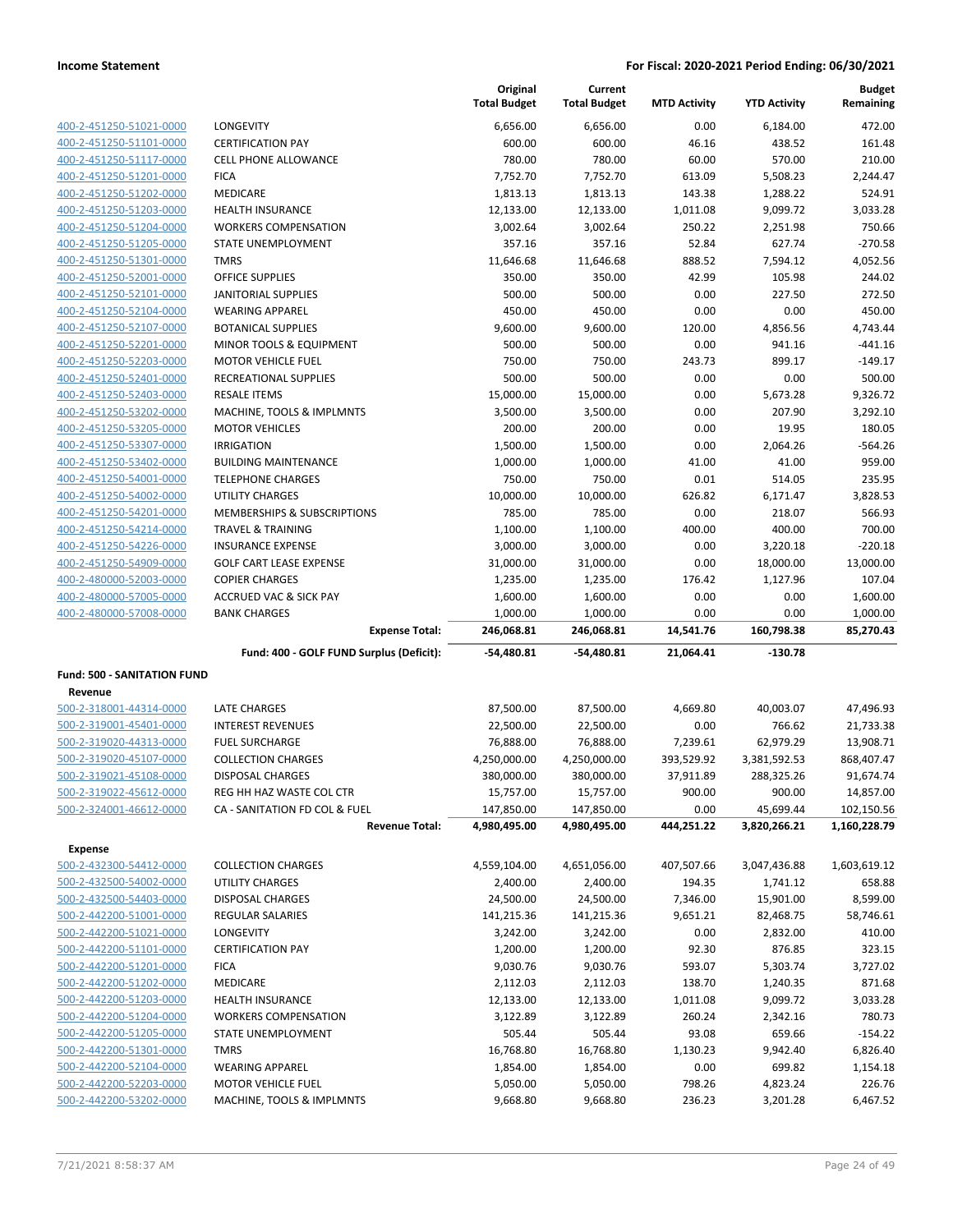|                                  |                                                | Original<br><b>Total Budget</b> | Current<br><b>Total Budget</b> | <b>MTD Activity</b> | <b>YTD Activity</b> | <b>Budget</b><br>Remaining |
|----------------------------------|------------------------------------------------|---------------------------------|--------------------------------|---------------------|---------------------|----------------------------|
| 500-2-442200-53205-0000          | <b>MOTOR VEHICLES</b>                          | 500.00                          | 500.00                         | 0.00                | 860.89              | $-360.89$                  |
| 500-2-442200-55201-0000          | <b>EQUIPMENT PURCHASES</b>                     | 710.00                          | 710.00                         | 0.00                | 0.00                | 710.00                     |
| 500-2-480000-54413-0000          | <b>BULK WASTE PICK-UP</b>                      | 40,000.00                       | 40,000.00                      | 0.00                | 2,520.00            | 37,480.00                  |
| 500-2-480000-54901-0000          | <b>RENTALS / LEASES</b>                        | 53,692.00                       | 53,692.00                      | 0.00                | 40,392.13           | 13,299.87                  |
| 500-2-480000-57005-0000          | <b>ACCRUED VAC &amp; SICK PAY</b>              | 300.00                          | 300.00                         | 0.00                | 451.91              | $-151.91$                  |
| 500-2-480000-57007-0000          | <b>COMMUNITY SERVICES</b>                      | 38,000.00                       | 38,000.00                      | 3,250.00            | 14,649.12           | 23,350.88                  |
| 500-2-480000-57008-0000          | <b>BANK CHARGES</b>                            | 10,000.00                       | 10,000.00                      | 1,505.73            | 11,442.20           | $-1,442.20$                |
| 500-2-491000-58001-0000          | <b>XFR - GENERAL FUND</b>                      | 437,000.00                      | 437,000.00                     | 40,815.58           | 435,889.41          | 1,110.59                   |
| 500-2-495000-58501-0000          | CA - GENERAL FUND                              | 40,166.00                       | 40,166.00                      | 3,347.17            | 30,124.53           | 10,041.47                  |
| 500-2-495000-58701-0000          | CA - CENTRAL SERVICE FUND                      | 2,803.00                        | 2,803.00                       | 233.58              | 2,102.22            | 700.78                     |
| 500-2-495000-58710-0000          | <b>CA - INSURANCE FUND</b>                     | 521.00                          | 521.00                         | 43.42               | 390.78              | 130.22                     |
| 500-2-495000-58720-0000          | CA - MIS FUN                                   | 6,632.00                        | 6,632.00                       | 552.67              | 4,974.03            | 1,657.97                   |
| 500-2-495000-58900-0000          | <b>CA - ELECTRIC FUND</b>                      | 105,160.00                      | 105,160.00                     | 8,763.33            | 78,869.97           | 26,290.03                  |
|                                  | <b>Expense Total:</b>                          | 5,527,391.08                    | 5,619,343.08                   | 487,563.89          | 3,811,236.16        | 1,808,106.92               |
|                                  | Fund: 500 - SANITATION FUND Surplus (Deficit): | -546,896.08                     | -638,848.08                    | -43,312.67          | 9,030.05            |                            |
| Fund: 601 - CENTRAL SERVICE FUND |                                                |                                 |                                |                     |                     |                            |
| Revenue                          |                                                |                                 |                                |                     |                     |                            |
| 601-2-324001-46501-0000          | CA - GENERAL FUND                              | 621,903.00                      | 621,903.00                     | 51,825.24           | 466,427.16          | 155,475.84                 |
| 601-2-324001-46506-0000          | <b>CA - RECREATION FUND</b>                    | 75.00                           | 75.00                          | 6.25                | 56.25               | 18.75                      |
| 601-2-324001-46509-0000          | CA - VENUE MGMT FUND                           | 308.00                          | 308.00                         | 25.67               | 231.03              | 76.97                      |
| 601-2-324001-46611-0000          | CA - UTILITY FUND                              | 213,071.00                      | 213,071.00                     | 17,755.92           | 159,803.28          | 53,267.72                  |
| 601-2-324001-46614-0000          | CA - SANITATION FUND COLLECTION                | 2,803.00                        | 2,803.00                       | 233.58              | 2,102.22            | 700.78                     |
| 601-2-324009-46901-0000          | CA - ELECTRIC UTILITY                          | 88,804.00                       | 88,804.00                      | 7,400.33            | 66,602.97           | 22,201.03                  |
| 601-2-324009-46906-0000          | <b>CA - CABLE UTILITY</b>                      | 13,450.00                       | 13,450.00                      | 1,120.83            | 10,087.47           | 3,362.53                   |
|                                  | <b>Revenue Total:</b>                          | 940,414.00                      | 940,414.00                     | 78,367.82           | 705,310.38          | 235,103.62                 |
| Expense                          |                                                |                                 |                                |                     |                     |                            |
| 601-2-461100-51001-0000          | <b>REGULAR SALARIES</b>                        | 272,791.82                      | 272,791.82                     | 19,280.01           | 193,084.28          | 79,707.54                  |
| 601-2-461100-51020-0000          | <b>OVERTIME</b>                                | 11,286.02                       | 11,286.02                      | 2,126.17            | 13,623.53           | $-2,337.51$                |
| 601-2-461100-51021-0000          | LONGEVITY                                      | 5,780.00                        | 5,780.00                       | 0.00                | 6,483.34            | $-703.34$                  |
| 601-2-461100-51101-0000          | <b>CERTIFICATION PAY</b>                       | 1,200.00                        | 1,200.00                       | 46.16               | 669.32              | 530.68                     |
| 601-2-461100-51117-0000          | <b>CELL PHONE ALLOWANCE</b>                    | 780.00                          | 780.00                         | 120.00              | 930.00              | $-150.00$                  |
| 601-2-461100-51201-0000          | <b>FICA</b>                                    | 18,093.95                       | 18,093.95                      | 1,241.65            | 12,981.49           | 5,112.46                   |
| 601-2-461100-51202-0000          | <b>MEDICARE</b>                                | 4,231.65                        | 4,231.65                       | 290.39              | 3,035.99            | 1,195.66                   |
| 601-2-461100-51203-0000          | <b>HEALTH INSURANCE</b>                        | 103,132.00                      | 103,132.00                     | 8,594.33            | 77,348.97           | 25,783.03                  |
| 601-2-461100-51204-0000          | <b>WORKERS COMPENSATION</b>                    | 8,239.85                        | 8,239.85                       | 686.65              | 6,179.85            | 2,060.00                   |
| 601-2-461100-51205-0000          | STATE UNEMPLOYMENT                             | 600.21                          | 600.21                         | 17.04               | 1,507.15            | $-906.94$                  |
| 601-2-461100-51301-0000          | <b>TMRS</b>                                    | 32,141.06                       | 32,141.06                      | 2,378.84            | 24,436.23           | 7,704.83                   |
| 601-2-461100-51401-0000          | <b>CONTRA - SALARIES</b>                       | $-2,500.00$                     | $-2,500.00$                    | 0.00                | 0.00                | $-2,500.00$                |
| 601-2-461100-52001-0000          | <b>OFFICE SUPPLIES</b>                         | 100.00                          | 100.00                         | 0.00                | 79.40               | 20.60                      |
| 601-2-461100-52002-0000          | POSTAGE / FREIGHT                              | 25.00                           | 25.00                          | 0.00                | 51.96               | $-26.96$                   |
| 601-2-461100-52101-0000          | JANITORIAL/CLEANING                            | 22,000.00                       | 22,000.00                      | 2,159.67            | 13,329.26           | 8,670.74                   |
| 601-2-461100-52104-0000          | <b>WEARING APPAREL</b>                         | 4,000.00                        | 4,000.00                       | 114.95              | 1,413.73            | 2,586.27                   |
| 601-2-461100-52201-0000          | MINOR TOOLS & EQUIPMENT                        | 1,500.00                        | 1,500.00                       | 214.98              | 2,485.97            | $-985.97$                  |
| 601-2-461100-52203-0000          | <b>MOTOR VEHICLE FUEL</b>                      | 3,450.00                        | 3,450.00                       | 304.25              | 2,469.16            | 980.84                     |
| 601-2-461100-53205-0000          | <b>MOTOR VEHICLES</b>                          | 1,100.00                        | 1,100.00                       | 125.74              | 1,070.47            | 29.53                      |
| 601-2-461100-53302-0000          | <b>WALKS &amp; PARKING LOTS</b>                | 9,100.00                        | 9,100.00                       | 5,226.00            | 7,270.56            | 1,829.44                   |
| 601-2-461100-53406-0000          | <b>CITY HALL</b>                               | 33,000.00                       | 33,000.00                      | 6,728.19            | 37,965.77           | $-4,965.77$                |
| 601-2-461100-53407-0000          | <b>ANIMAL SHELTER</b>                          | 5,000.00                        | 5,000.00                       | 872.45              | 13,269.23           | $-8,269.23$                |
| 601-2-461100-53408-0000          | FLEET MAINTENANCE                              | 2,000.00                        | 2,000.00                       | 391.32              | 391.32              | 1,608.68                   |
| 601-2-461100-53501-0000          | POLICE & COURTS BLDG                           | 30,000.00                       | 30,000.00                      |                     |                     | 12,894.04                  |
| 601-2-461100-53503-0000          | FIRE ADMINISTRATION                            |                                 |                                | 1,744.92            | 17,105.96           |                            |
|                                  |                                                | 750.00                          | 750.00                         | 122.95              | 771.08              | $-21.08$                   |
| 601-2-461100-53504-0000          | <b>FIRE STATION 1</b>                          | 2,500.00                        | 2,500.00                       | 89.95               | 2,035.38            | 464.62                     |
| 601-2-461100-53505-0000          | <b>FIRE STATION 2</b>                          | 2,500.00                        | 2,500.00                       | 103.95              | 1,458.07            | 1,041.93                   |
| 601-2-461100-53506-0000          | <b>FIRE STATION 3</b>                          | 2,800.00                        | 2,800.00                       | 361.03              | 25,322.35           | $-22,522.35$               |
| 601-2-461100-53507-0000          | <b>FIRE STATION 4</b>                          | 2,500.00                        | 2,500.00                       | 1,008.95            | 2,360.19            | 139.81                     |
| 601-2-461100-53601-0000          | ANNEX                                          | 3,000.00                        | 3,000.00                       | 2,307.57            | 8,178.64            | $-5,178.64$                |
| 601-2-461100-53602-0000          | <b>SERVICE CENTER</b>                          | 6,000.00                        | 6,000.00                       | 598.45              | 6,305.07            | $-305.07$                  |
| 601-2-461100-53603-0000          | WATER TREATMENT BLDG                           | 500.00                          | 500.00                         | 0.00                | 0.00                | 500.00                     |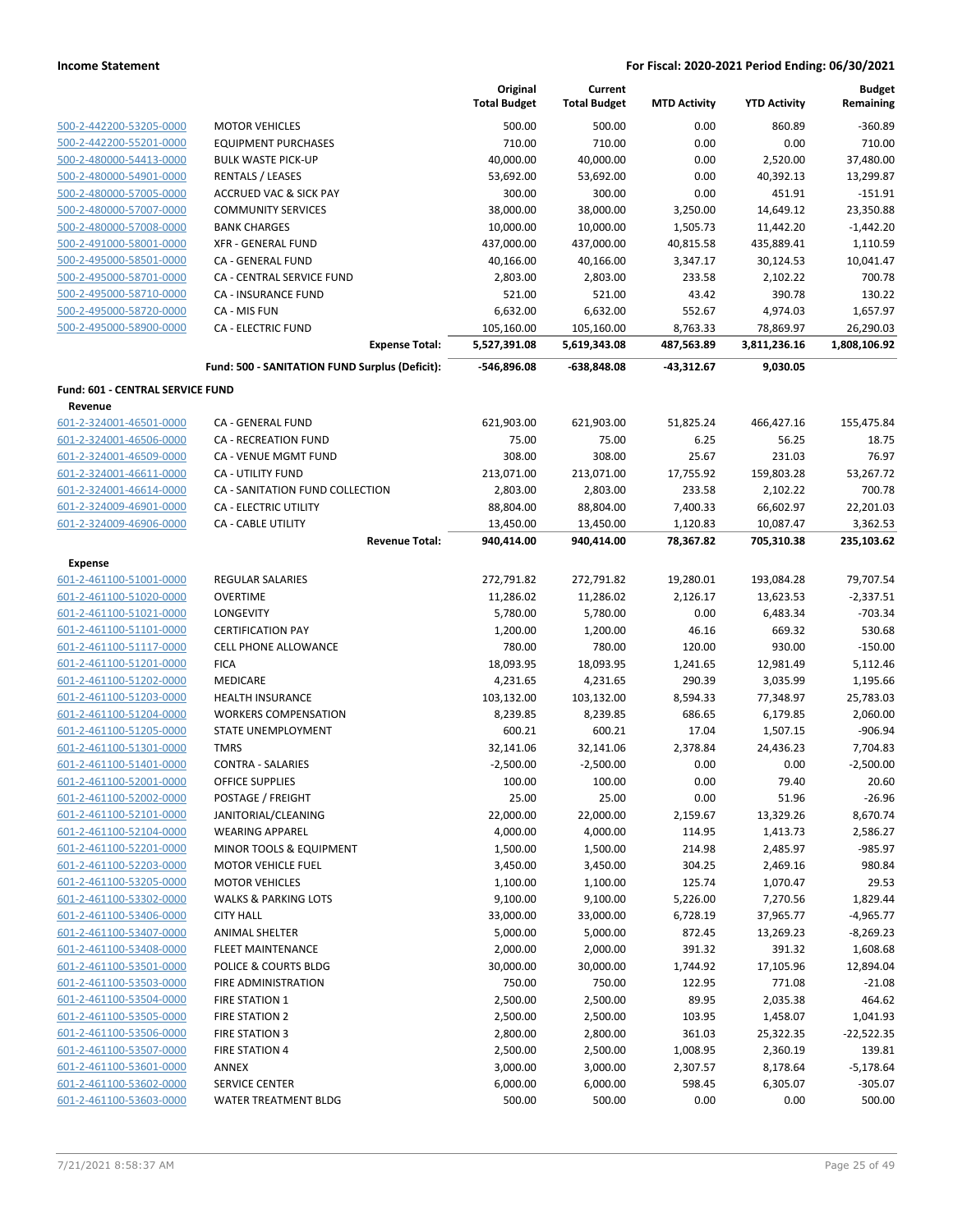| 601-2-461100-53604-0000 | WASTEW             |
|-------------------------|--------------------|
| 601-2-461100-53701-0000 | <b>LIBRARY</b>     |
| 601-2-461100-53703-0000 | <b>REECY D</b>     |
| 601-2-461100-53704-0000 | CIVIC CE           |
| 601-2-461100-53706-0000 | <b>SPORTSF</b>     |
| 601-2-461100-54001-0000 | TELEPHC            |
| 601-2-461100-54002-0000 | UTILITY (          |
| 601-2-461100-54112-0000 | ALARM M            |
| 601-2-461200-51001-0000 | <b>REGULAI</b>     |
| 601-2-461200-51020-0000 | OVERTIN            |
| 601-2-461200-51021-0000 | LONGEV             |
| 601-2-461200-51101-0000 | <b>CERTIFIC</b>    |
| 601-2-461200-51117-0000 | <b>CELL PHO</b>    |
| 601-2-461200-51201-0000 | <b>FICA</b>        |
| 601-2-461200-51202-0000 | MEDICAL            |
| 601-2-461200-51203-0000 | HEALTH             |
| 601-2-461200-51204-0000 | <b>WORKER</b>      |
| 601-2-461200-51205-0000 | <b>STATE UI</b>    |
| 601-2-461200-51301-0000 | <b>TMRS</b>        |
| 601-2-461200-52001-0000 | <b>OFFICE S</b>    |
| 601-2-461200-52002-0000 | POSTAGI            |
| 601-2-461200-52104-0000 | WEARIN             |
| 601-2-461200-52106-0000 | <b>CHEMICA</b>     |
| 601-2-461200-52201-0000 | <b>MINOR T</b>     |
| 601-2-461200-52202-0000 | <b>MECHAN</b>      |
| 601-2-461200-52203-0000 | MOTOR <sup>®</sup> |
| 601-2-461200-53202-0000 | <b>MACHIN</b>      |
| 601-2-461200-53205-0000 | MOTOR <sup>®</sup> |
| 601-2-461200-53402-0000 | <b>BUILDIN</b>     |
| 601-2-461200-54001-0000 | TELEPHC            |
| 601-2-461200-54002-0000 | UTILITY (          |
| 601-2-461200-54201-0000 | <b>MEMBER</b>      |
| 601-2-461200-54214-0000 | <b>TRAVEL</b>      |
| 601-2-480000-52006-0000 | <b>COPIER F</b>    |
| 601-2-480000-57004-0000 | <b>INVENTC</b>     |
| 601-2-480000-57005-0000 | <b>ACCRD V</b>     |
|                         |                    |

|                                   |                                                     | Original<br><b>Total Budget</b> | Current<br><b>Total Budget</b> | <b>MTD Activity</b> | <b>YTD Activity</b> | <b>Budget</b><br>Remaining |
|-----------------------------------|-----------------------------------------------------|---------------------------------|--------------------------------|---------------------|---------------------|----------------------------|
| 601-2-461100-53604-0000           | WASTEWATER TRTMNT BLDG                              | 300.00                          | 300.00                         | 200.00              | 200.00              | 100.00                     |
| 601-2-461100-53701-0000           | LIBRARY                                             | 8,000.00                        | 8,000.00                       | 1,939.67            | 5,572.13            | 2,427.87                   |
| 601-2-461100-53703-0000           | <b>REECY DAVIS REC CENTER</b>                       | 17,000.00                       | 17,000.00                      | 512.70              | 8,211.30            | 8,788.70                   |
| 601-2-461100-53704-0000           | <b>CIVIC CENTER</b>                                 | 10,000.00                       | 10,000.00                      | 0.00                | 1,466.78            | 8,533.22                   |
| 601-2-461100-53706-0000           | SPORTSPARK                                          | 15,375.00                       | 15,375.00                      | 1,115.74            | 17,355.96           | $-1,980.96$                |
| 601-2-461100-54001-0000           | <b>TELEPHONE CHARGES</b>                            | 3,800.00                        | 3,800.00                       | 218.76              | 2,999.94            | 800.06                     |
| 601-2-461100-54002-0000           | <b>UTILITY CHARGES</b>                              | 100,100.00                      | 100,100.00                     | 6,618.89            | 64,702.85           | 35,397.15                  |
| 601-2-461100-54112-0000           | <b>ALARM MONITOR SERVICE</b>                        | 0.00                            | 0.00                           | 0.00                | 500.00              | $-500.00$                  |
| 601-2-461200-51001-0000           | <b>REGULAR SALARIES</b>                             | 154,377.60                      | 154,377.60                     | 11,875.20           | 114,000.79          | 40,376.81                  |
| 601-2-461200-51020-0000           | <b>OVERTIME</b>                                     | 6,679.80                        | 6,679.80                       | 643.72              | 5,437.49            | 1,242.31                   |
| 601-2-461200-51021-0000           | LONGEVITY                                           | 2,824.00                        | 2,824.00                       | 0.00                | 3,144.00            | $-320.00$                  |
| 601-2-461200-51101-0000           | <b>CERTIFICATION PAY</b>                            | 1,800.00                        | 1,800.00                       | 184.64              | 1,754.08            | 45.92                      |
| 601-2-461200-51117-0000           | <b>CELL PHONE ALLOWANCE</b>                         | 2,520.00                        | 2,520.00                       | 193.84              | 1,841.48            | 678.52                     |
| 601-2-461200-51201-0000           | <b>FICA</b>                                         | 10,428.49                       | 10,428.49                      | 726.10              | 7,221.20            | 3,207.29                   |
| 601-2-461200-51202-0000           | <b>MEDICARE</b>                                     | 2,438.92                        | 2,438.92                       | 169.81              | 1,688.82            | 750.10                     |
| 601-2-461200-51203-0000           | <b>HEALTH INSURANCE</b>                             | 48,533.00                       | 48,533.00                      | 4,044.42            | 36,399.78           | 12,133.22                  |
| 601-2-461200-51204-0000           | <b>WORKERS COMPENSATION</b>                         | 7,131.34                        | 7,131.34                       | 594.28              | 5,348.52            | 1,782.82                   |
| 601-2-461200-51205-0000           | STATE UNEMPLOYMENT                                  | 252.72                          | 252.72                         | 0.00                | 575.99              | $-323.27$                  |
| 601-2-461200-51301-0000           | <b>TMRS</b>                                         | 19,364.19                       | 19,364.19                      | 1,496.10            | 14,490.89           | 4,873.30                   |
| 601-2-461200-52001-0000           | <b>OFFICE SUPPLIES</b>                              | 100.00                          | 100.00                         | 0.00                | 0.00                | 100.00                     |
| 601-2-461200-52002-0000           | POSTAGE / FREIGHT                                   | 50.00                           | 50.00                          | 0.00                | 0.00                | 50.00                      |
| 601-2-461200-52104-0000           | <b>WEARING APPAREL</b>                              | 4,200.00                        | 4,200.00                       | 0.00                | 1,886.59            | 2,313.41                   |
| 601-2-461200-52106-0000           | <b>CHEMICAL SUPPLIES</b>                            | 0.00                            | 0.00                           | 0.00                | 342.51              | $-342.51$                  |
| 601-2-461200-52201-0000           | <b>MINOR TOOLS &amp; EQUIPMENT</b>                  | 3,000.00                        | 3,000.00                       | 244.98              | 2,552.62            | 447.38                     |
| 601-2-461200-52202-0000           | <b>MECHANICAL SUPPLIES</b>                          | 12,000.00                       | 12,000.00                      | 591.61              | 10,731.72           | 1,268.28                   |
| 601-2-461200-52203-0000           | <b>MOTOR VEHICLE FUEL</b>                           | 5,200.00                        | 5,200.00                       | 646.94              | 4,376.11            | 823.89                     |
| 601-2-461200-53202-0000           | MACHINE, TOOLS & IMPLMNTS                           | 1,000.00                        | 1,000.00                       | 0.00                | 0.00                | 1,000.00                   |
| 601-2-461200-53205-0000           | <b>MOTOR VEHICLES</b>                               | 500.00                          | 500.00                         | 0.00                | 1,161.14            | $-661.14$                  |
| 601-2-461200-53402-0000           | <b>BUILDING MAINTENANCE</b>                         | 250.00                          | 250.00                         | 0.00                | 0.00                | 250.00                     |
| 601-2-461200-54001-0000           | <b>TELEPHONE CHARGES</b>                            | 1,400.00                        | 1,400.00                       | 79.80               | 1,260.59            | 139.41                     |
| 601-2-461200-54002-0000           | <b>UTILITY CHARGES</b>                              | 11,500.00                       | 11,500.00                      | 675.21              | 8,724.97            | 2,775.03                   |
| 601-2-461200-54201-0000           | MEMBERSHIPS & SUBSCRIPTIONS                         | 1,500.00                        | 1,500.00                       | 0.00                | 0.00                | 1,500.00                   |
| 601-2-461200-54214-0000           | <b>TRAVEL &amp; TRAINING</b>                        | 1,000.00                        | 1,000.00                       | 23.88               | 107.82              | 892.18                     |
| 601-2-480000-52006-0000           | <b>COPIER PAPER</b>                                 | 0.00                            | 0.00                           | 0.00                | 31.35               | $-31.35$                   |
| 601-2-480000-57004-0000           | <b>INVENTORY LOSS/GAIN</b>                          | 0.00                            | 0.00                           | $-465.60$           | $-3,857.96$         | 3,857.96                   |
| 601-2-480000-57005-0000           | ACCRD VAC/SICK PAY EXP                              | 0.00                            | 0.00                           | 0.00                | 7,579.06            | $-7,579.06$                |
|                                   | <b>Expense Total:</b>                               | 1,040,226.62                    | 1,040,226.62                   | 89,587.25           | 811,422.24          | 228,804.38                 |
|                                   | Fund: 601 - CENTRAL SERVICE FUND Surplus (Deficit): | $-99,812.62$                    | $-99,812.62$                   | $-11,219.43$        | $-106, 111.86$      |                            |
| <b>Fund: 602 - INSURANCE FUND</b> |                                                     |                                 |                                |                     |                     |                            |
| Revenue                           |                                                     |                                 |                                |                     |                     |                            |
| 602-2-319001-43211-0000           | PRIOR YEAR INS REIMB                                | 0.00                            | 0.00                           | 0.00                | 4,540.39            | $-4,540.39$                |
| 602-2-319001-45401-0000           | <b>INTEREST REVENUES</b>                            | 3,560.00                        | 3,560.00                       | 0.00                | 0.04                | 3,559.96                   |
| 602-2-319001-45601-0000           | MISCELLANEOUS REVENUES                              | 0.00                            | 0.00                           | 18.50               | 27,086.58           | $-27,086.58$               |
| 602-2-322001-43201-0000           | <b>EMPLOYEE PORTION</b>                             | 500,000.00                      | 500,000.00                     | 42,048.97           | 370,198.51          | 129,801.49                 |
| 602-2-322001-43202-0000           | <b>CITY PORTION-HEALTH</b>                          | 3,313,254.00                    | 3,313,254.00                   | 277,944.10          | 2,501,496.90        | 811,757.10                 |
| 602-2-322001-43203-0000           | CITY PORTION-WORK COMP                              | 346,681.00                      | 346,681.00                     | 28,951.18           | 260,560.62          | 86,120.38                  |
| 602-2-322001-43204-0000           | <b>CITY PORTION-TWC FUTA</b>                        | 250.00                          | 250.00                         | 19.26               | 173.34              | 76.66                      |
| 602-2-322001-43205-0000           | <b>GEUS EMPLOYEE PORTION</b>                        | 265,980.00                      | 265,980.00                     | 22,082.40           | 191,164.71          | 74,815.29                  |
| 602-2-322001-43206-0000           | <b>GEUS PORTION-HEALTH</b>                          | 1,489,258.00                    | 1,489,258.00                   | 124,104.83          | 1,116,943.47        | 372,314.53                 |
| 602-2-322001-43207-0000           | <b>GEUS PORTION-WORK COMP</b>                       | 154,423.00                      | 154,423.00                     | 12,868.58           | 115,817.22          | 38,605.78                  |
| 602-2-322001-48610-0000           | OTHER REV / CITY EMPL-DEPENDENT CARE                | 24,000.00                       | 24,000.00                      | 2,120.36            | 19,083.24           | 4,916.76                   |
| 602-2-324001-46501-0000           | CA - GENERAL FUND                                   | 222,251.00                      | 222,251.00                     | 18,520.92           | 166,688.28          | 55,562.72                  |

602-2-324001-46506-0000 CA - RECREATION FUND 103.00 103.00 8.58 77.22 25.78 602-2-324001-46509-0000 CA - VENUE MGMT FUND 260.00 260.00 21.67 195.03 64.97 602-2-324001-46611-0000 CA - UTILITY FUND 99,678.00 99,678.00 8,306.50 74,758.50 24,919.50 602-2-324001-46614-0000 CA - SANITATION FUND COLLECTION 521.00 521.00 43.42 390.78 130.22 602-2-324009-46612-0000 CA - ELECTRIC UTILITY 20,231.00 20,231.00 1,685.92 15,173.28 5,057.72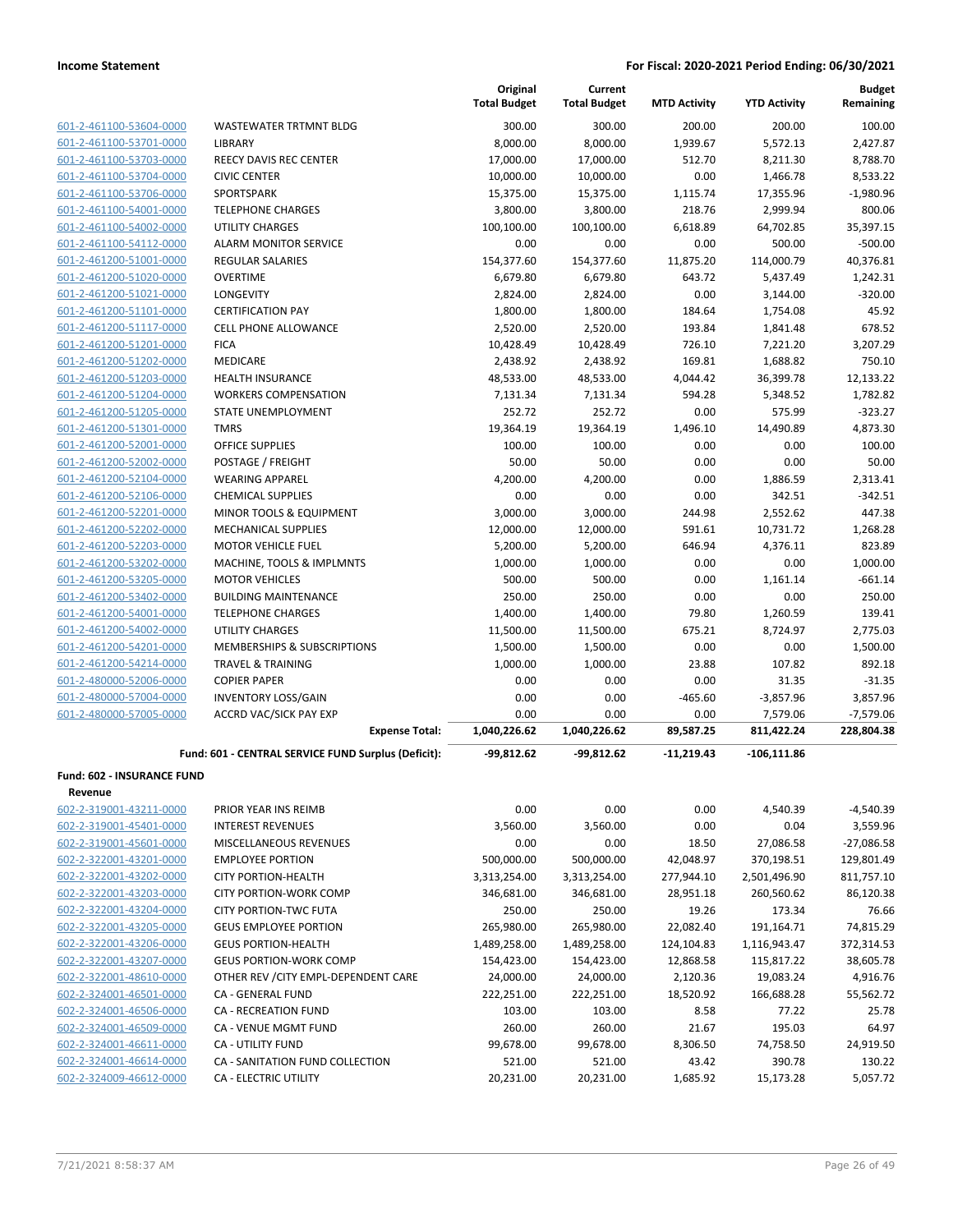|                         |                                               | Original<br><b>Total Budget</b> | Current<br><b>Total Budget</b> | <b>MTD Activity</b> | <b>YTD Activity</b> | <b>Budget</b><br>Remaining |
|-------------------------|-----------------------------------------------|---------------------------------|--------------------------------|---------------------|---------------------|----------------------------|
| 602-2-324009-46613-0000 | <b>CA - CABLE UTILITY</b>                     | 3,047.00                        | 3,047.00                       | 253.92              | 2,285.28            | 761.72                     |
|                         | <b>Revenue Total:</b>                         | 6,443,497.00                    | 6,443,497.00                   | 538,999.11          | 4,866,633.39        | 1,576,863.61               |
| <b>Expense</b>          |                                               |                                 |                                |                     |                     |                            |
| 602-2-462100-54101-0000 | PROFESSIONAL SERVICES                         | 25,000.00                       | 25,000.00                      | 6,293.50            | 20,235.34           | 4,764.66                   |
| 602-2-462100-54801-0000 | <b>WELLNESS PROGRAM</b>                       | 10,000.00                       | 10,000.00                      | 0.00                | 5,939.45            | 4,060.55                   |
| 602-2-462100-54809-0000 | HEALTH AND DENTAL / PREMIUMS                  | 5,362,479.00                    | 5,362,479.00                   | 428,823.69          | 3,922,261.05        | 1,440,217.95               |
| 602-2-462100-54810-0000 | RETIREE INSURANCE PREMIUM                     | 50,000.00                       | 50,000.00                      | 6,560.00            | 34,856.11           | 15,143.89                  |
| 602-2-462100-54812-0000 | LONG TERM DISABILITY                          | 50,000.00                       | 50,000.00                      | 4,845.19            | 39,345.42           | 10,654.58                  |
| 602-2-462100-54813-0000 | LIFE / AD & D INSURANCE                       | 20,000.00                       | 20,000.00                      | 3,061.98            | 15,877.44           | 4,122.56                   |
| 602-2-462100-54820-0000 | <b>AIR EVAC PREMIUMS</b>                      | 21,000.00                       | 21,000.00                      | 108.00              | 22,373.00           | $-1,373.00$                |
| 602-2-462100-54821-0000 | <b>WORKERS' COMPENSATION</b>                  | 450,000.00                      | 450,000.00                     | 0.00                | 421,585.18          | 28,414.82                  |
| 602-2-462100-54822-0000 | STATE UNEMPLOYMENT INS.                       | 0.00                            | 0.00                           | $-0.09$             | 0.18                | $-0.18$                    |
| 602-2-462100-54823-0000 | HEALTH CARE-125 FLEX PLAN & HSA               | 25,000.00                       | 25,000.00                      | 750.00              | 152,699.58          | $-127,699.58$              |
| 602-2-480000-54101-0000 | PROFESSIONAL SERVICES                         | 120,000.00                      | 120,000.00                     | 5,978.82            | 61,902.11           | 58,097.89                  |
| 602-2-480000-54226-0000 | PROP INSURANCE EXP                            | 350,000.00                      | 350,000.00                     | 833.00              | 368,210.32          | $-18,210.32$               |
| 602-2-480000-57008-0000 | <b>BANK CHARGES</b>                           | 175.00                          | 175.00                         | 3.83                | 22.39               | 152.61                     |
|                         | <b>Expense Total:</b>                         | 6,483,654.00                    | 6,483,654.00                   | 457,257.92          | 5,065,307.57        | 1,418,346.43               |
|                         | Fund: 602 - INSURANCE FUND Surplus (Deficit): | $-40,157.00$                    | -40,157.00                     | 81.741.19           | -198,674.18         |                            |
| Fund: 604 - MIS FUND    |                                               |                                 |                                |                     |                     |                            |
| Revenue                 |                                               |                                 |                                |                     |                     |                            |
| 604-2-324001-46501-0000 | CA - GENERAL FUND                             | 570,305.00                      | 570,305.00                     | 47,525.40           | 427,728.60          | 142,576.40                 |
| 604-2-324001-46506-0000 | CA - RECREATION FUND                          | 27.00                           | 27.00                          | 2.25                | 20.25               | 6.75                       |
| 604-2-324001-46509-0000 | CA - VENUE MGMT FUND                          | 1,750.00                        | 1,750.00                       | 145.83              | 1,312.47            | 437.53                     |
| 604-2-324001-46611-0000 | <b>CA - UTILITY FUND</b>                      | 87,361.00                       | 87,361.00                      | 7,280.08            | 65,520.72           | 21,840.28                  |
| 604-2-324001-46614-0000 | CA - SANITATION FUND COLLECTION               | 6,632.00                        | 6,632.00                       | 552.67              | 4,974.03            | 1,657.97                   |
| 604-2-324009-46901-0000 | CA - ELECTRIC UTILITY                         | 80,139.00                       | 80,139.00                      | 13,356.50           | 120,208.50          | $-40,069.50$               |
| 604-2-324009-46906-0000 | <b>CA - CABLE UTILITY</b>                     | 12,161.00                       | 12,161.00                      | 2,026.83            | 18,241.47           | $-6,080.47$                |
|                         | <b>Revenue Total:</b>                         | 758,375.00                      | 758,375.00                     | 70,889.56           | 638,006.04          | 120,368.96                 |
|                         |                                               |                                 |                                |                     |                     |                            |
| <b>Expense</b>          |                                               |                                 |                                |                     |                     |                            |
| 604-2-441400-54001-0000 | <b>TELEPHONE CHARGES</b>                      | 430.00                          | 430.00                         | 0.01                | 289.97              | 140.03                     |
| 604-2-441400-54002-0000 | <b>UTILITY CHARGES</b>                        | 850.00                          | 850.00                         | 12.11               | 776.85              | 73.15                      |
| 604-2-465100-51001-0000 | <b>REGULAR SALARIES</b>                       | 302,190.00                      | 302,190.00                     | 19,137.80           | 177,673.75          | 124,516.25                 |
| 604-2-465100-51020-0000 | OVERTIME                                      | 8,268.75                        | 8,268.75                       | 1,158.01            | 6,362.12            | 1,906.63                   |
| 604-2-465100-51021-0000 | <b>LONGEVITY</b>                              | 4,654.00                        | 4,654.00                       | 0.00                | 4,891.10            | $-237.10$                  |
| 604-2-465100-51102-0000 | <b>BILINGUAL PAY</b>                          | 0.00                            | 0.00                           | 46.16               | 161.56              | $-161.56$                  |
| 604-2-465100-51116-0000 | CAR ALLOWANCE                                 | 1,800.00                        | 1,800.00                       | 276.92              | 2,630.74            | $-830.74$                  |
| 604-2-465100-51117-0000 | <b>CELL PHONE ALLOWANCE</b>                   | 1,920.00                        | 1,920.00                       | 295.36              | 2,658.24            | $-738.24$                  |
| 604-2-465100-51201-0000 | <b>FICA</b>                                   | 20,011.00                       | 20,011.00                      | 1,228.93            | 11,470.17           | 8,540.83                   |
| 604-2-465100-51202-0000 | MEDICARE                                      | 4,680.05                        | 4,680.05                       | 287.41              | 2,682.53            | 1,997.52                   |
| 604-2-465100-51203-0000 | <b>HEALTH INSURANCE</b>                       | 49,438.00                       | 49,438.00                      | 4,119.83            | 37,078.47           | 12,359.53                  |
| 604-2-465100-51204-0000 | <b>WORKERS COMPENSATION</b>                   | 778.50                          | 778.50                         | 64.88               | 583.92              | 194.58                     |
| 604-2-465100-51205-0000 | STATE UNEMPLOYMENT                            | 126.35                          | 126.35                         | 0.00                | 597.12              | $-470.77$                  |
| 604-2-465100-51301-0000 | <b>TMRS</b>                                   | 37,157.97                       | 37,157.97                      | 2,426.05            | 22,334.34           | 14,823.63                  |
| 604-2-465100-52001-0000 | OFFICE SUPPLIES                               | 150.00                          | 150.00                         | 0.00                | 167.86              | $-17.86$                   |
| 604-2-465100-52002-0000 | POSTAGE / FREIGHT                             | 25.00                           | 25.00                          | 0.00                | 4.06                | 20.94                      |
| 604-2-465100-52004-0000 | <b>COMPUTER SUPPLIES</b>                      | 1,000.00                        | 0.00                           | 0.00                | 59.88               | $-59.88$                   |
| 604-2-465100-52203-0000 | <b>MOTOR VEHICLE FUEL</b>                     | 125.00                          | 125.00                         | 34.47               | 187.58              | $-62.58$                   |
| 604-2-465100-53205-0000 | <b>MOTOR VEHICLES</b>                         | 400.00                          | 400.00                         | 33.15               | 298.35              | 101.65                     |
| 604-2-465100-53209-0000 | HARDWARE/SOFTWARE                             | 509,196.00                      | 509,196.00                     | 5,557.22            | 21,975.14           | 487,220.86                 |
| 604-2-465100-54001-0000 | <b>TELEPHONE CHARGES</b>                      | 12,000.00                       | 12,000.00                      | 657.22              | 7,348.56            | 4,651.44                   |
| 604-2-465100-54101-0000 | PROFESSIONAL SERVICES                         | 2,500.00                        | 4,798.87                       | 1,940.00            | 5,201.00            | $-402.13$                  |
| 604-2-465100-54214-0000 | <b>TRAVEL &amp; TRAINING</b>                  | 5,000.00                        | 5,000.00                       | 0.00                | 979.56              | 4,020.44                   |
| 604-2-465100-54901-0000 | <b>RENTALS / LEASES</b>                       | 25,000.00                       | 25,000.00                      | 1,783.93            | 16,055.37           | 8,944.63                   |
| 604-2-465100-54908-0000 | LEASE PURCHASE PAYMENTS                       | 25,000.00                       | 23,701.13                      | 0.00                | 23,701.13           | 0.00                       |
| 604-2-465100-55205-0000 | COMPUTER EQUIPMENT / SOFTWARE                 | 8,250.00                        | 8,250.00                       | 0.00                | 0.00                | 8,250.00                   |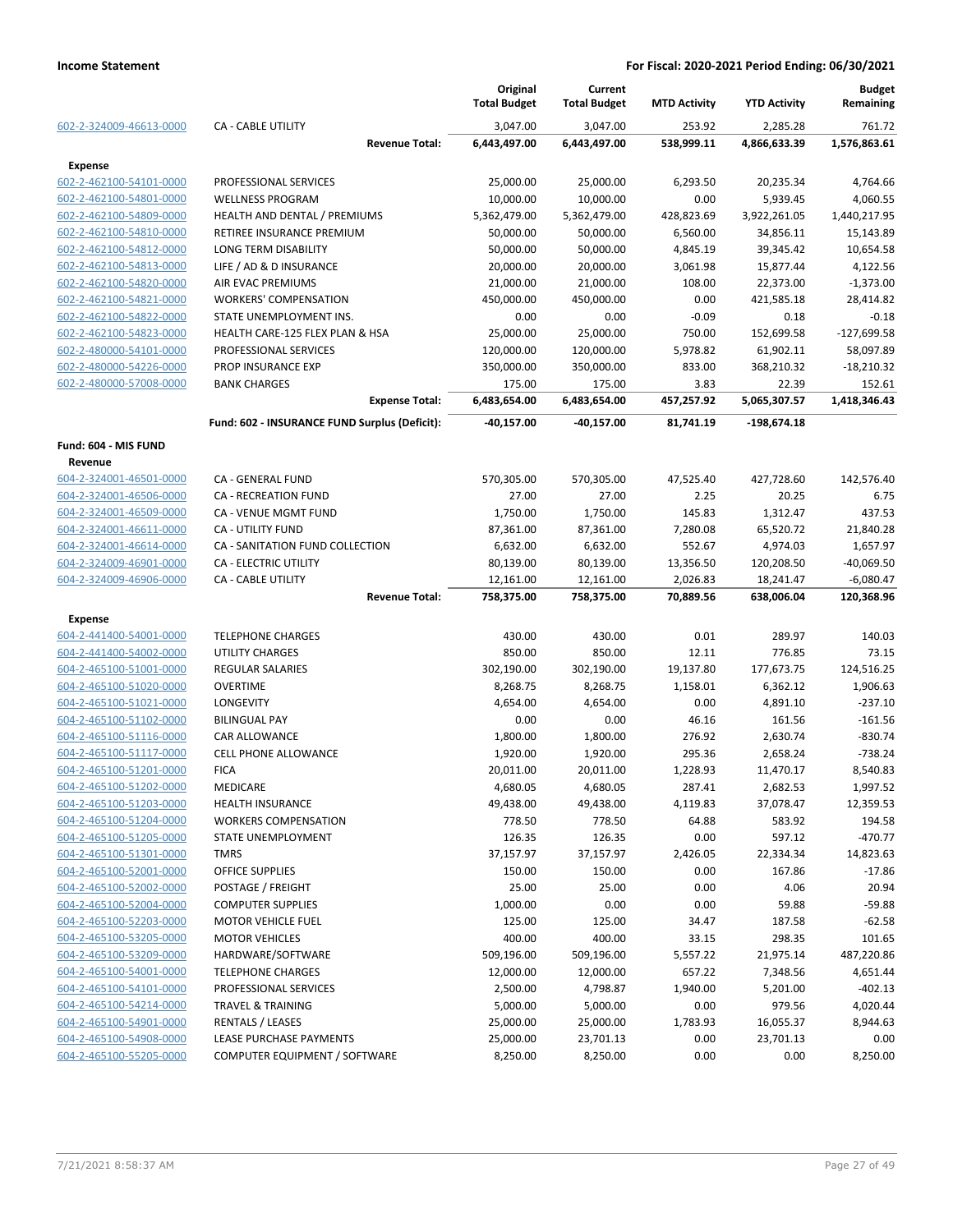|                                             |                                                         | Original<br><b>Total Budget</b> | Current<br><b>Total Budget</b> | <b>MTD Activity</b> | <b>YTD Activity</b> | <b>Budget</b><br>Remaining |
|---------------------------------------------|---------------------------------------------------------|---------------------------------|--------------------------------|---------------------|---------------------|----------------------------|
| 604-2-480000-55205-0000                     | <b>COMPUTER EQUIPMENT</b>                               | 50,000.00                       | 50,000.00                      | 0.00                | 60,124.20           | $-10,124.20$               |
|                                             | <b>Expense Total:</b>                                   | 1,070,950.62                    | 1,070,950.62                   | 39,059.46           | 406,293.57          | 664,657.05                 |
|                                             | Fund: 604 - MIS FUND Surplus (Deficit):                 | $-312,575.62$                   | $-312,575.62$                  | 31,830.10           | 231,712.47          |                            |
| <b>Fund: 660 - VEHICLE REPLACEMENT FUND</b> |                                                         |                                 |                                |                     |                     |                            |
| Revenue                                     |                                                         |                                 |                                |                     |                     |                            |
| 660-2-319001-45401-0000                     | <b>INTEREST REVENUES</b>                                | 10,000.00                       | 10,000.00                      | 0.00                | 432.83              | 9,567.17                   |
| 660-2-323001-46001-0000                     | <b>XFR - GENERAL FUND</b>                               | 658,178.00                      | 658,178.00                     | 54,848.16           | 493,633.44          | 164,544.56                 |
| 660-2-323001-46105-0000                     | <b>XFR - UTILITY CIP FUND</b>                           | 62,218.00                       | 62,218.00                      | 5,184.83            | 46,663.47           | 15,554.53                  |
|                                             | <b>Revenue Total:</b>                                   | 730,396.00                      | 730,396.00                     | 60,032.99           | 540,729.74          | 189,666.26                 |
| <b>Expense</b>                              |                                                         |                                 |                                |                     |                     |                            |
| 660-2-421210-55202-0000                     | <b>VEHICLES</b>                                         | 47,708.00                       | 47,708.00                      | 13,678.50           | 32,859.21           | 14,848.79                  |
| 660-2-421230-55202-0000                     | <b>VEHICLES</b>                                         | 116,178.00                      | 116,178.00                     | 18,385.09           | 32,146.25           | 84,031.75                  |
| 660-2-422200-55202-0000                     | <b>VEHICLES</b>                                         | 262,278.00                      | 262,278.00                     | 3,811.77            | 66,590.68           | 195,687.32                 |
| 660-2-422300-55202-0000                     | <b>VEHICLES</b>                                         | 95,557.00                       | 95,557.00                      | 0.00                | 3,735.27            | 91,821.73                  |
| 660-2-431200-55201-0000                     | <b>EQUIPMENT PURCHASES</b>                              | 25,639.00                       | 25,639.00                      | 766.74              | 6,900.66            | 18,738.34                  |
| 660-2-431600-55202-0000                     | <b>VEHICLES</b>                                         | 0.00                            | 0.00                           | 1,267.92            | 11,411.28           | $-11,411.28$               |
| 660-2-431700-55202-0000                     | <b>VEHICLES</b>                                         | 13,471.00                       | 13,471.00                      | 1,054.18            | 9,487.62            | 3,983.38                   |
| 660-2-436200-55202-0000                     | <b>VEHICLES</b>                                         | 14,817.00                       | 14,817.00                      | 1,140.79            | 6,697.32            | 8,119.68                   |
| 660-2-436300-55202-0000                     | <b>VEHICLES</b>                                         | 23,050.00                       | 23,050.00                      | 542.36              | 3,366.47            | 19,683.53                  |
| 660-2-437200-55202-0000                     | <b>VEHICLES</b>                                         | 24,351.00                       | 24,351.00                      | 1,084.04            | 6,731.58            | 17,619.42                  |
| 660-2-441300-55202-0000                     | <b>VEHICLES</b>                                         | 11,188.00                       | 11,188.00                      | 860.49              | 7,771.96            | 3,416.04                   |
| 660-2-443200-55202-0000                     | <b>VEHICLES</b>                                         | 16,026.00                       | 16,026.00                      | 884.60              | 10,649.51           | 5,376.49                   |
| 660-2-451100-55202-0000                     | <b>VEHICLES</b>                                         | 41,835.00                       | 41,835.00                      | 3,264.20            | 29,428.86           | 12,406.14                  |
| 660-2-461100-55201-0000                     | <b>EQUIPMENT PURCHASES</b>                              | 19,614.00                       | 19,614.00                      | 1,525.64            | 13,796.01           | 5,817.99                   |
| 660-2-461200-55201-0000                     | <b>EQUIPMENT PURCHASES</b>                              | 8,685.00                        | 8,685.00                       | 723.76              | 6,568.59            | 2,116.41                   |
| 660-2-480000-57008-0000                     | <b>BANK CHARGES</b>                                     | 0.00                            | 0.00                           | 0.16                | 0.18                | $-0.18$                    |
|                                             | <b>Expense Total:</b>                                   | 720,397.00                      | 720,397.00                     | 48,990.24           | 248,141.45          | 472,255.55                 |
|                                             | Fund: 660 - VEHICLE REPLACEMENT FUND Surplus (Deficit): | 9,999.00                        | 9,999.00                       | 11,042.75           | 292,588.29          |                            |
| Fund: 800 - SPENCE FUND                     |                                                         |                                 |                                |                     |                     |                            |
| Revenue                                     |                                                         |                                 |                                |                     |                     |                            |
| 800-3-319001-45401-0000                     | <b>INTEREST REVENUES</b>                                | 6,000.00                        | 6,000.00                       | 0.00                | 288.45              | 5,711.55                   |
|                                             | <b>Revenue Total:</b>                                   | 6,000.00                        | 6,000.00                       | 0.00                | 288.45              | 5,711.55                   |
| <b>Expense</b>                              |                                                         |                                 |                                |                     |                     |                            |
| 800-3-495000-58501-0000                     | CA - GENERAL FUND                                       | 600.00                          | 600.00                         | 50.00               | 450.00              | 150.00                     |
|                                             | <b>Expense Total:</b>                                   | 600.00                          | 600.00                         | 50.00               | 450.00              | 150.00                     |
|                                             | Fund: 800 - SPENCE FUND Surplus (Deficit):              | 5,400.00                        | 5,400.00                       | $-50.00$            | $-161.55$           |                            |
|                                             |                                                         |                                 |                                |                     |                     |                            |
| Fund: 801 - JONES LIBRARY TRUST             |                                                         |                                 |                                |                     |                     |                            |
| Revenue                                     |                                                         |                                 |                                |                     |                     |                            |
| 801-3-319001-45401-0000                     | <b>INTEREST REVENUES</b>                                | 0.00                            | 0.00                           | 0.00                | 9.53                | $-9.53$                    |
|                                             | <b>Revenue Total:</b>                                   | 0.00                            | 0.00                           | 0.00                | 9.53                | $-9.53$                    |
| <b>Expense</b>                              |                                                         |                                 |                                |                     |                     |                            |
| 801-3-480000-57008-0000                     | <b>BANK CHARGES</b>                                     | 0.00                            | 0.00                           | 0.35                | 2.68                | $-2.68$                    |
|                                             | <b>Expense Total:</b>                                   | 0.00                            | 0.00                           | 0.35                | 2.68                | $-2.68$                    |
|                                             | Fund: 801 - JONES LIBRARY TRUST Surplus (Deficit):      | 0.00                            | 0.00                           | -0.35               | 6.85                |                            |
| Fund: 809 - GREENVILLE IDC (L-3)            |                                                         |                                 |                                |                     |                     |                            |
| Revenue                                     |                                                         |                                 |                                |                     |                     |                            |
| 809-3-319001-45609-0000                     | INTERGOVERNMENTAL / IDC GREENVILLE                      | 0.00                            | 0.00                           | 0.00                | 124,521.10          | $-124,521.10$              |
|                                             | <b>Revenue Total:</b>                                   | 0.00                            | 0.00                           | 0.00                | 124,521.10          | $-124,521.10$              |
|                                             |                                                         |                                 |                                |                     |                     |                            |
| <b>Expense</b>                              |                                                         |                                 |                                |                     |                     |                            |
| 809-3-438100-55320-0000                     | <b>CONSTRUCTION PROJECTS</b>                            | 0.00                            | 0.00                           | 0.00                | 124,521.10          | $-124,521.10$              |
|                                             | <b>Expense Total:</b>                                   | 0.00                            | 0.00                           | 0.00                | 124,521.10          | $-124,521.10$              |
|                                             | Fund: 809 - GREENVILLE IDC (L-3) Surplus (Deficit):     | 0.00                            | 0.00                           | 0.00                | 0.00                |                            |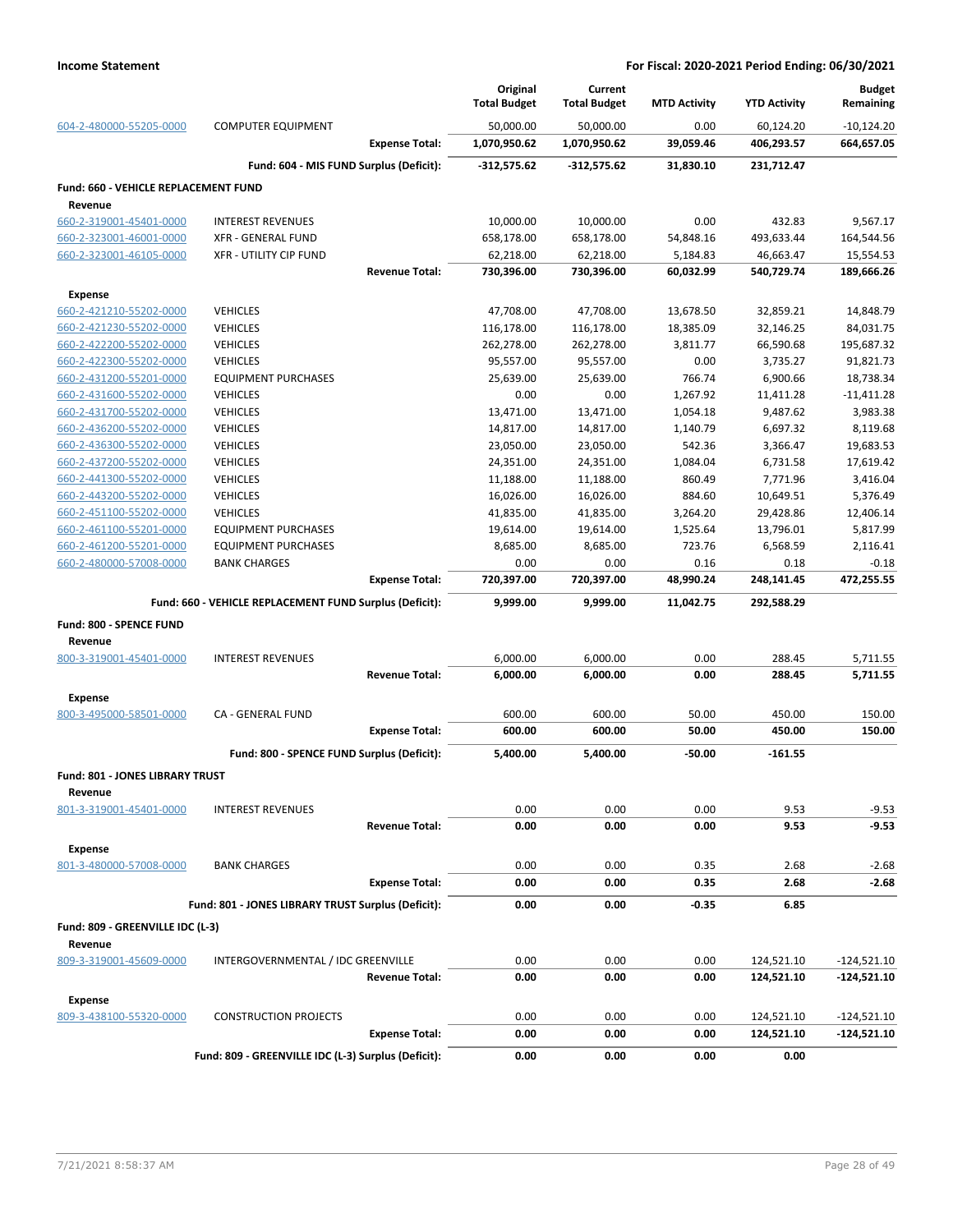| Fund: 810 - SEIZURE FUNDS - STATE RULES<br>Revenue<br>810-3-319001-45401-0000<br>3,000.00<br>3,000.00<br>0.00<br>143.68<br>2,856.32<br><b>INTEREST REVENUES</b><br>0.00<br>143.68<br><b>Revenue Total:</b><br>3,000.00<br>3,000.00<br>2,856.32<br><b>Expense</b><br>810-3-421230-55201-0000<br><b>EQUIPMENT PURCHASES</b><br>0.00<br>0.00<br>882.23<br>4,181.23<br>$-4,181.23$<br>810-3-421230-55501-0000<br><b>SERVICE ANIMALS</b><br>0.00<br>0.00<br>13,612.00<br>13,612.00<br>$-13,612.00$<br>810-3-421600-55201-0000<br><b>EQUIPMENT PURCHASES</b><br>0.00<br>0.00<br>0.00<br>17,573.95<br>$-17,573.95$<br>810-3-480000-57008-0000<br>100.00<br>100.00<br>5.19<br>40.25<br>59.75<br><b>BANK CHARGES</b><br><b>Expense Total:</b><br>35,407.43<br>-35,307.43<br>100.00<br>100.00<br>14,499.42<br>Fund: 810 - SEIZURE FUNDS - STATE RULES Surplus (Deficit):<br>2,900.00<br>2,900.00<br>$-14,499.42$<br>$-35,263.75$<br>Fund: 811 - SEIZURE FUNDS - FED RULES<br>Revenue<br>811-3-319001-45401-0000<br><b>INTEREST REVENUES</b><br>2,500.00<br>2,500.00<br>0.00<br>132.07<br>2,367.93<br>811-3-322001-46803-0000<br>FED SEIZURES-CONTRIBUTION<br>0.00<br>0.00<br>1,934.70<br>$-1,934.70$<br>1,934.70<br><b>Revenue Total:</b><br>2,500.00<br>2,500.00<br>1,934.70<br>2,066.77<br>433.23<br><b>Expense</b><br>811-3-421230-55201-0000<br><b>EQUIPMENT PURCHASES</b><br>0.00<br>0.00<br>0.00<br>7,200.00<br>$-7,200.00$<br>811-3-480000-57008-0000<br>100.00<br>100.00<br>4.79<br>37.03<br>62.97<br><b>BANK CHARGES</b><br><b>Expense Total:</b><br>100.00<br>100.00<br>4.79<br>7,237.03<br>$-7,137.03$<br>Fund: 811 - SEIZURE FUNDS - FED RULES Surplus (Deficit):<br>2,400.00<br>2,400.00<br>1,929.91<br>-5,170.26<br>Fund: 820 - TIRZ FUND (Tax Increment Reinvestment Zone)<br>Revenue<br>469,027.00<br>820-3-311001-41101-0000<br><b>REAL PROPERTY TAXES - CITY</b><br>469,027.00<br>28,121.58<br>454,601.18<br>14,425.82<br>158,466.71<br>158,466.71<br>820-3-311001-41111-0000<br>REAL PROPERTY TAXES - COUNTY<br>193,907.00<br>193,907.00<br>35,440.29<br>820-3-311001-41112-0000<br>REAL PROPERTY TAXES - HOSPITAL<br>87,704.00<br>87,704.00<br>0.00<br>0.00<br>87,704.00<br>820-3-311002-41102-0000<br><b>DELINQUENT TAXES</b><br>1,000.00<br>1,000.00<br>343.52<br>2,557.87<br>$-1,557.87$<br>820-3-319001-45401-0000<br><b>INTEREST REVENUES</b><br>0.00<br>0.00<br>0.00<br>1,755.47<br>$-1,755.47$<br><b>Revenue Total:</b><br>751,638.00<br>751,638.00<br>186,931.81<br>617,381.23<br>134,256.77<br><b>Expense</b><br>820-3-416100-54101-0000<br>PROFESSIONAL SERVICES<br>25,000.00<br>25,000.00<br>2,484.50<br>9,914.00<br>15,086.00<br>284,079.68<br><b>IMPROVEMENTS</b><br>135,000.00<br>135,000.00<br>0.00<br>-149,079.68<br>820-3-416100-55002-0000<br>820-3-480000-57008-0000<br>725.00<br>725.00<br>65.37<br><b>BANK CHARGES</b><br>499.00<br>226.00<br>160,725.00<br>160,725.00<br>2,549.87<br>294,492.68<br>$-133,767.68$<br><b>Expense Total:</b><br>Fund: 820 - TIRZ FUND (Tax Increment Reinvestment Zone) Surplus (Deficit):<br>322,888.55<br>590,913.00<br>590,913.00<br>184,381.94<br>Fund: 899 - POOLED CASH<br>Revenue<br>$-0.02$<br>899-8-319001-45401-0000<br><b>INTEREST REVENUES</b><br>0.00<br>0.00<br>0.00<br>0.02<br>0.00<br>0.00<br>0.00<br>$-0.02$<br>0.02<br><b>Revenue Total:</b><br>0.00<br>Fund: 899 - POOLED CASH Total:<br>0.00<br>0.00<br>$-0.02$<br>Fund: 910 - ELECTRIC OPERATING FUND<br>Revenue<br>910-9-000000-49001-4400<br>METERED SALES - RESIDENTIAL<br>12,417,255.00<br>12,417,255.00<br>843,696.13<br>8,228,071.45<br>4,189,183.55<br>METERED SALES - GS-NO DEMAND<br>583,038.28<br>910-9-000000-49010-4421<br>708,154.00<br>708,154.00<br>59,771.35<br>125,115.72<br>910-9-000000-49020-4422<br>METERED SALES - GS-DEMAND<br>16,659,767.00<br>16,659,767.00<br>1,254,184.73<br>10,699,595.40<br>5,960,171.60<br>910-9-000000-49030-4424<br>METERED SALES - GS-PRIMARY<br>1,203,209.00<br>1,203,209.00<br>964,072.18<br>27,300.32<br>239,136.82<br>910-9-000000-49040-4440<br>METERED SALES - STREET LIGHTS<br>49,997.06<br>216,161.00<br>216,161.00<br>18,462.66<br>166,163.94<br>19,240,422.00<br>19,240,422.00<br>907,777.13<br>11,510,926.58<br>910-9-000000-49050-4400<br><b>FUEL ADJUSTMENT</b><br>7,729,495.42<br>0.00<br>910-9-000000-49057-4490<br>POWER COST RECOVERY<br>0.00<br>0.00<br>$-4,325.08$<br>4,325.08<br>3,166,493.00<br>3,166,493.00<br>910-9-000000-49058-4400<br><b>REGULATORY CHARGE</b><br>55,491.92<br>517,021.16<br>2,649,471.84<br>910-9-000000-49140-4490<br><b>VAPOR LIGHT REVENUES</b><br>147,775.00<br>147,775.00<br>111,847.03<br>35,927.97<br>12,340.00<br>910-9-000000-49201-4510<br>LATE CHARGES<br>240,969.00<br>26,096.82<br>56,373.59<br>184,595.41<br>240,969.00<br>910-9-000000-49209-4511<br>SERVICE CHARGES - CLEARING<br>0.00<br>0.00<br>$-46,040.75$<br>48,135.75<br>46,040.75<br><b>ELECTRIC SERVICE CHARGES</b><br>83,779.00<br>83,779.00<br>20.00<br>57,712.03<br>910-9-000000-49210-4511<br>26,066.97<br>VAPOR LIGHT SERVICE CHARGES<br>0.00<br>910-9-000000-49211-4511<br>430.00<br>430.00<br>442.99<br>$-12.99$<br>910-9-000000-49212-4511<br>SAW POLES SERVICE CHARGES<br>1,398.00<br>1,398.00<br>0.00<br>420.00<br>978.00 |  | Original<br><b>Total Budget</b> | Current<br><b>Total Budget</b> | <b>MTD Activity</b> | <b>YTD Activity</b> | <b>Budget</b><br>Remaining |
|-------------------------------------------------------------------------------------------------------------------------------------------------------------------------------------------------------------------------------------------------------------------------------------------------------------------------------------------------------------------------------------------------------------------------------------------------------------------------------------------------------------------------------------------------------------------------------------------------------------------------------------------------------------------------------------------------------------------------------------------------------------------------------------------------------------------------------------------------------------------------------------------------------------------------------------------------------------------------------------------------------------------------------------------------------------------------------------------------------------------------------------------------------------------------------------------------------------------------------------------------------------------------------------------------------------------------------------------------------------------------------------------------------------------------------------------------------------------------------------------------------------------------------------------------------------------------------------------------------------------------------------------------------------------------------------------------------------------------------------------------------------------------------------------------------------------------------------------------------------------------------------------------------------------------------------------------------------------------------------------------------------------------------------------------------------------------------------------------------------------------------------------------------------------------------------------------------------------------------------------------------------------------------------------------------------------------------------------------------------------------------------------------------------------------------------------------------------------------------------------------------------------------------------------------------------------------------------------------------------------------------------------------------------------------------------------------------------------------------------------------------------------------------------------------------------------------------------------------------------------------------------------------------------------------------------------------------------------------------------------------------------------------------------------------------------------------------------------------------------------------------------------------------------------------------------------------------------------------------------------------------------------------------------------------------------------------------------------------------------------------------------------------------------------------------------------------------------------------------------------------------------------------------------------------------------------------------------------------------------------------------------------------------------------------------------------------------------------------------------------------------------------------------------------------------------------------------------------------------------------------------------------------------------------------------------------------------------------------------------------------------------------------------------------------------------------------------------------------------------------------------------------------------------------------------------------------------------------------------------------------------------------------------------------------------------------------------------------------------------------------------------------------------------------------------------------------------------------------------------------------------------------------------------------------------------------------------------------------------------------------------------------------------------------------------------------------------------------------------------------------------------------------------------------------------------------------------------------------------------------------------------------------------------------------------------------------------------------------------------------------------------------------------------------------------------------------------------------------------------------------------------------------------------------------------------------------------------------------------------------|--|---------------------------------|--------------------------------|---------------------|---------------------|----------------------------|
|                                                                                                                                                                                                                                                                                                                                                                                                                                                                                                                                                                                                                                                                                                                                                                                                                                                                                                                                                                                                                                                                                                                                                                                                                                                                                                                                                                                                                                                                                                                                                                                                                                                                                                                                                                                                                                                                                                                                                                                                                                                                                                                                                                                                                                                                                                                                                                                                                                                                                                                                                                                                                                                                                                                                                                                                                                                                                                                                                                                                                                                                                                                                                                                                                                                                                                                                                                                                                                                                                                                                                                                                                                                                                                                                                                                                                                                                                                                                                                                                                                                                                                                                                                                                                                                                                                                                                                                                                                                                                                                                                                                                                                                                                                                                                                                                                                                                                                                                                                                                                                                                                                                                                                                                                                           |  |                                 |                                |                     |                     |                            |
|                                                                                                                                                                                                                                                                                                                                                                                                                                                                                                                                                                                                                                                                                                                                                                                                                                                                                                                                                                                                                                                                                                                                                                                                                                                                                                                                                                                                                                                                                                                                                                                                                                                                                                                                                                                                                                                                                                                                                                                                                                                                                                                                                                                                                                                                                                                                                                                                                                                                                                                                                                                                                                                                                                                                                                                                                                                                                                                                                                                                                                                                                                                                                                                                                                                                                                                                                                                                                                                                                                                                                                                                                                                                                                                                                                                                                                                                                                                                                                                                                                                                                                                                                                                                                                                                                                                                                                                                                                                                                                                                                                                                                                                                                                                                                                                                                                                                                                                                                                                                                                                                                                                                                                                                                                           |  |                                 |                                |                     |                     |                            |
|                                                                                                                                                                                                                                                                                                                                                                                                                                                                                                                                                                                                                                                                                                                                                                                                                                                                                                                                                                                                                                                                                                                                                                                                                                                                                                                                                                                                                                                                                                                                                                                                                                                                                                                                                                                                                                                                                                                                                                                                                                                                                                                                                                                                                                                                                                                                                                                                                                                                                                                                                                                                                                                                                                                                                                                                                                                                                                                                                                                                                                                                                                                                                                                                                                                                                                                                                                                                                                                                                                                                                                                                                                                                                                                                                                                                                                                                                                                                                                                                                                                                                                                                                                                                                                                                                                                                                                                                                                                                                                                                                                                                                                                                                                                                                                                                                                                                                                                                                                                                                                                                                                                                                                                                                                           |  |                                 |                                |                     |                     |                            |
|                                                                                                                                                                                                                                                                                                                                                                                                                                                                                                                                                                                                                                                                                                                                                                                                                                                                                                                                                                                                                                                                                                                                                                                                                                                                                                                                                                                                                                                                                                                                                                                                                                                                                                                                                                                                                                                                                                                                                                                                                                                                                                                                                                                                                                                                                                                                                                                                                                                                                                                                                                                                                                                                                                                                                                                                                                                                                                                                                                                                                                                                                                                                                                                                                                                                                                                                                                                                                                                                                                                                                                                                                                                                                                                                                                                                                                                                                                                                                                                                                                                                                                                                                                                                                                                                                                                                                                                                                                                                                                                                                                                                                                                                                                                                                                                                                                                                                                                                                                                                                                                                                                                                                                                                                                           |  |                                 |                                |                     |                     |                            |
|                                                                                                                                                                                                                                                                                                                                                                                                                                                                                                                                                                                                                                                                                                                                                                                                                                                                                                                                                                                                                                                                                                                                                                                                                                                                                                                                                                                                                                                                                                                                                                                                                                                                                                                                                                                                                                                                                                                                                                                                                                                                                                                                                                                                                                                                                                                                                                                                                                                                                                                                                                                                                                                                                                                                                                                                                                                                                                                                                                                                                                                                                                                                                                                                                                                                                                                                                                                                                                                                                                                                                                                                                                                                                                                                                                                                                                                                                                                                                                                                                                                                                                                                                                                                                                                                                                                                                                                                                                                                                                                                                                                                                                                                                                                                                                                                                                                                                                                                                                                                                                                                                                                                                                                                                                           |  |                                 |                                |                     |                     |                            |
|                                                                                                                                                                                                                                                                                                                                                                                                                                                                                                                                                                                                                                                                                                                                                                                                                                                                                                                                                                                                                                                                                                                                                                                                                                                                                                                                                                                                                                                                                                                                                                                                                                                                                                                                                                                                                                                                                                                                                                                                                                                                                                                                                                                                                                                                                                                                                                                                                                                                                                                                                                                                                                                                                                                                                                                                                                                                                                                                                                                                                                                                                                                                                                                                                                                                                                                                                                                                                                                                                                                                                                                                                                                                                                                                                                                                                                                                                                                                                                                                                                                                                                                                                                                                                                                                                                                                                                                                                                                                                                                                                                                                                                                                                                                                                                                                                                                                                                                                                                                                                                                                                                                                                                                                                                           |  |                                 |                                |                     |                     |                            |
|                                                                                                                                                                                                                                                                                                                                                                                                                                                                                                                                                                                                                                                                                                                                                                                                                                                                                                                                                                                                                                                                                                                                                                                                                                                                                                                                                                                                                                                                                                                                                                                                                                                                                                                                                                                                                                                                                                                                                                                                                                                                                                                                                                                                                                                                                                                                                                                                                                                                                                                                                                                                                                                                                                                                                                                                                                                                                                                                                                                                                                                                                                                                                                                                                                                                                                                                                                                                                                                                                                                                                                                                                                                                                                                                                                                                                                                                                                                                                                                                                                                                                                                                                                                                                                                                                                                                                                                                                                                                                                                                                                                                                                                                                                                                                                                                                                                                                                                                                                                                                                                                                                                                                                                                                                           |  |                                 |                                |                     |                     |                            |
|                                                                                                                                                                                                                                                                                                                                                                                                                                                                                                                                                                                                                                                                                                                                                                                                                                                                                                                                                                                                                                                                                                                                                                                                                                                                                                                                                                                                                                                                                                                                                                                                                                                                                                                                                                                                                                                                                                                                                                                                                                                                                                                                                                                                                                                                                                                                                                                                                                                                                                                                                                                                                                                                                                                                                                                                                                                                                                                                                                                                                                                                                                                                                                                                                                                                                                                                                                                                                                                                                                                                                                                                                                                                                                                                                                                                                                                                                                                                                                                                                                                                                                                                                                                                                                                                                                                                                                                                                                                                                                                                                                                                                                                                                                                                                                                                                                                                                                                                                                                                                                                                                                                                                                                                                                           |  |                                 |                                |                     |                     |                            |
|                                                                                                                                                                                                                                                                                                                                                                                                                                                                                                                                                                                                                                                                                                                                                                                                                                                                                                                                                                                                                                                                                                                                                                                                                                                                                                                                                                                                                                                                                                                                                                                                                                                                                                                                                                                                                                                                                                                                                                                                                                                                                                                                                                                                                                                                                                                                                                                                                                                                                                                                                                                                                                                                                                                                                                                                                                                                                                                                                                                                                                                                                                                                                                                                                                                                                                                                                                                                                                                                                                                                                                                                                                                                                                                                                                                                                                                                                                                                                                                                                                                                                                                                                                                                                                                                                                                                                                                                                                                                                                                                                                                                                                                                                                                                                                                                                                                                                                                                                                                                                                                                                                                                                                                                                                           |  |                                 |                                |                     |                     |                            |
|                                                                                                                                                                                                                                                                                                                                                                                                                                                                                                                                                                                                                                                                                                                                                                                                                                                                                                                                                                                                                                                                                                                                                                                                                                                                                                                                                                                                                                                                                                                                                                                                                                                                                                                                                                                                                                                                                                                                                                                                                                                                                                                                                                                                                                                                                                                                                                                                                                                                                                                                                                                                                                                                                                                                                                                                                                                                                                                                                                                                                                                                                                                                                                                                                                                                                                                                                                                                                                                                                                                                                                                                                                                                                                                                                                                                                                                                                                                                                                                                                                                                                                                                                                                                                                                                                                                                                                                                                                                                                                                                                                                                                                                                                                                                                                                                                                                                                                                                                                                                                                                                                                                                                                                                                                           |  |                                 |                                |                     |                     |                            |
|                                                                                                                                                                                                                                                                                                                                                                                                                                                                                                                                                                                                                                                                                                                                                                                                                                                                                                                                                                                                                                                                                                                                                                                                                                                                                                                                                                                                                                                                                                                                                                                                                                                                                                                                                                                                                                                                                                                                                                                                                                                                                                                                                                                                                                                                                                                                                                                                                                                                                                                                                                                                                                                                                                                                                                                                                                                                                                                                                                                                                                                                                                                                                                                                                                                                                                                                                                                                                                                                                                                                                                                                                                                                                                                                                                                                                                                                                                                                                                                                                                                                                                                                                                                                                                                                                                                                                                                                                                                                                                                                                                                                                                                                                                                                                                                                                                                                                                                                                                                                                                                                                                                                                                                                                                           |  |                                 |                                |                     |                     |                            |
|                                                                                                                                                                                                                                                                                                                                                                                                                                                                                                                                                                                                                                                                                                                                                                                                                                                                                                                                                                                                                                                                                                                                                                                                                                                                                                                                                                                                                                                                                                                                                                                                                                                                                                                                                                                                                                                                                                                                                                                                                                                                                                                                                                                                                                                                                                                                                                                                                                                                                                                                                                                                                                                                                                                                                                                                                                                                                                                                                                                                                                                                                                                                                                                                                                                                                                                                                                                                                                                                                                                                                                                                                                                                                                                                                                                                                                                                                                                                                                                                                                                                                                                                                                                                                                                                                                                                                                                                                                                                                                                                                                                                                                                                                                                                                                                                                                                                                                                                                                                                                                                                                                                                                                                                                                           |  |                                 |                                |                     |                     |                            |
|                                                                                                                                                                                                                                                                                                                                                                                                                                                                                                                                                                                                                                                                                                                                                                                                                                                                                                                                                                                                                                                                                                                                                                                                                                                                                                                                                                                                                                                                                                                                                                                                                                                                                                                                                                                                                                                                                                                                                                                                                                                                                                                                                                                                                                                                                                                                                                                                                                                                                                                                                                                                                                                                                                                                                                                                                                                                                                                                                                                                                                                                                                                                                                                                                                                                                                                                                                                                                                                                                                                                                                                                                                                                                                                                                                                                                                                                                                                                                                                                                                                                                                                                                                                                                                                                                                                                                                                                                                                                                                                                                                                                                                                                                                                                                                                                                                                                                                                                                                                                                                                                                                                                                                                                                                           |  |                                 |                                |                     |                     |                            |
|                                                                                                                                                                                                                                                                                                                                                                                                                                                                                                                                                                                                                                                                                                                                                                                                                                                                                                                                                                                                                                                                                                                                                                                                                                                                                                                                                                                                                                                                                                                                                                                                                                                                                                                                                                                                                                                                                                                                                                                                                                                                                                                                                                                                                                                                                                                                                                                                                                                                                                                                                                                                                                                                                                                                                                                                                                                                                                                                                                                                                                                                                                                                                                                                                                                                                                                                                                                                                                                                                                                                                                                                                                                                                                                                                                                                                                                                                                                                                                                                                                                                                                                                                                                                                                                                                                                                                                                                                                                                                                                                                                                                                                                                                                                                                                                                                                                                                                                                                                                                                                                                                                                                                                                                                                           |  |                                 |                                |                     |                     |                            |
|                                                                                                                                                                                                                                                                                                                                                                                                                                                                                                                                                                                                                                                                                                                                                                                                                                                                                                                                                                                                                                                                                                                                                                                                                                                                                                                                                                                                                                                                                                                                                                                                                                                                                                                                                                                                                                                                                                                                                                                                                                                                                                                                                                                                                                                                                                                                                                                                                                                                                                                                                                                                                                                                                                                                                                                                                                                                                                                                                                                                                                                                                                                                                                                                                                                                                                                                                                                                                                                                                                                                                                                                                                                                                                                                                                                                                                                                                                                                                                                                                                                                                                                                                                                                                                                                                                                                                                                                                                                                                                                                                                                                                                                                                                                                                                                                                                                                                                                                                                                                                                                                                                                                                                                                                                           |  |                                 |                                |                     |                     |                            |
|                                                                                                                                                                                                                                                                                                                                                                                                                                                                                                                                                                                                                                                                                                                                                                                                                                                                                                                                                                                                                                                                                                                                                                                                                                                                                                                                                                                                                                                                                                                                                                                                                                                                                                                                                                                                                                                                                                                                                                                                                                                                                                                                                                                                                                                                                                                                                                                                                                                                                                                                                                                                                                                                                                                                                                                                                                                                                                                                                                                                                                                                                                                                                                                                                                                                                                                                                                                                                                                                                                                                                                                                                                                                                                                                                                                                                                                                                                                                                                                                                                                                                                                                                                                                                                                                                                                                                                                                                                                                                                                                                                                                                                                                                                                                                                                                                                                                                                                                                                                                                                                                                                                                                                                                                                           |  |                                 |                                |                     |                     |                            |
|                                                                                                                                                                                                                                                                                                                                                                                                                                                                                                                                                                                                                                                                                                                                                                                                                                                                                                                                                                                                                                                                                                                                                                                                                                                                                                                                                                                                                                                                                                                                                                                                                                                                                                                                                                                                                                                                                                                                                                                                                                                                                                                                                                                                                                                                                                                                                                                                                                                                                                                                                                                                                                                                                                                                                                                                                                                                                                                                                                                                                                                                                                                                                                                                                                                                                                                                                                                                                                                                                                                                                                                                                                                                                                                                                                                                                                                                                                                                                                                                                                                                                                                                                                                                                                                                                                                                                                                                                                                                                                                                                                                                                                                                                                                                                                                                                                                                                                                                                                                                                                                                                                                                                                                                                                           |  |                                 |                                |                     |                     |                            |
|                                                                                                                                                                                                                                                                                                                                                                                                                                                                                                                                                                                                                                                                                                                                                                                                                                                                                                                                                                                                                                                                                                                                                                                                                                                                                                                                                                                                                                                                                                                                                                                                                                                                                                                                                                                                                                                                                                                                                                                                                                                                                                                                                                                                                                                                                                                                                                                                                                                                                                                                                                                                                                                                                                                                                                                                                                                                                                                                                                                                                                                                                                                                                                                                                                                                                                                                                                                                                                                                                                                                                                                                                                                                                                                                                                                                                                                                                                                                                                                                                                                                                                                                                                                                                                                                                                                                                                                                                                                                                                                                                                                                                                                                                                                                                                                                                                                                                                                                                                                                                                                                                                                                                                                                                                           |  |                                 |                                |                     |                     |                            |
|                                                                                                                                                                                                                                                                                                                                                                                                                                                                                                                                                                                                                                                                                                                                                                                                                                                                                                                                                                                                                                                                                                                                                                                                                                                                                                                                                                                                                                                                                                                                                                                                                                                                                                                                                                                                                                                                                                                                                                                                                                                                                                                                                                                                                                                                                                                                                                                                                                                                                                                                                                                                                                                                                                                                                                                                                                                                                                                                                                                                                                                                                                                                                                                                                                                                                                                                                                                                                                                                                                                                                                                                                                                                                                                                                                                                                                                                                                                                                                                                                                                                                                                                                                                                                                                                                                                                                                                                                                                                                                                                                                                                                                                                                                                                                                                                                                                                                                                                                                                                                                                                                                                                                                                                                                           |  |                                 |                                |                     |                     |                            |
|                                                                                                                                                                                                                                                                                                                                                                                                                                                                                                                                                                                                                                                                                                                                                                                                                                                                                                                                                                                                                                                                                                                                                                                                                                                                                                                                                                                                                                                                                                                                                                                                                                                                                                                                                                                                                                                                                                                                                                                                                                                                                                                                                                                                                                                                                                                                                                                                                                                                                                                                                                                                                                                                                                                                                                                                                                                                                                                                                                                                                                                                                                                                                                                                                                                                                                                                                                                                                                                                                                                                                                                                                                                                                                                                                                                                                                                                                                                                                                                                                                                                                                                                                                                                                                                                                                                                                                                                                                                                                                                                                                                                                                                                                                                                                                                                                                                                                                                                                                                                                                                                                                                                                                                                                                           |  |                                 |                                |                     |                     |                            |
|                                                                                                                                                                                                                                                                                                                                                                                                                                                                                                                                                                                                                                                                                                                                                                                                                                                                                                                                                                                                                                                                                                                                                                                                                                                                                                                                                                                                                                                                                                                                                                                                                                                                                                                                                                                                                                                                                                                                                                                                                                                                                                                                                                                                                                                                                                                                                                                                                                                                                                                                                                                                                                                                                                                                                                                                                                                                                                                                                                                                                                                                                                                                                                                                                                                                                                                                                                                                                                                                                                                                                                                                                                                                                                                                                                                                                                                                                                                                                                                                                                                                                                                                                                                                                                                                                                                                                                                                                                                                                                                                                                                                                                                                                                                                                                                                                                                                                                                                                                                                                                                                                                                                                                                                                                           |  |                                 |                                |                     |                     |                            |
|                                                                                                                                                                                                                                                                                                                                                                                                                                                                                                                                                                                                                                                                                                                                                                                                                                                                                                                                                                                                                                                                                                                                                                                                                                                                                                                                                                                                                                                                                                                                                                                                                                                                                                                                                                                                                                                                                                                                                                                                                                                                                                                                                                                                                                                                                                                                                                                                                                                                                                                                                                                                                                                                                                                                                                                                                                                                                                                                                                                                                                                                                                                                                                                                                                                                                                                                                                                                                                                                                                                                                                                                                                                                                                                                                                                                                                                                                                                                                                                                                                                                                                                                                                                                                                                                                                                                                                                                                                                                                                                                                                                                                                                                                                                                                                                                                                                                                                                                                                                                                                                                                                                                                                                                                                           |  |                                 |                                |                     |                     |                            |
|                                                                                                                                                                                                                                                                                                                                                                                                                                                                                                                                                                                                                                                                                                                                                                                                                                                                                                                                                                                                                                                                                                                                                                                                                                                                                                                                                                                                                                                                                                                                                                                                                                                                                                                                                                                                                                                                                                                                                                                                                                                                                                                                                                                                                                                                                                                                                                                                                                                                                                                                                                                                                                                                                                                                                                                                                                                                                                                                                                                                                                                                                                                                                                                                                                                                                                                                                                                                                                                                                                                                                                                                                                                                                                                                                                                                                                                                                                                                                                                                                                                                                                                                                                                                                                                                                                                                                                                                                                                                                                                                                                                                                                                                                                                                                                                                                                                                                                                                                                                                                                                                                                                                                                                                                                           |  |                                 |                                |                     |                     |                            |
|                                                                                                                                                                                                                                                                                                                                                                                                                                                                                                                                                                                                                                                                                                                                                                                                                                                                                                                                                                                                                                                                                                                                                                                                                                                                                                                                                                                                                                                                                                                                                                                                                                                                                                                                                                                                                                                                                                                                                                                                                                                                                                                                                                                                                                                                                                                                                                                                                                                                                                                                                                                                                                                                                                                                                                                                                                                                                                                                                                                                                                                                                                                                                                                                                                                                                                                                                                                                                                                                                                                                                                                                                                                                                                                                                                                                                                                                                                                                                                                                                                                                                                                                                                                                                                                                                                                                                                                                                                                                                                                                                                                                                                                                                                                                                                                                                                                                                                                                                                                                                                                                                                                                                                                                                                           |  |                                 |                                |                     |                     |                            |
|                                                                                                                                                                                                                                                                                                                                                                                                                                                                                                                                                                                                                                                                                                                                                                                                                                                                                                                                                                                                                                                                                                                                                                                                                                                                                                                                                                                                                                                                                                                                                                                                                                                                                                                                                                                                                                                                                                                                                                                                                                                                                                                                                                                                                                                                                                                                                                                                                                                                                                                                                                                                                                                                                                                                                                                                                                                                                                                                                                                                                                                                                                                                                                                                                                                                                                                                                                                                                                                                                                                                                                                                                                                                                                                                                                                                                                                                                                                                                                                                                                                                                                                                                                                                                                                                                                                                                                                                                                                                                                                                                                                                                                                                                                                                                                                                                                                                                                                                                                                                                                                                                                                                                                                                                                           |  |                                 |                                |                     |                     |                            |
|                                                                                                                                                                                                                                                                                                                                                                                                                                                                                                                                                                                                                                                                                                                                                                                                                                                                                                                                                                                                                                                                                                                                                                                                                                                                                                                                                                                                                                                                                                                                                                                                                                                                                                                                                                                                                                                                                                                                                                                                                                                                                                                                                                                                                                                                                                                                                                                                                                                                                                                                                                                                                                                                                                                                                                                                                                                                                                                                                                                                                                                                                                                                                                                                                                                                                                                                                                                                                                                                                                                                                                                                                                                                                                                                                                                                                                                                                                                                                                                                                                                                                                                                                                                                                                                                                                                                                                                                                                                                                                                                                                                                                                                                                                                                                                                                                                                                                                                                                                                                                                                                                                                                                                                                                                           |  |                                 |                                |                     |                     |                            |
|                                                                                                                                                                                                                                                                                                                                                                                                                                                                                                                                                                                                                                                                                                                                                                                                                                                                                                                                                                                                                                                                                                                                                                                                                                                                                                                                                                                                                                                                                                                                                                                                                                                                                                                                                                                                                                                                                                                                                                                                                                                                                                                                                                                                                                                                                                                                                                                                                                                                                                                                                                                                                                                                                                                                                                                                                                                                                                                                                                                                                                                                                                                                                                                                                                                                                                                                                                                                                                                                                                                                                                                                                                                                                                                                                                                                                                                                                                                                                                                                                                                                                                                                                                                                                                                                                                                                                                                                                                                                                                                                                                                                                                                                                                                                                                                                                                                                                                                                                                                                                                                                                                                                                                                                                                           |  |                                 |                                |                     |                     |                            |
|                                                                                                                                                                                                                                                                                                                                                                                                                                                                                                                                                                                                                                                                                                                                                                                                                                                                                                                                                                                                                                                                                                                                                                                                                                                                                                                                                                                                                                                                                                                                                                                                                                                                                                                                                                                                                                                                                                                                                                                                                                                                                                                                                                                                                                                                                                                                                                                                                                                                                                                                                                                                                                                                                                                                                                                                                                                                                                                                                                                                                                                                                                                                                                                                                                                                                                                                                                                                                                                                                                                                                                                                                                                                                                                                                                                                                                                                                                                                                                                                                                                                                                                                                                                                                                                                                                                                                                                                                                                                                                                                                                                                                                                                                                                                                                                                                                                                                                                                                                                                                                                                                                                                                                                                                                           |  |                                 |                                |                     |                     |                            |
|                                                                                                                                                                                                                                                                                                                                                                                                                                                                                                                                                                                                                                                                                                                                                                                                                                                                                                                                                                                                                                                                                                                                                                                                                                                                                                                                                                                                                                                                                                                                                                                                                                                                                                                                                                                                                                                                                                                                                                                                                                                                                                                                                                                                                                                                                                                                                                                                                                                                                                                                                                                                                                                                                                                                                                                                                                                                                                                                                                                                                                                                                                                                                                                                                                                                                                                                                                                                                                                                                                                                                                                                                                                                                                                                                                                                                                                                                                                                                                                                                                                                                                                                                                                                                                                                                                                                                                                                                                                                                                                                                                                                                                                                                                                                                                                                                                                                                                                                                                                                                                                                                                                                                                                                                                           |  |                                 |                                |                     |                     |                            |
|                                                                                                                                                                                                                                                                                                                                                                                                                                                                                                                                                                                                                                                                                                                                                                                                                                                                                                                                                                                                                                                                                                                                                                                                                                                                                                                                                                                                                                                                                                                                                                                                                                                                                                                                                                                                                                                                                                                                                                                                                                                                                                                                                                                                                                                                                                                                                                                                                                                                                                                                                                                                                                                                                                                                                                                                                                                                                                                                                                                                                                                                                                                                                                                                                                                                                                                                                                                                                                                                                                                                                                                                                                                                                                                                                                                                                                                                                                                                                                                                                                                                                                                                                                                                                                                                                                                                                                                                                                                                                                                                                                                                                                                                                                                                                                                                                                                                                                                                                                                                                                                                                                                                                                                                                                           |  |                                 |                                |                     |                     |                            |
|                                                                                                                                                                                                                                                                                                                                                                                                                                                                                                                                                                                                                                                                                                                                                                                                                                                                                                                                                                                                                                                                                                                                                                                                                                                                                                                                                                                                                                                                                                                                                                                                                                                                                                                                                                                                                                                                                                                                                                                                                                                                                                                                                                                                                                                                                                                                                                                                                                                                                                                                                                                                                                                                                                                                                                                                                                                                                                                                                                                                                                                                                                                                                                                                                                                                                                                                                                                                                                                                                                                                                                                                                                                                                                                                                                                                                                                                                                                                                                                                                                                                                                                                                                                                                                                                                                                                                                                                                                                                                                                                                                                                                                                                                                                                                                                                                                                                                                                                                                                                                                                                                                                                                                                                                                           |  |                                 |                                |                     |                     |                            |
|                                                                                                                                                                                                                                                                                                                                                                                                                                                                                                                                                                                                                                                                                                                                                                                                                                                                                                                                                                                                                                                                                                                                                                                                                                                                                                                                                                                                                                                                                                                                                                                                                                                                                                                                                                                                                                                                                                                                                                                                                                                                                                                                                                                                                                                                                                                                                                                                                                                                                                                                                                                                                                                                                                                                                                                                                                                                                                                                                                                                                                                                                                                                                                                                                                                                                                                                                                                                                                                                                                                                                                                                                                                                                                                                                                                                                                                                                                                                                                                                                                                                                                                                                                                                                                                                                                                                                                                                                                                                                                                                                                                                                                                                                                                                                                                                                                                                                                                                                                                                                                                                                                                                                                                                                                           |  |                                 |                                |                     |                     |                            |
|                                                                                                                                                                                                                                                                                                                                                                                                                                                                                                                                                                                                                                                                                                                                                                                                                                                                                                                                                                                                                                                                                                                                                                                                                                                                                                                                                                                                                                                                                                                                                                                                                                                                                                                                                                                                                                                                                                                                                                                                                                                                                                                                                                                                                                                                                                                                                                                                                                                                                                                                                                                                                                                                                                                                                                                                                                                                                                                                                                                                                                                                                                                                                                                                                                                                                                                                                                                                                                                                                                                                                                                                                                                                                                                                                                                                                                                                                                                                                                                                                                                                                                                                                                                                                                                                                                                                                                                                                                                                                                                                                                                                                                                                                                                                                                                                                                                                                                                                                                                                                                                                                                                                                                                                                                           |  |                                 |                                |                     |                     |                            |
|                                                                                                                                                                                                                                                                                                                                                                                                                                                                                                                                                                                                                                                                                                                                                                                                                                                                                                                                                                                                                                                                                                                                                                                                                                                                                                                                                                                                                                                                                                                                                                                                                                                                                                                                                                                                                                                                                                                                                                                                                                                                                                                                                                                                                                                                                                                                                                                                                                                                                                                                                                                                                                                                                                                                                                                                                                                                                                                                                                                                                                                                                                                                                                                                                                                                                                                                                                                                                                                                                                                                                                                                                                                                                                                                                                                                                                                                                                                                                                                                                                                                                                                                                                                                                                                                                                                                                                                                                                                                                                                                                                                                                                                                                                                                                                                                                                                                                                                                                                                                                                                                                                                                                                                                                                           |  |                                 |                                |                     |                     |                            |
|                                                                                                                                                                                                                                                                                                                                                                                                                                                                                                                                                                                                                                                                                                                                                                                                                                                                                                                                                                                                                                                                                                                                                                                                                                                                                                                                                                                                                                                                                                                                                                                                                                                                                                                                                                                                                                                                                                                                                                                                                                                                                                                                                                                                                                                                                                                                                                                                                                                                                                                                                                                                                                                                                                                                                                                                                                                                                                                                                                                                                                                                                                                                                                                                                                                                                                                                                                                                                                                                                                                                                                                                                                                                                                                                                                                                                                                                                                                                                                                                                                                                                                                                                                                                                                                                                                                                                                                                                                                                                                                                                                                                                                                                                                                                                                                                                                                                                                                                                                                                                                                                                                                                                                                                                                           |  |                                 |                                |                     |                     |                            |
|                                                                                                                                                                                                                                                                                                                                                                                                                                                                                                                                                                                                                                                                                                                                                                                                                                                                                                                                                                                                                                                                                                                                                                                                                                                                                                                                                                                                                                                                                                                                                                                                                                                                                                                                                                                                                                                                                                                                                                                                                                                                                                                                                                                                                                                                                                                                                                                                                                                                                                                                                                                                                                                                                                                                                                                                                                                                                                                                                                                                                                                                                                                                                                                                                                                                                                                                                                                                                                                                                                                                                                                                                                                                                                                                                                                                                                                                                                                                                                                                                                                                                                                                                                                                                                                                                                                                                                                                                                                                                                                                                                                                                                                                                                                                                                                                                                                                                                                                                                                                                                                                                                                                                                                                                                           |  |                                 |                                |                     |                     |                            |
|                                                                                                                                                                                                                                                                                                                                                                                                                                                                                                                                                                                                                                                                                                                                                                                                                                                                                                                                                                                                                                                                                                                                                                                                                                                                                                                                                                                                                                                                                                                                                                                                                                                                                                                                                                                                                                                                                                                                                                                                                                                                                                                                                                                                                                                                                                                                                                                                                                                                                                                                                                                                                                                                                                                                                                                                                                                                                                                                                                                                                                                                                                                                                                                                                                                                                                                                                                                                                                                                                                                                                                                                                                                                                                                                                                                                                                                                                                                                                                                                                                                                                                                                                                                                                                                                                                                                                                                                                                                                                                                                                                                                                                                                                                                                                                                                                                                                                                                                                                                                                                                                                                                                                                                                                                           |  |                                 |                                |                     |                     |                            |
|                                                                                                                                                                                                                                                                                                                                                                                                                                                                                                                                                                                                                                                                                                                                                                                                                                                                                                                                                                                                                                                                                                                                                                                                                                                                                                                                                                                                                                                                                                                                                                                                                                                                                                                                                                                                                                                                                                                                                                                                                                                                                                                                                                                                                                                                                                                                                                                                                                                                                                                                                                                                                                                                                                                                                                                                                                                                                                                                                                                                                                                                                                                                                                                                                                                                                                                                                                                                                                                                                                                                                                                                                                                                                                                                                                                                                                                                                                                                                                                                                                                                                                                                                                                                                                                                                                                                                                                                                                                                                                                                                                                                                                                                                                                                                                                                                                                                                                                                                                                                                                                                                                                                                                                                                                           |  |                                 |                                |                     |                     |                            |
|                                                                                                                                                                                                                                                                                                                                                                                                                                                                                                                                                                                                                                                                                                                                                                                                                                                                                                                                                                                                                                                                                                                                                                                                                                                                                                                                                                                                                                                                                                                                                                                                                                                                                                                                                                                                                                                                                                                                                                                                                                                                                                                                                                                                                                                                                                                                                                                                                                                                                                                                                                                                                                                                                                                                                                                                                                                                                                                                                                                                                                                                                                                                                                                                                                                                                                                                                                                                                                                                                                                                                                                                                                                                                                                                                                                                                                                                                                                                                                                                                                                                                                                                                                                                                                                                                                                                                                                                                                                                                                                                                                                                                                                                                                                                                                                                                                                                                                                                                                                                                                                                                                                                                                                                                                           |  |                                 |                                |                     |                     |                            |
|                                                                                                                                                                                                                                                                                                                                                                                                                                                                                                                                                                                                                                                                                                                                                                                                                                                                                                                                                                                                                                                                                                                                                                                                                                                                                                                                                                                                                                                                                                                                                                                                                                                                                                                                                                                                                                                                                                                                                                                                                                                                                                                                                                                                                                                                                                                                                                                                                                                                                                                                                                                                                                                                                                                                                                                                                                                                                                                                                                                                                                                                                                                                                                                                                                                                                                                                                                                                                                                                                                                                                                                                                                                                                                                                                                                                                                                                                                                                                                                                                                                                                                                                                                                                                                                                                                                                                                                                                                                                                                                                                                                                                                                                                                                                                                                                                                                                                                                                                                                                                                                                                                                                                                                                                                           |  |                                 |                                |                     |                     |                            |
|                                                                                                                                                                                                                                                                                                                                                                                                                                                                                                                                                                                                                                                                                                                                                                                                                                                                                                                                                                                                                                                                                                                                                                                                                                                                                                                                                                                                                                                                                                                                                                                                                                                                                                                                                                                                                                                                                                                                                                                                                                                                                                                                                                                                                                                                                                                                                                                                                                                                                                                                                                                                                                                                                                                                                                                                                                                                                                                                                                                                                                                                                                                                                                                                                                                                                                                                                                                                                                                                                                                                                                                                                                                                                                                                                                                                                                                                                                                                                                                                                                                                                                                                                                                                                                                                                                                                                                                                                                                                                                                                                                                                                                                                                                                                                                                                                                                                                                                                                                                                                                                                                                                                                                                                                                           |  |                                 |                                |                     |                     |                            |
|                                                                                                                                                                                                                                                                                                                                                                                                                                                                                                                                                                                                                                                                                                                                                                                                                                                                                                                                                                                                                                                                                                                                                                                                                                                                                                                                                                                                                                                                                                                                                                                                                                                                                                                                                                                                                                                                                                                                                                                                                                                                                                                                                                                                                                                                                                                                                                                                                                                                                                                                                                                                                                                                                                                                                                                                                                                                                                                                                                                                                                                                                                                                                                                                                                                                                                                                                                                                                                                                                                                                                                                                                                                                                                                                                                                                                                                                                                                                                                                                                                                                                                                                                                                                                                                                                                                                                                                                                                                                                                                                                                                                                                                                                                                                                                                                                                                                                                                                                                                                                                                                                                                                                                                                                                           |  |                                 |                                |                     |                     |                            |
|                                                                                                                                                                                                                                                                                                                                                                                                                                                                                                                                                                                                                                                                                                                                                                                                                                                                                                                                                                                                                                                                                                                                                                                                                                                                                                                                                                                                                                                                                                                                                                                                                                                                                                                                                                                                                                                                                                                                                                                                                                                                                                                                                                                                                                                                                                                                                                                                                                                                                                                                                                                                                                                                                                                                                                                                                                                                                                                                                                                                                                                                                                                                                                                                                                                                                                                                                                                                                                                                                                                                                                                                                                                                                                                                                                                                                                                                                                                                                                                                                                                                                                                                                                                                                                                                                                                                                                                                                                                                                                                                                                                                                                                                                                                                                                                                                                                                                                                                                                                                                                                                                                                                                                                                                                           |  |                                 |                                |                     |                     |                            |
|                                                                                                                                                                                                                                                                                                                                                                                                                                                                                                                                                                                                                                                                                                                                                                                                                                                                                                                                                                                                                                                                                                                                                                                                                                                                                                                                                                                                                                                                                                                                                                                                                                                                                                                                                                                                                                                                                                                                                                                                                                                                                                                                                                                                                                                                                                                                                                                                                                                                                                                                                                                                                                                                                                                                                                                                                                                                                                                                                                                                                                                                                                                                                                                                                                                                                                                                                                                                                                                                                                                                                                                                                                                                                                                                                                                                                                                                                                                                                                                                                                                                                                                                                                                                                                                                                                                                                                                                                                                                                                                                                                                                                                                                                                                                                                                                                                                                                                                                                                                                                                                                                                                                                                                                                                           |  |                                 |                                |                     |                     |                            |
|                                                                                                                                                                                                                                                                                                                                                                                                                                                                                                                                                                                                                                                                                                                                                                                                                                                                                                                                                                                                                                                                                                                                                                                                                                                                                                                                                                                                                                                                                                                                                                                                                                                                                                                                                                                                                                                                                                                                                                                                                                                                                                                                                                                                                                                                                                                                                                                                                                                                                                                                                                                                                                                                                                                                                                                                                                                                                                                                                                                                                                                                                                                                                                                                                                                                                                                                                                                                                                                                                                                                                                                                                                                                                                                                                                                                                                                                                                                                                                                                                                                                                                                                                                                                                                                                                                                                                                                                                                                                                                                                                                                                                                                                                                                                                                                                                                                                                                                                                                                                                                                                                                                                                                                                                                           |  |                                 |                                |                     |                     |                            |
|                                                                                                                                                                                                                                                                                                                                                                                                                                                                                                                                                                                                                                                                                                                                                                                                                                                                                                                                                                                                                                                                                                                                                                                                                                                                                                                                                                                                                                                                                                                                                                                                                                                                                                                                                                                                                                                                                                                                                                                                                                                                                                                                                                                                                                                                                                                                                                                                                                                                                                                                                                                                                                                                                                                                                                                                                                                                                                                                                                                                                                                                                                                                                                                                                                                                                                                                                                                                                                                                                                                                                                                                                                                                                                                                                                                                                                                                                                                                                                                                                                                                                                                                                                                                                                                                                                                                                                                                                                                                                                                                                                                                                                                                                                                                                                                                                                                                                                                                                                                                                                                                                                                                                                                                                                           |  |                                 |                                |                     |                     |                            |
|                                                                                                                                                                                                                                                                                                                                                                                                                                                                                                                                                                                                                                                                                                                                                                                                                                                                                                                                                                                                                                                                                                                                                                                                                                                                                                                                                                                                                                                                                                                                                                                                                                                                                                                                                                                                                                                                                                                                                                                                                                                                                                                                                                                                                                                                                                                                                                                                                                                                                                                                                                                                                                                                                                                                                                                                                                                                                                                                                                                                                                                                                                                                                                                                                                                                                                                                                                                                                                                                                                                                                                                                                                                                                                                                                                                                                                                                                                                                                                                                                                                                                                                                                                                                                                                                                                                                                                                                                                                                                                                                                                                                                                                                                                                                                                                                                                                                                                                                                                                                                                                                                                                                                                                                                                           |  |                                 |                                |                     |                     |                            |
|                                                                                                                                                                                                                                                                                                                                                                                                                                                                                                                                                                                                                                                                                                                                                                                                                                                                                                                                                                                                                                                                                                                                                                                                                                                                                                                                                                                                                                                                                                                                                                                                                                                                                                                                                                                                                                                                                                                                                                                                                                                                                                                                                                                                                                                                                                                                                                                                                                                                                                                                                                                                                                                                                                                                                                                                                                                                                                                                                                                                                                                                                                                                                                                                                                                                                                                                                                                                                                                                                                                                                                                                                                                                                                                                                                                                                                                                                                                                                                                                                                                                                                                                                                                                                                                                                                                                                                                                                                                                                                                                                                                                                                                                                                                                                                                                                                                                                                                                                                                                                                                                                                                                                                                                                                           |  |                                 |                                |                     |                     |                            |
|                                                                                                                                                                                                                                                                                                                                                                                                                                                                                                                                                                                                                                                                                                                                                                                                                                                                                                                                                                                                                                                                                                                                                                                                                                                                                                                                                                                                                                                                                                                                                                                                                                                                                                                                                                                                                                                                                                                                                                                                                                                                                                                                                                                                                                                                                                                                                                                                                                                                                                                                                                                                                                                                                                                                                                                                                                                                                                                                                                                                                                                                                                                                                                                                                                                                                                                                                                                                                                                                                                                                                                                                                                                                                                                                                                                                                                                                                                                                                                                                                                                                                                                                                                                                                                                                                                                                                                                                                                                                                                                                                                                                                                                                                                                                                                                                                                                                                                                                                                                                                                                                                                                                                                                                                                           |  |                                 |                                |                     |                     |                            |
|                                                                                                                                                                                                                                                                                                                                                                                                                                                                                                                                                                                                                                                                                                                                                                                                                                                                                                                                                                                                                                                                                                                                                                                                                                                                                                                                                                                                                                                                                                                                                                                                                                                                                                                                                                                                                                                                                                                                                                                                                                                                                                                                                                                                                                                                                                                                                                                                                                                                                                                                                                                                                                                                                                                                                                                                                                                                                                                                                                                                                                                                                                                                                                                                                                                                                                                                                                                                                                                                                                                                                                                                                                                                                                                                                                                                                                                                                                                                                                                                                                                                                                                                                                                                                                                                                                                                                                                                                                                                                                                                                                                                                                                                                                                                                                                                                                                                                                                                                                                                                                                                                                                                                                                                                                           |  |                                 |                                |                     |                     |                            |
|                                                                                                                                                                                                                                                                                                                                                                                                                                                                                                                                                                                                                                                                                                                                                                                                                                                                                                                                                                                                                                                                                                                                                                                                                                                                                                                                                                                                                                                                                                                                                                                                                                                                                                                                                                                                                                                                                                                                                                                                                                                                                                                                                                                                                                                                                                                                                                                                                                                                                                                                                                                                                                                                                                                                                                                                                                                                                                                                                                                                                                                                                                                                                                                                                                                                                                                                                                                                                                                                                                                                                                                                                                                                                                                                                                                                                                                                                                                                                                                                                                                                                                                                                                                                                                                                                                                                                                                                                                                                                                                                                                                                                                                                                                                                                                                                                                                                                                                                                                                                                                                                                                                                                                                                                                           |  |                                 |                                |                     |                     |                            |
|                                                                                                                                                                                                                                                                                                                                                                                                                                                                                                                                                                                                                                                                                                                                                                                                                                                                                                                                                                                                                                                                                                                                                                                                                                                                                                                                                                                                                                                                                                                                                                                                                                                                                                                                                                                                                                                                                                                                                                                                                                                                                                                                                                                                                                                                                                                                                                                                                                                                                                                                                                                                                                                                                                                                                                                                                                                                                                                                                                                                                                                                                                                                                                                                                                                                                                                                                                                                                                                                                                                                                                                                                                                                                                                                                                                                                                                                                                                                                                                                                                                                                                                                                                                                                                                                                                                                                                                                                                                                                                                                                                                                                                                                                                                                                                                                                                                                                                                                                                                                                                                                                                                                                                                                                                           |  |                                 |                                |                     |                     |                            |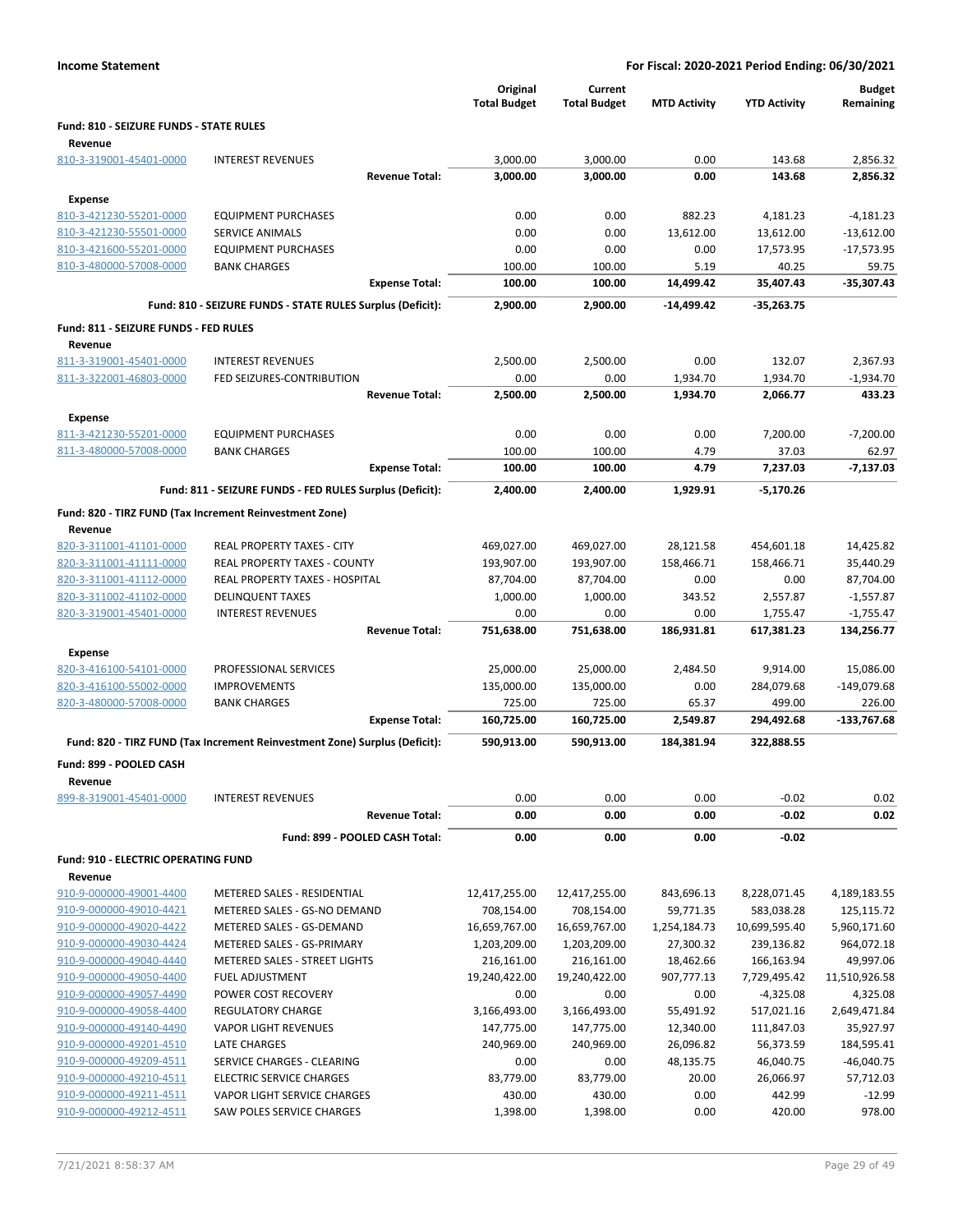|                                                    |                                                      | Original<br><b>Total Budget</b> | Current<br><b>Total Budget</b> | <b>MTD Activity</b> | <b>YTD Activity</b>   | <b>Budget</b><br>Remaining |
|----------------------------------------------------|------------------------------------------------------|---------------------------------|--------------------------------|---------------------|-----------------------|----------------------------|
| 910-9-000000-49213-4511                            | <b>AMPY SERVICE CHARGES</b>                          | 0.00                            | 0.00                           | 1,530.00            | 6.689.66              | $-6,689.66$                |
| 910-9-000000-49220-4512                            | <b>RE-READ CHARGES</b>                               | 52.00                           | 52.00                          | 0.00                | 0.00                  | 52.00                      |
| 910-9-000000-49301-4490                            | METERED SALES - 5% XFER to GENERAL FUND              | 2,690,834.00                    | 2,690,834.00                   | 158,882.10          | 1,418,292.08          | 1,272,541.92               |
| 910-9-000000-49307-4490                            | METERED SALES - 1% XFER to GBOD                      | 538,167.00                      | 538,167.00                     | 31,777.37           | 283,647.34            | 254,519.66                 |
| 910-9-000000-49410-4564                            | <b>CUSTOMER AID TO CONSTRUCTION</b>                  | 131,916.00                      | 131,916.00                     | 3,772.00            | 68,894.45             | 63,021.55                  |
| 910-9-000000-49420-4564                            | UNDERGROUND SERVICE                                  | 24,371.00                       | 24,371.00                      | 12,826.00           | 67,456.94             | $-43,085.94$               |
| 910-9-000000-49430-4564                            | <b>RELOCATION OF SERVICE</b>                         | 7,585.00                        | 7,585.00                       | 0.00                | 0.00                  | 7,585.00                   |
| 910-9-000000-49450-4564                            | <b>ACCIDENTS</b>                                     | 12,688.00                       | 12,688.00                      | 0.00                | 14,285.64             | $-1,597.64$                |
| 910-9-000000-49455-4564                            | <b>INSURANCE REIMBURSEMENTS</b>                      | 5,000.00                        | 5,000.00                       | 0.00                | 2,169.73              | 2,830.27                   |
| 910-9-000000-49460-4564                            | <b>METER DAMAGE</b>                                  | 199.00                          | 199.00                         | 0.00                | 123.05                | 75.95                      |
| 910-9-000000-49470-4564                            | OTHER REIMBURSEMENTS                                 | 8,407.00                        | 8,407.00                       | 0.00                | 5,212.45              | 3,194.55                   |
| 910-9-000000-49480-4564                            | <b>METER BASES</b>                                   | 4,277.00                        | 4,277.00                       | 0.00                | 1,028.80              | 3,248.20                   |
| 910-9-000000-49490-4564                            | <b>MATERIAL SALES</b>                                | 15,425.00                       | 15,425.00                      | 0.00                | 5,974.95              | 9,450.05                   |
| 910-9-000000-49520-4470                            | <b>ENERGY SALES</b>                                  | 5,455,381.00                    | 5,455,381.00                   | 2,476,776.63        | 71,348,010.84         | -65,892,629.84             |
| 910-9-000000-49521-4470                            | <b>RUC REVENUES</b>                                  | 730.00                          | 730.00                         | 2,086.53            | 4,029.78              | $-3,299.78$                |
| 910-9-000000-49523-4470                            | RENEWABLE ENERGY CREDITS                             | 25,500.00                       | 25,500.00                      | 0.00                | 226,630.40            | -201,130.40                |
| 910-9-000000-49530-4572                            | <b>TCR AUCTION PROCEEDS</b>                          | 690,023.00                      | 690,023.00                     | 101,494.11          | 536,225.73            | 153,797.27                 |
| 910-9-000000-49540-4572                            | <b>BLACK START REVENUES</b>                          | 0.00                            | 0.00                           | 0.00                | 0.47                  | $-0.47$                    |
| 910-9-000000-49560-4571                            | <b>TCOS REVENUES</b>                                 | 426,482.00                      | 426,482.00                     | 44,287.73           | 200,313.10            | 226,168.90                 |
| 910-9-000000-49601-4540                            | <b>POLE USE REVENUES</b>                             | 50,926.00                       | 50,926.00                      | 0.00                | 31,166.58             | 19,759.42                  |
| 910-9-000000-49602-4118                            | <b>EPA ALLOWANCE SALES</b>                           | 1.00                            | 1.00                           | 0.00                | 0.00                  | 1.00                       |
| 910-9-000000-49670-4116                            | <b>ROUNDUP PROGRAM</b>                               | 0.00                            | 0.00                           | 80.72               | 323.35                | $-323.35$                  |
| 910-9-000000-49699-4116                            | OTHER GAINS/LOSSES                                   | 19,663.00                       | 19,663.00                      | 0.00                | 0.00                  | 19,663.00                  |
| 910-9-000000-49701-4567                            | XFER FROM COG - GEN FUND                             | 668,683.00                      | 668,683.00                     | 55,723.58           | 501,512.22            | 167,170.78                 |
| 910-9-000000-49754-4994                            | XFER FROM 950 - BILLING                              | 52,407.00                       | 52,407.00                      | 4,367.25            | 39,305.25             | 13,101.75                  |
| 910-9-000000-49755-4995                            | XFER FROM 950 - CASHIERS                             | 78,121.00                       | 78,121.00                      | 6,510.08            | 58,590.72             | 19,530.28                  |
| 910-9-000000-49759-4545<br>910-9-000000-49801-4190 | XFER FROM 950 FOR POLE USE<br><b>INTEREST INCOME</b> | 30,000.00                       | 30,000.00                      | 0.00<br>0.00        | 30,000.00             | 0.00<br>79,217.39          |
| 910-9-000000-49809-4190                            | INTEREST ON ERCOT COLLATERAL                         | 94,859.00<br>62.00              | 94,859.00<br>62.00             | 0.00                | 15,641.61<br>412.62   | $-350.62$                  |
| 910-9-000000-49900-4171                            | <b>ENERGY EFFICIENCY CREDITS</b>                     | 0.00                            | 0.00                           | 0.00                | $-713.00$             | 713.00                     |
|                                                    |                                                      |                                 |                                |                     |                       |                            |
|                                                    | <b>Revenue Total:</b>                                |                                 |                                |                     |                       |                            |
|                                                    |                                                      | 65,117,571.00                   | 65,117,571.00                  | 6,153,390.91        | 103,264,613.48        | -38,147,042.48             |
| <b>Expense</b>                                     |                                                      |                                 |                                |                     |                       |                            |
| 910-9-901000-51001-5000                            | <b>REGULAR SALARIES</b>                              | 434,110.00                      | 434,110.00                     | 32,074.97           | 311,557.43            | 122,552.57                 |
| 910-9-901000-51020-5000                            | <b>OVERTIME</b>                                      | 55,045.00                       | 55,045.00                      | 4,987.54            | 46,919.69             | 8,125.31                   |
| 910-9-901000-51115-5000                            | <b>CLOTHING ALLOWANCE</b>                            | 3,717.00                        | 3,717.00                       | 202.85              | 6,947.15              | $-3,230.15$                |
| 910-9-901000-51116-5000                            | CAR ALLOWANCE                                        | 975.00                          | 975.00                         | 150.00              | 1,425.00              | $-450.00$                  |
| 910-9-901000-51117-5000                            | <b>CELL PHONE ALLOWANCE</b>                          | 623.00                          | 623.00                         | 47.92               | 455.24                | 167.76                     |
| 910-9-901000-51201-5000<br>910-9-901000-51202-5000 | <b>FICA</b>                                          | 30,429.00                       | 30,429.00                      | 2,026.79            | 21,894.95             | 8,534.05                   |
|                                                    | MEDICARE<br><b>HEALTH INSURANCE</b>                  | 7,119.00                        | 7,119.00                       | 474.01              | 5,120.59              | 1,998.41                   |
| 910-9-901000-51203-5000<br>910-9-901000-51204-5000 | <b>WORKERS COMPENSATION</b>                          | 70,377.00<br>9,133.00           | 70,377.00<br>9,133.00          | 6,259.17<br>761.08  | 56,332.53<br>6,849.72 | 14,044.47<br>2,283.28      |
| 910-9-901000-51205-5000                            | UNEMPLOYMENT                                         | 1,044.00                        | 1,044.00                       | 0.00                | 970.40                | 73.60                      |
| 910-9-901000-51301-5000                            | <b>TMRS</b>                                          | 56,501.00                       | 56,501.00                      | 4,322.21            | 45,099.28             | 11,401.72                  |
| 910-9-901001-59020-5010                            | <b>NATURAL GAS</b>                                   | 373,121.00                      | 373,121.00                     | 123,431.15          | 210,034.18            | 163,086.82                 |
| 910-9-901001-59021-5010                            | <b>FUEL OIL</b>                                      | 0.00                            | 0.00                           | $-5.15$             | 737,635.10            | -737,635.10                |
| 910-9-901008-59110-5080                            | <b>GEUS OPERATIONS</b>                               | 24,750.00                       | 24,750.00                      | 212.26              | 10,526.22             | 14,223.78                  |
| 910-9-901008-59112-5080                            | SAFETY                                               | 8,750.00                        | 8,750.00                       | 0.00                | 1,609.33              | 7,140.67                   |
| 910-9-901008-59121-5080                            | MECHANICAL SUPPLIES                                  | 15,000.00                       | 15,000.00                      | 423.19              | 5,025.38              | 9,974.62                   |
| 910-9-901008-59122-5080                            | <b>ELECTRICAL SUPPLIES</b>                           | 11,750.00                       | 11,750.00                      | 305.77              | 1,862.86              | 9,887.14                   |
| 910-9-901008-59125-5080                            | CHEMICAL & LABORATORY SUPPLIES                       | 45,500.00                       | 45,500.00                      | 2,040.76            | 20,476.25             | 25,023.75                  |
| 910-9-901008-59141-5080                            | <b>UTILITY BILLS</b>                                 | 250,000.00                      | 250,000.00                     | 88,740.59           | 144,738.54            | 105,261.46                 |
| 910-9-901008-59144-5080                            | MISCELLANEOUS SERVICES                               | 60,250.00                       | 60,250.00                      | 0.00                | 31,536.10             | 28,713.90                  |
| 910-9-901008-59145-5080                            | <b>ENVIRONMENTAL SERVICES</b>                        | 159,400.00                      | 159,400.00                     | 7,623.40            | 56,540.52             | 102,859.48                 |
| 910-9-901008-59146-5080                            | TRAINING AND TRAVEL                                  | 26,000.00                       | 26,000.00                      | 0.00                | 267.86                | 25,732.14                  |
| 910-9-901008-59148-5080                            | <b>FUEL</b>                                          | 1,500.00                        | 1,500.00                       | 86.95               | 529.65                | 970.35                     |
| 910-9-901015-51001-5150                            | REGULAR SALARIES                                     | 244,589.00                      | 244,589.00                     | 21,618.13           | 195,450.95            | 49,138.05                  |
| 910-9-901015-51010-5150                            | PART TIME REGULAR                                    | 21,548.00                       | 21,548.00                      | 0.00                | 0.00                  | 21,548.00                  |
| 910-9-901015-51020-5150                            | <b>OVERTIME</b>                                      | 34,963.00                       | 34,963.00                      | 2,454.37            | 20,960.27             | 14,002.73                  |
| 910-9-901015-51115-5150                            | <b>CLOTHING ALLOWANCE</b>                            | 3,431.00                        | 3,431.00                       | $-133.15$           | 4,432.31              | $-1,001.31$                |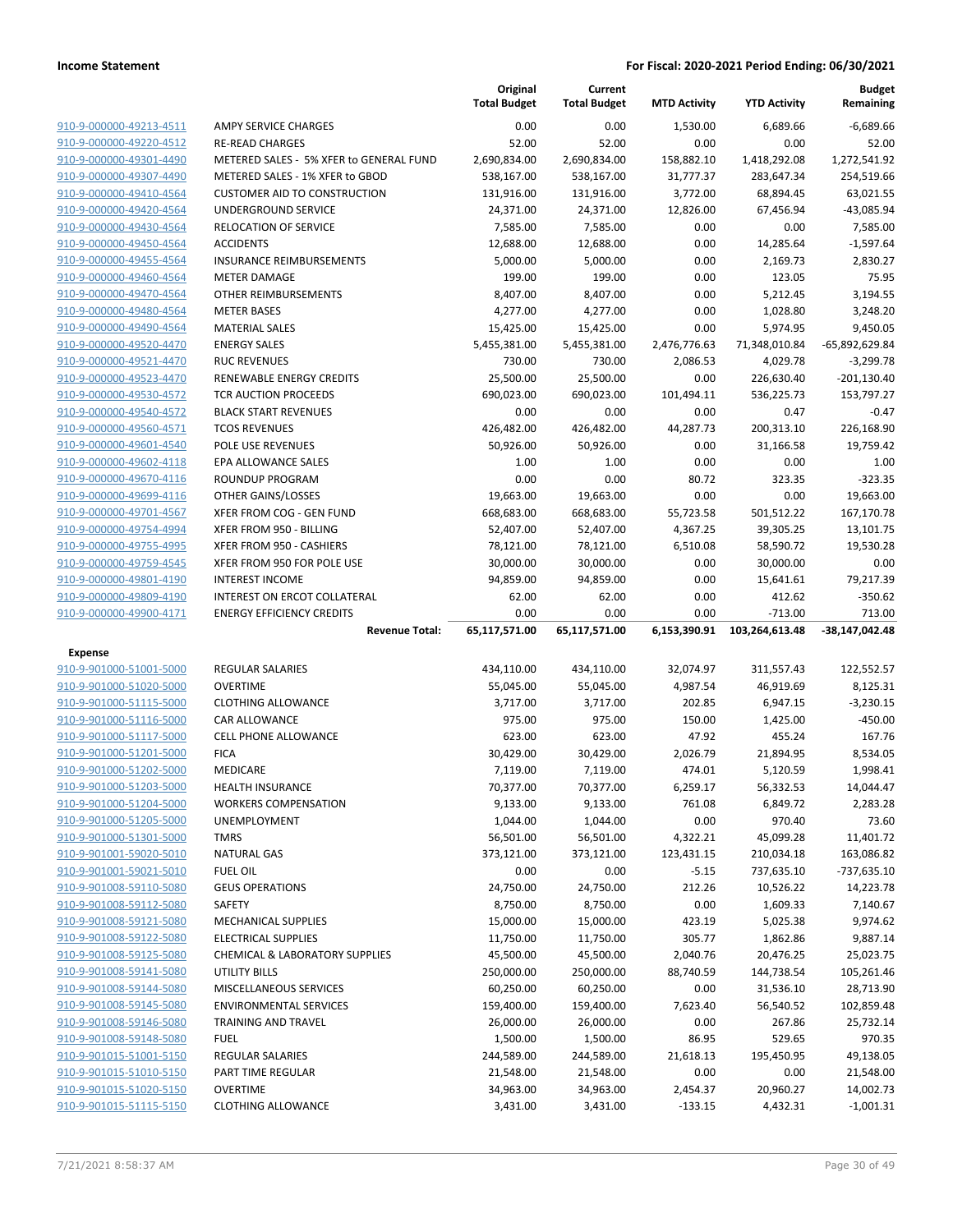| 910-9-901015-51116-5150        |
|--------------------------------|
| 910-9-901015-51117-5150        |
| 910-9-901015-51201-5150        |
| 910-9-901015-51202-5150        |
| 910-9-901015-51203-5150        |
| 910-9-901015-51204-5150        |
| 910-9-901015-51205-5150        |
| 910-9-901015-51301-5150        |
| 910-9-901015-59201-5150        |
| 910-9-901015-59205-5150        |
| 910-9-901015-59290-5150        |
| 910-9-901015-59291-5150        |
| 910-9-901015-59292-5150        |
|                                |
| 910-9-901015-59293-5150        |
| 910-9-901090-59311-9900        |
| 910-9-901090-59312-9900        |
| 910-9-901090-59314-9900        |
| 910-9-901090-59315-9900        |
| 910-9-901090-59316-9900        |
| 910-9-901146-51001-5460        |
| 910-9-901146-51020-5460        |
| 910-9-901146-51115-5460        |
| 910-9-901146-51116-5460        |
| 910-9-901146-51117-5460        |
| 910-9-901146-51201-5460        |
| 910-9-901146-51202-5460        |
| 910-9-901146-51203-5460        |
|                                |
| 910-9-901146-51204-5460        |
| 910-9-901146-51205-5460        |
| 910-9-901146-51301-5460        |
| 910-9-901147-59020-5470        |
| 910-9-901151-59110-5501        |
| 910-9-901151-59112-5501        |
| 910-9-901151-59121-5501        |
| 910-9-901151-59122-5501        |
| <u>910-9-901151-59125-5501</u> |
| 910-9-901151-59141-5501        |
| 910-9-901151-59144-5501        |
| 910-9-901151-59145-5501        |
| 910-9-901151-59146-5501        |
| <u>910-9-901154-51001-5541</u> |
| 910-9-901154-51010-5541        |
| 910-9-901154-51020-5541        |
| 910-9-901154-51115-5541        |
|                                |
| 910-9-901154-51117-5541        |
| 910-9-901154-51201-5541        |
| 910-9-901154-51202-5541        |
| 910-9-901154-51203-5541        |
| 910-9-901154-51204-5541        |
| 910-9-901154-51205-5541        |
| 910-9-901154-51301-5541        |
| 910-9-901154-59201-5541        |
| 910-9-901154-59205-5541        |
| 910-9-901154-59206-5541        |
| 910-9-901154-59290-5541        |
| 910-9-901154-59291-5541        |
| 910-9-901154-59292-5541        |
| 910-9-901154-59293-5541        |
| 910-9-901190-59344-9900        |
|                                |

|                         |                                     | Original<br><b>Total Budget</b> | Current<br><b>Total Budget</b> | <b>MTD Activity</b> | <b>YTD Activity</b> | <b>Budget</b><br>Remaining |
|-------------------------|-------------------------------------|---------------------------------|--------------------------------|---------------------|---------------------|----------------------------|
| 910-9-901015-51116-5150 | CAR ALLOWANCE                       | 0.00                            | 0.00                           | 150.00              | 1,275.00            | $-1,275.00$                |
| 910-9-901015-51117-5150 | <b>CELL PHONE ALLOWANCE</b>         | 0.00                            | 0.00                           | 16.62               | 141.27              | $-141.27$                  |
| 910-9-901015-51201-5150 | <b>FICA</b>                         | 18,671.00                       | 18,671.00                      | 1,290.19            | 11,821.69           | 6,849.31                   |
| 910-9-901015-51202-5150 | MEDICARE                            | 4,368.00                        | 4,368.00                       | 301.74              | 2,764.75            | 1,603.25                   |
| 910-9-901015-51203-5150 | <b>HEALTH INSURANCE</b>             | 42,469.00                       | 42,469.00                      | 3,777.08            | 33,993.72           | 8,475.28                   |
| 910-9-901015-51204-5150 | <b>WORKERS COMPENSATION</b>         | 5,604.00                        | 5,604.00                       | 467.00              | 4,203.00            | 1,401.00                   |
| 910-9-901015-51205-5150 | <b>UNEMPLOYMENT</b>                 | 720.00                          | 720.00                         | 0.00                | 674.49              | 45.51                      |
| 910-9-901015-51301-5150 | <b>TMRS</b>                         | 32,185.00                       | 32,185.00                      | 2,811.74            | 24,914.69           | 7,270.31                   |
| 910-9-901015-59201-5150 | <b>BUILDING MAINTENANCE</b>         | 26,500.00                       | 26,500.00                      | 2,926.55            | 14,920.02           | 11,579.98                  |
| 910-9-901015-59205-5150 | <b>EQUIPMENT MAINTENANCE</b>        | 7,100.00                        | 7,100.00                       | 4,170.52            | 5,229.64            | 1,870.36                   |
| 910-9-901015-59290-5150 | GENERAL PLANT EQUIPMENT MAINTENANCE | 27,500.00                       | 27,500.00                      | $-1,016.84$         | 8,004.25            | 19,495.75                  |
| 910-9-901015-59291-5150 | UNIT 1 MAINTENANCE                  | 233,100.00                      | 233,100.00                     | 11,601.64           | 51,051.23           | 182,048.77                 |
| 910-9-901015-59292-5150 | <b>UNIT 2 MAINTENANCE</b>           | 208,100.00                      | 208,100.00                     | 9,615.11            | 40,987.72           | 167,112.28                 |
| 910-9-901015-59293-5150 | <b>UNIT 3 MAINTENANCE</b>           | 253,600.00                      | 253,600.00                     | 5,357.84            | 183,433.37          | 70,166.63                  |
| 910-9-901090-59311-9900 | STEAM PLANT STRUCTURES              | 32,300.00                       | 32,300.00                      | 0.00                | 23,240.93           | 9,059.07                   |
| 910-9-901090-59312-9900 | <b>BOILER PLANT EQUIPMENT</b>       | 683,500.00                      | 683,500.00                     | 29,492.11           | 362,125.27          | 321,374.73                 |
| 910-9-901090-59314-9900 | <b>GENERATORS</b>                   | 250,000.00                      | 250,000.00                     | 0.00                | 0.00                | 250,000.00                 |
| 910-9-901090-59315-9900 | ACCESSORY ELECTRIC EQUIPMENT        | 20,000.00                       | 20,000.00                      | 0.00                | 0.00                | 20,000.00                  |
| 910-9-901090-59316-9900 | MISC POWER PLANT EQUIP              | 5,000.00                        | 5,000.00                       | 0.00                | 0.00                | 5,000.00                   |
| 910-9-901146-51001-5460 | <b>REGULAR SALARIES</b>             | 434,110.00                      | 434,110.00                     | 32,074.98           | 311,357.36          | 122,752.64                 |
| 910-9-901146-51020-5460 | <b>OVERTIME</b>                     | 55,045.00                       | 55,045.00                      | 4,987.53            | 46,919.62           | 8,125.38                   |
| 910-9-901146-51115-5460 | <b>CLOTHING ALLOWANCE</b>           | 3,717.00                        | 3,717.00                       | $-133.15$           | 3,527.56            | 189.44                     |
| 910-9-901146-51116-5460 | <b>CAR ALLOWANCE</b>                | 975.00                          | 975.00                         | 0.00                | 0.00                | 975.00                     |
| 910-9-901146-51117-5460 | <b>CELL PHONE ALLOWANCE</b>         | 623.00                          | 623.00                         | 47.88               | 454.86              | 168.14                     |
| 910-9-901146-51201-5460 | <b>FICA</b>                         | 30,429.00                       | 30,429.00                      | 2,300.85            | 22,241.37           | 8,187.63                   |
| 910-9-901146-51202-5460 | MEDICARE                            | 7,120.00                        | 7,120.00                       | 538.11              | 5,201.63            | 1,918.37                   |
| 910-9-901146-51203-5460 | <b>HEALTH INSURANCE</b>             | 70,371.00                       | 70,371.00                      | 6,259.17            | 56,332.53           | 14,038.47                  |
| 910-9-901146-51204-5460 | <b>WORKERS COMPENSATION</b>         | 9,133.00                        | 9,133.00                       | 761.08              | 6,849.72            | 2,283.28                   |
| 910-9-901146-51205-5460 | UNEMPLOYMENT                        | 1,044.00                        | 1,044.00                       | 0.00                | 830.44              | 213.56                     |
| 910-9-901146-51301-5460 | <b>TMRS</b>                         | 56,501.00                       | 56,501.00                      | 4,304.81            | 41,220.18           | 15,280.82                  |
| 910-9-901147-59020-5470 | <b>NATURAL GAS</b>                  | 829,858.00                      | 829,858.00                     | 74,325.25           | 597,613.01          | 232,244.99                 |
| 910-9-901151-59110-5501 | <b>GEUS OPERATIONS</b>              | 7,300.00                        | 7,300.00                       | 70.00               | 1,087.48            | 6,212.52                   |
| 910-9-901151-59112-5501 | SAFETY PROGRAM                      | 2,850.00                        | 2,850.00                       | 0.00                | 1,033.43            | 1,816.57                   |
| 910-9-901151-59121-5501 | MECHANICAL SUPPLIES                 | 10,000.00                       | 10,000.00                      | 72.24               | 72.24               | 9,927.76                   |
| 910-9-901151-59122-5501 | <b>ELECTRICAL SUPPLIES</b>          | 5,000.00                        | 5,000.00                       | 331.86              | 577.94              | 4,422.06                   |
| 910-9-901151-59125-5501 | <b>CHEMICAL &amp; LABORATORY</b>    | 17,500.00                       | 17,500.00                      | 0.00                | 8,819.69            | 8,680.31                   |
| 910-9-901151-59141-5501 | <b>UTILITY BILLS</b>                | 200.00                          | 200.00                         | 13.26               | 86.38               | 113.62                     |
| 910-9-901151-59144-5501 | MISCELLANEOUS SERVICES              | 9,250.00                        | 9,250.00                       | 96.00               | 2,030.00            | 7,220.00                   |
| 910-9-901151-59145-5501 | <b>ENVIRONMENTAL SERVICES</b>       | 29,500.00                       | 29,500.00                      | 0.00                | 7.10                | 29,492.90                  |
| 910-9-901151-59146-5501 | <b>TRAINING AND TRAVEL</b>          | 28,000.00                       | 28,000.00                      | 20,646.34           | 20,646.34           | 7,353.66                   |
| 910-9-901154-51001-5541 | REGULAR SALARIES                    | 244,589.00                      | 244,589.00                     | 21,618.11           | 194,298.76          | 50,290.24                  |
| 910-9-901154-51010-5541 | PART TIME REGULAR                   | 21,548.00                       | 21,548.00                      | 0.00                | 0.00                | 21,548.00                  |
| 910-9-901154-51020-5541 | <b>OVERTIME</b>                     | 34,963.00                       | 34,963.00                      | 2,454.35            | 20,960.21           | 14,002.79                  |
| 910-9-901154-51115-5541 | <b>CLOTHING ALLOWANCE</b>           | 3,431.00                        | 3,431.00                       | $-133.15$           | 996.40              | 2,434.60                   |
| 910-9-901154-51117-5541 | CELL PHONE ALLOWANCE                | 0.00                            | 0.00                           | 16.60               | 141.10              | $-141.10$                  |
| 910-9-901154-51201-5541 | <b>FICA</b>                         | 18,671.00                       | 18,671.00                      | 1,493.53            | 13,420.30           | 5,250.70                   |
| 910-9-901154-51202-5541 | MEDICARE                            | 4,368.00                        | 4,368.00                       | 349.29              | 3,138.62            | 1,229.38                   |
| 910-9-901154-51203-5541 | <b>HEALTH INSURANCE</b>             | 42,465.00                       | 42,465.00                      | 3,777.08            | 33,993.72           | 8,471.28                   |
| 910-9-901154-51204-5541 | <b>WORKERS COMPENSATION</b>         | 5,604.00                        | 5,604.00                       | 467.00              | 4,203.00            | 1,401.00                   |
| 910-9-901154-51205-5541 | UNEMPLOYMENT                        | 720.00                          | 720.00                         | 0.00                | 546.83              | 173.17                     |
| 910-9-901154-51301-5541 | <b>TMRS</b>                         | 32,185.00                       | 32,185.00                      | 2,794.34            | 24,767.80           | 7,417.20                   |
| 910-9-901154-59201-5541 | <b>BUILDINGS MAINTENANCE</b>        | 42,600.00                       | 42,600.00                      | 4,690.40            | 13,893.33           | 28,706.67                  |
| 910-9-901154-59205-5541 | <b>EQUIPMENT MAINTENANCE</b>        | 11,100.00                       | 11,100.00                      | 310.78              | 1,108.08            | 9,991.92                   |
| 910-9-901154-59206-5541 | <b>GENERATOR MAINTENANCE</b>        | 12,500.00                       | 12,500.00                      | 0.00                | 0.00                | 12,500.00                  |
| 910-9-901154-59290-5541 | GENERAL PLANT EQUIPMENT MAINTENANCE | 45,500.00                       | 45,500.00                      | 0.00                | 17,016.94           | 28,483.06                  |
| 910-9-901154-59291-5541 | UNIT 1 MAINTENANCE                  | 107,500.00                      | 107,500.00                     | 120.32              | 4,931.83            | 102,568.17                 |
| 910-9-901154-59292-5541 | UNIT 2 MAINTENANCE                  | 107,500.00                      | 107,500.00                     | 120.32              | 28,454.98           | 79,045.02                  |
| 910-9-901154-59293-5541 | <b>UNIT 3 MAINTENANCE</b>           | 107,500.00                      | 107,500.00                     | $-483.78$           | 24,769.98           | 82,730.02                  |
| 910-9-901190-59344-9900 | <b>ENGINE PLANT GENERATORS</b>      | 92,000.00                       | 92,000.00                      | 0.00                | 0.00                | 92,000.00                  |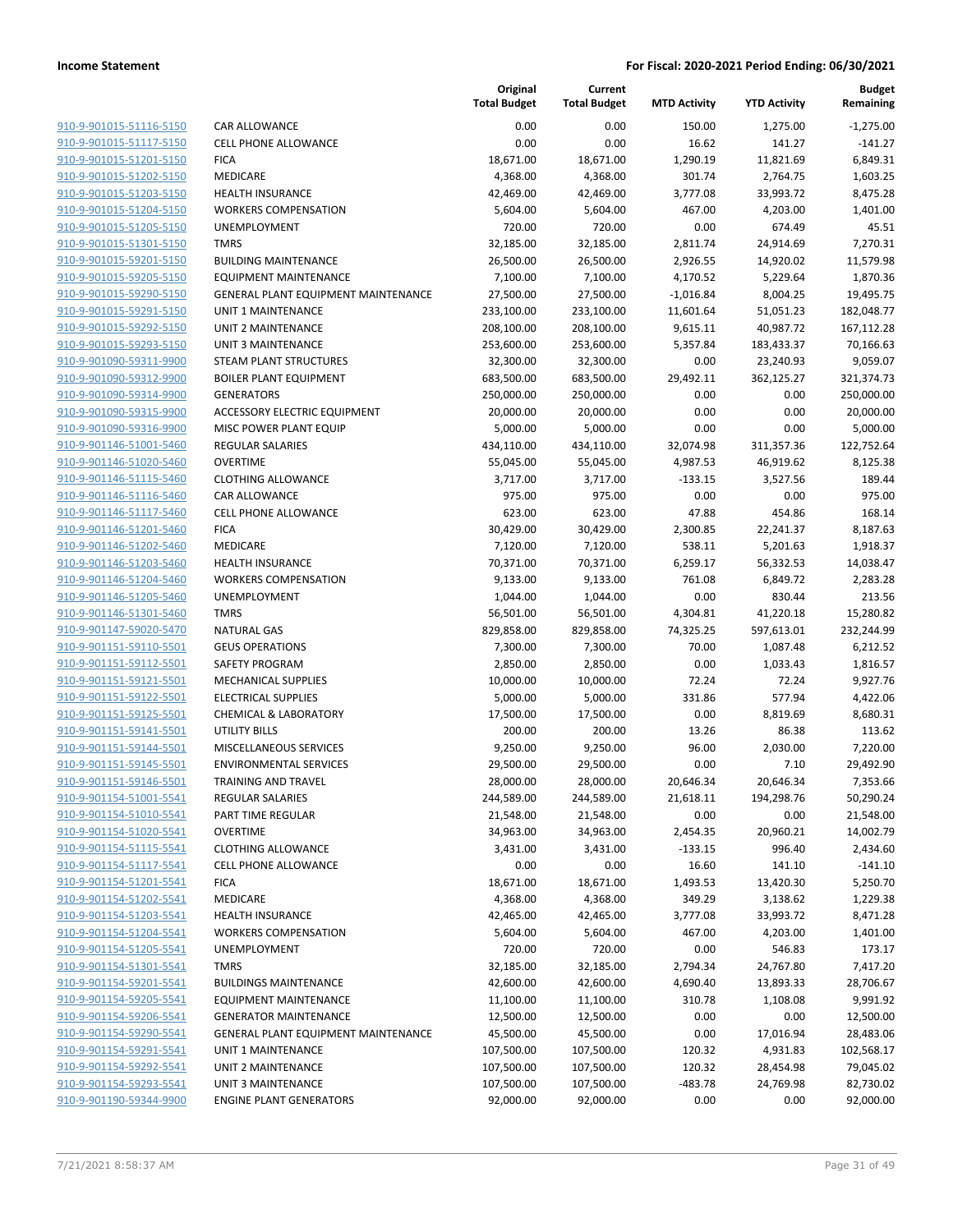|                                                    |                                                      | Original<br><b>Total Budget</b> | Current<br><b>Total Budget</b> | <b>MTD Activity</b>      | <b>YTD Activity</b>    | <b>Budget</b><br>Remaining |
|----------------------------------------------------|------------------------------------------------------|---------------------------------|--------------------------------|--------------------------|------------------------|----------------------------|
| 910-9-901500-59040-5550                            | <b>TMPA FIXED COST</b>                               | 2,410,919.28                    | 2,410,919.28                   | 46,267.04                | 3,242,073.95           | $-831,154.67$              |
| 910-9-901500-59050-5550                            | DUKE WIND ENERGY                                     | 3,129,447.00                    | 3,129,447.00                   | 233,302.54               | 2,384,428.42           | 745,018.58                 |
| 910-9-901500-59051-5550                            | <b>SOLAR ENERGY</b>                                  | 1,321,375.00                    | 1,321,375.00                   | 164,511.12               | 985,795.54             | 335,579.46                 |
| 910-9-901500-59052-5550                            | OFF-SYSTEM NET PURCHASES                             | 11,980,592.00                   | 11,915,592.00                  | 783,823.80               | 7,619,518.40           | 4,296,073.60               |
| 910-9-901500-59053-5550                            | <b>ERCOT BALANCING ENERGY</b>                        | 4,321,383.00                    | 4,321,383.00                   | 2,455,787.96             | 70,039,830.58          | $-65,718,447.58$           |
| 910-9-901500-59054-5550                            | <b>ANCILLARY SERVICES</b>                            | 388,549.00                      | 388,549.00                     | 46,408.99                | 16,681,739.95          | $-16,293,190.95$           |
| 910-9-901500-59055-5550                            | <b>CONTROL CENTER COSTS</b>                          | 237,000.00                      | 237,000.00                     | 21,500.00                | 188,250.00             | 48,750.00                  |
| 910-9-901500-59057-5550                            | <b>ERCOT UPLIFT</b>                                  | 198,404.00                      | 198,404.00                     | 23,110.81                | 161,554.43             | 36,849.57                  |
| 910-9-901500-59059-5550                            | <b>EILS</b>                                          | 80,000.00                       | 80,000.00                      | 0.00                     | 25,366.45              | 54,633.55                  |
| 910-9-901500-59063-5550                            | <b>ERCOT CONGESTION RIGHTS</b>                       | 86,120.00                       | 86,120.00                      | $-6,730.44$              | $-45,814.68$           | 131,934.68                 |
| 910-9-901500-59099-5550                            | <b>GARLAND CLEARING ACCOUNT</b>                      | 0.00                            | 0.00                           | 94,196.97                | 59,338.94              | -59,338.94                 |
| 910-9-901600-51001-5750                            | <b>REGULAR SALARIES</b>                              | 204,000.00                      | 204,000.00                     | 15,692.80                | 149,081.60             | 54,918.40                  |
| 910-9-901600-51116-5750                            | CAR ALLOWANCE                                        | 1,950.00                        | 1,950.00                       | 150.00                   | 1,425.00               | 525.00                     |
| 910-9-901600-51117-5750                            | <b>CELL PHONE ALLOWANCE</b>                          | 1,272.00                        | 1,272.00                       | 97.84                    | 929.48                 | 342.52                     |
| 910-9-901600-51201-5750                            | <b>FICA</b>                                          | 11,841.00                       | 11,841.00                      | 972.10                   | 9,043.40               | 2,797.60                   |
| 910-9-901600-51202-5750<br>910-9-901600-51203-5750 | MEDICARE<br><b>HEALTH INSURANCE</b>                  | 3,004.00                        | 3,004.00                       | 227.34<br>2,158.33       | 2,171.85<br>19,424.97  | 832.15                     |
| 910-9-901600-51204-5750                            | <b>WORKERS COMPENSATION</b>                          | 24,266.00                       | 24,266.00                      | 321.25                   |                        | 4,841.03<br>963.75         |
| 910-9-901600-51205-5750                            |                                                      | 3,855.00                        | 3,855.00                       |                          | 2,891.25               |                            |
| 910-9-901600-51301-5750                            | UNEMPLOYMENT<br><b>TMRS</b>                          | 360.00                          | 360.00<br>23,857.00            | 0.00                     | 288.00                 | 72.00                      |
| 910-9-901600-59110-5750                            | <b>GEUS OPERATIONS</b>                               | 23,857.00<br>75,440.00          | 75,440.00                      | 1,849.12<br>$-25,535.00$ | 17,399.24<br>43,535.00 | 6,457.76<br>31,905.00      |
| 910-9-901600-59146-5750                            | <b>TRAINING AND TRAVEL</b>                           |                                 |                                | 0.00                     | 0.00                   |                            |
| 910-9-901690-59303-9900                            |                                                      | 4,000.00<br>75,000.00           | 4,000.00<br>75,000.00          |                          |                        | 4,000.00                   |
| 910-9-910120-51001-9200                            | <b>MISC INTANGIBLE</b>                               |                                 |                                | 0.00                     | 0.00                   | 75,000.00                  |
| 910-9-910120-51115-9200                            | <b>REGULAR SALARIES</b><br><b>CLOTHING ALLOWANCE</b> | 276,814.00<br>485.00            | 276,814.00<br>485.00           | 37,322.51<br>0.00        | 200,612.70<br>139.47   | 76,201.30<br>345.53        |
| 910-9-910120-51116-9200                            | CAR ALLOWANCE                                        | 5,600.00                        | 5,600.00                       | 538.46                   | 5,115.37               | 484.63                     |
| 910-9-910120-51117-9200                            | <b>CELL PHONE ALLOWANCE</b>                          | 1,209.00                        | 1,209.00                       | 184.68                   | 870.80                 | 338.20                     |
| 910-9-910120-51201-9200                            | <b>FICA</b>                                          | 13,818.00                       | 13,818.00                      | 2,269.78                 | 9,792.65               | 4,025.35                   |
| 910-9-910120-51202-9200                            | MEDICARE                                             | 4,112.00                        | 4,112.00                       | 530.83                   | 2,831.19               | 1,280.81                   |
| 910-9-910120-51203-9200                            | <b>HEALTH INSURANCE</b>                              | 35,185.00                       | 35,185.00                      | 3,129.58                 | 28,166.22              | 7,018.78                   |
| 910-9-910120-51204-9200                            | <b>WORKERS COMPENSATION</b>                          | 5,277.00                        | 5,277.00                       | 439.75                   | 3,957.75               | 1,319.25                   |
| 910-9-910120-51205-9200                            | UNEMPLOYMENT                                         | 522.00                          | 522.00                         | 36.00                    | 423.19                 | 98.81                      |
| 910-9-910120-51301-9200                            | <b>TMRS</b>                                          | 32,651.00                       | 32,651.00                      | 4,410.97                 | 23,751.79              | 8,899.21                   |
| 910-9-910121-59110-9210                            | <b>GEUS OPERATIONS</b>                               | 6,700.00                        | 6,700.00                       | 805.32                   | 5,619.91               | 1,080.09                   |
| 910-9-910121-59116-9210                            | <b>BUILDING OPERATIONS</b>                           | 4,000.00                        | 4,000.00                       | 462.62                   | 2,744.16               | 1,255.84                   |
| 910-9-910121-59141-9210                            | <b>UTILITY BILLS</b>                                 | 81,000.00                       | 81,000.00                      | 5,163.38                 | 47,233.15              | 33,766.85                  |
| 910-9-910121-59143-9210                            | PROFESSIONAL SERVICES                                | 88,000.00                       | 129,790.05                     | 3,405.00                 | 92,771.31              | 37,018.74                  |
| 910-9-910121-59143-9230                            | LEGISLATIVE SUPPORT                                  | 0.00                            | 65,000.00                      | 5,416.65                 | 27,083.25              | 37,916.75                  |
| 910-9-910121-59144-9210                            | MISCELLANEOUS SERVICES                               | 17,000.00                       | 17,000.00                      | 1,511.96                 | 4,380.17               | 12,619.83                  |
| 910-9-910121-59148-9210                            | <b>FUEL</b>                                          | 500.00                          | 500.00                         | 30.69                    | 221.29                 | 278.71                     |
| 910-9-910121-59193-9210                            | <b>GEUS INTERNET SERVICE</b>                         | 38,000.00                       | 38,000.00                      | 0.00                     | 38,000.00              | 0.00                       |
| 910-9-910121-59198-9210                            | <b>COLOCATION CHARGES</b>                            | 10,189.00                       | 10,189.00                      | 0.00                     | 10,189.00              | 0.00                       |
| 910-9-910132-59110-9302                            | <b>GEUS OPERATIONS</b>                               | 10,000.00                       | 10,000.00                      | 1,011.21                 | 5,907.23               | 4,092.77                   |
| 910-9-910132-59142-9302                            | <b>MEMBERSHIP FEES</b>                               | 57,500.00                       | 57,500.00                      | 0.00                     | 6,000.00               | 51,500.00                  |
| 910-9-910132-59146-9302                            | TRAINING AND TRAVEL                                  | 8,000.00                        | 8,000.00                       | 250.00                   | 250.00                 | 7,750.00                   |
| 910-9-910135-59200-9350                            | LANDSCAPING MAINTENANCE                              | 18,500.00                       | 18,500.00                      | 800.00                   | 7,665.00               | 10,835.00                  |
| 910-9-910135-59201-9350                            | <b>BUILDING MAINTENANCE</b>                          | 33,500.00                       | 33,500.00                      | 17,439.40                | 29,907.75              | 3,592.25                   |
| 910-9-910135-59205-9350                            | <b>EQUIPMENT MAINTENANCE</b>                         | 250.00                          | 250.00                         | 0.00                     | 3.97                   | 246.03                     |
| 910-9-910190-59390-9900                            | <b>STRUCTURES &amp; IMPROVEMENTS</b>                 | 78,134.00                       | 78,134.00                      | 0.00                     | 60,415.25              | 17,718.75                  |
| 910-9-910190-59391-9900                            | FURNITURE & OFFICE EQUIPMENT                         | 5,000.00                        | 5,000.00                       | 0.00                     | 0.00                   | 5,000.00                   |
| 910-9-911120-51001-9201                            | <b>REGULAR SALARIES</b>                              | 440,471.00                      | 440,471.00                     | 33,564.17                | 327,869.73             | 112,601.27                 |
| 910-9-911120-51020-9201                            | <b>OVERTIME</b>                                      | 0.00                            | 0.00                           | 26.19                    | 949.86                 | $-949.86$                  |
| 910-9-911120-51102-9201                            | <b>BILINGUAL PAY</b>                                 | 600.00                          | 600.00                         | 46.16                    | 438.52                 | 161.48                     |
| 910-9-911120-51115-9201                            | <b>CLOTHING ALLOWANCE</b>                            | 816.00                          | 816.00                         | 46.73                    | 632.96                 | 183.04                     |
| 910-9-911120-51116-9201                            | CAR ALLOWANCE                                        | 1,950.00                        | 1,950.00                       | 150.00                   | 1,650.00               | 300.00                     |
| 910-9-911120-51117-9201                            | <b>CELL PHONE ALLOWANCE</b>                          | 1,435.00                        | 1,435.00                       | 110.38                   | 1,121.99               | 313.01                     |
| 910-9-911120-51201-9201                            | <b>FICA</b>                                          | 26,575.00                       | 26,575.00                      | 1,997.35                 | 20,241.44              | 6,333.56                   |
| 910-9-911120-51202-9201                            | MEDICARE                                             | 6,444.00                        | 6,444.00                       | 467.12                   | 4,733.87               | 1,710.13                   |
| 910-9-911120-51203-9201                            | <b>HEALTH INSURANCE</b>                              | 75,833.00                       | 75,833.00                      | 6,745.00                 | 60,705.00              | 15,128.00                  |
|                                                    |                                                      |                                 |                                |                          |                        |                            |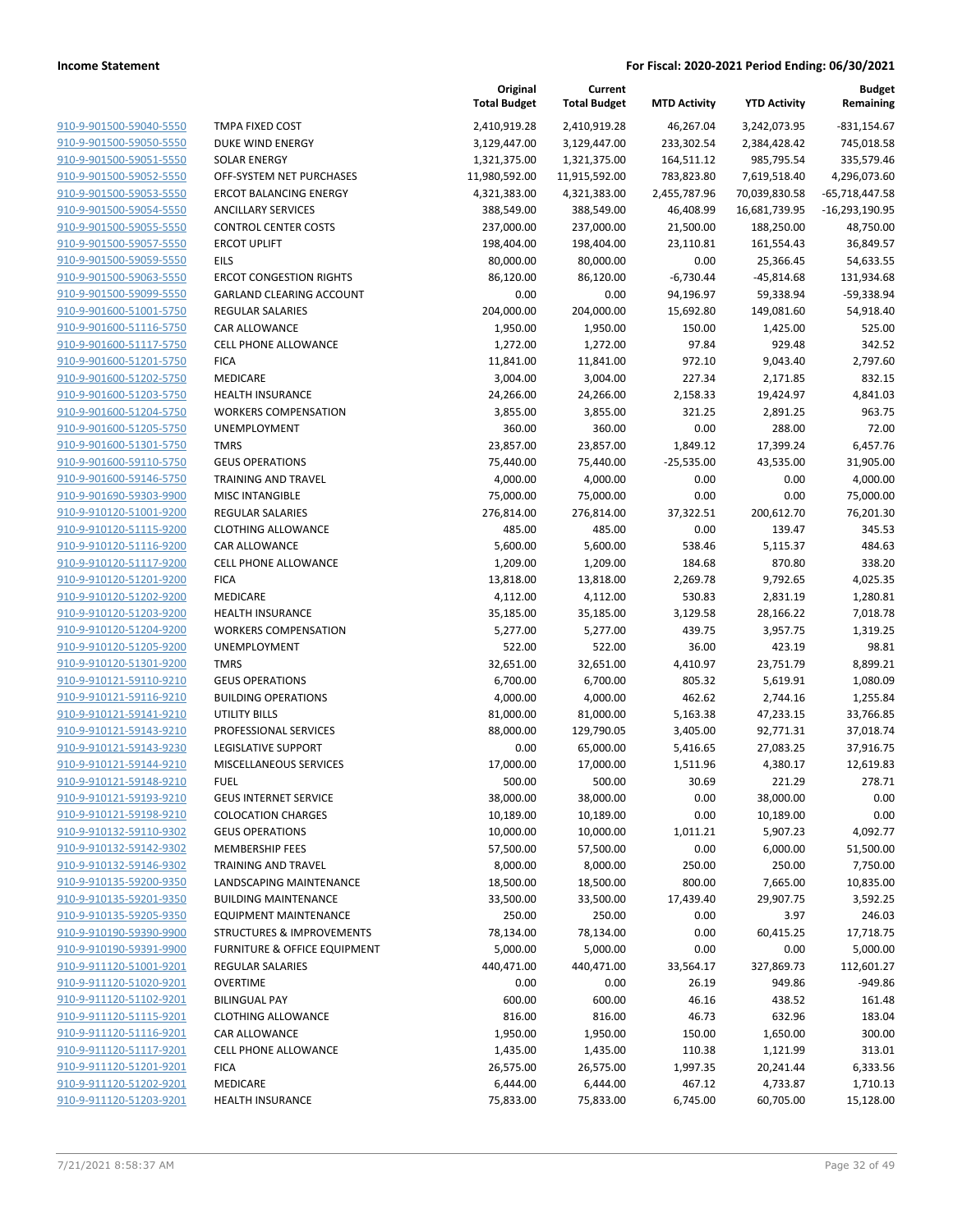|                         |                                     | Original<br><b>Total Budget</b> | Current<br><b>Total Budget</b> | <b>MTD Activity</b> | <b>YTD Activity</b> | <b>Budget</b><br>Remaining |
|-------------------------|-------------------------------------|---------------------------------|--------------------------------|---------------------|---------------------|----------------------------|
| 910-9-911120-51204-9201 | <b>WORKERS COMPENSATION</b>         | 8,271.00                        | 8,271.00                       | 689.25              | 6,203.25            | 2,067.75                   |
| 910-9-911120-51205-9201 | UNEMPLOYMENT                        | 1,125.00                        | 1,125.00                       | 0.00                | 1,084.84            | 40.16                      |
| 910-9-911120-51301-9201 | <b>TMRS</b>                         | 51,169.00                       | 51,169.00                      | 3,932.03            | 38,876.93           | 12,292.07                  |
| 910-9-911121-59110-9211 | <b>GEUS OPERATIONS</b>              | 29,282.00                       | 29,282.00                      | 257.87              | 17,473.87           | 11,808.13                  |
| 910-9-911121-59142-9211 | <b>MEMBERSHIP FEES</b>              | 17,085.00                       | 17,085.00                      | 430.00              | 14,155.00           | 2,930.00                   |
| 910-9-911121-59146-9211 | <b>TRAINING AND TRAVEL</b>          | 8,500.00                        | 8,500.00                       | 350.00              | 2,069.00            | 6,431.00                   |
| 910-9-911121-59148-9211 | <b>FUEL</b>                         | 500.00                          | 500.00                         | 55.10               | 194.03              | 305.97                     |
| 910-9-911135-59205-9351 | <b>EQUIPMENT MAINTENANCE</b>        | 6,500.00                        | 6,500.00                       | 0.00                | 2,000.80            | 4,499.20                   |
| 910-9-913101-51001-9301 | <b>REGULAR SALARIES</b>             | 124,835.00                      | 124,835.00                     | $-42,333.50$        | 103,244.75          | 21,590.25                  |
| 910-9-913101-51020-9301 | <b>OVERTIME</b>                     | 0.00                            | 0.00                           | 0.00                | 22.12               | $-22.12$                   |
| 910-9-913101-51115-9301 | <b>CLOTHING ALLOWANCE</b>           | 318.00                          | 318.00                         | 0.00                | 0.00                | 318.00                     |
| 910-9-913101-51117-9301 | <b>CELL PHONE ALLOWANCE</b>         | 636.00                          | 636.00                         | $-317.99$           | 513.65              | 122.35                     |
| 910-9-913101-51201-9301 | <b>FICA</b>                         | 7,779.00                        | 7,779.00                       | $-2,603.40$         | 6,192.03            | 1,586.97                   |
| 910-9-913101-51202-9301 | MEDICARE                            | 1,819.00                        | 1,819.00                       | $-608.92$           | 1,448.08            | 370.92                     |
| 910-9-913101-51203-9301 | <b>HEALTH INSURANCE</b>             | 24,266.00                       | 24,266.00                      | 2,158.33            | 19,424.97           | 4,841.03                   |
| 910-9-913101-51204-9301 | <b>WORKERS COMPENSATION</b>         | 2,334.00                        | 2,334.00                       | 194.50              | 1,750.50            | 583.50                     |
| 910-9-913101-51205-9301 | UNEMPLOYMENT                        | 360.00                          | 360.00                         | $-144.02$           | 287.98              | 72.02                      |
| 910-9-913101-51301-9301 | <b>TMRS</b>                         | 14,445.00                       | 14,445.00                      | $-4,873.63$         | 11,931.41           | 2,513.59                   |
| 910-9-913101-59110-9301 | <b>GEUS OPERATIONS</b>              | 8,500.00                        | 8,500.00                       | 216.89              | 2,739.81            | 5,760.19                   |
| 910-9-913101-59112-9301 | <b>SAFETY</b>                       | 911.00                          | 911.00                         | 0.00                | 368.68              | 542.32                     |
| 910-9-913101-59131-9301 | NON-BAD DEBT WRITE OFFS             | 2,000.00                        | 2,000.00                       | 35.00               | 443.19              | 1,556.81                   |
| 910-9-913101-59146-9301 | <b>TRAINING AND TRAVEL</b>          | 2,500.00                        | 2,500.00                       | 0.00                | 0.00                | 2,500.00                   |
| 910-9-913101-59160-9301 | <b>ADVERTISING</b>                  | 0.00                            | 0.00                           | $-500.00$           | 0.00                | 0.00                       |
| 910-9-913101-59164-9301 | <b>CONSUMER INFORMATION</b>         | 0.00                            | 0.00                           | $-300.00$           | 0.00                | 0.00                       |
| 910-9-913101-59167-9301 | <b>ENERGY EFFICIENCY OPERATIONS</b> | 0.00                            | 0.00                           | $-125.00$           | 125.00              | $-125.00$                  |
| 910-9-913101-59195-9301 | PUBLIC SERVICE BY GEUS C/I          | 15,000.00                       | 15,000.00                      | 0.00                | 15,000.00           | 0.00                       |
| 910-9-913102-51001-9020 | <b>REGULAR SALARIES</b>             | 265,667.00                      | 265,667.00                     | 18,860.69           | 193,079.36          | 72,587.64                  |
| 910-9-913102-51020-9020 | <b>OVERTIME</b>                     | 15,353.00                       | 15,353.00                      | 1,538.13            | 18,528.61           | $-3,175.61$                |
| 910-9-913102-51115-9020 | <b>CLOTHING ALLOWANCE</b>           | 3,892.00                        | 3,892.00                       | 0.00                | 0.00                | 3,892.00                   |
| 910-9-913102-51117-9020 | <b>CELL PHONE ALLOWANCE</b>         | 864.00                          | 864.00                         | 66.44               | 631.18              | 232.82                     |
| 910-9-913102-51201-9020 | <b>FICA</b>                         | 17,477.00                       | 17,477.00                      | 1,136.99            | 12,017.83           | 5,459.17                   |
| 910-9-913102-51202-9020 | MEDICARE                            | 4,087.00                        | 4,087.00                       | 265.91              | 2,810.62            | 1,276.38                   |
| 910-9-913102-51203-9020 | <b>HEALTH INSURANCE</b>             | 87,357.00                       | 87,357.00                      | 7,770.00            | 69,930.00           | 17,427.00                  |
| 910-9-913102-51204-9020 | <b>WORKERS COMPENSATION</b>         | 5,244.00                        | 5,244.00                       | 437.00              | 3,933.00            | 1,311.00                   |
| 910-9-913102-51205-9020 | UNEMPLOYMENT                        | 1,296.00                        | 1,296.00                       | 0.00                | 1,034.04            | 261.96                     |
| 910-9-913102-51301-9020 | <b>TMRS</b>                         | 32,453.00                       | 32,453.00                      | 2,373.97            | 24,371.41           | 8,081.59                   |
| 910-9-913102-51401-9020 | <b>CONTRA - SALARIES</b>            | 0.00                            | 0.00                           | $-1,278.68$         | $-1,278.68$         | 1,278.68                   |
| 910-9-913102-59110-9020 | <b>GEUS OPERATIONS</b>              | 33,112.00                       | 33,112.00                      | 272.57              | 6,773.37            | 26,338.63                  |
| 910-9-913102-59148-9020 | <b>FUEL</b>                         | 12,000.00                       | 12,000.00                      | 920.28              | 6,636.03            | 5,363.97                   |
| 910-9-913102-59169-9020 | PRE PAID METER COSTS                | 0.00                            | 0.00                           | $-25.00$            | 2,713.10            | $-2,713.10$                |
| 910-9-913103-51001-9303 | <b>REGULAR SALARIES</b>             | 69,466.00                       | 69,466.00                      | 46,187.09           | 46,187.09           | 23,278.91                  |
| 910-9-913103-51020-9303 | <b>OVERTIME</b>                     | 628.00                          | 628.00                         | 152.67              | 152.67              | 475.33                     |
| 910-9-913103-51102-9303 | <b>BILINGUAL PAY</b>                | 0.00                            | 0.00                           | 98.09               | 98.09               | $-98.09$                   |
| 910-9-913103-51115-9303 | <b>CLOTHING ALLOWANCE</b>           | 200.00                          | 200.00                         | 0.00                | 0.00                | 200.00                     |
| 910-9-913103-51117-9303 | <b>CELL PHONE ALLOWANCE</b>         | 585.00                          | 585.00                         | 382.46              | 382.46              | 202.54                     |
| 910-9-913103-51201-9303 | <b>FICA</b>                         | 4,392.00                        | 4,392.00                       | 2,800.37            | 2,800.37            | 1,591.63                   |
| 910-9-913103-51202-9303 | MEDICARE                            | 1,027.00                        | 1,027.00                       | 654.96              | 654.96              | 372.04                     |
| 910-9-913103-51203-9303 | <b>HEALTH INSURANCE</b>             | 12,134.00                       | 12,134.00                      | 1,079.25            | 9,713.25            | 2,420.75                   |
| 910-9-913103-51204-9303 | <b>WORKERS COMPENSATION</b>         | 1,319.00                        | 1,319.00                       | 109.92              | 989.28              | 329.72                     |
| 910-9-913103-51205-9303 | <b>UNEMPLOYMENT</b>                 | 180.00                          | 180.00                         | 144.00              | 144.00              | 36.00                      |
| 910-9-913103-51301-9303 | <b>TMRS</b>                         | 8,155.00                        | 8,155.00                       | 5,373.33            | 5,373.33            | 2,781.67                   |
| 910-9-913103-59110-9303 | <b>GEUS OPERATIONS</b>              | 9,400.00                        | 9,400.00                       | 0.00                | 1,509.67            | 7,890.33                   |
| 910-9-913103-59112-9303 | <b>SAFETY</b>                       | 50.00                           | 50.00                          | 0.00                | 39.00               | 11.00                      |
| 910-9-913103-59146-9303 | <b>TRAINING AND TRAVEL</b>          | 2,700.00                        | 2,700.00                       | 0.00                | 450.00              | 2,250.00                   |
| 910-9-913103-59160-9303 | ADVERTISING                         | 60,550.00                       | 60,550.00                      | 5,148.58            | 29,673.99           | 30,876.01                  |
| 910-9-913103-59167-9303 | <b>ENERGY EFFICIENCY OPERATIONS</b> | 10,000.00                       | 10,000.00                      | 250.00              | 864.99              | 9,135.01                   |
| 910-9-913130-51001-9030 | <b>REGULAR SALARIES</b>             | 295,662.00                      | 295,662.00                     | 23,805.46           | 232,022.16          | 63,639.84                  |
| 910-9-913130-51010-9030 | PART TIME REGULAR                   | 29,014.00                       | 29,014.00                      | 0.00                | 0.00                | 29,014.00                  |
| 910-9-913130-51020-9030 | <b>OVERTIME</b>                     | 1,099.00                        | 1,099.00                       | 65.53               | 3,045.79            | $-1,946.79$                |
|                         |                                     |                                 |                                |                     |                     |                            |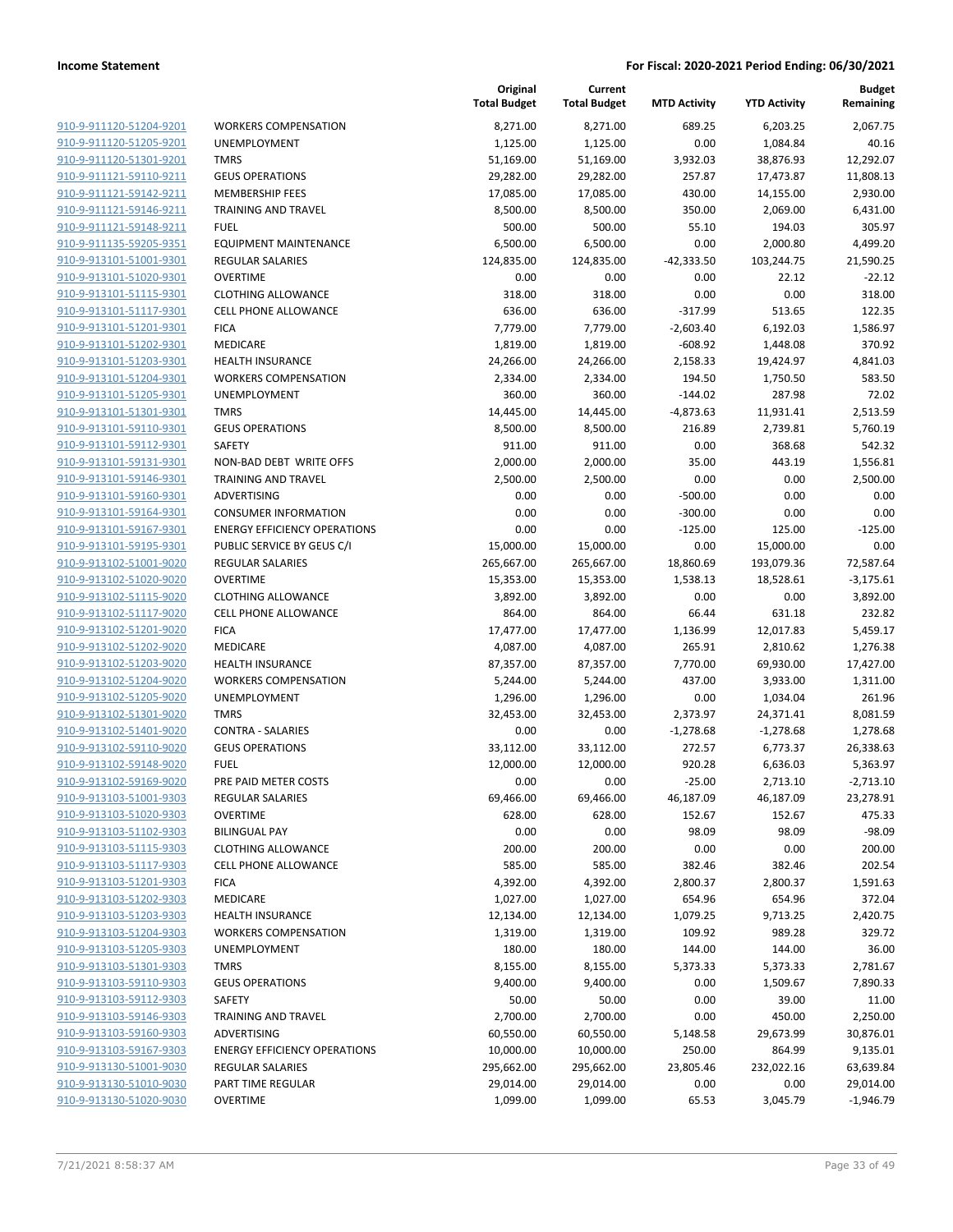| 910-9-913130-51102-9030        |
|--------------------------------|
| 910-9-913130-51201-9030        |
| 910-9-913130-51202-9030        |
| 910-9-913130-51203-9030        |
| <u>910-9-913130-51204-9030</u> |
| 910-9-913130-51205-9030        |
| 910-9-913130-51301-9030        |
| 910-9-913130-59110-9030        |
| 910-9-913130-59146-9030        |
| <u>910-9-913130-59166-9030</u> |
| 910-9-913131-51001-9031        |
| 910-9-913131-51020-9031        |
| 910-9-913131-51102-9031        |
| 910-9-913131-51201-9031        |
| <u>910-9-913131-51202-9031</u> |
| 910-9-913131-51203-9031        |
| 910-9-913131-51204-9031        |
| 910-9-913131-51205-9031        |
| 910-9-913131-51301-9031        |
| 910-9-913131-59110-9031        |
| 910-9-913131-59146-9031        |
| 910-9-913134-51001-9034        |
| 910-9-913134-51020-9034        |
| 910-9-913134-51201-9034        |
|                                |
| <u>910-9-913134-51202-9034</u> |
| 910-9-913134-51203-9034        |
| 910-9-913134-51204-9034        |
| 910-9-913134-51205-9034        |
| 910-9-913134-51301-9034        |
| <u>910-9-913134-59110-9034</u> |
| 910-9-913134-59146-9034        |
| 910-9-913135-51001-9035        |
| 910-9-913135-51010-9035        |
| 910-9-913135-51020-9035        |
| 910-9-913135-51102-9035        |
| 910-9-913135-51201-9035        |
| 910-9-913135-51202-9035        |
| 910-9-913135-51203-9035        |
| 910-9-913135-51204-9035        |
| 910-9-913135-51205-9035        |
| 910-9-913135-51301-9035        |
| 910-9-913135-59146-9035        |
| 910-9-913135-59170-9035        |
| 910-9-913135-59172-9035        |
| <u>910-9-913135-59173-9035</u> |
| <u>910-9-913135-59174-9035</u> |
| <u>910-9-913135-59175-9035</u> |
| 910-9-913136-51001-9036        |
| 910-9-913136-51115-9036        |
| <u>910-9-913136-51201-9036</u> |
| 910-9-913136-51202-9036        |
| 910-9-913136-51203-9036        |
| 910-9-913136-51204-9036        |
| 910-9-913136-51205-9036        |
| <u>910-9-913136-51301-9036</u> |
| <u>910-9-913136-59110-9036</u> |
| <u>910-9-913136-59141-9036</u> |
| <u>910-9-913139-59780-9240</u> |
|                                |
| 910-9-913139-59781-9250        |

|                         |                                  | Original<br><b>Total Budget</b> | Current<br><b>Total Budget</b> | <b>MTD Activity</b> | <b>YTD Activity</b> | <b>Budget</b><br>Remaining |
|-------------------------|----------------------------------|---------------------------------|--------------------------------|---------------------|---------------------|----------------------------|
| 910-9-913130-51102-9030 | <b>BILINGUAL PAY</b>             | 2,400.00                        | 2,400.00                       | 126.94              | 1,632.91            | 767.09                     |
| 910-9-913130-51201-9030 | <b>FICA</b>                      | 20,348.00                       | 20,348.00                      | 1,439.77            | 14,453.76           | 5,894.24                   |
| 910-9-913130-51202-9030 | MEDICARE                         | 4,757.00                        | 4,757.00                       | 336.72              | 3,380.31            | 1,376.69                   |
| 910-9-913130-51203-9030 | HEALTH INSURANCE                 | 94,030.00                       | 94,030.00                      | 7,554.17            | 67,987.53           | 26,042.47                  |
| 910-9-913130-51204-9030 | <b>WORKERS COMPENSATION</b>      | 6,106.00                        | 6,106.00                       | 445.92              | 4,013.28            | 2,092.72                   |
| 910-9-913130-51205-9030 | UNEMPLOYMENT                     | 1,755.00                        | 1,755.00                       | 104.58              | 1,805.63            | $-50.63$                   |
| 910-9-913130-51301-9030 | <b>TMRS</b>                      | 37,781.00                       | 37,781.00                      | 2,783.77            | 27,994.01           | 9,786.99                   |
| 910-9-913130-59110-9030 | <b>GEUS OPERATIONS</b>           | 24,200.00                       | 24,200.00                      | 3,221.60            | 16,258.28           | 7,941.72                   |
| 910-9-913130-59146-9030 | <b>TRAINING AND TRAVEL</b>       | 2,500.00                        | 2,500.00                       | 0.00                | 1,180.00            | 1,320.00                   |
| 910-9-913130-59166-9030 | LOW INCOME ASSISTANCE            | 15,000.00                       | 15,000.00                      | 875.00              | 2,175.00            | 12,825.00                  |
| 910-9-913131-51001-9031 | <b>REGULAR SALARIES</b>          | 45,802.00                       | 45,802.00                      | 3,625.60            | 34,450.72           | 11,351.28                  |
| 910-9-913131-51020-9031 | <b>OVERTIME</b>                  | 0.00                            | 0.00                           | 0.00                | 42.98               | $-42.98$                   |
| 910-9-913131-51102-9031 | <b>BILINGUAL PAY</b>             | 600.00                          | 600.00                         | 46.16               | 438.52              | 161.48                     |
| 910-9-913131-51201-9031 | <b>FICA</b>                      | 2,877.00                        | 2,877.00                       | 224.54              | 2,123.87            | 753.13                     |
| 910-9-913131-51202-9031 | MEDICARE                         | 673.00                          | 673.00                         | 52.52               | 496.74              | 176.26                     |
| 910-9-913131-51203-9031 | <b>HEALTH INSURANCE</b>          | 12,133.00                       | 12,133.00                      | 1,079.17            | 9,712.53            | 2,420.47                   |
| 910-9-913131-51204-9031 | <b>WORKERS COMPENSATION</b>      | 863.00                          | 863.00                         | 71.92               | 647.28              | 215.72                     |
| 910-9-913131-51205-9031 | UNEMPLOYMENT                     | 180.00                          | 180.00                         | 0.00                | 143.98              | 36.02                      |
| 910-9-913131-51301-9031 | <b>TMRS</b>                      | 5,342.00                        | 5,342.00                       | 425.92              | 4,013.39            | 1,328.61                   |
| 910-9-913131-59110-9031 | <b>GEUS OPERATIONS</b>           | 25,700.00                       | 25,700.00                      | 3,812.91            | 16,238.84           | 9,461.16                   |
| 910-9-913131-59146-9031 | <b>TRAINING AND TRAVEL</b>       | 750.00                          | 750.00                         | 0.00                | 0.00                | 750.00                     |
| 910-9-913134-51001-9034 | <b>REGULAR SALARIES</b>          | 151,064.00                      | 151,064.00                     | 11,658.69           | 86,822.00           | 64,242.00                  |
| 910-9-913134-51020-9034 | <b>OVERTIME</b>                  | 2,639.00                        | 2,639.00                       | 346.50              | 1,452.86            | 1,186.14                   |
| 910-9-913134-51201-9034 | <b>FICA</b>                      | 9,530.00                        | 9,530.00                       | 702.81              | 5,065.51            | 4,464.49                   |
| 910-9-913134-51202-9034 | MEDICARE                         | 2,228.00                        | 2,228.00                       | 164.37              | 1,184.69            | 1,043.31                   |
| 910-9-913134-51203-9034 | <b>HEALTH INSURANCE</b>          | 46,105.00                       | 46,105.00                      | 4,100.83            | 36,907.47           | 9,197.53                   |
| 910-9-913134-51204-9034 | <b>WORKERS COMPENSATION</b>      | 2,860.00                        | 2,860.00                       | 238.33              | 2,144.97            | 715.03                     |
| 910-9-913134-51205-9034 | <b>UNEMPLOYMENT</b>              | 684.00                          | 684.00                         | 82.98               | 529.32              | 154.68                     |
| 910-9-913134-51301-9034 | <b>TMRS</b>                      | 17,695.00                       | 17,695.00                      | 1,414.88            | 10,273.47           | 7,421.53                   |
| 910-9-913134-59110-9034 | <b>GEUS OPERATIONS</b>           | 241,291.00                      | 241,291.00                     | 7,631.21            | 80,416.42           | 160,874.58                 |
| 910-9-913134-59146-9034 | TRAINING AND TRAVEL              | 3,500.00                        | 3,500.00                       | 0.00                | 0.00                | 3,500.00                   |
| 910-9-913135-51001-9035 | <b>REGULAR SALARIES</b>          | 129,314.00                      | 129,314.00                     | 12,190.67           | 117,832.61          | 11,481.39                  |
| 910-9-913135-51010-9035 | PART TIME REGULAR                | 33,202.00                       | 33,202.00                      | 0.00                | 0.00                | 33,202.00                  |
| 910-9-913135-51020-9035 | <b>OVERTIME</b>                  | 3,089.00                        | 3,089.00                       | 194.62              | 7,101.35            | $-4,012.35$                |
| 910-9-913135-51102-9035 | <b>BILINGUAL PAY</b>             | 600.00                          | 600.00                         | 46.16               | 438.52              | 161.48                     |
| 910-9-913135-51201-9035 | <b>FICA</b>                      | 10,305.00                       | 10,305.00                      | 715.19              | 7,294.22            | 3,010.78                   |
| 910-9-913135-51202-9035 | MEDICARE                         | 2,409.00                        | 2,409.00                       | 167.27              | 1,705.92            | 703.08                     |
| 910-9-913135-51203-9035 | HEALTH INSURANCE                 | 36,399.00                       | 36,399.00                      | 3,237.50            | 29,137.50           | 7,261.50                   |
| 910-9-913135-51204-9035 | <b>WORKERS COMPENSATION</b>      | 3,092.00                        | 3,092.00                       | 257.67              | 2,319.03            | 772.97                     |
| 910-9-913135-51205-9035 | UNEMPLOYMENT                     | 900.00                          | 900.00                         | 35.90               | 737.33              | 162.67                     |
| 910-9-913135-51301-9035 | <b>TMRS</b>                      | 19,134.00                       | 19,134.00                      | 1,181.81            | 11,757.65           | 7,376.35                   |
| 910-9-913135-59146-9035 | <b>TRAINING AND TRAVEL</b>       | 1,500.00                        | 1,500.00                       | 0.00                | 0.00                | 1,500.00                   |
| 910-9-913135-59170-9035 | <b>CREDIT CARD FEES</b>          | 113,000.00                      | 113,000.00                     | 9,144.27            | 80,905.82           | 32,094.18                  |
| 910-9-913135-59172-9035 | LOCKBOX OVER/SHORT               | 500.00                          | 500.00                         | 0.00                | 0.00                | 500.00                     |
| 910-9-913135-59173-9035 | <b>ONLINE PAYMENT OVER/SHORT</b> | 500.00                          | 500.00                         | $-3,965.42$         | $-2,913.21$         | 3,413.21                   |
| 910-9-913135-59174-9035 | <b>BANK RECS OVER/SHORT</b>      | 100.00                          | 100.00                         | $-19,430.49$        | $-19,426.49$        | 19,526.49                  |
| 910-9-913135-59175-9035 | <b>CASHIERS OVER/SHORT</b>       | 100.00                          | 100.00                         | $-646.24$           | 11.73               | 88.27                      |
| 910-9-913136-51001-9036 | <b>REGULAR SALARIES</b>          | 32,822.00                       | 32,822.00                      | 2,499.20            | 23,838.39           | 8,983.61                   |
| 910-9-913136-51115-9036 | <b>CLOTHING ALLOWANCE</b>        | 272.00                          | 272.00                         | 0.00                | 279.73              | $-7.73$                    |
| 910-9-913136-51201-9036 | <b>FICA</b>                      | 2,035.00                        | 2,035.00                       | 122.00              | 1,195.55            | 839.45                     |
| 910-9-913136-51202-9036 | MEDICARE                         | 476.00                          | 476.00                         | 28.54               | 279.66              | 196.34                     |
| 910-9-913136-51203-9036 | <b>HEALTH INSURANCE</b>          | 12,133.00                       | 12,133.00                      | 1,888.58            | 16,997.22           | $-4,864.22$                |
| 910-9-913136-51204-9036 | <b>WORKERS COMPENSATION</b>      | 611.00                          | 611.00                         | 113.83              | 1,024.47            | $-413.47$                  |
| 910-9-913136-51205-9036 | UNEMPLOYMENT                     | 180.00                          | 180.00                         | 0.00                | 143.97              | 36.03                      |
| 910-9-913136-51301-9036 | <b>TMRS</b>                      | 3,779.00                        | 3,779.00                       | 289.90              | 2,738.63            | 1,040.37                   |
| 910-9-913136-59110-9036 | <b>GEUS OPERATIONS</b>           | 20,955.00                       | 20,955.00                      | -27,669.79          | $-18,078.04$        | 39,033.04                  |
| 910-9-913136-59141-9036 | <b>UTILITY BILLS</b>             | 50,000.00                       | 50,000.00                      | 3,101.20            | 30,057.80           | 19,942.20                  |
| 910-9-913139-59780-9240 | PROPERTY INSURANCE               | 7,793.00                        | 7,793.00                       | 0.00                | 6,411.14            | 1,381.86                   |
| 910-9-913139-59781-9250 | LIABILITY INSURANCE              | 8,323.00                        | 8,323.00                       | 0.00                | 7,576.75            | 746.25                     |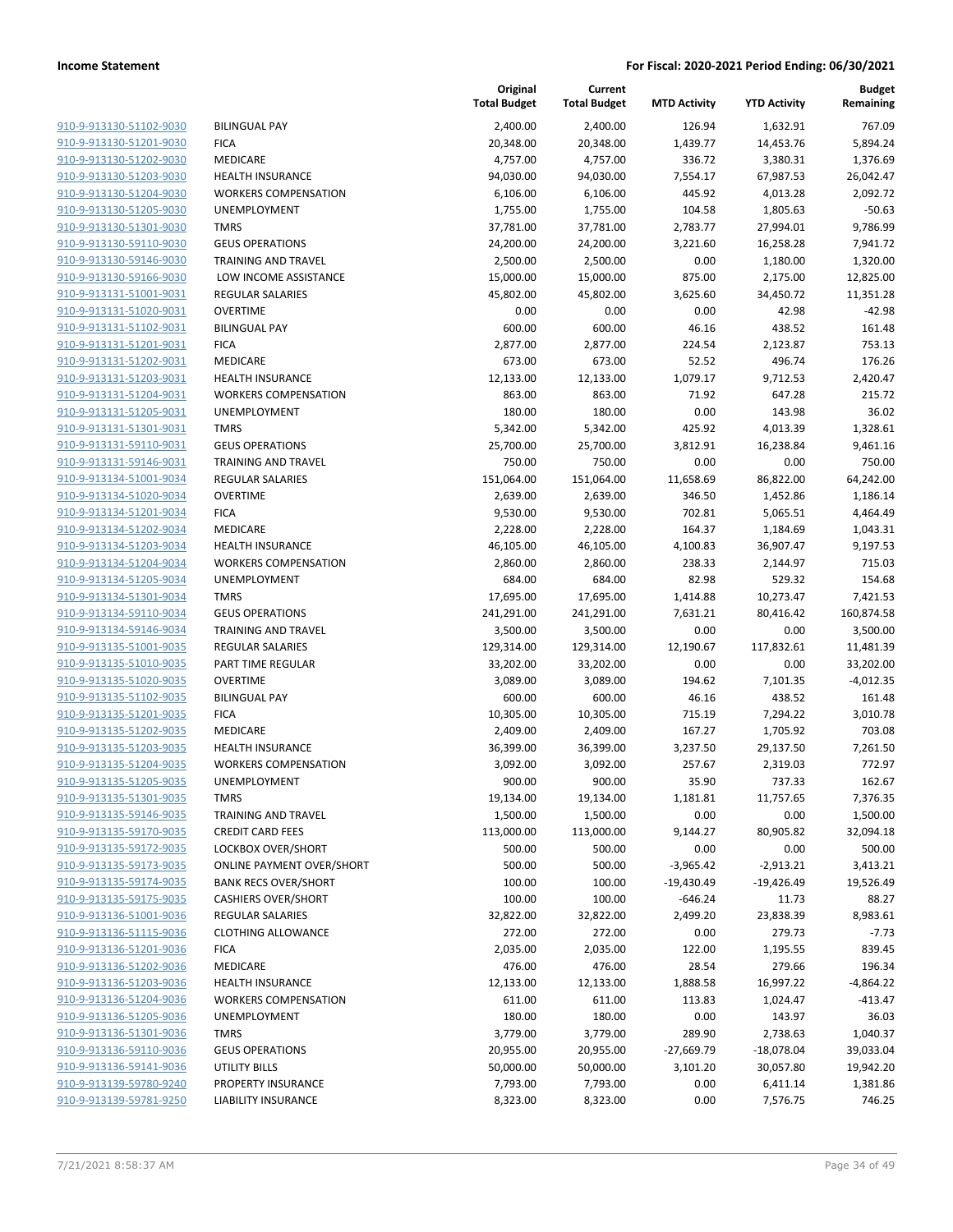|                         |                                      | Original<br><b>Total Budget</b> | Current<br><b>Total Budget</b> | <b>MTD Activity</b> | <b>YTD Activity</b> | <b>Budget</b><br>Remaining |
|-------------------------|--------------------------------------|---------------------------------|--------------------------------|---------------------|---------------------|----------------------------|
| 910-9-913139-59902-9301 | XFER to COG - ADMIN EXPENSES         | 82,689.00                       | 82,689.00                      | 6,890.75            | 66,932.33           | 15,756.67                  |
| 910-9-913139-59926-9301 | XFER to COG - GARAGE                 | 17,224.00                       | 17,224.00                      | 1,435.33            | 12,917.97           | 4,306.03                   |
| 910-9-913139-59927-9301 | XFER to COG - INSURANCE              | 3,924.00                        | 3,924.00                       | 327.00              | 2,943.00            | 981.00                     |
| 910-9-913139-59928-9301 | XFER to COG - IT                     | 125,380.00                      | 125,380.00                     | 10,448.33           | 94,034.97           | 31,345.03                  |
| 910-9-913159-59200-9353 | LANDSCAPING MAINTENANCE              | 3,500.00                        | 3,500.00                       | 192.00              | 1,728.00            | 1,772.00                   |
| 910-9-913159-59201-9353 | <b>BUILDINGS MAINTENANCE</b>         | 20,300.00                       | 20,300.00                      | 89.95               | 10,084.16           | 10,215.84                  |
| 910-9-913159-59205-9353 | <b>EQUIPMENT MAINTENANCE</b>         | 4,000.00                        | 4,000.00                       | 0.00                | 1,031.38            | 2,968.62                   |
| 910-9-913190-59390-9900 | <b>STRUCTURES &amp; IMPROVEMENTS</b> | 5,000.00                        | 5,000.00                       | 0.00                | 0.00                | 5,000.00                   |
| 910-9-930000-59060-5650 | <b>TRANSMISSION COSTS</b>            | 3,593,619.00                    | 3,593,619.00                   | 270,535.59          | 2,777,243.10        | 816,375.90                 |
| 910-9-930000-59110-5600 | <b>GEUS OPERATIONS</b>               | 108,800.00                      | 108,800.00                     | 9,758.50            | 161,920.33          | $-53,120.33$               |
| 910-9-930161-51001-5610 | REGULAR SALARIES                     | 267,462.00                      | 267,462.00                     | 19,900.60           | 187,762.61          | 79,699.39                  |
| 910-9-930161-51020-5610 | <b>OVERTIME</b>                      | 19,429.00                       | 19,429.00                      | 2,414.22            | 26,658.01           | $-7,229.01$                |
| 910-9-930161-51115-5610 | <b>CLOTHING ALLOWANCE</b>            | 60.00                           | 60.00                          | 0.00                | 28.00               | 32.00                      |
| 910-9-930161-51116-5610 | CAR ALLOWANCE                        | 1,950.00                        | 1,950.00                       | 150.00              | 1,425.00            | 525.00                     |
| 910-9-930161-51117-5610 | <b>CELL PHONE ALLOWANCE</b>          | 432.00                          | 432.00                         | 33.22               | 315.59              | 116.41                     |
| 910-9-930161-51201-5610 | <b>FICA</b>                          | 17,936.00                       | 17,936.00                      | 1,283.64            | 12,449.52           | 5,486.48                   |
| 910-9-930161-51202-5610 | MEDICARE                             | 4,193.00                        | 4,193.00                       | 300.21              | 2,911.58            | 1,281.42                   |
| 910-9-930161-51203-5610 | <b>HEALTH INSURANCE</b>              | 40,948.00                       | 40,948.00                      | 3,642.08            | 32,778.72           | 8,169.28                   |
| 910-9-930161-51204-5610 | <b>WORKERS COMPENSATION</b>          | 5,382.00                        | 5,382.00                       | 448.50              | 4,036.50            | 1,345.50                   |
| 910-9-930161-51205-5610 | UNEMPLOYMENT                         | 610.00                          | 610.00                         | 0.00                | 516.41              | 93.59                      |
| 910-9-930161-51301-5610 | <b>TMRS</b>                          | 33,302.00                       | 33,302.00                      | 2,609.78            | 24,838.71           | 8,463.29                   |
| 910-9-930161-59110-5610 | <b>GEUS OPERATIONS</b>               | 17,525.00                       | 17,525.00                      | 185.81              | 2,539.51            | 14,985.49                  |
| 910-9-930161-59146-5610 | <b>TRAINING AND TRAVEL</b>           | 35,000.00                       | 35,000.00                      | 0.00                | 6,980.00            | 28,020.00                  |
| 910-9-930181-51001-5810 | <b>REGULAR SALARIES</b>              | 164,522.00                      | 164,522.00                     | 11,904.48           | 111,703.70          | 52,818.30                  |
| 910-9-930181-51020-5810 | <b>OVERTIME</b>                      | 19,429.00                       | 19,429.00                      | 2,414.25            | 26,658.22           | $-7,229.22$                |
| 910-9-930181-51115-5810 | <b>CLOTHING ALLOWANCE</b>            | 843.00                          | 843.00                         | 0.00                | 101.94              | 741.06                     |
| 910-9-930181-51201-5810 | <b>FICA</b>                          | 11,406.00                       | 11,406.00                      | 887.76              | 8,578.45            | 2,827.55                   |
| 910-9-930181-51202-5810 | MEDICARE                             | 2,666.00                        | 2,666.00                       | 207.62              | 2,006.26            | 659.74                     |
| 910-9-930181-51203-5810 | <b>HEALTH INSURANCE</b>              | 28,815.00                       | 28,815.00                      | 2,562.92            | 23,066.28           | 5,748.72                   |
| 910-9-930181-51204-5810 | <b>WORKERS COMPENSATION</b>          | 3,423.00                        | 3,423.00                       | 285.25              | 2,567.25            | 855.75                     |
| 910-9-930181-51205-5810 | UNEMPLOYMENT                         | 430.00                          | 430.00                         | 0.00                | 318.48              | 111.52                     |
| 910-9-930181-51301-5810 | <b>TMRS</b>                          | 21,177.00                       | 21,177.00                      | 1,660.98            | 15,900.18           | 5,276.82                   |
| 910-9-930181-59110-5810 | <b>GEUS OPERATIONS</b>               | 10,725.00                       | 10,725.00                      | 120.42              | 1,450.41            | 9,274.59                   |
| 910-9-930190-59390-9900 | <b>STRUCTURES &amp; IMPROVEMENTS</b> | 0.00                            | 550,000.00                     | 0.00                | 10,058.38           | 539,941.62                 |
| 910-9-930190-59391-9900 | FURNITURE & OFFICE EQUIPMENT         | 550,000.00                      | 0.00                           | 0.00                | 36,800.00           | $-36,800.00$               |
| 910-9-931080-51001-5800 | REGULAR SALARIES                     | 749,375.00                      | 749,375.00                     | 72,901.64           | 465,401.69          | 283,973.31                 |
| 910-9-931080-51010-5800 | PART TIME REGULAR                    | 75,491.00                       | 75,491.00                      | 0.00                | 0.00                | 75,491.00                  |
| 910-9-931080-51020-5800 | <b>OVERTIME</b>                      | 1,695.00                        | 1,695.00                       | 0.00                | 2,047.76            | $-352.76$                  |
| 910-9-931080-51115-5800 | <b>CLOTHING ALLOWANCE</b>            | 850.00                          | 850.00                         | 0.00                | 1,800.36            | $-950.36$                  |
| 910-9-931080-51116-5800 | CAR ALLOWANCE                        | 3,900.00                        | 3,900.00                       | 150.00              | 2,025.00            | 1,875.00                   |
| 910-9-931080-51117-5800 | <b>CELL PHONE ALLOWANCE</b>          | 4,070.00                        | 4,070.00                       | 264.16              | 2,733.86            | 1,336.14                   |
| 910-9-931080-51201-5800 | <b>FICA</b>                          | 48,592.00                       | 48,592.00                      | 4,136.66            | 27,330.81           | 21,261.19                  |
| 910-9-931080-51202-5800 | MEDICARE                             | 12,102.00                       | 12,102.00                      | 967.46              | 6,591.65            | 5,510.35                   |
| 910-9-931080-51203-5800 | <b>HEALTH INSURANCE</b>              | 89,784.00                       | 89,784.00                      | 7,985.84            | 71,872.56           | 17,911.44                  |
| 910-9-931080-51204-5800 | <b>WORKERS COMPENSATION</b>          | 15,525.00                       | 15,525.00                      | 1,293.75            | 11,643.75           | 3,881.25                   |
| 910-9-931080-51205-5800 | UNEMPLOYMENT                         | 1,692.00                        | 1,692.00                       | 149.14              | 1,212.10            | 479.90                     |
| 910-9-931080-51301-5800 | <b>TMRS</b>                          | 87,384.00                       | 87,384.00                      | 8,038.39            | 51,433.65           | 35,950.35                  |
| 910-9-931080-59110-5800 | <b>GEUS OPERATIONS</b>               | 8,780.00                        | 8,780.00                       | 560.17              | 8,313.40            | 466.60                     |
| 910-9-931080-59146-5800 | <b>TRAINING AND TRAVEL</b>           | 14,600.00                       | 14,600.00                      | 817.00              | 2,022.00            | 12,578.00                  |
| 910-9-931080-59148-5800 | <b>FUEL</b>                          | 4,000.00                        | 4,000.00                       | 308.04              | 1,987.67            | 2,012.33                   |
| 910-9-931080-59205-5800 | <b>EQUIPMENT MAINTENANCE</b>         | 1,500.00                        | 1,500.00                       | 0.00                | 1,302.06            | 197.94                     |
| 910-9-931088-51001-5880 | REGULAR SALARIES                     | 52,914.00                       | 52,914.00                      | $-22,993.94$        | 42,256.00           | 10,658.00                  |
| 910-9-931088-51117-5880 | <b>CELL PHONE ALLOWANCE</b>          | 960.00                          | 960.00                         | 73.84               | 701.48              | 258.52                     |
| 910-9-931088-51201-5880 | <b>FICA</b>                          | 3,340.00                        | 3,340.00                       | $-1,172.06$         | 2,551.84            | 788.16                     |
| 910-9-931088-51202-5880 | MEDICARE                             | 781.00                          | 781.00                         | $-274.12$           | 596.81              | 184.19                     |
| 910-9-931088-51203-5880 | <b>HEALTH INSURANCE</b>              | 12,133.00                       | 12,133.00                      | 1,079.17            | 9,712.53            | 2,420.47                   |
| 910-9-931088-51204-5880 | <b>WORKERS COMPENSATION</b>          | 1,002.00                        | 1,002.00                       | 83.50               | 751.50              | 250.50                     |
| 910-9-931088-51205-5880 | UNEMPLOYMENT                         | 180.00                          | 180.00                         | $-144.00$           | 144.00              | 36.00                      |
| 910-9-931088-51301-5880 | <b>TMRS</b>                          | 6,202.00                        | 6,202.00                       | -2,620.84           | 4,939.59            | 1,262.41                   |
|                         |                                      |                                 |                                |                     |                     |                            |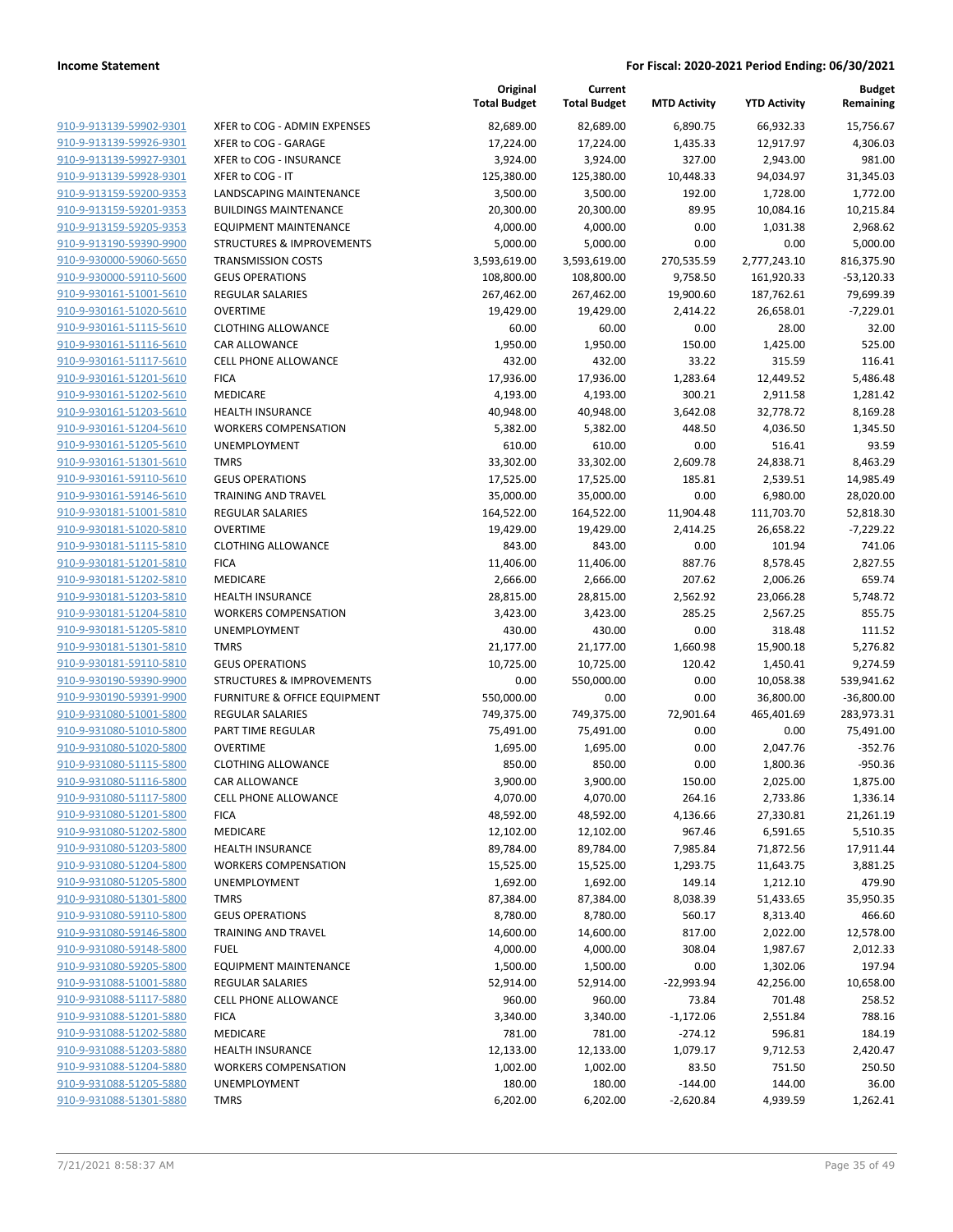| 910-9-931088-59110-5880                                          |
|------------------------------------------------------------------|
| 910-9-931088-59146-5880                                          |
| 910-9-931092-51001-9202                                          |
| <u>910-9-931092-51116-9202</u>                                   |
| 910-9-931092-51117-9202                                          |
| 910-9-931092-51201-9202                                          |
| 910-9-931092-51202-9202                                          |
| 910-9-931092-51203-9202                                          |
| <u>910-9-931092-51204-9202</u>                                   |
| 910-9-931092-51205-9202                                          |
| 910-9-931092-51301-9202                                          |
| 910-9-931092-59110-9212                                          |
| 910-9-931092-59130-9212                                          |
| <u>910-9-931092-59133-9212</u>                                   |
| <u>910-9-931092-59146-9212</u>                                   |
| 910-9-931093-59205-9352                                          |
| 910-9-931099-59391-9900                                          |
| 910-9-931462-51001-5620                                          |
| <u>910-9-931462-51115-5620</u>                                   |
| 910-9-931462-51117-5620                                          |
| 910-9-931462-51201-5620                                          |
| 910-9-931462-51202-5620                                          |
| 910-9-931462-51203-5620                                          |
| <u>910-9-931462-51204-5620</u>                                   |
| 910-9-931462-51205-5620                                          |
| 910-9-931462-51301-5620                                          |
| 910-9-931462-59110-5620                                          |
| <u>910-9-931462-59146-5620</u>                                   |
|                                                                  |
| <u>910-9-931462-59148-5620</u><br><u>910-9-931462-59198-5620</u> |
| 910-9-931462-59199-5620                                          |
| 910-9-931470-51001-5700                                          |
|                                                                  |
| 910-9-931470-51020-5700                                          |
| 910-9-931470-51115-5700                                          |
| 910-9-931470-51117-5700<br>910-9-931470-51201-5700               |
|                                                                  |
| 910-9-931470-51202-5700                                          |
| 910-9-931470-51203-5700                                          |
| 910-9-931470-51204-5700                                          |
| 910-9-931470-51205-5700                                          |
| 910-9-931470-51301-5700                                          |
| 910-9-931470-59205-5700                                          |
| 910-9-931470-59253-5700                                          |
| 910-9-931490-59353-9900                                          |
| 910-9-931491-51001-9911                                          |
| 910-9-931491-51020-9911                                          |
| 910-9-931491-51201-9911                                          |
| <u>910-9-931491-51202-9911</u>                                   |
| <u>910-9-931491-51205-9911</u>                                   |
| 910-9-931491-51301-9911                                          |
| 910-9-931528-51001-5820                                          |
| 910-9-931528-51115-5820                                          |
| 910-9-931528-51117-5820                                          |
| 910-9-931528-51201-5820                                          |
| 910-9-931528-51202-5820                                          |
| 910-9-931528-51203-5820                                          |
| 910-9-931528-51204-5820                                          |
| 910-9-931528-51205-5820                                          |
| 910-9-931528-51301-5820                                          |
|                                                                  |

|                         |                                         | Original<br><b>Total Budget</b> | Current<br><b>Total Budget</b> | <b>MTD Activity</b> | <b>YTD Activity</b> | <b>Budget</b><br>Remaining |
|-------------------------|-----------------------------------------|---------------------------------|--------------------------------|---------------------|---------------------|----------------------------|
| 910-9-931088-59110-5880 | <b>GEUS OPERATIONS</b>                  | 6,700.00                        | 6,700.00                       | 20.13               | 1,483.22            | 5,216.78                   |
| 910-9-931088-59146-5880 | <b>TRAINING AND TRAVEL</b>              | 4,000.00                        | 4,000.00                       | 0.00                | 0.00                | 4,000.00                   |
| 910-9-931092-51001-9202 | <b>REGULAR SALARIES</b>                 | 122,868.00                      | 122,868.00                     | 10,179.52           | 78,460.16           | 44,407.84                  |
| 910-9-931092-51116-9202 | <b>CAR ALLOWANCE</b>                    | 1,560.00                        | 1,560.00                       | 150.00              | 1,200.00            | 360.00                     |
| 910-9-931092-51117-9202 | CELL PHONE ALLOWANCE                    | 1,632.00                        | 1,632.00                       | 132.92              | 1,126.15            | 505.85                     |
| 910-9-931092-51201-9202 | <b>FICA</b>                             | 7,816.00                        | 7,816.00                       | 638.40              | 5,390.79            | 2,425.21                   |
| 910-9-931092-51202-9202 | MEDICARE                                | 1,828.00                        | 1,828.00                       | 149.30              | 1,260.73            | 567.27                     |
| 910-9-931092-51203-9202 | <b>HEALTH INSURANCE</b>                 | 20,626.00                       | 20,626.00                      | 1,834.58            | 16,511.22           | 4,114.78                   |
| 910-9-931092-51204-9202 | <b>WORKERS COMPENSATION</b>             | 2,345.00                        | 2,345.00                       | 195.42              | 1,758.78            | 586.22                     |
| 910-9-931092-51205-9202 | <b>UNEMPLOYMENT</b>                     | 306.00                          | 306.00                         | 0.00                | 378.16              | $-72.16$                   |
| 910-9-931092-51301-9202 | <b>TMRS</b>                             | 14,513.00                       | 14,513.00                      | 1,213.64            | 10,038.46           | 4,474.54                   |
| 910-9-931092-59110-9212 | <b>GEUS OPERATIONS</b>                  | 32,889.00                       | 32,889.00                      | 4,748.77            | 23,593.60           | 9,295.40                   |
| 910-9-931092-59130-9212 | PHONE MANAGEMENT SERVICE                | 81,000.00                       | 81,000.00                      | 0.00                | 53,376.00           | 27,624.00                  |
| 910-9-931092-59133-9212 | OFFICE 365                              | 19,200.00                       | 19,200.00                      | 2,183.50            | 15,806.50           | 3,393.50                   |
| 910-9-931092-59146-9212 | <b>TRAINING AND TRAVEL</b>              | 8,700.00                        | 8,700.00                       | 0.00                | 637.34              | 8,062.66                   |
| 910-9-931093-59205-9352 | EQUIPMENT MAINTENANCE - IT              | 24,500.00                       | 24,500.00                      | 0.00                | 2,907.30            | 21,592.70                  |
| 910-9-931099-59391-9900 | <b>FURNITURE &amp; OFFICE EQUIPMENT</b> | 128,000.00                      | 128,000.00                     | 1,653.11            | 141,212.13          | $-13,212.13$               |
| 910-9-931462-51001-5620 | <b>REGULAR SALARIES</b>                 | 52,399.00                       | 52,399.00                      | 4,052.00            | 38,528.02           | 13,870.98                  |
| 910-9-931462-51115-5620 | <b>CLOTHING ALLOWANCE</b>               | 150.00                          | 150.00                         | 0.00                | 490.79              | $-340.79$                  |
| 910-9-931462-51117-5620 | CELL PHONE ALLOWANCE                    | 318.00                          | 318.00                         | 24.46               | 232.37              | 85.63                      |
| 910-9-931462-51201-5620 | <b>FICA</b>                             | 3,268.00                        | 3,268.00                       | 212.12              | 2,054.20            | 1,213.80                   |
| 910-9-931462-51202-5620 | MEDICARE                                | 764.00                          | 764.00                         | 49.60               | 480.39              | 283.61                     |
| 910-9-931462-51203-5620 | <b>HEALTH INSURANCE</b>                 | 6,067.00                        | 6,067.00                       | 539.58              | 4,856.22            | 1,210.78                   |
| 910-9-931462-51204-5620 | <b>WORKERS COMPENSATION</b>             | 997.00                          | 997.00                         | 83.08               | 747.72              | 249.28                     |
| 910-9-931462-51205-5620 | UNEMPLOYMENT                            | 89.00                           | 89.00                          | 0.00                | 78.77               | 10.23                      |
| 910-9-931462-51301-5620 | <b>TMRS</b>                             | 6,069.00                        | 6,069.00                       | 472.86              | 4,453.22            | 1,615.78                   |
| 910-9-931462-59110-5620 | <b>GEUS OPERATIONS</b>                  | 8,485.00                        | 8,485.00                       | 536.19              | 12,643.81           | $-4,158.81$                |
| 910-9-931462-59146-5620 | <b>TRAINING AND TRAVEL</b>              | 3,000.00                        | 3,000.00                       | 750.00              | 810.00              | 2,190.00                   |
| 910-9-931462-59148-5620 | <b>FUEL</b>                             | 1,900.00                        | 1,900.00                       | 220.07              | 1,710.65            | 189.35                     |
| 910-9-931462-59198-5620 | <b>COLOCATION CHARGES</b>               | 10,189.00                       | 10,189.00                      | 0.00                | 10,189.00           | 0.00                       |
| 910-9-931462-59199-5620 | <b>LEASE OF DARK FIBER</b>              | 324,000.00                      | 324,000.00                     | 0.00                | 324,000.00          | 0.00                       |
| 910-9-931470-51001-5700 | <b>REGULAR SALARIES</b>                 | 91,588.00                       | 91,588.00                      | 7,136.04            | 67,833.93           | 23,754.07                  |
| 910-9-931470-51020-5700 | <b>OVERTIME</b>                         | 4,978.00                        | 4,978.00                       | 522.36              | 2,265.71            | 2,712.29                   |
| 910-9-931470-51115-5700 | <b>CLOTHING ALLOWANCE</b>               | 844.00                          | 844.00                         | 0.00                | 1,472.40            | $-628.40$                  |
| 910-9-931470-51117-5700 | CELL PHONE ALLOWANCE                    | 432.00                          | 432.00                         | 49.86               | 473.67              | -41.67                     |
| 910-9-931470-51201-5700 | <b>FICA</b>                             | 6,014.00                        | 6,014.00                       | 415.11              | 3,835.52            | 2,178.48                   |
| 910-9-931470-51202-5700 | MEDICARE                                | 1,407.00                        | 1,407.00                       | 97.08               | 897.00              | 510.00                     |
| 910-9-931470-51203-5700 | <b>HEALTH INSURANCE</b>                 | 18,201.00                       | 18,201.00                      | 1,618.75            | 14,568.75           | 3,632.25                   |
| 910-9-931470-51204-5700 | <b>WORKERS COMPENSATION</b>             | 1,836.00                        | 1,836.00                       | 153.00              | 1,377.00            | 459.00                     |
| 910-9-931470-51205-5700 | UNEMPLOYMENT                            | 266.00                          | 266.00                         | 0.00                | 238.64              | 27.36                      |
| 910-9-931470-51301-5700 | <b>TMRS</b>                             | 11,167.00                       | 11,167.00                      | 894.15              | 8,108.42            | 3,058.58                   |
| 910-9-931470-59205-5700 | <b>EQUIPMENT MAINTENANCE</b>            | 4,150.00                        | 4,150.00                       | 72.17               | 4,420.38            | $-270.38$                  |
| 910-9-931470-59253-5700 | TRANSMISSION SUBSTATION MAINT           | 19,278.00                       | 19,278.00                      | 1,855.71            | 7,647.44            | 11,630.56                  |
| 910-9-931490-59353-9900 | <b>TRANSMISSION SUBSTATIONS</b>         | 1,246,800.00                    | 1,246,800.00                   | 1,637.62            | 92,802.82           | 1,153,997.18               |
| 910-9-931491-51001-9911 | <b>REGULAR SALARIES</b>                 | 2,428.00                        | 2,428.00                       | 0.00                | 0.00                | 2,428.00                   |
| 910-9-931491-51020-9911 | <b>OVERTIME</b>                         | 84.00                           | 84.00                          | 0.00                | 0.00                | 84.00                      |
| 910-9-931491-51201-9911 | <b>FICA</b>                             | 156.00                          | 156.00                         | 0.00                | 0.00                | 156.00                     |
| 910-9-931491-51202-9911 | MEDICARE                                | 37.00                           | 37.00                          | 0.00                | 0.00                | 37.00                      |
| 910-9-931491-51205-9911 | UNEMPLOYMENT                            | 5.00                            | 5.00                           | 0.00                | 0.00                | 5.00                       |
| 910-9-931491-51301-9911 | <b>TMRS</b>                             | 290.00                          | 290.00                         | 0.00                | 0.00                | 290.00                     |
| 910-9-931528-51001-5820 | <b>REGULAR SALARIES</b>                 | 52,546.00                       | 52,546.00                      | 4,052.00            | 38,528.01           | 14,017.99                  |
| 910-9-931528-51115-5820 | <b>CLOTHING ALLOWANCE</b>               | 150.00                          | 150.00                         | 0.00                | 490.77              | $-340.77$                  |
| 910-9-931528-51117-5820 | <b>CELL PHONE ALLOWANCE</b>             | 318.00                          | 318.00                         | 24.46               | 232.37              | 85.63                      |
| 910-9-931528-51201-5820 | <b>FICA</b>                             | 3,277.00                        | 3,277.00                       | 252.74              | 2,403.14            | 873.86                     |
| 910-9-931528-51202-5820 | MEDICARE                                | 766.00                          | 766.00                         | 59.10               | 561.95              | 204.05                     |
| 910-9-931528-51203-5820 | <b>HEALTH INSURANCE</b>                 | 6,067.00                        | 6,067.00                       | 539.58              | 4,856.22            | 1,210.78                   |
| 910-9-931528-51204-5820 | <b>WORKERS COMPENSATION</b>             | 997.00                          | 997.00                         | 83.08               | 747.72              | 249.28                     |
| 910-9-931528-51205-5820 | UNEMPLOYMENT                            | 89.00                           | 89.00                          | 0.00                | 65.22               | 23.78                      |
| 910-9-931528-51301-5820 | <b>TMRS</b>                             | 6,086.00                        | 6,086.00                       | 472.86              | 4,453.22            | 1,632.78                   |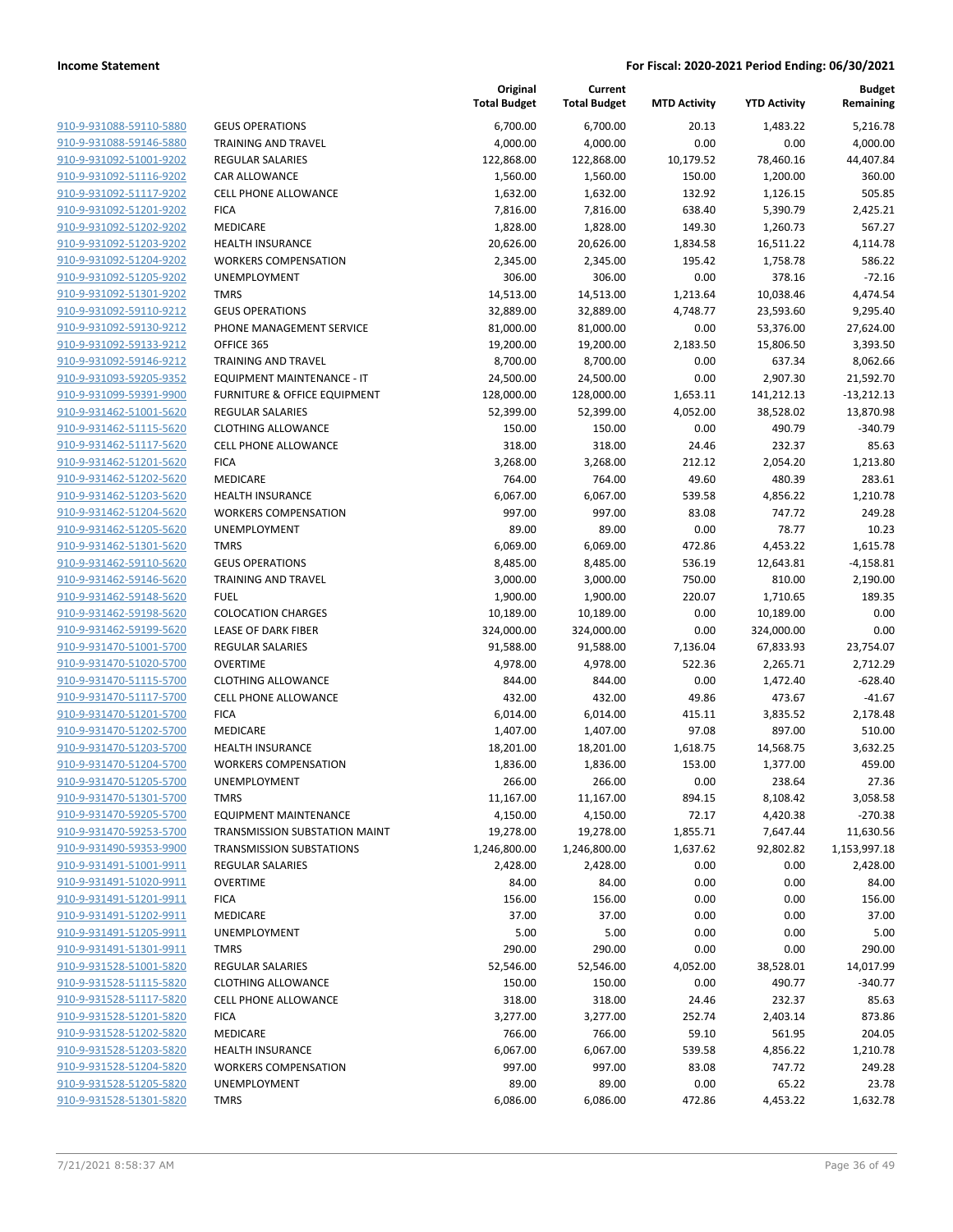**Current**

**Original**

**Budget**

|                                                    |                                            | <b>Total Budget</b> | <b>Total Budget</b> | <b>MTD Activity</b> | <b>YTD Activity</b>  | Remaining              |
|----------------------------------------------------|--------------------------------------------|---------------------|---------------------|---------------------|----------------------|------------------------|
| 910-9-931528-59110-5820                            | <b>GEUS OPERATIONS</b>                     | 8,485.00            | 8,485.00            | 57.89               | 2,713.58             | 5,771.42               |
| 910-9-931528-59146-5820                            | <b>TRAINING AND TRAVEL</b>                 | 5,970.00            | 5,970.00            | 750.00              | 810.00               | 5,160.00               |
| 910-9-931528-59148-5820                            | <b>FUEL</b>                                | 2,300.00            | 2,300.00            | 467.13              | 2,012.66             | 287.34                 |
| 910-9-931529-51001-5920                            | <b>REGULAR SALARIES</b>                    | 91,847.00           | 91,847.00           | 7,136.02            | 67,833.69            | 24,013.31              |
| 910-9-931529-51020-5920                            | <b>OVERTIME</b>                            | 4,992.00            | 4,992.00            | 522.36              | 2,265.78             | 2,726.22               |
| 910-9-931529-51115-5920                            | <b>CLOTHING ALLOWANCE</b>                  | 730.00              | 730.00              | 0.00                | 1,555.70             | $-825.70$              |
| 910-9-931529-51117-5920                            | <b>CELL PHONE ALLOWANCE</b>                | 432.00              | 432.00              | 49.80               | 473.10               | $-41.10$               |
| 910-9-931529-51201-5920                            | <b>FICA</b>                                | 6,031.00            | 6,031.00            | 477.91              | 4,375.49             | 1,655.51               |
| 910-9-931529-51202-5920                            | <b>MEDICARE</b>                            | 1,411.00            | 1,411.00            | 111.77              | 1,023.32             | 387.68                 |
| 910-9-931529-51203-5920                            | <b>HEALTH INSURANCE</b>                    | 18,201.00           | 18,201.00           | 1,618.75            | 14,568.75            | 3,632.25               |
| 910-9-931529-51204-5920                            | <b>WORKERS COMPENSATION</b>                | 1,836.00            | 1,836.00            | 153.00              | 1,377.00             | 459.00                 |
| 910-9-931529-51205-5920                            | UNEMPLOYMENT                               | 266.00              | 266.00              | 0.00                | 193.36               | 72.64                  |
| 910-9-931529-51301-5920                            | <b>TMRS</b>                                | 11,198.00           | 11,198.00           | 894.15              | 8,108.42             | 3,089.58               |
| 910-9-931529-59205-5920                            | <b>EQUIPMENT MAINTENANCE</b>               | 5,250.00            | 5,250.00            | 77.27               | 7,606.94             | $-2,356.94$            |
| 910-9-931529-59262-5920                            | DISTRIBUTION SUBSTATION MAINTENANCE        | 32,878.00           | 32,878.00           | 5,092.28            | 9,151.39             | 23,726.61              |
| 910-9-931590-59362-9900                            | DISTRIBUTION SUBSTATIONS                   | 1,870,200.00        | 1,870,200.00        | 1,637.62            | 136,517.80           | 1,733,682.20           |
| 910-9-931591-51001-9912                            | <b>REGULAR SALARIES</b>                    | 2,022.00            | 2,022.00            | 0.00                | 0.00                 | 2,022.00               |
| 910-9-931591-51020-9912                            | <b>OVERTIME</b>                            | 70.00               | 70.00               | 0.00                | 0.00                 | 70.00                  |
| 910-9-931591-51201-9912                            | <b>FICA</b>                                | 130.00              | 130.00              | 0.00                | 0.00                 | 130.00                 |
| 910-9-931591-51202-9912                            | <b>MEDICARE</b>                            | 31.00               | 31.00               | 0.00                | 0.00                 | 31.00                  |
| 910-9-931591-51205-9912                            | UNEMPLOYMENT                               | 5.00                | 5.00                | 0.00                | 0.00                 | 5.00                   |
| 910-9-931591-51301-9912                            | <b>TMRS</b>                                | 242.00              | 242.00              | 0.00                | 0.00                 | 242.00                 |
| 910-9-932467-51001-5671                            | REGULAR SALARIES                           | 63,917.00           | 63,917.00           | 1,869.01            | 29,334.32            | 34,582.68              |
| 910-9-932467-51020-5671                            | <b>OVERTIME</b>                            | 15,672.00           | 15,672.00           | 222.06              | 6,772.85             | 8,899.15               |
| 910-9-932467-51115-5671                            | <b>CLOTHING ALLOWANCE</b>                  | 980.00              | 980.00              | 0.00                | 1,018.38             | $-38.38$               |
| 910-9-932467-51201-5671                            | <b>FICA</b>                                | 4,935.00            | 4,935.00            | 96.40               | 1,998.42             | 2,936.58               |
| 910-9-932467-51202-5671                            | MEDICARE                                   | 1,154.00            | 1,154.00            | 22.55               | 467.38               | 686.62                 |
| 910-9-932467-51203-5671                            | <b>HEALTH INSURANCE</b>                    | 12,133.00           | 12,133.00           | 1,079.17            | 9,712.53             | 2,420.47               |
| 910-9-932467-51204-5671                            | <b>WORKERS COMPENSATION</b>                | 1,770.00            | 1,770.00            | 147.50              | 1,327.50             | 442.50                 |
| 910-9-932467-51205-5671                            | UNEMPLOYMENT                               | 151.00              | 151.00              | 0.00                | 103.44               | 47.56                  |
| 910-9-932467-51301-5671                            | <b>TMRS</b>                                | 9,163.00            | 9,163.00            | 242.56              | 4,149.54             | 5,013.46               |
| 910-9-932467-59110-5671                            | <b>GEUS OPERATIONS</b>                     | 3,000.00            | 3,000.00            | 19.83               | 143.20               | 2,856.80               |
| 910-9-932467-59146-5671                            | <b>TRAINING AND TRAVEL</b>                 | 1,000.00            | 1,000.00            | 0.00                | 0.00                 | 1,000.00               |
| 910-9-932467-59148-5671                            | <b>FUEL</b>                                | 4,700.00            | 4,700.00            | 297.96              | 3,293.16             | 1,406.84               |
| 910-9-932474-51001-5740<br>910-9-932474-51020-5740 | <b>REGULAR SALARIES</b><br><b>OVERTIME</b> | 59,915.00           | 59,915.00           | 3,220.14            | 33,308.03            | 26,606.97              |
| 910-9-932474-51115-5740                            | <b>CLOTHING ALLOWANCE</b>                  | 14,690.00<br>980.00 | 14,690.00<br>980.00 | 154.98<br>0.00      | 2,892.96<br>1,090.44 | 11,797.04<br>$-110.44$ |
| 910-9-932474-51201-5740                            | <b>FICA</b>                                | 4,625.00            | 4,625.00            | 187.34              | 2,055.30             | 2,569.70               |
| 910-9-932474-51202-5740                            | MEDICARE                                   | 1,081.00            | 1,081.00            | 43.82               | 480.70               | 600.30                 |
| 910-9-932474-51203-5740                            | <b>HEALTH INSURANCE</b>                    | 12,133.00           | 12,133.00           | 1,079.17            | 9,712.53             | 2,420.47               |
| 910-9-932474-51204-5740                            | <b>WORKERS COMPENSATION</b>                | 1,660.00            | 1,660.00            | 138.33              | 1,244.97             | 415.03                 |
| 910-9-932474-51205-5740                            | UNEMPLOYMENT                               | 151.00              | 151.00              | 0.00                | 96.71                | 54.29                  |
| 910-9-932474-51301-5740                            | <b>TMRS</b>                                | 8,589.00            | 8,589.00            | 391.51              | 4,161.08             | 4,427.92               |
| 910-9-932474-59257-5740                            | TRANSMISSION LINE MAINTENANCE              | 85,440.00           | 85,440.00           | 9,446.09            | 63,139.97            | 22,300.03              |
| 910-9-932490-59356-9900                            | <b>GEUS TRANSMISSION LINES</b>             | 112,000.00          | 112,000.00          | 0.00                | 15,368.24            | 96,631.76              |
| 910-9-932490-59392-9900                            | TRANSPORTATION EQUIPMENT                   | 0.00                | 0.00                | 25,217.80           | 25,217.80            | $-25,217.80$           |
| 910-9-932491-51001-9913                            | <b>REGULAR SALARIES</b>                    | 24,223.00           | 24,223.00           | 0.00                | 3,912.82             | 20,310.18              |
| 910-9-932491-51201-9913                            | <b>FICA</b>                                | 1,870.00            | 1,870.00            | 0.00                | 296.68               | 1,573.32               |
| 910-9-932491-51202-9913                            | MEDICARE                                   | 438.00              | 438.00              | 0.00                | 69.39                | 368.61                 |
| 910-9-932491-51205-9913                            | UNEMPLOYMENT                               | 58.00               | 58.00               | 0.00                | 0.00                 | 58.00                  |
| 910-9-932491-51301-9913                            | <b>TMRS</b>                                | 3,472.00            | 3,472.00            | 0.00                | 554.61               | 2,917.39               |
| 910-9-932500-51001-5801                            | <b>REGULAR SALARIES</b>                    | 130,129.00          | 130,129.00          | 10,009.96           | 95,162.65            | 34,966.35              |
| 910-9-932500-51115-5801                            | <b>CLOTHING ALLOWANCE</b>                  | 430.00              | 430.00              | 0.00                | 136.83               | 293.17                 |
| 910-9-932500-51117-5801                            | <b>CELL PHONE ALLOWANCE</b>                | 636.00              | 636.00              | 48.92               | 464.74               | 171.26                 |
| 910-9-932500-51201-5801                            | <b>FICA</b>                                | 7,961.00            | 7,961.00            | 586.68              | 5,605.09             | 2,355.91               |
| 910-9-932500-51202-5801                            | MEDICARE                                   | 1,896.00            | 1,896.00            | 137.20              | 1,310.80             | 585.20                 |
| 910-9-932500-51203-5801                            | <b>HEALTH INSURANCE</b>                    | 12,133.00           | 12,133.00           | 1,079.17            | 9,712.53             | 2,420.47               |
| 910-9-932500-51204-5801                            | <b>WORKERS COMPENSATION</b>                | 2,433.00            | 2,433.00            | 202.75              | 1,824.75             | 608.25                 |
| 910-9-932500-51205-5801                            | UNEMPLOYMENT                               | 180.00              | 180.00              | 0.00                | 144.00               | 36.00                  |
|                                                    |                                            |                     |                     |                     |                      |                        |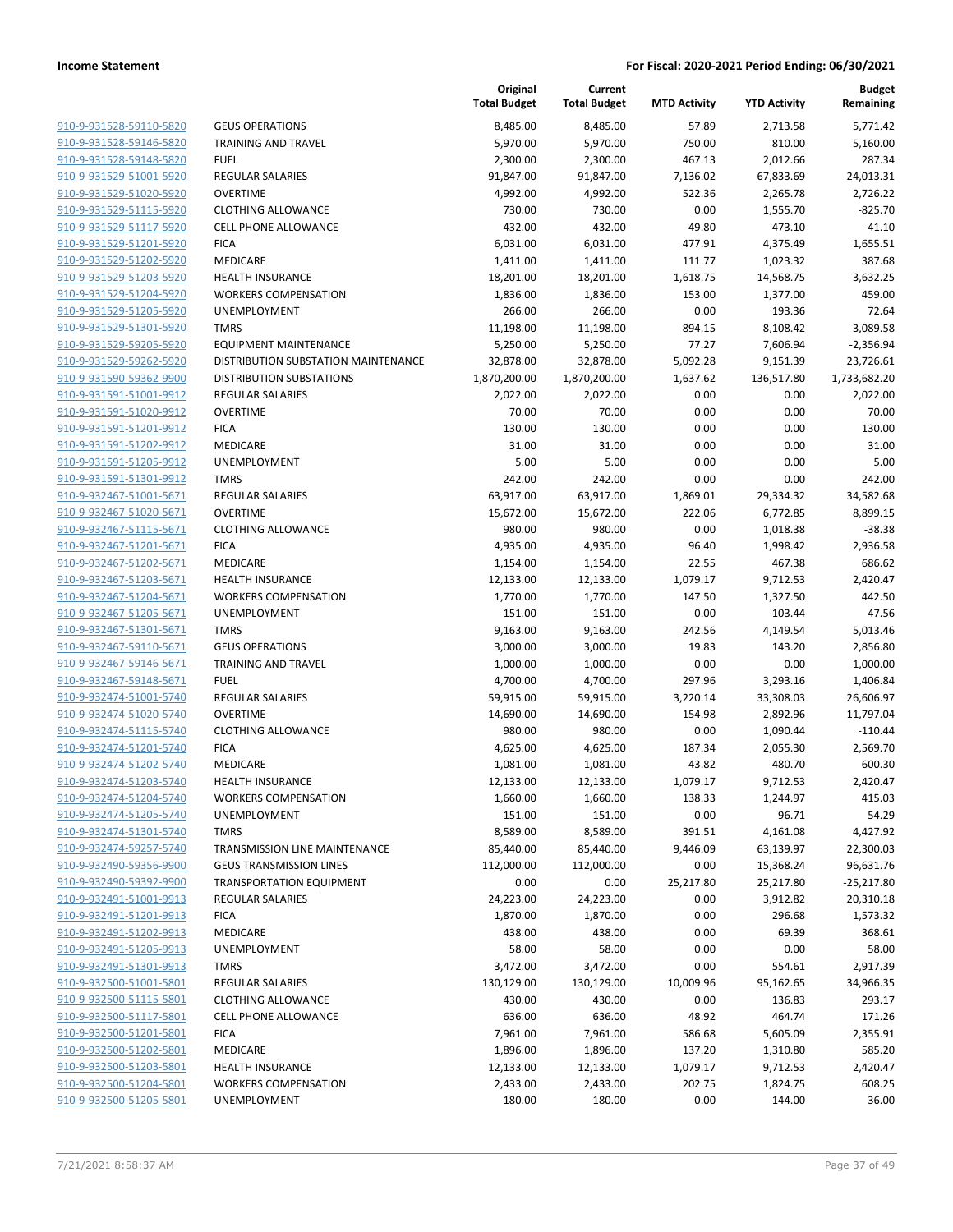| 910-9-932500-51301-5801                            |
|----------------------------------------------------|
| 910-9-932500-59110-5801                            |
| 910-9-932500-59112-5801                            |
| 910-9-932500-59146-5801                            |
| 910-9-932500-59148-5801                            |
| <u>910-9-932503-51001-5830</u>                     |
| 910-9-932503-51020-5830                            |
| 910-9-932503-51115-5830                            |
| 910-9-932503-51117-5830                            |
| 910-9-932503-51201-5830                            |
| 910-9-932503-51202-5830                            |
| 910-9-932503-51203-5830                            |
| 910-9-932503-51204-5830                            |
| 910-9-932503-51205-5830                            |
| 910-9-932503-51301-5830                            |
| <u>910-9-932503-59110-5830</u>                     |
| 910-9-932503-59148-5830                            |
| 910-9-932504-51001-5840                            |
| 910-9-932504-51020-5840                            |
| 910-9-932504-51115-5840                            |
| <u>910-9-932504-51117-5840</u>                     |
| 910-9-932504-51201-5840                            |
| 910-9-932504-51202-5840                            |
| 910-9-932504-51203-5840                            |
| 910-9-932504-51204-5840                            |
| <u>910-9-932504-51205-5840</u>                     |
| 910-9-932504-51301-5840                            |
| 910-9-932504-59110-5840                            |
| 910-9-932504-59148-5840                            |
| 910-9-932505-51001-5850                            |
| <u>910-9-932505-51020-5850</u>                     |
| 910-9-932505-51201-5850                            |
| 910-9-932505-51202-5850                            |
| 910-9-932505-51205-5850                            |
|                                                    |
| 910-9-932505-51301-5850<br>910-9-932506-51001-5860 |
|                                                    |
| 910-9-932506-51115-5860<br>910-9-932506-51117-5860 |
|                                                    |
| 910-9-932506-51201-5860                            |
| 910-9-932506-51202-5860                            |
| 910-9-932506-51203-5860                            |
| <u>910-9-932506-51204-5860</u>                     |
| 910-9-932506-51205-5860                            |
| 910-9-932506-51301-5860                            |
| 910-9-932506-59110-5860                            |
| 910-9-932506-59148-5860                            |
| <u>910-9-932507-51001-5870</u>                     |
| 910-9-932507-51020-5870                            |
| 910-9-932507-51102-5870                            |
| 910-9-932507-51201-5870                            |
| <u>910-9-932507-51202-5870</u>                     |
| 910-9-932507-51205-5870                            |
| 910-9-932507-51301-5870                            |
| 910-9-932509-59147-5890                            |
| <u>910-9-932510-51001-5900</u>                     |
| <u>910-9-932510-51020-5900</u>                     |
| 910-9-932510-51102-5900                            |
| 910-9-932510-51115-5900                            |
| 910-9-932510-51201-5900                            |
|                                                    |

|                         |                             | Original<br><b>Total Budget</b> | Current<br><b>Total Budget</b> | <b>MTD Activity</b> | <b>YTD Activity</b> | <b>Budget</b><br>Remaining |
|-------------------------|-----------------------------|---------------------------------|--------------------------------|---------------------|---------------------|----------------------------|
| 910-9-932500-51301-5801 | <b>TMRS</b>                 | 15,054.00                       | 15,054.00                      | 1,166.84            | 10,979.32           | 4,074.68                   |
| 910-9-932500-59110-5801 | <b>GEUS OPERATIONS</b>      | 4,860.00                        | 4,860.00                       | 381.67              | 3,131.67            | 1,728.33                   |
| 910-9-932500-59112-5801 | <b>SAFETY</b>               | 44,450.00                       | 44,450.00                      | 160.05              | 3,446.56            | 41,003.44                  |
| 910-9-932500-59146-5801 | <b>TRAINING AND TRAVEL</b>  | 14,000.00                       | 14,000.00                      | 207.26              | $-1,285.91$         | 15,285.91                  |
| 910-9-932500-59148-5801 | <b>FUEL</b>                 | 5,000.00                        | 5,000.00                       | 797.72              | 4,543.55            | 456.45                     |
| 910-9-932503-51001-5830 | REGULAR SALARIES            | 160,869.00                      | 160,869.00                     | 9,172.21            | 90,933.59           | 69,935.41                  |
| 910-9-932503-51020-5830 | <b>OVERTIME</b>             | 31,025.00                       | 31,025.00                      | 787.31              | 7,317.12            | 23,707.88                  |
| 910-9-932503-51115-5830 | <b>CLOTHING ALLOWANCE</b>   | 2,161.00                        | 2,161.00                       | 1,214.00            | 4,255.58            | $-2,094.58$                |
| 910-9-932503-51117-5830 | <b>CELL PHONE ALLOWANCE</b> | 318.00                          | 318.00                         | 24.46               | 232.37              | 85.63                      |
| 910-9-932503-51201-5830 | <b>FICA</b>                 | 11,917.00                       | 11,917.00                      | 526.62              | 5,358.94            | 6,558.06                   |
| 910-9-932503-51202-5830 | MEDICARE                    | 2,788.00                        | 2,788.00                       | 123.16              | 1,253.29            | 1,534.71                   |
| 910-9-932503-51203-5830 | <b>HEALTH INSURANCE</b>     | 24,268.00                       | 24,268.00                      | 2,158.33            | 19,424.97           | 4,843.03                   |
| 910-9-932503-51204-5830 | <b>WORKERS COMPENSATION</b> | 3,861.00                        | 3,861.00                       | 321.75              | 2,895.75            | 965.25                     |
| 910-9-932503-51205-5830 | UNEMPLOYMENT                | 333.00                          | 333.00                         | 0.00                | 256.73              | 76.27                      |
| 910-9-932503-51301-5830 | <b>TMRS</b>                 | 22,126.00                       | 22,126.00                      | 1,158.15            | 11,311.13           | 10,814.87                  |
| 910-9-932503-59110-5830 | <b>GEUS OPERATIONS</b>      | 40,500.00                       | 40,500.00                      | -5,598.34           | 2,037.93            | 38,462.07                  |
| 910-9-932503-59148-5830 | <b>FUEL</b>                 | 25,000.00                       | 25,000.00                      | 3,277.90            | 23,202.51           | 1,797.49                   |
| 910-9-932504-51001-5840 | <b>REGULAR SALARIES</b>     | 160,869.00                      | 160,869.00                     | 9,172.20            | 90,933.30           | 69,935.70                  |
| 910-9-932504-51020-5840 | <b>OVERTIME</b>             | 31,025.00                       | 31,025.00                      | 787.32              | 7,317.15            | 23,707.85                  |
| 910-9-932504-51115-5840 | <b>CLOTHING ALLOWANCE</b>   | 2,160.00                        | 2,160.00                       | 0.00                | 7,945.58            | $-5,785.58$                |
| 910-9-932504-51117-5840 | <b>CELL PHONE ALLOWANCE</b> | 318.00                          | 318.00                         | 24.46               | 232.37              | 85.63                      |
| 910-9-932504-51201-5840 | <b>FICA</b>                 | 11,917.00                       | 11,917.00                      | 619.01              | 6,103.51            | 5,813.49                   |
| 910-9-932504-51202-5840 | MEDICARE                    | 2,788.00                        | 2,788.00                       | 144.77              | 1,427.43            | 1,360.57                   |
| 910-9-932504-51203-5840 | <b>HEALTH INSURANCE</b>     | 24,268.00                       | 24,268.00                      | 2,158.33            | 19,424.97           | 4,843.03                   |
| 910-9-932504-51204-5840 | <b>WORKERS COMPENSATION</b> | 3,861.00                        | 3,861.00                       | 321.75              | 2,895.75            | 965.25                     |
| 910-9-932504-51205-5840 | UNEMPLOYMENT                | 333.00                          | 333.00                         | 0.00                | 195.31              | 137.69                     |
| 910-9-932504-51301-5840 | <b>TMRS</b>                 | 22,126.00                       | 22,126.00                      | 1,158.15            | 11,311.10           | 10,814.90                  |
| 910-9-932504-59110-5840 | <b>GEUS OPERATIONS</b>      | 48,500.00                       | 48,500.00                      | 3,853.17            | 34,995.33           | 13,504.67                  |
| 910-9-932504-59148-5840 | <b>FUEL</b>                 | 20,000.00                       | 20,000.00                      | 2,004.09            | 13,934.14           | 6,065.86                   |
| 910-9-932505-51001-5850 | <b>REGULAR SALARIES</b>     | 873.00                          | 873.00                         | 0.00                | 0.00                | 873.00                     |
| 910-9-932505-51020-5850 | <b>OVERTIME</b>             | 189.00                          | 189.00                         | 0.00                | 0.00                | 189.00                     |
| 910-9-932505-51201-5850 | <b>FICA</b>                 | 66.00                           | 66.00                          | 0.00                | 0.00                | 66.00                      |
| 910-9-932505-51202-5850 | MEDICARE                    | 16.00                           | 16.00                          | 0.00                | 0.00                | 16.00                      |
| 910-9-932505-51205-5850 | UNEMPLOYMENT                | 3.00                            | 3.00                           | 0.00                | 0.00                | 3.00                       |
| 910-9-932505-51301-5850 | <b>TMRS</b>                 | 122.00                          | 122.00                         | 0.00                | 0.00                | 122.00                     |
| 910-9-932506-51001-5860 | <b>REGULAR SALARIES</b>     | 151,939.00                      | 151,939.00                     | 13,720.00           | 130,347.51          | 21,591.49                  |
| 910-9-932506-51115-5860 | <b>CLOTHING ALLOWANCE</b>   | 500.00                          | 500.00                         | 70.97               | 419.38              | 80.62                      |
| 910-9-932506-51117-5860 | CELL PHONE ALLOWANCE        | 432.00                          | 432.00                         | 79.58               | 756.01              | $-324.01$                  |
| 910-9-932506-51201-5860 | <b>FICA</b>                 | 9,445.00                        | 9,445.00                       | 842.84              | 8,021.86            | 1,423.14                   |
| 910-9-932506-51202-5860 | MEDICARE                    | 2,209.00                        | 2,209.00                       | 197.12              | 1,876.10            | 332.90                     |
| 910-9-932506-51203-5860 | <b>HEALTH INSURANCE</b>     | 24,266.00                       | 24,266.00                      | 2,158.33            | 19,424.97           | 4,841.03                   |
| 910-9-932506-51204-5860 | <b>WORKERS COMPENSATION</b> | 3,060.00                        | 3,060.00                       | 255.00              | 2,295.00            | 765.00                     |
| 910-9-932506-51205-5860 | UNEMPLOYMENT                | 333.00                          | 333.00                         | 0.00                | 288.01              | 44.99                      |
| 910-9-932506-51301-5860 | <b>TMRS</b>                 | 17,538.00                       | 17,538.00                      | 1,600.74            | 15,062.13           | 2,475.87                   |
| 910-9-932506-59110-5860 | <b>GEUS OPERATIONS</b>      | 121,250.00                      | 121,250.00                     | 4,098.24            | 11,141.49           | 110,108.51                 |
| 910-9-932506-59148-5860 | <b>FUEL</b>                 | 2,500.00                        | 2,500.00                       | 872.73              | 5,893.23            | $-3,393.23$                |
| 910-9-932507-51001-5870 | <b>REGULAR SALARIES</b>     | 872.00                          | 872.00                         | 0.00                | 0.00                | 872.00                     |
| 910-9-932507-51020-5870 | <b>OVERTIME</b>             | 220.00                          | 220.00                         | 0.00                | 0.00                | 220.00                     |
| 910-9-932507-51102-5870 | <b>BILINGUAL PAY</b>        | 9.00                            | 9.00                           | 0.00                | 0.00                | 9.00                       |
| 910-9-932507-51201-5870 | <b>FICA</b>                 | 69.00                           | 69.00                          | 0.00                | 0.00                | 69.00                      |
| 910-9-932507-51202-5870 | MEDICARE                    | 16.00                           | 16.00                          | 0.00                | 0.00                | 16.00                      |
| 910-9-932507-51205-5870 | UNEMPLOYMENT                | 3.00                            | 3.00                           | 0.00                | 0.00                | 3.00                       |
| 910-9-932507-51301-5870 | <b>TMRS</b>                 | 127.00                          | 127.00                         | 0.00                | 0.00                | 127.00                     |
| 910-9-932509-59147-5890 | <b>RENT</b>                 | 161.00                          | 161.00                         | 0.00                | 100.00              | 61.00                      |
| 910-9-932510-51001-5900 | REGULAR SALARIES            | 67,947.00                       | 67,947.00                      | 5,252.80            | 49,997.58           | 17,949.42                  |
| 910-9-932510-51020-5900 | <b>OVERTIME</b>             | 3,430.00                        | 3,430.00                       | 0.00                | 0.00                | 3,430.00                   |
| 910-9-932510-51102-5900 | <b>BILINGUAL PAY</b>        | 600.00                          | 600.00                         | 46.16               | 438.52              | 161.48                     |
| 910-9-932510-51115-5900 | <b>CLOTHING ALLOWANCE</b>   | 500.00                          | 500.00                         | 0.00                | 1,041.79            | $-541.79$                  |
| 910-9-932510-51201-5900 | <b>FICA</b>                 | 4,463.00                        | 4,463.00                       | 278.50              | 2,696.77            | 1,766.23                   |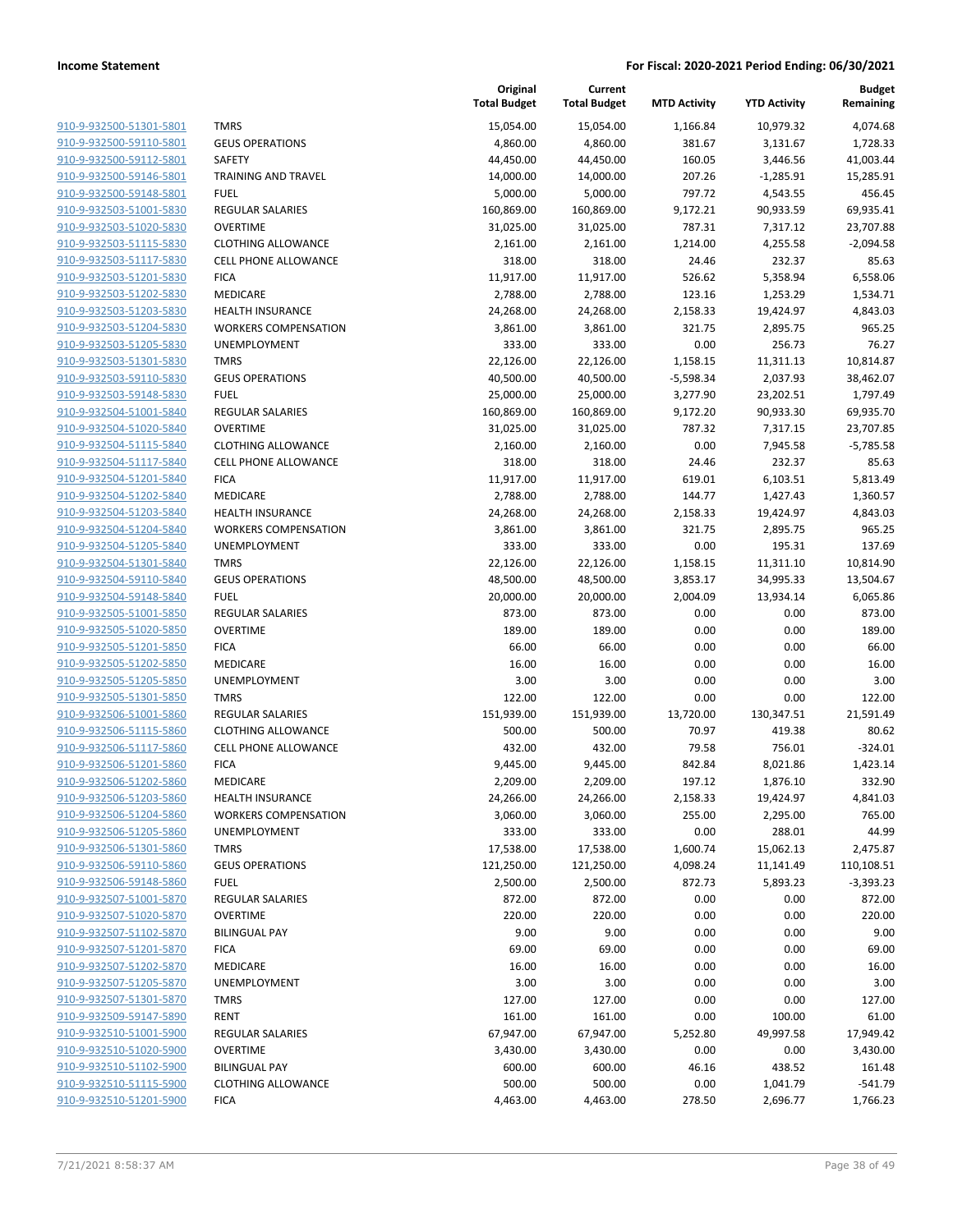|                                                    |                                      | Original<br><b>Total Budget</b> | Current<br><b>Total Budget</b> | <b>MTD Activity</b> | <b>YTD Activity</b>  | <b>Budget</b><br>Remaining |
|----------------------------------------------------|--------------------------------------|---------------------------------|--------------------------------|---------------------|----------------------|----------------------------|
| 910-9-932510-51202-5900                            | MEDICARE                             | 1,044.00                        | 1,044.00                       | 65.14               | 630.76               | 413.24                     |
| 910-9-932510-51203-5900                            | <b>HEALTH INSURANCE</b>              | 12,133.00                       | 12,133.00                      | 1,079.17            | 9,712.53             | 2,420.47                   |
| 910-9-932510-51204-5900                            | <b>WORKERS COMPENSATION</b>          | 1,339.00                        | 1,339.00                       | 111.58              | 1,004.22             | 334.78                     |
| 910-9-932510-51205-5900                            | UNEMPLOYMENT                         | 180.00                          | 180.00                         | 0.00                | 143.99               | 36.01                      |
| 910-9-932510-51301-5900                            | <b>TMRS</b>                          | 8,286.00                        | 8,286.00                       | 614.68              | 5,794.64             | 2,491.36                   |
| 910-9-932510-59205-5900                            | <b>EQUIPMENT MAINTENANCE</b>         | 67,000.00                       | 67,000.00                      | 1,088.93            | 52,927.49            | 14,072.51                  |
| 910-9-932514-51001-5941                            | REGULAR SALARIES                     | 527,875.00                      | 527,875.00                     | 28,498.59           | 290,107.40           | 237,767.60                 |
| 910-9-932514-51020-5941                            | <b>OVERTIME</b>                      | 116,732.00                      | 116,732.00                     | 2,324.08            | 31,804.14            | 84,927.86                  |
| 910-9-932514-51102-5941                            | <b>BILINGUAL PAY</b>                 | 1,185.00                        | 1,185.00                       | 92.32               | 877.04               | 307.96                     |
| 910-9-932514-51115-5941                            | <b>CLOTHING ALLOWANCE</b>            | 12,132.00                       | 12,132.00                      | 0.00                | 3,316.22             | 8,815.78                   |
| 910-9-932514-51201-5941                            | <b>FICA</b>                          | 40,032.00                       | 40,032.00                      | 1,720.80            | 18,643.77            | 21,388.23                  |
| 910-9-932514-51202-5941                            | MEDICARE                             | 9,363.00                        | 9,363.00                       | 402.45              | 4,360.25             | 5,002.75                   |
| 910-9-932514-51203-5941                            | <b>HEALTH INSURANCE</b>              | 133,463.00                      | 133,463.00                     | 11,870.84           | 106,837.56           | 26,625.44                  |
| 910-9-932514-51204-5941                            | <b>WORKERS COMPENSATION</b>          | 13,358.00                       | 13,358.00                      | 1,113.17            | 10,018.53            | 3,339.47                   |
| 910-9-932514-51205-5941                            | UNEMPLOYMENT                         | 1,781.00                        | 1,781.00                       | 28.96               | 1,170.99             | 610.01                     |
| 910-9-932514-51301-5941                            | <b>TMRS</b>                          | 74,335.00                       | 74,335.00                      | 3,583.45            | 37,418.22            | 36,916.78                  |
| 910-9-932514-51401-5941                            | <b>CONTRA - SALARIES</b>             | 0.00                            | 0.00                           | 0.00                | $-287.72$            | 287.72                     |
| 910-9-932514-59275-5941                            | POLES, OH, UG & SERVICES MAINTENANCE | 399,259.00                      | 399,259.00                     | 46,854.30           | 314,311.70           | 84,947.30                  |
| 910-9-932515-51001-5950                            | <b>REGULAR SALARIES</b>              | 586.00                          | 586.00                         | 0.00                | 0.00                 | 586.00                     |
| 910-9-932515-51020-5950                            | <b>OVERTIME</b>                      | 135.00                          | 135.00                         | 0.00                | 0.00                 | 135.00                     |
| 910-9-932515-51102-5870                            | <b>BILINGUAL PAY</b>                 | 6.00                            | 6.00                           | 0.00                | 0.00                 | 6.00                       |
| 910-9-932515-51201-5950                            | <b>FICA</b>                          | 45.00                           | 45.00                          | 0.00                | 0.00                 | 45.00                      |
| 910-9-932515-51202-5950                            | MEDICARE                             | 11.00                           | 11.00                          | 0.00                | 0.00                 | 11.00                      |
| 910-9-932515-51205-5950                            | UNEMPLOYMENT                         | 2.00                            | 2.00                           | 0.00                | 0.00                 | 2.00                       |
| 910-9-932515-51301-5950                            | <b>TMRS</b>                          | 84.00                           | 84.00                          | 0.00                | 0.00                 | 84.00                      |
| 910-9-932515-59282-5950                            | <b>TRANSFORMERS MAINTENANCE</b>      | 10,000.00                       | 10,000.00                      | 0.00                | 1,586.97             | 8,413.03                   |
| 910-9-932516-51001-5960                            | REGULAR SALARIES                     | 12,806.00                       | 12,806.00                      | 778.18              | 9,615.43             | 3,190.57                   |
| 910-9-932516-51020-5960                            | <b>OVERTIME</b>                      | 3,232.00                        | 3,232.00                       | 61.29               | 2,077.36             | 1,154.64                   |
| 910-9-932516-51201-5960                            | <b>FICA</b>                          | 995.00                          | 995.00                         | 52.05               | 726.39<br>169.89     | 268.61                     |
| 910-9-932516-51202-5960                            | MEDICARE                             | 232.00                          | 232.00                         | 12.18               |                      | 62.11                      |
| 910-9-932516-51205-5960                            | UNEMPLOYMENT<br><b>TMRS</b>          | 37.00                           | 37.00                          | 0.00                | 15.55                | 21.45                      |
| 910-9-932516-51301-5960<br>910-9-932516-59284-5960 | ST LIGHTING & SIGNALS MAINTENANCE    | 1,847.00<br>8,000.00            | 1,847.00<br>8,000.00           | 97.38<br>184.17     | 1,344.43<br>7,043.94 | 502.57<br>956.06           |
| 910-9-932517-51001-5970                            | <b>REGULAR SALARIES</b>              | 37,711.00                       | 37,711.00                      | 3,268.80            | 30,068.21            | 7,642.79                   |
| 910-9-932517-51020-5970                            | <b>OVERTIME</b>                      | 0.00                            | 0.00                           | 122.59              | 1,150.59             | $-1,150.59$                |
| 910-9-932517-51115-5970                            | <b>CLOTHING ALLOWANCE</b>            | 992.00                          | 992.00                         | 0.00                | 992.13               | $-0.13$                    |
| 910-9-932517-51201-5970                            | <b>FICA</b>                          | 2,338.00                        | 2,338.00                       | 177.90              | 1,660.49             | 677.51                     |
| 910-9-932517-51202-5970                            | <b>MEDICARE</b>                      | 546.00                          | 546.00                         | 41.61               | 388.32               | 157.68                     |
| 910-9-932517-51203-5970                            | <b>HEALTH INSURANCE</b>              | 12,133.00                       | 12,133.00                      | 1,079.17            | 9,712.53             | 2,420.47                   |
| 910-9-932517-51204-5970                            | <b>WORKERS COMPENSATION</b>          | 773.00                          | 773.00                         | 64.42               | 579.78               | 193.22                     |
| 910-9-932517-51205-5970                            | UNEMPLOYMENT                         | 163.00                          | 163.00                         | 0.00                | 143.99               | 19.01                      |
| 910-9-932517-51301-5970                            | <b>TMRS</b>                          | 4,341.00                        | 4,341.00                       | 393.41              | 3,589.49             | 751.51                     |
| 910-9-932517-59270-5970                            | <b>METERS MAINTENANCE</b>            | 900.00                          | 900.00                         | 0.00                | 0.00                 | 900.00                     |
| 910-9-932518-51001-5980                            | <b>REGULAR SALARIES</b>              | 2,680.00                        | 2,680.00                       | 239.44              | 1,534.69             | 1,145.31                   |
| 910-9-932518-51020-5980                            | <b>OVERTIME</b>                      | 580.00                          | 580.00                         | 0.00                | 219.18               | 360.82                     |
| 910-9-932518-51201-5980                            | <b>FICA</b>                          | 202.00                          | 202.00                         | 14.85               | 108.75               | 93.25                      |
| 910-9-932518-51202-5980                            | MEDICARE                             | 47.00                           | 47.00                          | 3.47                | 25.44                | 21.56                      |
| 910-9-932518-51205-5980                            | UNEMPLOYMENT                         | 8.00                            | 8.00                           | 0.00                | 1.08                 | 6.92                       |
| 910-9-932518-51301-5980                            | <b>TMRS</b>                          | 375.00                          | 375.00                         | 27.78               | 201.33               | 173.67                     |
| 910-9-932518-59288-5980                            | <b>VAPOR LIGHTS MAINTENANCE</b>      | 800.00                          | 800.00                         | 0.00                | 160.66               | 639.34                     |
| 910-9-932519-51001-5990                            | <b>REGULAR SALARIES</b>              | 831.00                          | 831.00                         | 0.00                | 0.00                 | 831.00                     |
| 910-9-932519-51201-5990                            | <b>FICA</b>                          | 52.00                           | 52.00                          | 0.00                | 0.00                 | 52.00                      |
| 910-9-932519-51202-5990                            | MEDICARE                             | 12.00                           | 12.00                          | 0.00                | 0.00                 | 12.00                      |
| 910-9-932519-51205-5990                            | UNEMPLOYMENT                         | 4.00                            | 4.00                           | 0.00                | 0.00                 | 4.00                       |
| 910-9-932519-51301-5990                            | <b>TMRS</b>                          | 96.00                           | 96.00                          | 0.00                | 0.00                 | 96.00                      |
| 910-9-932590-59364-9900                            | <b>POLES</b>                         | 150,000.00                      | 150,000.00                     | 16,939.74           | 138,380.26           | 11,619.74                  |
| 910-9-932590-59365-9900                            | OH CONDUCTOR & DEVICES               | 126,000.00                      | 126,000.00                     | 1,828.11            | 32,003.68            | 93,996.32                  |
| 910-9-932590-59366-9900                            | UG CONDUIT                           | 150,000.00                      | 150,000.00                     | 5,390.47            | 79,559.21            | 70,440.79                  |
| 910-9-932590-59367-9900                            | UG CONDUCTOR & DEVICES               | 185,000.00                      | 185,000.00                     | 13,235.42           | 101,651.62           | 83,348.38                  |
|                                                    |                                      |                                 |                                |                     |                      |                            |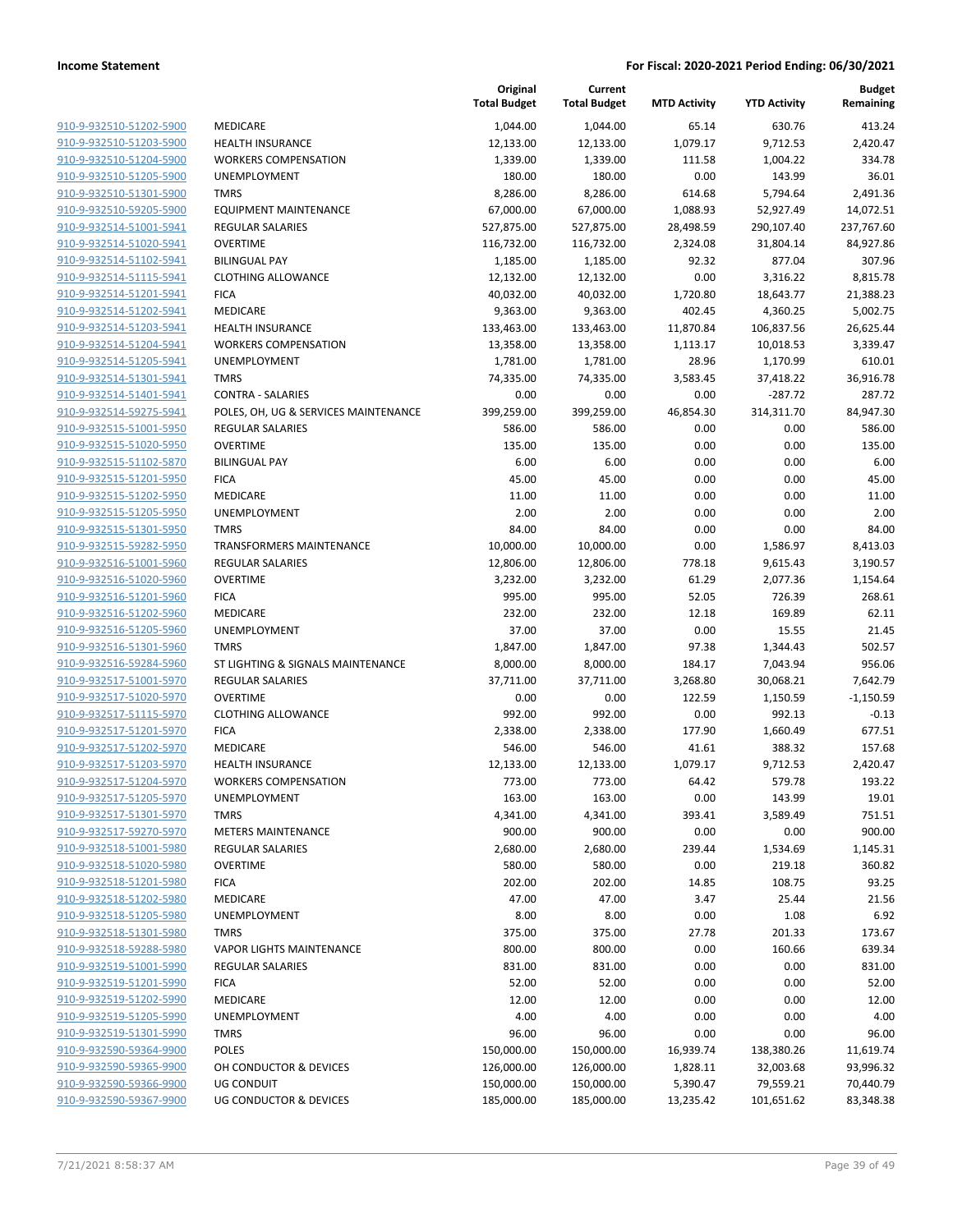|                                                    |                                      | Original<br><b>Total Budget</b> | Current<br><b>Total Budget</b> | <b>MTD Activity</b> | <b>YTD Activity</b>  | <b>Budget</b><br>Remaining |
|----------------------------------------------------|--------------------------------------|---------------------------------|--------------------------------|---------------------|----------------------|----------------------------|
| 910-9-932590-59368-9900                            | <b>TRANSFORMERS &amp; CAPACITORS</b> | 200,000.00                      | 200,000.00                     | 15,281.52           | 193,455.82           | 6,544.18                   |
| 910-9-932590-59369-9900                            | <b>SERVICE CONNECTIONS</b>           | 1,000.00                        | 1,000.00                       | 0.00                | 0.00                 | 1,000.00                   |
| 910-9-932590-59370-9900                            | <b>METERS</b>                        | 1,423,649.00                    | 1,423,649.00                   | 204.71              | 490,749.86           | 932,899.14                 |
| 910-9-932590-59371-9900                            | <b>VAPOR LIGHTS</b>                  | 6,000.00                        | 6,000.00                       | 249.12              | 2,594.87             | 3,405.13                   |
| 910-9-932590-59375-9900                            | STREET LIGHTING & SIGNALS            | 6,000.00                        | 6,000.00                       | 657.26              | 16,918.02            | $-10,918.02$               |
| 910-9-932590-59392-9900                            | <b>TRANSPORTATION EQUIPMENT</b>      | 215,000.00                      | 215,000.00                     | 0.00                | 203,658.00           | 11,342.00                  |
| 910-9-932590-59395-9900                            | LABORATORY EQUIPMENT                 | 50,000.00                       | 50,000.00                      | 0.00                | 0.00                 | 50,000.00                  |
| 910-9-932591-51001-9914                            | <b>REGULAR SALARIES</b>              | 6,411.00                        | 6,411.00                       | 3,800.81            | 43,642.83            | $-37,231.83$               |
| 910-9-932591-51020-9914                            | <b>OVERTIME</b>                      | 1,237.00                        | 1,237.00                       | 1,193.18            | 5,596.83             | $-4,359.83$                |
| 910-9-932591-51201-9914                            | <b>FICA</b>                          | 475.00                          | 475.00                         | 309.63              | 3,061.73             | $-2,586.73$                |
| 910-9-932591-51202-9914                            | MEDICARE                             | 111.00                          | 111.00                         | 72.41               | 716.05               | $-605.05$                  |
| 910-9-932591-51205-9914                            | UNEMPLOYMENT                         | 14.00                           | 14.00                          | 0.00                | 74.08                | $-60.08$                   |
| 910-9-932591-51301-9914                            | <b>TMRS</b>                          | 882.00                          | 882.00                         | 579.31              | 5,663.38             | $-4,781.38$                |
| 910-9-932592-51001-9915                            | <b>REGULAR SALARIES</b>              | 6,411.00                        | 6,411.00                       | 4,537.62            | 48,966.14            | $-42,555.14$               |
| 910-9-932592-51020-9915                            | <b>OVERTIME</b>                      | 1,236.00                        | 1,236.00                       | 1,367.98            | 10,020.66            | $-8,784.66$                |
| 910-9-932592-51201-9915                            | <b>FICA</b>                          | 475.00                          | 475.00                         | 364.67              | 3,654.28             | $-3,179.28$                |
| 910-9-932592-51202-9915                            | MEDICARE                             | 111.00                          | 111.00                         | 85.28               | 854.62               | $-743.62$                  |
| 910-9-932592-51205-9915                            | UNEMPLOYMENT                         | 13.00                           | 13.00                          | 0.00                | 86.77                | $-73.77$                   |
| 910-9-932592-51301-9915                            | <b>TMRS</b>                          | 882.00                          | 882.00                         | 685.06              | 6,779.89             | $-5,897.89$                |
| 910-9-932593-51001-9916                            | <b>REGULAR SALARIES</b>              | 6,411.00                        | 6,411.00                       | 9,175.98            | 86,610.19            | $-80,199.19$               |
| 910-9-932593-51020-9916                            | <b>OVERTIME</b>                      | 1,237.00                        | 1,237.00                       | 257.40              | 9,687.95             | $-8,450.95$                |
| 910-9-932593-51201-9916                            | <b>FICA</b>                          | 475.00                          | 475.00                         | 586.30              | 5,928.00             | $-5,453.00$                |
| 910-9-932593-51202-9916                            | <b>MEDICARE</b>                      | 111.00                          | 111.00                         | 137.12              | 1,386.39             | $-1,275.39$                |
| 910-9-932593-51205-9916                            | UNEMPLOYMENT                         | 14.00                           | 14.00                          | 0.00                | 176.61               | $-162.61$                  |
| 910-9-932593-51301-9916                            | <b>TMRS</b>                          | 882.00                          | 882.00                         | 1,096.96            | 11,098.25            | $-10,216.25$               |
| 910-9-932594-51001-9917                            | <b>REGULAR SALARIES</b>              | 6,411.00                        | 6,411.00                       | 5,365.02            | 50,378.05            | $-43,967.05$               |
| 910-9-932594-51020-9917                            | <b>OVERTIME</b>                      | 1,236.00                        | 1,236.00                       | 496.09              | 6,415.37             | $-5,179.37$                |
| 910-9-932594-51201-9917                            | <b>FICA</b>                          | 475.00                          | 475.00                         | 363.39              | 3,524.26             | $-3,049.26$                |
| 910-9-932594-51202-9917                            | MEDICARE                             | 111.00                          | 111.00                         | 84.99               | 824.21               | $-713.21$                  |
| 910-9-932594-51205-9917                            | UNEMPLOYMENT                         | 13.00                           | 13.00                          | 0.00                | 216.12               | $-203.12$                  |
| 910-9-932594-51301-9917                            | <b>TMRS</b>                          | 882.00                          | 882.00                         | 679.89              | 6,564.95             | $-5,682.95$                |
| 910-9-932595-51001-9918                            | <b>REGULAR SALARIES</b>              | 28,190.00                       | 28,190.00                      | 672.46              | 3,453.18             | 24,736.82                  |
| 910-9-932595-51020-9918                            | <b>OVERTIME</b>                      | 6,234.00                        | 6,234.00                       | 302.50              | 501.54               | 5,732.46                   |
| 910-9-932595-51201-9918                            | <b>FICA</b>                          | 2,138.00                        | 2,138.00                       | 60.45               | 246.72               | 1,891.28                   |
| 910-9-932595-51202-9918                            | MEDICARE                             | 500.00                          | 500.00                         | 14.14               | 57.71                | 442.29                     |
| 910-9-932595-51205-9918                            | UNEMPLOYMENT                         | 95.00                           | 95.00                          | 0.00                | 18.63                | 76.37                      |
| 910-9-932595-51301-9918<br>910-9-932596-51001-9919 | <b>TMRS</b>                          | 3,970.00                        | 3,970.00<br>13,885.00          | 113.09              | 457.16               | 3,512.84                   |
| 910-9-932596-51020-9919                            | REGULAR SALARIES<br><b>OVERTIME</b>  | 13,885.00<br>3,070.00           |                                | 6,506.59            | 42,896.30            | $-29,011.30$               |
| 910-9-932596-51201-9919                            | <b>FICA</b>                          | 1,053.00                        | 3,070.00<br>1,053.00           | 687.67<br>447.56    | 4,871.46<br>2,978.39 | $-1,801.46$<br>$-1,925.39$ |
| 910-9-932596-51202-9919                            | MEDICARE                             | 246.00                          | 246.00                         | 104.67              | 696.55               | $-450.55$                  |
| 910-9-932596-51205-9919                            | UNEMPLOYMENT                         | 47.00                           | 47.00                          | 0.00                | 97.51                | $-50.51$                   |
| 910-9-932596-51301-9919                            | <b>TMRS</b>                          | 1,955.00                        | 1,955.00                       | 837.36              | 5,543.78             | $-3,588.78$                |
| 910-9-932597-51001-9920                            | <b>REGULAR SALARIES</b>              | 15,117.00                       | 15,117.00                      | 678.89              | 7,660.19             | 7,456.81                   |
| 910-9-932597-51020-9920                            | <b>OVERTIME</b>                      | 0.00                            | 0.00                           | 597.88              | 3,131.68             | $-3,131.68$                |
| 910-9-932597-51201-9920                            | <b>FICA</b>                          | 939.00                          | 939.00                         | 79.16               | 669.10               | 269.90                     |
| 910-9-932597-51202-9920                            | MEDICARE                             | 220.00                          | 220.00                         | 18.51               | 156.48               | 63.52                      |
| 910-9-932597-51205-9920                            | <b>UNEMPLOYMENT</b>                  | 40.00                           | 40.00                          | 0.00                | 9.50                 | 30.50                      |
| 910-9-932597-51301-9920                            | <b>TMRS</b>                          | 1,744.00                        | 1,744.00                       | 148.11              | 1,241.08             | 502.92                     |
| 910-9-932598-51001-9921                            | <b>REGULAR SALARIES</b>              | 284.00                          | 284.00                         | 0.00                | 201.92               | 82.08                      |
| 910-9-932598-51020-9921                            | <b>OVERTIME</b>                      | 64.00                           | 64.00                          | 0.00                | 100.88               | $-36.88$                   |
| 910-9-932598-51201-9921                            | <b>FICA</b>                          | 21.00                           | 21.00                          | 0.00                | 18.77                | 2.23                       |
| 910-9-932598-51202-9921                            | MEDICARE                             | 5.00                            | 5.00                           | 0.00                | 4.40                 | 0.60                       |
| 910-9-932598-51205-9921                            | UNEMPLOYMENT                         | 1.00                            | 1.00                           | 0.00                | 0.00                 | 1.00                       |
| 910-9-932598-51301-9921                            | <b>TMRS</b>                          | 40.00                           | 40.00                          | 0.00                | 34.43                | 5.57                       |
| 910-9-932599-51001-9922                            | <b>REGULAR SALARIES</b>              | 1,091.00                        | 1,091.00                       | 8,319.09            | 10,603.87            | $-9,512.87$                |
| 910-9-932599-51020-9922                            | <b>OVERTIME</b>                      | 273.00                          | 273.00                         | 3,940.28            | 3,940.28             | $-3,667.28$                |
| 910-9-932599-51201-9922                            | <b>FICA</b>                          | 84.00                           | 84.00                          | 760.08              | 901.73               | $-817.73$                  |
| 910-9-932599-51202-9922                            | MEDICARE                             | 20.00                           | 20.00                          | 177.76              | 210.89               | $-190.89$                  |
|                                                    |                                      |                                 |                                |                     |                      |                            |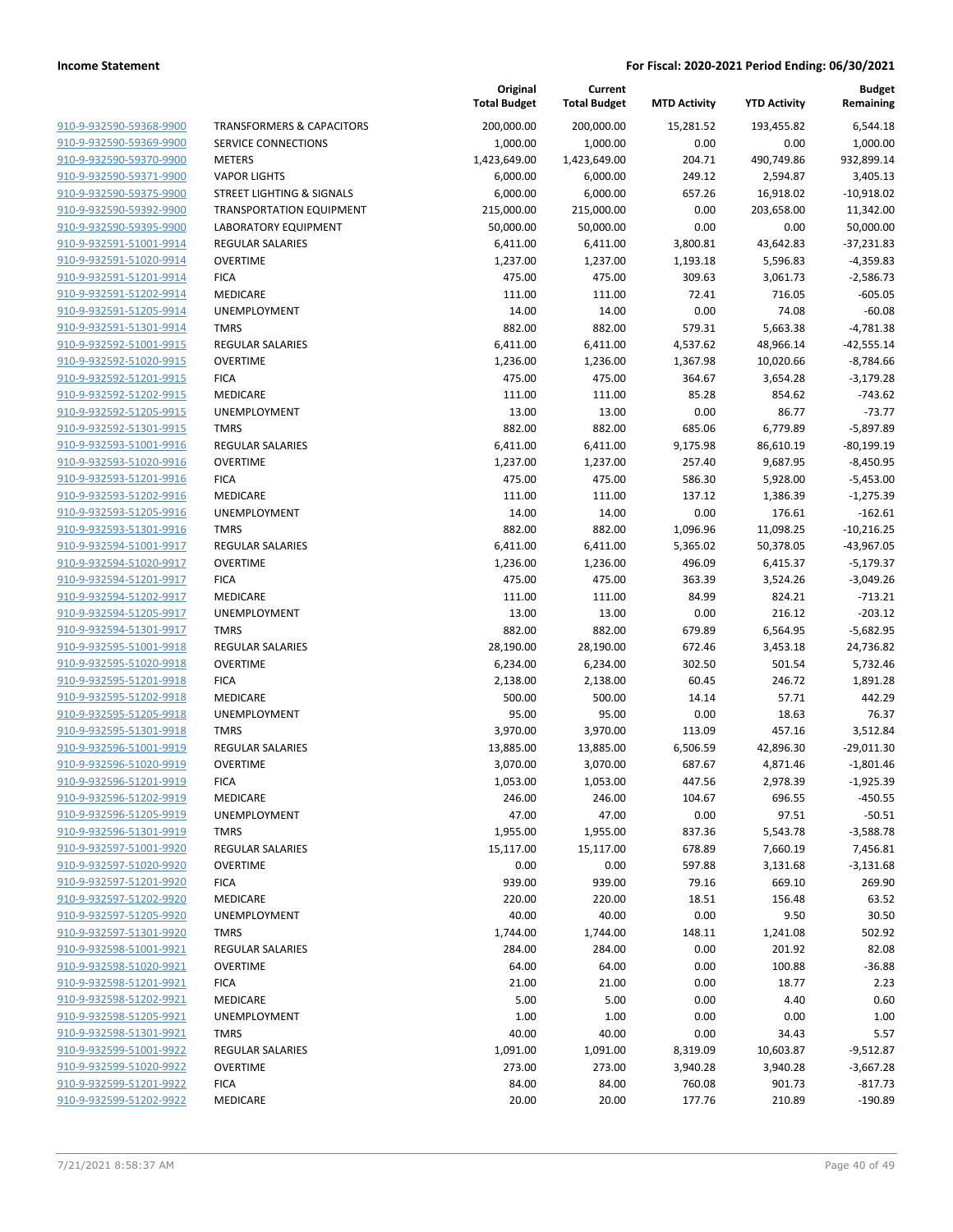|                                                    |                                                        | Original<br><b>Total Budget</b> | Current<br><b>Total Budget</b> | <b>MTD Activity</b>      | <b>YTD Activity</b>        | <b>Budget</b><br>Remaining |
|----------------------------------------------------|--------------------------------------------------------|---------------------------------|--------------------------------|--------------------------|----------------------------|----------------------------|
| 910-9-932599-51205-9922                            | UNEMPLOYMENT                                           | 3.00                            | 3.00                           | 0.00                     | 4.15                       | $-1.15$                    |
| 910-9-932599-51301-9922                            | <b>TMRS</b>                                            | 157.00                          | 157.00                         | 1,422.09                 | 1,687.14                   | $-1,530.14$                |
| 910-9-970000-59187-9211                            | <b>EMPLOYEE RELATIONS</b>                              | 24,500.00                       | 24,500.00                      | 4,911.79                 | 22,600.85                  | 1,899.15                   |
| 910-9-970000-59701-9040                            | <b>BAD DEBT</b>                                        | 10,000.00                       | 10,000.00                      | 0.00                     | 0.00                       | 10,000.00                  |
| 910-9-970000-59720-9705                            | <b>BANK FEES</b>                                       | 15,000.00                       | 15,000.00                      | 341.69                   | 4,506.51                   | 10,493.49                  |
| 910-9-970000-59730-9250                            | <b>INVENTORY LOSS/GAIN</b>                             | 1,000.00                        | 1,000.00                       | $-963.52$                | 54.04                      | 945.96                     |
| 910-9-970000-59731-9250                            | <b>GASOLINE LOSSES/GAINS</b>                           | 500.00                          | 500.00                         | 0.00                     | 130.19                     | 369.81                     |
| 910-9-970000-59732-9250                            | FUEL OIL LOSSES/GAINS                                  | 500.00                          | 500.00                         | 0.00                     | $-140,578.10$              | 141,078.10                 |
| 910-9-970000-59750-9260                            | <b>ACCRUED PTO PAY</b>                                 | 125,000.00                      | 125,000.00                     | 184.11                   | 58,623.22                  | 66,376.78                  |
| 910-9-970000-59770-9997                            | CONTINGENCY                                            | 350,000.00                      | 308,209.95                     | 37.99                    | 1,990.55                   | 306,219.40                 |
| 910-9-970000-59771-9997                            | PAYROLL CONTINGENCY                                    | 125,000.00                      | 125,000.00                     | 0.00                     | 0.00                       | 125,000.00                 |
| 910-9-970000-59780-9240                            | PROPERTY INSURANCE                                     | 206,059.00                      | 206,059.00                     | 0.00                     | 223,167.72                 | $-17,108.72$               |
| 910-9-970000-59781-9250<br>910-9-990000-59901-9270 | LIABILITY INSURANCE<br>XFER to COG - FRANCHISE FEES    | 102,252.00                      | 102,252.00                     | 0.00                     | 90,814.52                  | 11,437.48                  |
| 910-9-990000-59902-9200                            | XFER to COG- ADMIN EXPENSES                            | 2,690,834.00<br>343,647.00      | 2,690,834.00<br>343,647.00     | -776,893.02<br>28,637.25 | 1,069,161.14<br>257,735.25 | 1,621,672.86<br>85,911.75  |
| 910-9-990000-59903-4082                            | XFER to COG - PILOT                                    | 344,281.00                      | 344,281.00                     | 0.00                     | 344,281.00                 | 0.00                       |
| 910-9-990000-59912-9999                            | XFER TO 912 - DEBT SERVICE                             | 7,846,375.00                    | 7,846,375.00                   | 426,479.16               | 8,681,656.22               | $-835,281.22$              |
| 910-9-990000-59926-9330                            | XFER to COG - GARAGE                                   | 71,580.00                       | 71,580.00                      | 5,965.00                 | 53,685.00                  | 17,895.00                  |
| 910-9-990000-59927-9200                            | XFER to COG - INSURANCE                                | 16,307.00                       | 16,307.00                      | 1,358.92                 | 12,230.28                  | 4,076.72                   |
| 910-9-990000-59928-9200                            | XFER to COG - IT                                       | 33,225.00                       | 33,225.00                      | 2,768.75                 | 24,918.75                  | 8,306.25                   |
| 910-9-990000-59930-9270                            | <b>XFER to GBOD</b>                                    | 686,167.00                      | 686,167.00                     | $-143,597.59$            | 334,079.44                 | 352,087.56                 |
|                                                    | <b>Expense Total:</b>                                  | 64,662,173.28                   | 64,662,173.28                  | 5,030,016.24             | 128,814,676.42             | -64,152,503.14             |
|                                                    | Fund: 910 - ELECTRIC OPERATING FUND Surplus (Deficit): | 455,397.72                      | 455,397.72                     | 1,123,374.67             | -25,550,062.94             |                            |
| <b>Fund: 911 - ELECTRIC DEBT REDUCTION</b>         |                                                        |                                 |                                |                          |                            |                            |
| Revenue                                            |                                                        |                                 |                                |                          |                            |                            |
| 911-9-000000-49801-4190                            | <b>INTEREST INCOME</b>                                 | 1,100.00                        | 1,100.00                       | $-0.19$                  | 3.71                       | 1,096.29                   |
|                                                    | <b>Revenue Total:</b>                                  | 1,100.00                        | 1,100.00                       | $-0.19$                  | 3.71                       | 1,096.29                   |
|                                                    | Fund: 911 - ELECTRIC DEBT REDUCTION Total:             | 1,100.00                        | 1,100.00                       | $-0.19$                  | 3.71                       |                            |
| Fund: 912 - ELECTRIC DEBT SERVICE                  |                                                        |                                 |                                |                          |                            |                            |
| Revenue                                            |                                                        |                                 |                                |                          |                            |                            |
| 912-9-000000-49710-4999                            | TRANFSER FROM GEUS 910 - ELECTRIC OP                   | 7,846,375.00                    | 7,846,375.00                   | 426,479.16               | 8,681,656.22               | $-835,281.22$              |
|                                                    | <b>Revenue Total:</b>                                  | 7,846,375.00                    | 7,846,375.00                   | 426,479.16               | 8,681,656.22               | -835,281.22                |
| <b>Expense</b>                                     |                                                        |                                 |                                |                          |                            |                            |
| 912-9-980000-59801-9800                            | PAYING AGENT FEES                                      | 2,100.00                        | 2,100.00                       | 0.00                     | 300.00                     | 1,800.00                   |
| 912-9-980000-59810-9800                            | ARBITRAGE                                              | 5,000.00                        | 5,000.00                       | 0.00                     | 0.00                       | 5,000.00                   |
| 912-9-980000-59811-9800                            | <b>CONTINUING DISCLOSURE</b>                           | 1,000.00                        | 1,000.00                       | 0.00                     | 0.00                       | 1,000.00                   |
| 912-9-980000-59820-9800                            | <b>SURETY BOND</b>                                     | 1,600.00                        | 1,600.00                       | 0.00                     | 0.00                       | 1,600.00                   |
| 912-9-980000-59862-9800                            | PRINCIPAL 2019A ISSUE                                  | 2,045,000.00                    | 2,045,000.00                   | 0.00                     | 2,045,000.00               | 0.00                       |
| 912-9-980000-59863-4270                            | <b>INTEREST 2019A ISSUE</b>                            | 1,932,625.00                    | 1,932,625.00                   | 0.00                     | 991,875.00                 | 940,750.00                 |
| 912-9-980000-59864-9800                            | PRINCIPAL 2019B ISSUE                                  | 3,525,000.00                    | 3,525,000.00                   | 0.00                     | 0.00                       | 3,525,000.00               |
| 912-9-980000-59865-4270                            | INTEREST 2019B ISSUE                                   | 343,750.00                      | 343,750.00                     | 0.00                     | 79,750.00                  | 264,000.00                 |
| 912-9-980000-59867-4270                            | INTEREST 2021 ISSUE                                    | 0.00                            | 0.00                           | 12,500.06                | 37,916.84                  | $-37,916.84$               |
|                                                    | <b>Expense Total:</b>                                  | 7,856,075.00                    | 7,856,075.00                   | 12,500.06                | 3,154,841.84               | 4,701,233.16               |
|                                                    | Fund: 912 - ELECTRIC DEBT SERVICE Surplus (Deficit):   | $-9,700.00$                     | $-9,700.00$                    | 413,979.10               | 5,526,814.38               |                            |
| <b>Fund: 913 - ELECTRIC CONSTRUCTION FUND</b>      |                                                        |                                 |                                |                          |                            |                            |
| Revenue<br>913-9-000000-49801-4190                 | <b>INTEREST INCOME</b>                                 | 600.00                          | 600.00                         | $-2.29$                  | 44.69                      | 555.31                     |
|                                                    | <b>Revenue Total:</b>                                  | 600.00                          | 600.00                         | $-2.29$                  | 44.69                      | 555.31                     |
|                                                    |                                                        | 600.00                          | 600.00                         | $-2.29$                  | 44.69                      |                            |
|                                                    | Fund: 913 - ELECTRIC CONSTRUCTION FUND Total:          |                                 |                                |                          |                            |                            |
| Fund: 950 - CABLE / INTERNET                       |                                                        |                                 |                                |                          |                            |                            |
| Revenue                                            |                                                        |                                 |                                |                          |                            |                            |
| 950-9-000000-48001-3950                            | <b>CABLE REVENUES</b>                                  | 2,350,916.00                    | 2,350,916.00                   | 202,084.24               | 1,862,694.18               | 488,221.82                 |
| 950-9-000000-48003-3950                            | SET-TOP                                                | 113,718.00                      | 113,718.00                     | 10,075.91                | 92,861.67                  | 20,856.33                  |
| 950-9-000000-48040-3950                            | <b>BROADCASTS</b>                                      | 1,000.00                        | 1,000.00                       | 200.00                   | 2,196.67                   | $-1,196.67$                |
| 950-9-000000-48101-3950                            | <b>INTERNET REVENUES</b>                               | 3,056,423.00                    | 3,056,423.00                   | 258,063.65               | 2,244,913.29               | 811,509.71                 |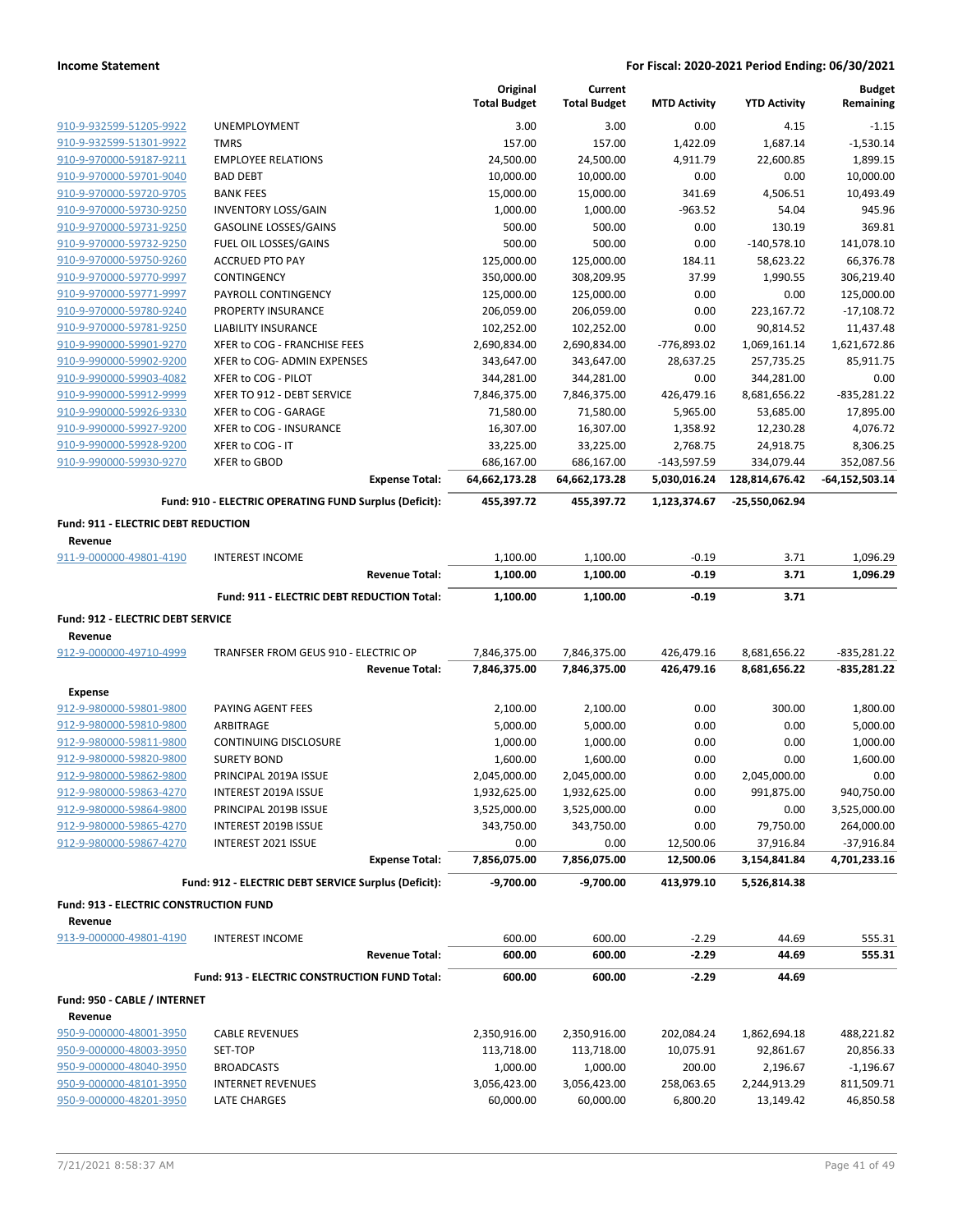|                                                    |                                                         | Original<br><b>Total Budget</b> | Current<br><b>Total Budget</b> | <b>MTD Activity</b>    | <b>YTD Activity</b>   | <b>Budget</b><br>Remaining |
|----------------------------------------------------|---------------------------------------------------------|---------------------------------|--------------------------------|------------------------|-----------------------|----------------------------|
| 950-9-000000-48202-3950                            | <b>SERVICE CHARGES</b>                                  | 40,000.00                       | 40,000.00                      | 1,256.42               | 30,711.94             | 9,288.06                   |
| 950-9-000000-48203-3950                            | LOST/DAMAGED EQUIPMENT                                  | 30,000.00                       | 30,000.00                      | 3,094.22               | 27,066.74             | 2,933.26                   |
| 950-9-000000-48301-3950                            | <b>TRANSFER TO COG</b>                                  | 254,350.00                      | 254,350.00                     | 21,962.87              | 195,753.38            | 58,596.62                  |
| 950-9-000000-48307-3950                            | <b>TRANSFER TO GBOD</b>                                 | 51,450.00                       | 51,450.00                      | 4,395.42               | 39,195.84             | 12,254.16                  |
| 950-9-000000-48434-3950                            | <b>CHANNEL 34</b>                                       | 0.00                            | 0.00                           | 100.00                 | 900.32                | $-900.32$                  |
| 950-9-000000-48488-3950                            | AD INSERTIONS                                           | 30,000.00                       | 30,000.00                      | 1,587.79               | 15,313.25             | 14,686.75                  |
| 950-9-000000-48501-3950                            | <b>CUSTOMER AID TO CONSTRUCTION</b>                     | 1,000.00                        | 1,000.00                       | 0.00                   | 0.00                  | 1,000.00                   |
| 950-9-000000-48502-3950                            | OTHER REIMBURSEMENTS                                    | 500.00                          | 500.00                         | 0.00                   | 0.00                  | 500.00                     |
| 950-9-000000-48801-4190                            | <b>INTEREST INCOME</b>                                  | 8,000.00                        | 8,000.00                       | 0.00                   | 839.05                | 7,160.95                   |
| 950-9-000000-48991-3950                            | <b>GEUS ELECTRIC PAYMENT FOR INTERNET</b>               | 38,000.00                       | 38,000.00                      | 0.00                   | 38,000.00             | 0.00                       |
| 950-9-000000-48993-3950                            | GEUS ELECTRIC PAYMENT FOR PUBLIC SVC                    | 15,000.00                       | 15,000.00                      | 0.00                   | 15,000.00             | 0.00                       |
| 950-9-000000-48994-3950                            | <b>LEASE OF DARK FIBER</b>                              | 324,000.00                      | 324,000.00                     | 0.00                   | 324,000.00            | 0.00                       |
| 950-9-000000-48995-3950                            | <b>COLOCATION FOR SCADA &amp; PHONE SYSTEM</b>          | 20,378.00                       | 20,378.00                      | 0.00                   | 20,378.00             | 0.00                       |
|                                                    | <b>Revenue Total:</b>                                   | 6,394,735.00                    | 6,394,735.00                   | 509,620.72             | 4,922,973.75          | 1,471,761.25               |
| Expense                                            |                                                         |                                 |                                |                        |                       |                            |
| 950-9-951050-51001-8500                            | <b>REGULAR SALARIES</b>                                 | 78,608.00                       | 78,608.00                      | 4,548.00               | 45,293.33             | 33,314.67                  |
| 950-9-951050-51115-8500                            | <b>CLOTHING ALLOWANCE</b>                               | 123.00                          | 123.00                         | 184.38                 | 3,226.46              | $-3,103.46$                |
| 950-9-951050-51116-8500                            | CAR ALLOWANCE                                           | 1,365.00                        | 1,365.00                       | 150.00                 | 1,425.00              | $-60.00$                   |
| 950-9-951050-51117-8500                            | <b>CELL PHONE ALLOWANCE</b>                             | 504.00                          | 504.00                         | 16.62                  | 183.72                | 320.28                     |
| 950-9-951050-51201-8500                            | <b>FICA</b>                                             | 4,990.00                        | 4,990.00                       | 224.14                 | 2,328.49              | 2,661.51                   |
| 950-9-951050-51202-8500                            | MEDICARE                                                | 1,168.00                        | 1,168.00                       | 52.42                  | 544.58                | 623.42                     |
| 950-9-951050-51203-8500                            | <b>HEALTH INSURANCE</b>                                 | 9,707.00                        | 9,707.00                       | 863.33                 | 7,769.97              | 1,937.03                   |
| 950-9-951050-51204-8500                            | <b>WORKERS COMPENSATION</b>                             | 1,497.00                        | 1,497.00                       | 124.75                 | 1,122.75              | 374.25                     |
| 950-9-951050-51205-8500                            | UNEMPLOYMENT                                            | 144.00                          | 144.00                         | 0.00                   | 76.53                 | 67.47                      |
| 950-9-951050-51301-8500                            | <b>TMRS</b>                                             | 9,264.00                        | 9,264.00                       | 546.90                 | 5,384.02              | 3,879.98                   |
| 950-9-951050-59110-8500                            | <b>GEUS OPERATIONS</b>                                  | 79,900.00                       | 79,900.00                      | 2,132.93               | 41,739.88             | 38,160.12                  |
| 950-9-951050-59141-8500                            | <b>UTILITY BILLS</b>                                    | 80,000.00                       | 80,000.00                      | 6,221.50               | 52,898.19             | 27,101.81                  |
| 950-9-951050-59148-8500                            | <b>FUEL</b>                                             | 10,000.00                       | 10,000.00                      | 2,246.22               | 8,417.47              | 1,582.53                   |
| 950-9-951050-59191-8500                            | POLE USE                                                | 30,000.00                       | 30,000.00                      | 0.00                   | 30,000.00             | 0.00                       |
| 950-9-951051-51001-8510                            | <b>REGULAR SALARIES</b>                                 | 35,221.00                       | 35,221.00                      | $-17,738.68$           | 28,752.00             | 6,469.00                   |
| 950-9-951051-51020-8510                            | <b>OVERTIME</b>                                         | 2,540.00                        | 2,540.00                       | $-565.30$              | 526.34                | 2,013.66                   |
| 950-9-951051-51102-8510                            | <b>BILINGUAL PAY</b>                                    | 0.00                            | 0.00                           | $-346.20$              | 46.16                 | $-46.16$                   |
| 950-9-951051-51117-8510                            | <b>CELL PHONE ALLOWANCE</b>                             | 432.00                          | 432.00                         | $-249.15$              | 33.22                 | 398.78                     |
| 950-9-951051-51201-8510                            | <b>FICA</b>                                             | 2,341.00                        | 2,341.00                       | $-1,153.82$            | 1,796.47              | 544.53                     |
| 950-9-951051-51202-8510                            | <b>MEDICARE</b>                                         | 548.00                          | 548.00                         | $-269.85$              | 420.13                | 127.87                     |
| 950-9-951051-51203-8510                            | <b>HEALTH INSURANCE</b>                                 | 12,133.00                       | 12,133.00                      | 1,079.17               | 9,712.53              | 2,420.47                   |
| 950-9-951051-51204-8510                            | <b>WORKERS COMPENSATION</b>                             | 703.00                          | 703.00                         | 58.58                  | 527.22                | 175.78                     |
| 950-9-951051-51205-8510                            | UNEMPLOYMENT                                            | 180.00                          | 180.00                         | $-144.01$              | 144.00                | 36.00                      |
| 950-9-951051-51301-8510                            | <b>TMRS</b>                                             | 4,347.00                        | 4,347.00                       | $-2,162.38$            | 3,376.34              | 970.66                     |
| 950-9-951051-59110-8510                            | <b>GEUS OPERATIONS</b>                                  | 0.00                            | 0.00                           | 59.13                  | 145.25                | $-145.25$                  |
| 950-9-951051-59148-8510<br>950-9-951051-59151-8510 | <b>FUEL</b>                                             | 0.00                            | 0.00                           | 0.00                   | 80.04<br>1,555,945.04 | $-80.04$                   |
| 950-9-951051-59152-8510                            | <b>BASIC PROGRAM EXPENSE</b><br>PREMIUM PROGRAM EXPENSE | 2,201,418.00<br>63,516.00       | 2,201,418.00<br>63,516.00      | 196,122.63<br>4,904.95 | 42,011.14             | 645,472.96<br>21,504.86    |
| 950-9-951051-59154-8510                            | <b>TIVO Fees</b>                                        | 28,604.22                       | 28,604.22                      | 2,462.80               | 20,406.95             | 8,197.27                   |
| 950-9-951051-59155-8510                            | OTHER PROGRAM EXPENSE                                   | 7,500.00                        | 7,500.00                       | 0.00                   | 1,181.75              | 6,318.25                   |
| 950-9-951052-51001-8520                            | <b>REGULAR SALARIES</b>                                 | 59,120.00                       | 59,120.00                      | 5,362.08               | 51,015.80             | 8,104.20                   |
| 950-9-951052-51115-8520                            | <b>CLOTHING ALLOWANCE</b>                               | 123.00                          | 123.00                         | 0.00                   | 472.57                | $-349.57$                  |
| 950-9-951052-51116-8520                            | CAR ALLOWANCE                                           | 975.00                          | 975.00                         | 0.00                   | 0.00                  | 975.00                     |
| 950-9-951052-51117-8520                            | <b>CELL PHONE ALLOWANCE</b>                             | 216.00                          | 216.00                         | 31.36                  | 297.92                | $-81.92$                   |
| 950-9-951052-51201-8520                            | <b>FICA</b>                                             | 3,740.00                        | 3,740.00                       | 334.40                 | 3,181.51              | 558.49                     |
| 950-9-951052-51202-8520                            | MEDICARE                                                | 875.00                          | 875.00                         | 78.20                  | 744.01                | 130.99                     |
| 950-9-951052-51203-8520                            | <b>HEALTH INSURANCE</b>                                 | 6,067.00                        | 6,067.00                       | 539.58                 | 4,856.22              | 1,210.78                   |
| 950-9-951052-51204-8520                            | <b>WORKERS COMPENSATION</b>                             | 1,122.00                        | 1,122.00                       | 93.50                  | 841.50                | 280.50                     |
| 950-9-951052-51205-8520                            | UNEMPLOYMENT                                            | 90.00                           | 90.00                          | 0.00                   | 95.09                 | $-5.09$                    |
| 950-9-951052-51301-8520                            | <b>TMRS</b>                                             | 6,943.00                        | 6,943.00                       | 625.64                 | 5,895.49              | 1,047.51                   |
| 950-9-951052-59110-8520                            | <b>GEUS OPERATIONS</b>                                  | 92,300.00                       | 87,300.00                      | 2,158.06               | 33,132.63             | 54,167.37                  |
| 950-9-951052-59148-8520                            | <b>FUEL</b>                                             | 7,000.00                        | 7,000.00                       | 431.96                 | 6,603.22              | 396.78                     |
| 950-9-951052-59150-8520                            | <b>ISP SERVICE EXPENSE</b>                              | 732,640.00                      | 732,640.00                     | 27,701.84              | 530,123.31            | 202,516.69                 |
| 950-9-951053-51001-8530                            | REGULAR SALARIES                                        | 167,577.00                      | 167,577.00                     | 80,936.03              | 115,664.35            | 51,912.65                  |
|                                                    |                                                         |                                 |                                |                        |                       |                            |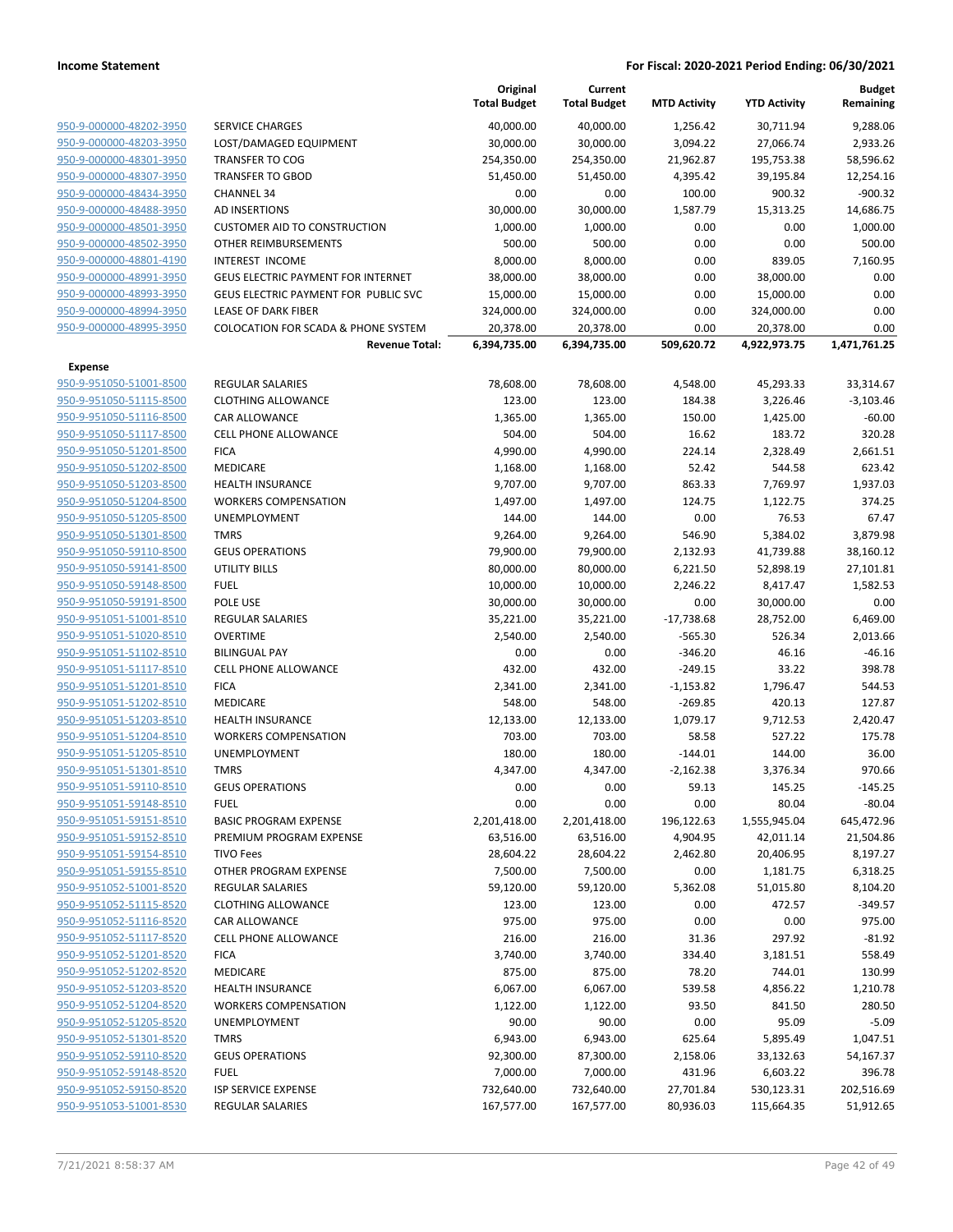| 950-9-951053-51020-8530        |
|--------------------------------|
| 950-9-951053-51102-8530        |
| 950-9-951053-51117-8530        |
| 950-9-951053-51201-8530        |
| 950-9-951053-51202-8530        |
| 950-9-951053-51203-8530        |
| 950-9-951053-51204-8530        |
| 950-9-951053-51205-8530        |
| <u>950-9-951053-51301-8530</u> |
| 950-9-951053-59110-8530        |
| 950-9-951053-59146-8530        |
| 950-9-951053-59148-8530        |
| 950-9-951053-59160-8530        |
| 950-9-951053-59164-8530        |
| 950-9-951054-51001-8540        |
| 950-9-951054-51020-8540        |
| 950-9-951054-51102-8540        |
| 950-9-951054-51117-8540        |
| 950-9-951054-51201-8540        |
| 950-9-951054-51202-8540        |
| 950-9-951054-51203-8540        |
| 950-9-951054-51204-8540        |
| <u>950-9-951054-51205-8540</u> |
| <u>950-9-951054-51301-8540</u> |
| 950-9-951054-59110-8540        |
| 950-9-951055-51001-8550        |
|                                |
| 950-9-951055-51020-8550        |
| 950-9-951055-51115-8550        |
| 950-9-951055-51116-8550        |
| 950-9-951055-51117-8550        |
| 950-9-951055-51201-8550        |
| 950-9-951055-51202-8550        |
| 950-9-951055-51203-8550        |
| 950-9-951055-51204-8550        |
| 950-9-951055-51205-8550        |
| 950-9-951055-51301-8550        |
| 950-9-951055-59110-8550        |
| 950-9-951055-59112-8550        |
| 950-9-951055-59158-8550        |
| 950-9-951060-51001-8600        |
| 950-9-951060-51010-8600        |
| 950-9-951060-51020-8600        |
| 950-9-951060-51115-8600        |
| 950-9-951060-51116-8600        |
| 950-9-951060-51117-8600        |
| 950-9-951060-51201-8600        |
| 950-9-951060-51202-8600        |
| 950-9-951060-51203-8600        |
| 950-9-951060-51204-8600        |
| 950-9-951060-51205-8600        |
| 950-9-951060-51301-8600        |
| 950-9-951060-59201-8600        |
| 950-9-951060-59205-8600        |
| 950-9-951060-59231-8600        |
| 950-9-951060-59235-8600        |
| 950-9-951061-51001-8610        |
| 950-9-951061-51020-8610        |
| 950-9-951061-51115-8610        |
| 950-9-951061-51116-8610        |
|                                |

|                                                    |                                                        | Original<br><b>Total Budget</b> | Current<br><b>Total Budget</b> | <b>MTD Activity</b> | <b>YTD Activity</b> | <b>Budget</b><br>Remaining |
|----------------------------------------------------|--------------------------------------------------------|---------------------------------|--------------------------------|---------------------|---------------------|----------------------------|
| 950-9-951053-51020-8530                            | <b>OVERTIME</b>                                        | 5,603.00                        | 5,603.00                       | 477.31              | 486.96              | 5,116.04                   |
| 950-9-951053-51102-8530                            | <b>BILINGUAL PAY</b>                                   | 450.00                          | 450.00                         | 294.27              | 294.27              | 155.73                     |
| 950-9-951053-51117-8530                            | <b>CELL PHONE ALLOWANCE</b>                            | 1,392.00                        | 1,392.00                       | 660.82              | 943.19              | 448.81                     |
| 950-9-951053-51201-8530                            | <b>FICA</b>                                            | 10,852.00                       | 10,852.00                      | 4,968.14            | 7,112.91            | 3,739.09                   |
| 950-9-951053-51202-8530                            | <b>MEDICARE</b>                                        | 2,539.00                        | 2,539.00                       | 1,161.94            | 1,663.51            | 875.49                     |
| 950-9-951053-51203-8530                            | <b>HEALTH INSURANCE</b>                                | 33,367.00                       | 33,367.00                      | 2,967.75            | 26,709.75           | 6,657.25                   |
| 950-9-951053-51204-8530                            | <b>WORKERS COMPENSATION</b>                            | 3,258.00                        | 3,258.00                       | 271.50              | 2,443.50            | 814.50                     |
| 950-9-951053-51205-8530                            | UNEMPLOYMENT                                           | 495.00                          | 495.00                         | 252.01              | 395.99              | 99.01                      |
| 950-9-951053-51301-8530                            | <b>TMRS</b>                                            | 20,150.00                       | 20,150.00                      | 9,458.27            | 13,477.41           | 6,672.59                   |
| 950-9-951053-59110-8530                            | <b>GEUS OPERATIONS</b>                                 | 13,340.00                       | 13,340.00                      | 213.91              | 7,676.99            | 5,663.01                   |
| 950-9-951053-59146-8530                            | <b>TRAINING AND TRAVEL</b>                             | 4,500.00                        | 4,500.00                       | 0.00                | 0.00                | 4,500.00                   |
| 950-9-951053-59148-8530                            | <b>FUEL</b>                                            | 250.00                          | 250.00                         | 0.00                | 0.00                | 250.00                     |
| 950-9-951053-59160-8530                            | ADVERTISING                                            | 26,750.00                       | 26,750.00                      | 1,619.26            | 6,667.66            | 20,082.34                  |
| 950-9-951053-59164-8530                            | <b>CONSUMER INFORMATION</b>                            | 1.00                            | 1.00                           | 0.00                | 0.00                | 1.00                       |
| 950-9-951054-51001-8540                            | <b>REGULAR SALARIES</b>                                | 81,031.00                       | 81,031.00                      | $-20,031.66$        | 62,198.25           | 18,832.75                  |
| 950-9-951054-51020-8540                            | <b>OVERTIME</b>                                        | 2,915.00                        | 2,915.00                       | 53.29               | 1,504.71            | 1,410.29                   |
| 950-9-951054-51102-8540                            | <b>BILINGUAL PAY</b>                                   | 0.00                            | 0.00                           | 11.54               | 51.93               | -51.93                     |
| 950-9-951054-51117-8540                            | <b>CELL PHONE ALLOWANCE</b>                            | 0.00                            | 0.00                           | $-183.45$           | 24.46               | -24.46                     |
| 950-9-951054-51201-8540                            | <b>FICA</b>                                            | 5,206.00                        | 5,206.00                       | $-1,121.57$         | 3,880.08            | 1,325.92                   |
| 950-9-951054-51202-8540                            | MEDICARE                                               | 1,217.00                        | 1,217.00                       | $-262.29$           | 907.47              | 309.53                     |
| 950-9-951054-51203-8540                            | <b>HEALTH INSURANCE</b>                                | 27,299.00                       | 27,299.00                      | 2,428.17            | 21,853.53           | 5,445.47                   |
| 950-9-951054-51204-8540                            | <b>WORKERS COMPENSATION</b>                            | 1,562.00                        | 1,562.00                       | 130.17              | 1,171.53            | 390.47                     |
| 950-9-951054-51205-8540                            | <b>UNEMPLOYMENT</b>                                    | 405.00                          | 405.00                         | $-84.27$            | 333.95              | 71.05                      |
| 950-9-951054-51301-8540                            | <b>TMRS</b>                                            | 9,664.00                        | 9,664.00                       | $-2,300.39$         | 7,333.22            | 2,330.78                   |
| 950-9-951054-59110-8540                            | <b>GEUS OPERATIONS</b>                                 | 7,000.00                        | 7,000.00                       | 969.59              | 3,899.94            | 3,100.06                   |
| 950-9-951055-51001-8550                            | <b>REGULAR SALARIES</b>                                | 102,180.00                      | 102,180.00                     | $-18,432.09$        | 93,217.78           | 8,962.22                   |
| 950-9-951055-51020-8550                            | <b>OVERTIME</b>                                        | 2,045.00                        | 2,045.00                       | 258.37              | 3,126.31            | $-1,081.31$                |
| 950-9-951055-51115-8550                            | <b>CLOTHING ALLOWANCE</b>                              | 42.00                           | 42.00                          | 0.00                | 83.12               | $-41.12$                   |
| 950-9-951055-51116-8550                            | <b>CAR ALLOWANCE</b>                                   | 1,400.00                        | 1,400.00                       | 0.00                | 0.00                | 1,400.00                   |
| 950-9-951055-51117-8550                            | <b>CELL PHONE ALLOWANCE</b>                            | 287.00                          | 287.00                         | $-161.35$           | 234.41              | 52.59                      |
| 950-9-951055-51201-8550                            | <b>FICA</b>                                            | 5,624.00                        | 5,624.00                       | $-1,136.75$         | 5,394.74            | 229.26                     |
| 950-9-951055-51202-8550                            | MEDICARE                                               | 1,539.00                        | 1,539.00                       | $-265.86$           | 1,398.32            | 140.68                     |
| 950-9-951055-51203-8550<br>950-9-951055-51204-8550 | <b>HEALTH INSURANCE</b><br><b>WORKERS COMPENSATION</b> | 16,382.00                       | 16,382.00                      | 1,457.33            | 13,115.97           | 3,266.03<br>492.47         |
| 950-9-951055-51205-8550                            | UNEMPLOYMENT                                           | 1,970.00<br>238.00              | 1,970.00<br>238.00             | 164.17<br>$-59.71$  | 1,477.53<br>327.43  | -89.43                     |
| 950-9-951055-51301-8550                            | <b>TMRS</b>                                            | 12,195.00                       | 12,195.00                      | $-2,089.82$         | 11,160.82           | 1,034.18                   |
| 950-9-951055-59110-8550                            | <b>GEUS OPERATIONS</b>                                 | 9,100.00                        | 9,100.00                       | 670.61              | 4,212.21            | 4,887.79                   |
| 950-9-951055-59112-8550                            | <b>SAFETY</b>                                          | 2,138.00                        | 2,138.00                       | 0.00                | 1,756.60            | 381.40                     |
| 950-9-951055-59158-8550                            | C/I BILLING                                            | 44,500.00                       | 44,500.00                      | 0.00                | 43,127.41           | 1,372.59                   |
| 950-9-951060-51001-8600                            | <b>REGULAR SALARIES</b>                                | 209,071.00                      | 209,071.00                     | 16,092.28           | 175,328.65          | 33,742.35                  |
| 950-9-951060-51010-8600                            | PART TIME REGULAR                                      | 17,599.00                       | 17,599.00                      | 0.00                | 0.00                | 17,599.00                  |
| 950-9-951060-51020-8600                            | <b>OVERTIME</b>                                        | 12,302.00                       | 12,302.00                      | 1,124.69            | 6,494.05            | 5,807.95                   |
| 950-9-951060-51115-8600                            | <b>CLOTHING ALLOWANCE</b>                              | 2,079.00                        | 2,079.00                       | 52.00               | 2,662.49            | $-583.49$                  |
| 950-9-951060-51116-8600                            | CAR ALLOWANCE                                          | 1,950.00                        | 1,950.00                       | 300.00              | 3,750.00            | $-1,800.00$                |
| 950-9-951060-51117-8600                            | <b>CELL PHONE ALLOWANCE</b>                            | 1,608.00                        | 1,608.00                       | 116.30              | 1,204.57            | 403.43                     |
| 950-9-951060-51201-8600                            | <b>FICA</b>                                            | 15,019.00                       | 15,019.00                      | 986.73              | 12,448.00           | 2,571.00                   |
| 950-9-951060-51202-8600                            | MEDICARE                                               | 3,514.00                        | 3,514.00                       | 230.77              | 2,911.22            | 602.78                     |
| 950-9-951060-51203-8600                            | <b>HEALTH INSURANCE</b>                                | 52,171.00                       | 52,171.00                      | 4,640.33            | 41,762.97           | 10,408.03                  |
| 950-9-951060-51204-8600                            | <b>WORKERS COMPENSATION</b>                            | 5,232.00                        | 5,232.00                       | 436.00              | 3,924.00            | 1,308.00                   |
| 950-9-951060-51205-8600                            | UNEMPLOYMENT                                           | 822.00                          | 822.00                         | 9.30                | 665.29              | 156.71                     |
| 950-9-951060-51301-8600                            | <b>TMRS</b>                                            | 27,892.00                       | 27,892.00                      | 1,976.84            | 24,655.48           | 3,236.52                   |
| 950-9-951060-59201-8600                            | <b>BUILDINGS MAINTENANCE</b>                           | 24,850.00                       | 24,850.00                      | 0.00                | 16,847.94           | 8,002.06                   |
| 950-9-951060-59205-8600                            | <b>EQUIPMENT MAINTENANCE</b>                           | 10,000.00                       | 10,000.00                      | 649.95              | 12,064.19           | $-2,064.19$                |
| 950-9-951060-59231-8600                            | CABLE PLANT MAINTENANCE                                | 22,500.00                       | 22,500.00                      | 0.00                | 2,337.06            | 20,162.94                  |
| 950-9-951060-59235-8600                            | FIBER OPTICS PLANT MAINTENANCE                         | 20,000.00                       | 25,000.00                      | 0.00                | 40,281.50           | $-15,281.50$               |
| 950-9-951061-51001-8610                            | <b>REGULAR SALARIES</b>                                | 209,071.00                      | 209,071.00                     | 16,092.09           | 175,128.08          | 33,942.92                  |
| 950-9-951061-51020-8610                            | <b>OVERTIME</b>                                        | 12,302.00                       | 12,302.00                      | 1,124.68            | 6,490.74            | 5,811.26                   |
| 950-9-951061-51115-8610                            | <b>CLOTHING ALLOWANCE</b>                              | 2,079.00                        | 2,079.00                       | 52.00               | 2,055.18            | 23.82                      |
| 950-9-951061-51116-8610                            | CAR ALLOWANCE                                          | 1,950.00                        | 1,950.00                       | 0.00                | 0.00                | 1,950.00                   |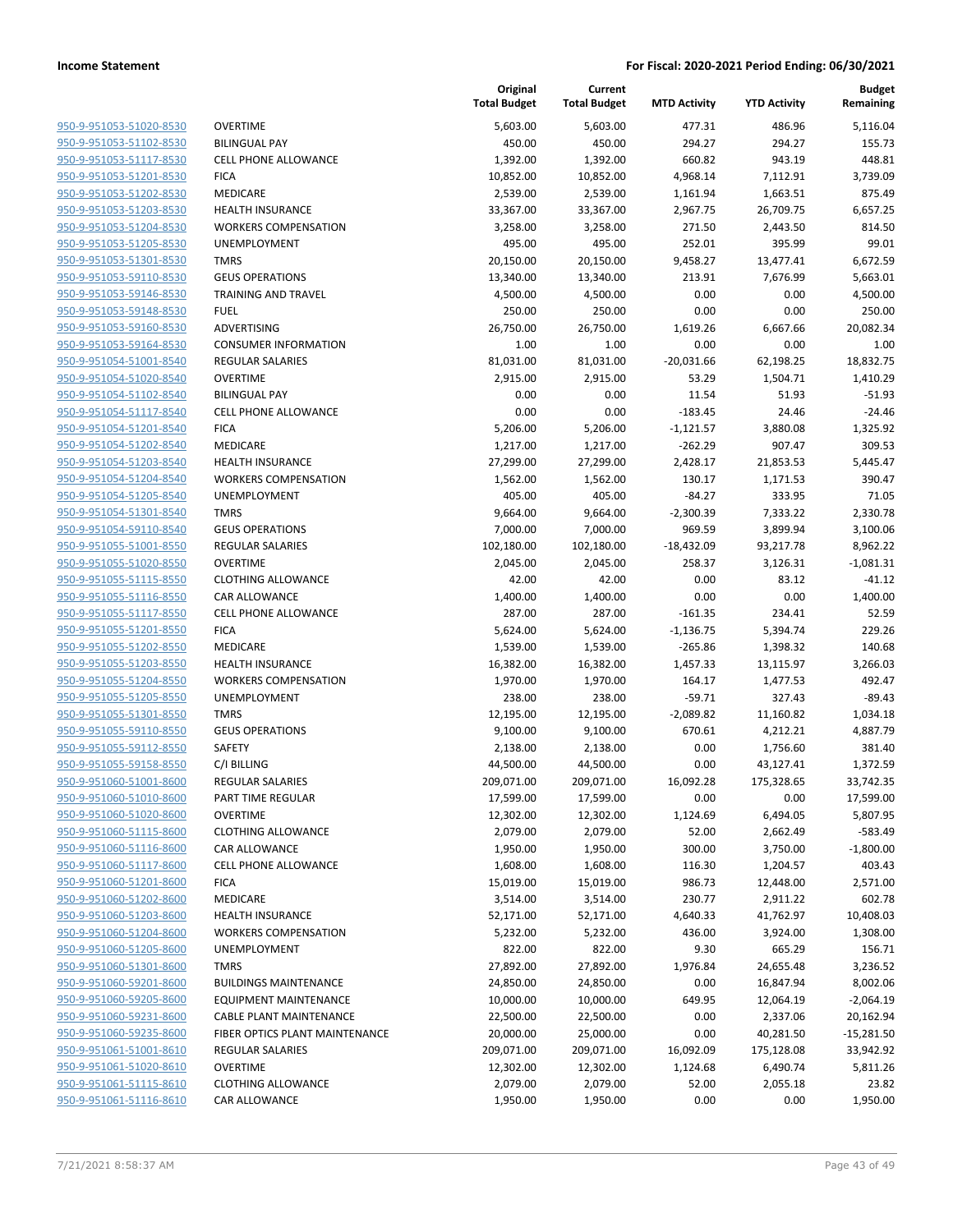|                         |                                                 | Original<br><b>Total Budget</b> | Current<br><b>Total Budget</b> | <b>MTD Activity</b> | <b>YTD Activity</b> | <b>Budget</b><br>Remaining |
|-------------------------|-------------------------------------------------|---------------------------------|--------------------------------|---------------------|---------------------|----------------------------|
| 950-9-951061-51117-8610 | <b>CELL PHONE ALLOWANCE</b>                     | 1,416.00                        | 1,416.00                       | 116.24              | 1,203.88            | 212.12                     |
| 950-9-951061-51201-8610 | <b>FICA</b>                                     | 13,928.00                       | 13,928.00                      | 1,037.95            | 11,018.09           | 2,909.91                   |
| 950-9-951061-51202-8610 | MEDICARE                                        | 3,259.00                        | 3,259.00                       | 242.74              | 2,576.80            | 682.20                     |
| 950-9-951061-51203-8610 | <b>HEALTH INSURANCE</b>                         | 44,895.00                       | 44,895.00                      | 3,993.00            | 35,937.00           | 8,958.00                   |
| 950-9-951061-51204-8610 | <b>WORKERS COMPENSATION</b>                     | 4,315.00                        | 4,315.00                       | 359.58              | 3,236.22            | 1,078.78                   |
| 950-9-951061-51205-8610 | <b>UNEMPLOYMENT</b>                             | 642.00                          | 642.00                         | 9.30                | 589.94              | 52.06                      |
| 950-9-951061-51301-8610 | <b>TMRS</b>                                     | 25,866.00                       | 25,866.00                      | 1,942.03            | 20,365.84           | 5,500.16                   |
| 950-9-951061-59205-8610 | <b>EQUIPMENT MAINTENANCE</b>                    | 100.00                          | 100.00                         | 0.00                | 0.00                | 100.00                     |
| 950-9-951061-59233-8610 | <b>INTERNET PLANT MAINTENANCE</b>               | 6,000.00                        | 6,000.00                       | 0.00                | 0.00                | 6,000.00                   |
| 950-9-951090-59510-9900 | HEADEND, TRUNK & DISTRIBUTION SYSTEM            | 100,000.00                      | 100,000.00                     | 2,789.83            | 34,619.61           | 65,380.39                  |
| 950-9-951090-59511-9900 | <b>HEADEND EQUIPMENT</b>                        | 80,000.00                       | 80,000.00                      | 0.00                | 5,479.96            | 74,520.04                  |
| 950-9-951090-59512-9900 | <b>DROPS</b>                                    | 100,000.00                      | 100,000.00                     | 31,183.01           | 135,264.16          | $-35,264.16$               |
| 950-9-951090-59591-9900 | FURNITURE & OFFICE EQUIPMENT                    | 0.00                            | 0.00                           | 0.00                | 4,242.40            | $-4,242.40$                |
| 950-9-951090-59592-9900 | <b>TRANSPORTATION EQUIPMENT</b>                 | 30,000.00                       | 30,000.00                      | 0.00                | 29,301.76           | 698.24                     |
| 950-9-951091-51001-9958 | <b>REGULAR SALARIES</b>                         | 41,429.00                       | 41,429.00                      | 2,237.11            | 21,165.03           | 20,263.97                  |
| 950-9-951091-51020-9958 | <b>OVERTIME</b>                                 | 4,344.00                        | 4,344.00                       | 393.18              | 1,814.66            | 2,529.34                   |
| 950-9-951091-51201-9958 | <b>FICA</b>                                     | 2,861.00                        | 2,861.00                       | 164.32              | 1,436.45            | 1,424.55                   |
| 950-9-951091-51202-9958 | <b>MEDICARE</b>                                 | 669.00                          | 669.00                         | 38.43               | 335.95              | 333.05                     |
| 950-9-951091-51205-9958 | <b>UNEMPLOYMENT</b>                             | 156.00                          | 156.00                         | 0.00                | 79.18               | 76.82                      |
| 950-9-951091-51301-9958 | <b>TMRS</b>                                     | 5,306.00                        | 5,306.00                       | 307.42              | 2,661.98            | 2,644.02                   |
| 950-9-970000-59720-9705 | <b>CREDIT CARD &amp; BANK FEES</b>              | 10,000.00                       | 10,000.00                      | 1,616.22            | 13,613.08           | $-3,613.08$                |
| 950-9-970000-59730-9250 | <b>INVENTORY LOSS/GAIN</b>                      | 1,000.00                        | 1,000.00                       | 0.00                | $-14.16$            | 1,014.16                   |
| 950-9-970000-59734-4210 | ASSET DISPOSAL LOSSES/GAINS                     | 1,000.00                        | 1,000.00                       | 0.00                | 0.00                | 1,000.00                   |
| 950-9-970000-59750-9260 | <b>ACCRUED PTO PAY</b>                          | 5,000.00                        | 5,000.00                       | 0.00                | 33,411.60           | $-28,411.60$               |
| 950-9-970000-59770-9970 | CONTINGENCY                                     | 50,000.00                       | 50,000.00                      | 0.00                | 19.52               | 49,980.48                  |
| 950-9-970000-59771-9970 | PAYROLL CONTINGENCY                             | 10,000.00                       | 10,000.00                      | 0.00                | 0.00                | 10,000.00                  |
| 950-9-970000-59780-9240 | PROPERTY INSURANCE                              | 16,670.00                       | 16,670.00                      | 0.00                | 9,427.80            | 7,242.20                   |
| 950-9-970000-59781-9250 | <b>LIABILITY INSURANCE</b>                      | 14,872.00                       | 14,872.00                      | 0.00                | 12,169.55           | 2,702.45                   |
| 950-9-990000-59901-9270 | TRANSFER to COG - FRANCHISE FEES                | 284,100.00                      | 284,100.00                     | $-71,373.00$        | 70,990.28           | 213,109.72                 |
| 950-9-990000-59902-9200 | TRANSFER to COG - ADMIN EXPENSES                | 58,987.00                       | 58,987.00                      | 4,915.58            | 39,324.64           | 19,662.36                  |
| 950-9-990000-59903-4082 | TRANSFER to COG - PILOT                         | 39,824.00                       | 39,824.00                      | 0.00                | 39,824.00           | 0.00                       |
| 950-9-990000-59926-9330 | TRANSFER to COG - GARAGE                        | 13,450.00                       | 13,450.00                      | 1,120.83            | 10,087.47           | 3,362.53                   |
| 950-9-990000-59927-9200 | TRANSFER to COG - INSURANCE                     | 3,047.00                        | 3,047.00                       | 253.92              | 2,285.28            | 761.72                     |
| 950-9-990000-59928-9200 | XFER to COG - IT                                | 25,995.00                       | 25,995.00                      | 2,166.25            | 19,496.25           | 6,498.75                   |
| 950-9-990000-59930-9270 | <b>TRANSFER to GBOD</b>                         | 56,800.00                       | 56,800.00                      | $-14,274.60$        | 14,198.06           | 42,601.94                  |
| 950-9-990000-59954-8559 | TRANSFER TO 910 - BILLING                       | 52,407.00                       | 52,407.00                      | 4,367.25            | 39,305.25           | 13,101.75                  |
| 950-9-990000-59955-8559 | TRANSFER TO 910 - CASHIERING                    | 78,121.00                       | 78,121.00                      | 6,510.08            | 58,590.72           | 19,530.28                  |
|                         | <b>Expense Total:</b>                           | 6,042,897.22                    | 6,042,897.22                   | 324,021.55          | 4,173,172.11        | 1,869,725.11               |
|                         | Fund: 950 - CABLE / INTERNET Surplus (Deficit): | 351,837.78                      | 351,837.78                     | 185,599.17          | 749,801.64          |                            |
|                         | <b>Total Surplus (Deficit):</b>                 | $-1,962,159.45$                 | -2,078,611.45                  | $-375,063.08$       | -18,433,723.94      |                            |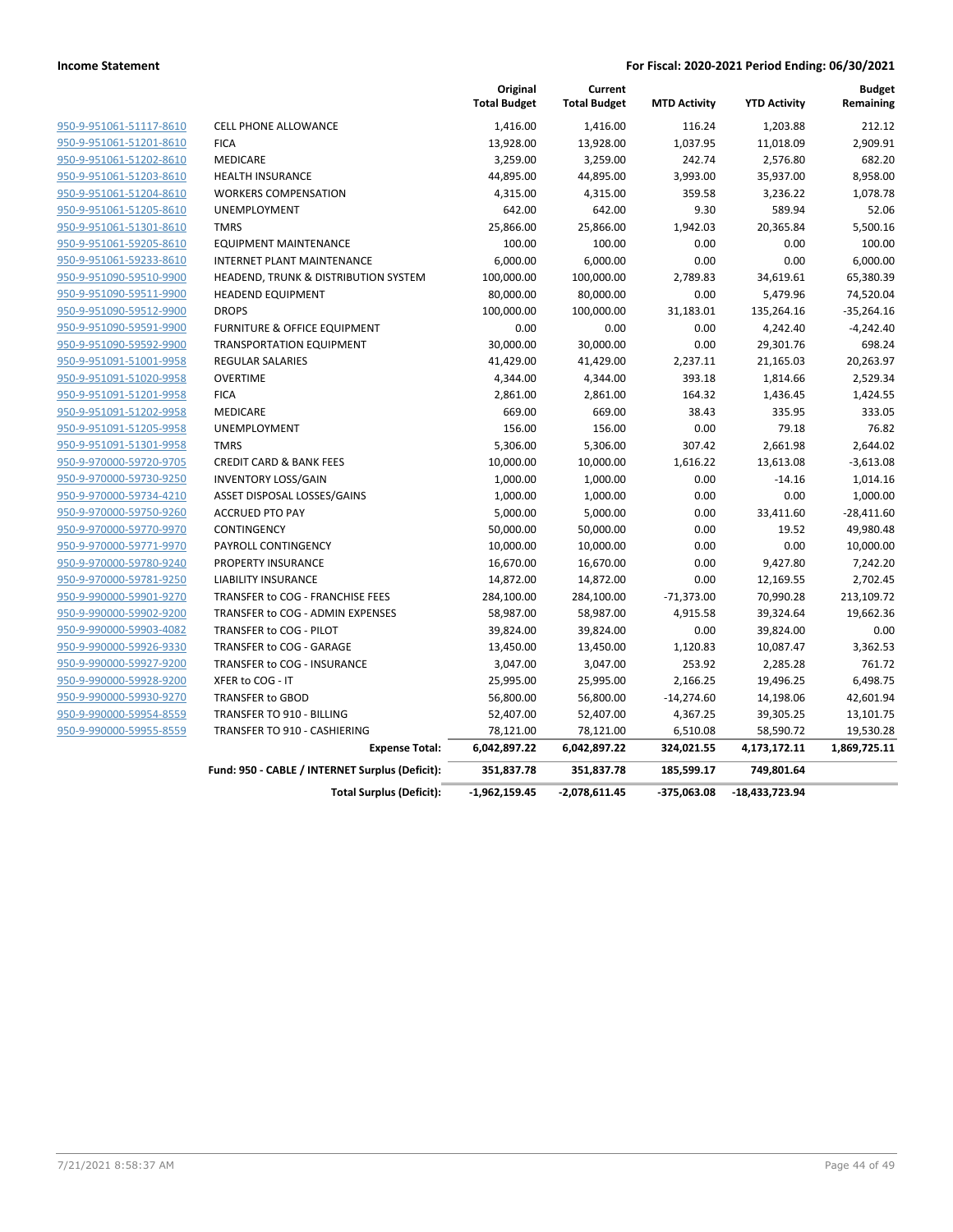# **Group Summary**

| <b>Account Type</b>                                                        | Original<br><b>Total Budget</b> | Current<br><b>Total Budget</b> | <b>MTD Activity</b>          | <b>YTD Activity</b>            | <b>Budget</b><br>Remaining      |
|----------------------------------------------------------------------------|---------------------------------|--------------------------------|------------------------------|--------------------------------|---------------------------------|
|                                                                            |                                 |                                |                              |                                |                                 |
| Fund: 100 - GENERAL FUND                                                   |                                 |                                |                              |                                |                                 |
| Revenue<br>Expense                                                         | 26,174,095.00<br>27,648,157.04  | 26,174,095.00<br>27,582,351.04 | 1,519,495.36<br>2,100,718.78 | 23,913,035.31<br>20,006,667.16 | 2,261,059.69<br>7,575,683.88    |
| Fund: 100 - GENERAL FUND Surplus (Deficit):                                | $-1,474,062.04$                 | $-1,408,256.04$                | $-581,223.42$                | 3,906,368.15                   | -5,314,624.19                   |
|                                                                            |                                 |                                |                              |                                |                                 |
| Fund: 101 - MUNICIPAL COURT BUILDING SECURITY FEES                         | 0.00                            | 0.00                           | 667.65                       |                                |                                 |
| Revenue<br>Expense                                                         | 0.00                            | 0.00                           | 1.62                         | 4,962.44<br>12.05              | -4,962.44<br>$-12.05$           |
| Fund: 101 - MUNICIPAL COURT BUILDING SECURITY FEES Surplus (Deficit):      | 0.00                            | 0.00                           | 666.03                       | 4,950.39                       | $-4,950.39$                     |
|                                                                            |                                 |                                |                              |                                |                                 |
| Fund: 102 - MUNICIPAL COURT TECH FUND                                      | 0.00                            | 0.00                           | 569.30                       |                                |                                 |
| Revenue<br>Expense                                                         | 0.00                            | 0.00                           | 1.14                         | 4,311.68<br>92.35              | $-4,311.68$<br>$-92.35$         |
| Fund: 102 - MUNICIPAL COURT TECH FUND Surplus (Deficit):                   | 0.00                            | 0.00                           | 568.16                       | 4,219.33                       | $-4,219.33$                     |
|                                                                            |                                 |                                |                              |                                |                                 |
| Fund: 103 - MUNICIPAL COURT CHILD SAFETY FUND<br>Revenue                   | 30,887.00                       | 30,887.00                      | 0.00                         | 16,340.55                      | 14,546.45                       |
| Expense                                                                    | 25,050.00                       | 25,050.00                      | 0.33                         | 12,555.63                      | 12,494.37                       |
| Fund: 103 - MUNICIPAL COURT CHILD SAFETY FUND Surplus (Deficit):           | 5,837.00                        | 5,837.00                       | $-0.33$                      | 3,784.92                       | 2,052.08                        |
|                                                                            |                                 |                                |                              |                                |                                 |
| <b>Fund: 111 - RECREATION ACTIVITIES FUND</b>                              |                                 |                                |                              |                                | 127,202.89                      |
| Revenue<br>Expense                                                         | 237,930.00<br>249,194.02        | 237,930.00<br>249,194.02       | 16,901.81<br>9,652.75        | 110,727.11<br>88,974.63        | 160,219.39                      |
| Fund: 111 - RECREATION ACTIVITIES FUND Surplus (Deficit):                  | -11,264.02                      | -11,264.02                     | 7,249.06                     | 21,752.48                      | $-33,016.50$                    |
|                                                                            |                                 |                                |                              |                                |                                 |
| <b>Fund: 112 - GUN RANGE FUND</b>                                          |                                 |                                |                              |                                |                                 |
| Revenue                                                                    | 1,316.00<br>1,300.00            | 1,316.00<br>1,300.00           | 200.00<br>190.03             | 1,240.66<br>1,084.96           | 75.34<br>215.04                 |
| Expense<br>Fund: 112 - GUN RANGE FUND Surplus (Deficit):                   | 16.00                           | 16.00                          | 9.97                         | 155.70                         | -139.70                         |
|                                                                            |                                 |                                |                              |                                |                                 |
| Fund: 113 - HOTEL / MOTEL OCCUPANCY TAX FUND                               |                                 |                                |                              |                                |                                 |
| Revenue                                                                    | 490,107.00                      | 490,107.00                     | 77,692.02                    | 458,874.00                     | 31,233.00                       |
| Expense<br>Fund: 113 - HOTEL / MOTEL OCCUPANCY TAX FUND Surplus (Deficit): | 521,382.80<br>-31,275.80        | 521,382.80<br>-31,275.80       | 42,352.13<br>35,339.89       | 346,426.43<br>112,447.57       | 174,956.37<br>-143,723.37       |
|                                                                            |                                 |                                |                              |                                |                                 |
| Fund: 114 - VENUE MANAGEMENT FUND                                          |                                 |                                |                              |                                |                                 |
| Revenue                                                                    | 116,017.00<br>200,266.69        | 116,017.00<br>200,266.69       | 6,951.00<br>8,511.49         | 43,258.64<br>131,972.65        | 72,758.36<br>68,294.04          |
| Expense<br>Fund: 114 - VENUE MANAGEMENT FUND Surplus (Deficit):            | -84,249.69                      | -84,249.69                     | $-1,560.49$                  | -88,714.01                     | 4,464.32                        |
|                                                                            |                                 |                                |                              |                                |                                 |
| Fund: 123 - PTRAIN - POLICE REIMBURSEMENT GRANTS & CONT EDUCAT             | 0.00                            | 0.00                           | 0.00                         |                                |                                 |
| Revenue<br>Expense                                                         | 0.00                            | 0.00                           | 165.18                       | 3,153.03<br>2,446.22           | $-3,153.03$<br>$-2,446.22$      |
| Fund: 123 - PTRAIN - POLICE REIMBURSEMENT GRANTS & CONT EDUCAT Surp        | 0.00                            | 0.00                           | $-165.18$                    | 706.81                         | $-706.81$                       |
|                                                                            |                                 |                                |                              |                                |                                 |
| Fund: 124 - FIRE HAZMAT GRANT                                              | 0.00                            | 0.00                           | 0.02                         | 0.14                           | $-0.14$                         |
| Expense<br>Fund: 124 - FIRE HAZMAT GRANT Total:                            | 0.00                            | 0.00                           | 0.02                         | 0.14                           | $-0.14$                         |
|                                                                            |                                 |                                |                              |                                |                                 |
| Fund: 140 - DEBT SERVICE FUND                                              |                                 |                                |                              |                                |                                 |
| Revenue                                                                    | 6,776,144.00<br>6,811,884.00    | 6,776,144.00                   | 164,979.66<br>9,870.83       | 6,385,562.23<br>6,213,760.13   | 390,581.77                      |
| Expense<br>Fund: 140 - DEBT SERVICE FUND Surplus (Deficit):                | -35,740.00                      | 6,811,884.00<br>-35,740.00     | 155,108.83                   | 171,802.10                     | 598,123.87<br>-207,542.10       |
|                                                                            |                                 |                                |                              |                                |                                 |
| Fund: 160 - GENERAL CAPITAL IMPROVEMENT FUND                               |                                 |                                |                              |                                |                                 |
| Revenue                                                                    | 2,616,006.00<br>2,525,998.00    | 2,616,006.00<br>2,616,304.00   | 210,416.50<br>1,977,775.80   | 6,113,385.25                   | -3,497,379.25                   |
| Expense<br>Fund: 160 - GENERAL CAPITAL IMPROVEMENT FUND Surplus (Deficit): | 90,008.00                       | -298.00                        | -1,767,359.30                | 8,543,069.87<br>-2,429,684.62  | -5,926,765.87<br>2,429,386.62   |
|                                                                            |                                 |                                |                              |                                |                                 |
| Fund: 161 - STREET CONSTRUCTION FUND                                       |                                 |                                |                              |                                |                                 |
| Revenue                                                                    | 10,000.00                       | 10,000.00                      | 0.00                         | 79.94                          | 9,920.06                        |
| Expense<br>Fund: 161 - STREET CONSTRUCTION FUND Surplus (Deficit):         | 400.00<br>9,600.00              | 400.00<br>9,600.00             | 431,986.59<br>-431,986.59    | 1,515,802.64<br>-1,515,722.70  | $-1,515,402.64$<br>1,525,322.70 |
|                                                                            |                                 |                                |                              |                                |                                 |
| Fund: 164 - 2013 CO CAPITAL FUND                                           |                                 |                                |                              |                                |                                 |
| Revenue                                                                    | 275.00                          | 275.00                         | 0.00                         | 20.48                          | 254.52                          |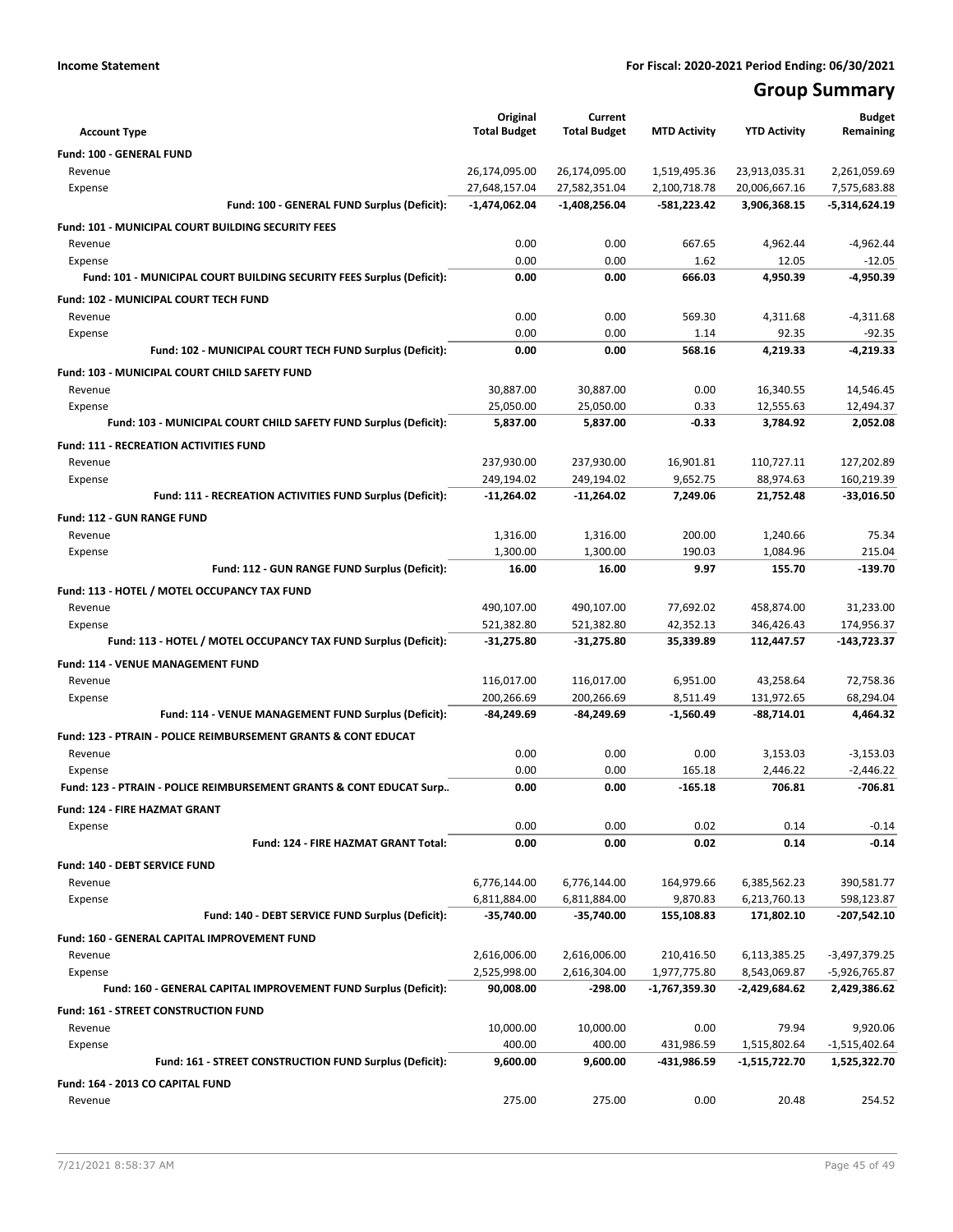| <b>Account Type</b>                                        | Original<br><b>Total Budget</b> | Current<br><b>Total Budget</b> | <b>MTD Activity</b> | <b>YTD Activity</b> | <b>Budget</b><br>Remaining |
|------------------------------------------------------------|---------------------------------|--------------------------------|---------------------|---------------------|----------------------------|
| Expense                                                    | 15.00                           | 15.00                          | 0.72                | 5.49                | 9.51                       |
| Fund: 164 - 2013 CO CAPITAL FUND Surplus (Deficit):        | 260.00                          | 260.00                         | -0.72               | 14.99               | 245.01                     |
| Fund: 165 - 2014 GO FUND                                   |                                 |                                |                     |                     |                            |
| Revenue                                                    | 10,000.00                       | 10,000.00                      | 0.00                | 384.13              | 9,615.87                   |
| Fund: 165 - 2014 GO FUND Total:                            | 10,000.00                       | 10,000.00                      | 0.00                | 384.13              | 9,615.87                   |
| <b>Fund: 171 - MAIN STREET SPECIAL REVENUE</b>             |                                 |                                |                     |                     |                            |
| Revenue                                                    | 0.00                            | 0.00                           | 25,392.93           | 89,781.03           | $-89,781.03$               |
| Expense                                                    | 0.00                            | 0.00                           | 0.00                | 85,545.57           | $-85,545.57$               |
| Fund: 171 - MAIN STREET SPECIAL REVENUE Surplus (Deficit): | 0.00                            | 0.00                           | 25,392.93           | 4.235.46            | $-4,235.46$                |
| <b>Fund: 172 - MINOR GRANTS FUND</b>                       |                                 |                                |                     |                     |                            |
| Revenue                                                    | 0.00                            | 0.00                           | 1,000.00            | 7,000.00            | $-7,000.00$                |
| Expense                                                    | 0.00                            | 0.00                           | 5,090.00            | 5,190.00            | $-5,190.00$                |
| Fund: 172 - MINOR GRANTS FUND Surplus (Deficit):           | 0.00                            | 0.00                           | -4,090.00           | 1,810.00            | -1,810.00                  |
| Fund: 200 - WATER / WASTEWATER FUND                        |                                 |                                |                     |                     |                            |
| Revenue                                                    | 14,455,296.00                   | 15,740,546.00                  | 1,229,188.52        | 10,687,875.40       | 5,052,670.60               |
| Expense                                                    | 14,254,657.13                   | 15,537,282.13                  | 1,087,928.34        | 11,177,909.35       | 4,359,372.78               |
| Fund: 200 - WATER / WASTEWATER FUND Surplus (Deficit):     | 200,638.87                      | 203,263.87                     | 141,260.18          | -490,033.95         | 693,297.82                 |
| <b>Fund: 210 - WATER IMPACT FEES</b>                       |                                 |                                |                     |                     |                            |
| Expense                                                    | 0.00                            | 0.00                           | 323.37              | 541.09              | $-541.09$                  |
| Fund: 210 - WATER IMPACT FEES Total:                       | 0.00                            | 0.00                           | 323.37              | 541.09              | $-541.09$                  |
| Fund: 216 - UTILIITY CIP FUND                              |                                 |                                |                     |                     |                            |
| Revenue                                                    | 606,649.00                      | 606,649.00                     | 37,220.75           | 354,375.52          | 252,273.48                 |
| Expense                                                    | 446,649.00                      | 449,274.00                     | 94,248.00           | 438,812.89          | 10,461.11                  |
| Fund: 216 - UTILIITY CIP FUND Surplus (Deficit):           | 160,000.00                      | 157,375.00                     | -57,027.25          | -84,437.37          | 241,812.37                 |
| <b>Fund: 217 - WASTEWATER RECLAMATION FUND</b>             |                                 |                                |                     |                     |                            |
| Revenue                                                    | 7,950.00                        | 7,950.00                       | 0.00                | 372.63              | 7,577.37                   |
| Expense                                                    | 0.00                            | 0.00                           | 0.00                | 49,984.00           | -49,984.00                 |
| Fund: 217 - WASTEWATER RECLAMATION FUND Surplus (Deficit): | 7,950.00                        | 7,950.00                       | 0.00                | -49,611.37          | 57,561.37                  |
| <b>Fund: 300 - AIRPORT FUND</b>                            |                                 |                                |                     |                     |                            |
| Revenue                                                    | 720,583.00                      | 720,583.00                     | 113,276.65          | 656,752.03          | 63,830.97                  |
| Expense                                                    | 1,672,234.14                    | 1,672,234.14                   | 159,676.04          | 1,261,778.27        | 410,455.87                 |
| Fund: 300 - AIRPORT FUND Surplus (Deficit):                | -951,651.14                     | -951,651.14                    | -46,399.39          | -605,026.24         | -346,624.90                |
| Fund: 320 - AIRPORT TXDOT GRANT                            |                                 |                                |                     |                     |                            |
| Revenue                                                    | 0.00                            | 0.00                           | 0.00                | 200,000.00          | $-200,000.00$              |
| Expense                                                    | 0.00                            | 0.00                           | 0.00                | 100,689.64          | $-100,689.64$              |
| Fund: 320 - AIRPORT TXDOT GRANT Surplus (Deficit):         | 0.00                            | 0.00                           | 0.00                | 99,310.36           | -99,310.36                 |
| <b>Fund: 360 - AIRPORT CAPITAL FUND</b>                    |                                 |                                |                     |                     |                            |
| Revenue                                                    | 1,595,850.00                    | 1,595,850.00                   | 125,000.00          | 1,130,062.77        | 465,787.23                 |
| Expense                                                    | 2,220,652.00                    | 2,220,652.00                   | 10,085.30           | 11,306.12           | 2,209,345.88               |
| Fund: 360 - AIRPORT CAPITAL FUND Surplus (Deficit):        | $-624,802.00$                   | -624,802.00                    | 114,914.70          | 1,118,756.65        | -1,743,558.65              |
| Fund: 362 - AIRPORT FBO FUEL                               |                                 |                                |                     |                     |                            |
| Revenue                                                    | 409,650.00                      | 409,650.00                     | 50,244.36           | 319,659.31          | 89,990.69                  |
| Expense                                                    | 0.00                            | 0.00                           | 1,540.02            | 177,626.09          | $-177,626.09$              |
| Fund: 362 - AIRPORT FBO FUEL Surplus (Deficit):            | 409,650.00                      | 409,650.00                     | 48,704.34           | 142,033.22          | 267,616.78                 |
| Fund: 400 - GOLF FUND                                      |                                 |                                |                     |                     |                            |
| Revenue                                                    | 191,588.00                      | 191,588.00                     | 35,606.17           | 160,667.60          | 30,920.40                  |
| Expense                                                    | 246,068.81                      | 246,068.81                     | 14,541.76           | 160,798.38          | 85,270.43                  |
| Fund: 400 - GOLF FUND Surplus (Deficit):                   | $-54,480.81$                    | -54,480.81                     | 21,064.41           | $-130.78$           | -54,350.03                 |
| <b>Fund: 500 - SANITATION FUND</b>                         |                                 |                                |                     |                     |                            |
| Revenue                                                    | 4,980,495.00                    | 4,980,495.00                   | 444,251.22          | 3,820,266.21        | 1,160,228.79               |
| Expense                                                    | 5,527,391.08                    | 5,619,343.08                   | 487,563.89          | 3,811,236.16        | 1,808,106.92               |
| Fund: 500 - SANITATION FUND Surplus (Deficit):             | -546,896.08                     | -638,848.08                    | -43,312.67          | 9,030.05            | $-647,878.13$              |
| Fund: 601 - CENTRAL SERVICE FUND                           |                                 |                                |                     |                     |                            |
| Revenue                                                    | 940,414.00                      | 940,414.00                     | 78,367.82           | 705,310.38          | 235,103.62                 |
| Expense                                                    | 1,040,226.62                    | 1,040,226.62                   | 89,587.25           | 811,422.24          | 228,804.38                 |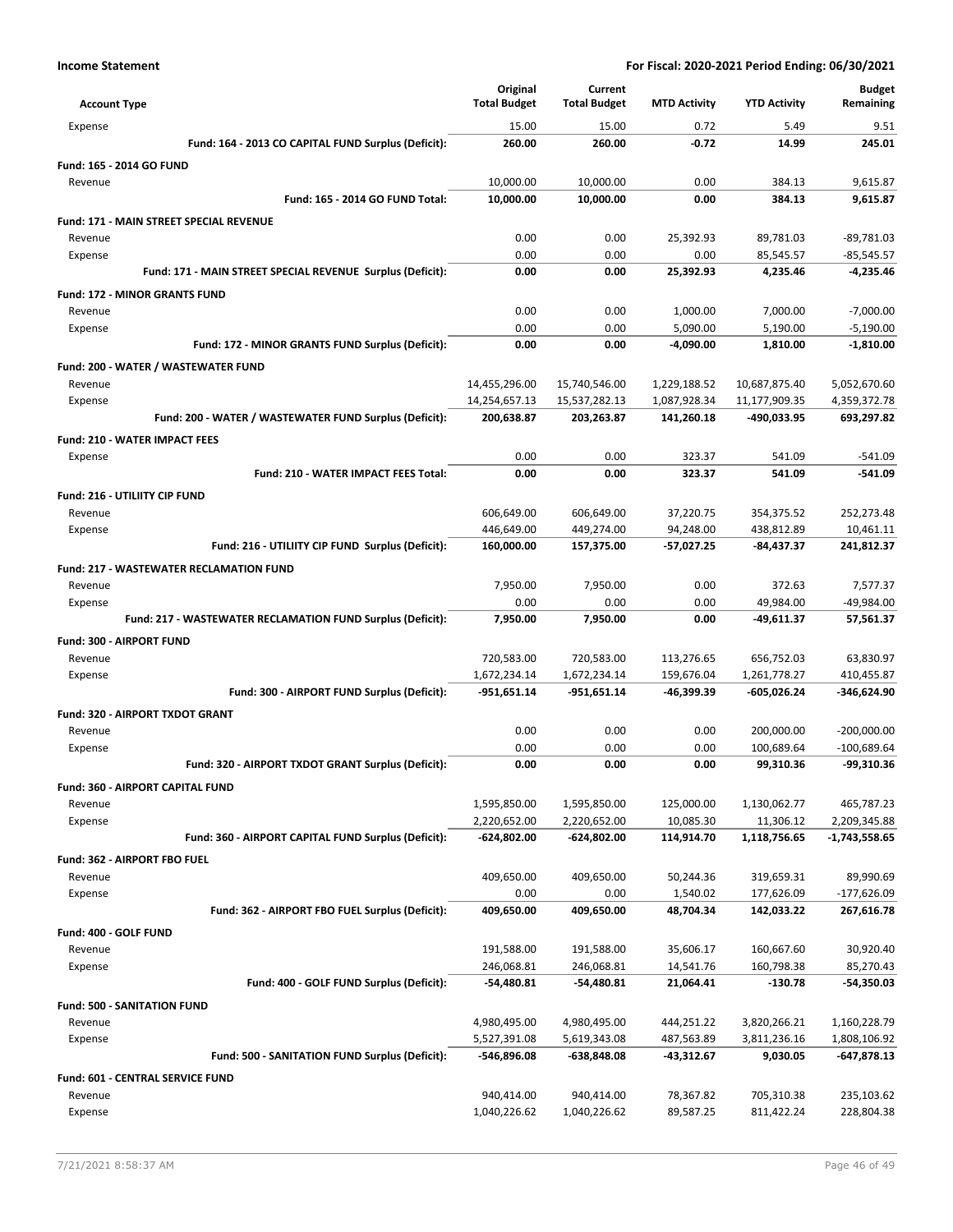| <b>Account Type</b>                                                                   | Original<br><b>Total Budget</b> | Current<br><b>Total Budget</b> | <b>MTD Activity</b>    | <b>YTD Activity</b>      | <b>Budget</b><br>Remaining  |
|---------------------------------------------------------------------------------------|---------------------------------|--------------------------------|------------------------|--------------------------|-----------------------------|
| Fund: 601 - CENTRAL SERVICE FUND Surplus (Deficit):                                   | -99,812.62                      | $-99,812.62$                   | $-11.219.43$           | $-106, 111.86$           | 6.299.24                    |
| <b>Fund: 602 - INSURANCE FUND</b>                                                     |                                 |                                |                        |                          |                             |
| Revenue                                                                               | 6,443,497.00                    | 6,443,497.00                   | 538,999.11             | 4,866,633.39             | 1,576,863.61                |
| Expense                                                                               | 6,483,654.00                    | 6,483,654.00                   | 457,257.92             | 5,065,307.57             | 1,418,346.43                |
| Fund: 602 - INSURANCE FUND Surplus (Deficit):                                         | -40,157.00                      | -40,157.00                     | 81,741.19              | -198,674.18              | 158,517.18                  |
| Fund: 604 - MIS FUND                                                                  |                                 |                                |                        |                          |                             |
| Revenue                                                                               | 758,375.00                      | 758,375.00                     | 70,889.56              | 638,006.04               | 120,368.96                  |
| Expense                                                                               | 1,070,950.62                    | 1,070,950.62                   | 39,059.46              | 406,293.57               | 664,657.05                  |
| Fund: 604 - MIS FUND Surplus (Deficit):                                               | -312,575.62                     | $-312,575.62$                  | 31,830.10              | 231,712.47               | -544,288.09                 |
| Fund: 660 - VEHICLE REPLACEMENT FUND                                                  |                                 |                                |                        |                          |                             |
| Revenue                                                                               | 730,396.00                      | 730,396.00                     | 60,032.99              | 540,729.74               | 189,666.26                  |
| Expense<br>Fund: 660 - VEHICLE REPLACEMENT FUND Surplus (Deficit):                    | 720,397.00<br>9,999.00          | 720,397.00<br>9,999.00         | 48,990.24<br>11,042.75 | 248,141.45<br>292,588.29 | 472,255.55<br>-282,589.29   |
|                                                                                       |                                 |                                |                        |                          |                             |
| Fund: 800 - SPENCE FUND<br>Revenue                                                    | 6,000.00                        | 6,000.00                       | 0.00                   | 288.45                   | 5,711.55                    |
| Expense                                                                               | 600.00                          | 600.00                         | 50.00                  | 450.00                   | 150.00                      |
| Fund: 800 - SPENCE FUND Surplus (Deficit):                                            | 5,400.00                        | 5,400.00                       | $-50.00$               | $-161.55$                | 5,561.55                    |
| <b>Fund: 801 - JONES LIBRARY TRUST</b>                                                |                                 |                                |                        |                          |                             |
| Revenue                                                                               | 0.00                            | 0.00                           | 0.00                   | 9.53                     | $-9.53$                     |
| Expense                                                                               | 0.00                            | 0.00                           | 0.35                   | 2.68                     | $-2.68$                     |
| Fund: 801 - JONES LIBRARY TRUST Surplus (Deficit):                                    | 0.00                            | 0.00                           | -0.35                  | 6.85                     | $-6.85$                     |
| Fund: 809 - GREENVILLE IDC (L-3)                                                      |                                 |                                |                        |                          |                             |
| Revenue                                                                               | 0.00                            | 0.00                           | 0.00                   | 124,521.10               | $-124,521.10$               |
| Expense                                                                               | 0.00                            | 0.00                           | 0.00                   | 124,521.10               | $-124,521.10$               |
| Fund: 809 - GREENVILLE IDC (L-3) Surplus (Deficit):                                   | 0.00                            | 0.00                           | 0.00                   | 0.00                     | 0.00                        |
| Fund: 810 - SEIZURE FUNDS - STATE RULES                                               |                                 |                                |                        |                          |                             |
| Revenue                                                                               | 3,000.00                        | 3,000.00                       | 0.00                   | 143.68                   | 2,856.32                    |
| Expense                                                                               | 100.00                          | 100.00                         | 14,499.42              | 35,407.43                | $-35,307.43$                |
| Fund: 810 - SEIZURE FUNDS - STATE RULES Surplus (Deficit):                            | 2,900.00                        | 2,900.00                       | -14,499.42             | $-35,263.75$             | 38,163.75                   |
| Fund: 811 - SEIZURE FUNDS - FED RULES                                                 |                                 |                                |                        |                          |                             |
| Revenue                                                                               | 2,500.00                        | 2,500.00                       | 1,934.70               | 2,066.77                 | 433.23                      |
| Expense                                                                               | 100.00                          | 100.00                         | 4.79                   | 7,237.03                 | $-7,137.03$                 |
| Fund: 811 - SEIZURE FUNDS - FED RULES Surplus (Deficit):                              | 2,400.00                        | 2,400.00                       | 1,929.91               | $-5,170.26$              | 7,570.26                    |
| Fund: 820 - TIRZ FUND (Tax Increment Reinvestment Zone)                               |                                 |                                |                        |                          |                             |
| Revenue                                                                               | 751,638.00<br>160,725.00        | 751,638.00<br>160,725.00       | 186,931.81<br>2,549.87 | 617,381.23<br>294,492.68 | 134,256.77<br>$-133,767.68$ |
| Expense<br>Fund: 820 - TIRZ FUND (Tax Increment Reinvestment Zone) Surplus (Deficit): | 590,913.00                      | 590,913.00                     | 184,381.94             | 322,888.55               | 268,024.45                  |
| Fund: 899 - POOLED CASH                                                               |                                 |                                |                        |                          |                             |
| Revenue                                                                               | 0.00                            | 0.00                           | 0.00                   | $-0.02$                  | 0.02                        |
| Fund: 899 - POOLED CASH Total:                                                        | 0.00                            | 0.00                           | 0.00                   | $-0.02$                  | 0.02                        |
| Fund: 910 - ELECTRIC OPERATING FUND                                                   |                                 |                                |                        |                          |                             |
| Revenue                                                                               | 65,117,571.00                   | 65,117,571.00                  | 6,153,390.91           | 103,264,613.48           | -38,147,042.48              |
| Expense                                                                               | 64,662,173.28                   | 64,662,173.28                  | 5,030,016.24           | 128,814,676.42           | -64,152,503.14              |
| Fund: 910 - ELECTRIC OPERATING FUND Surplus (Deficit):                                | 455,397.72                      | 455,397.72                     | 1,123,374.67           | -25,550,062.94           | 26,005,460.66               |
| Fund: 911 - ELECTRIC DEBT REDUCTION                                                   |                                 |                                |                        |                          |                             |
| Revenue                                                                               | 1,100.00                        | 1,100.00                       | $-0.19$                | 3.71                     | 1,096.29                    |
| Fund: 911 - ELECTRIC DEBT REDUCTION Total:                                            | 1,100.00                        | 1,100.00                       | $-0.19$                | 3.71                     | 1,096.29                    |
| Fund: 912 - ELECTRIC DEBT SERVICE                                                     |                                 |                                |                        |                          |                             |
| Revenue                                                                               | 7,846,375.00                    | 7,846,375.00                   | 426,479.16             | 8,681,656.22             | $-835,281.22$               |
| Expense                                                                               | 7,856,075.00                    | 7,856,075.00                   | 12,500.06              | 3,154,841.84             | 4,701,233.16                |
| Fund: 912 - ELECTRIC DEBT SERVICE Surplus (Deficit):                                  | -9,700.00                       | $-9,700.00$                    | 413,979.10             | 5,526,814.38             | -5,536,514.38               |
| Fund: 913 - ELECTRIC CONSTRUCTION FUND                                                |                                 |                                |                        |                          |                             |
| Revenue                                                                               | 600.00                          | 600.00                         | $-2.29$                | 44.69                    | 555.31                      |
| Fund: 913 - ELECTRIC CONSTRUCTION FUND Total:                                         | 600.00                          | 600.00                         | $-2.29$                | 44.69                    | 555.31                      |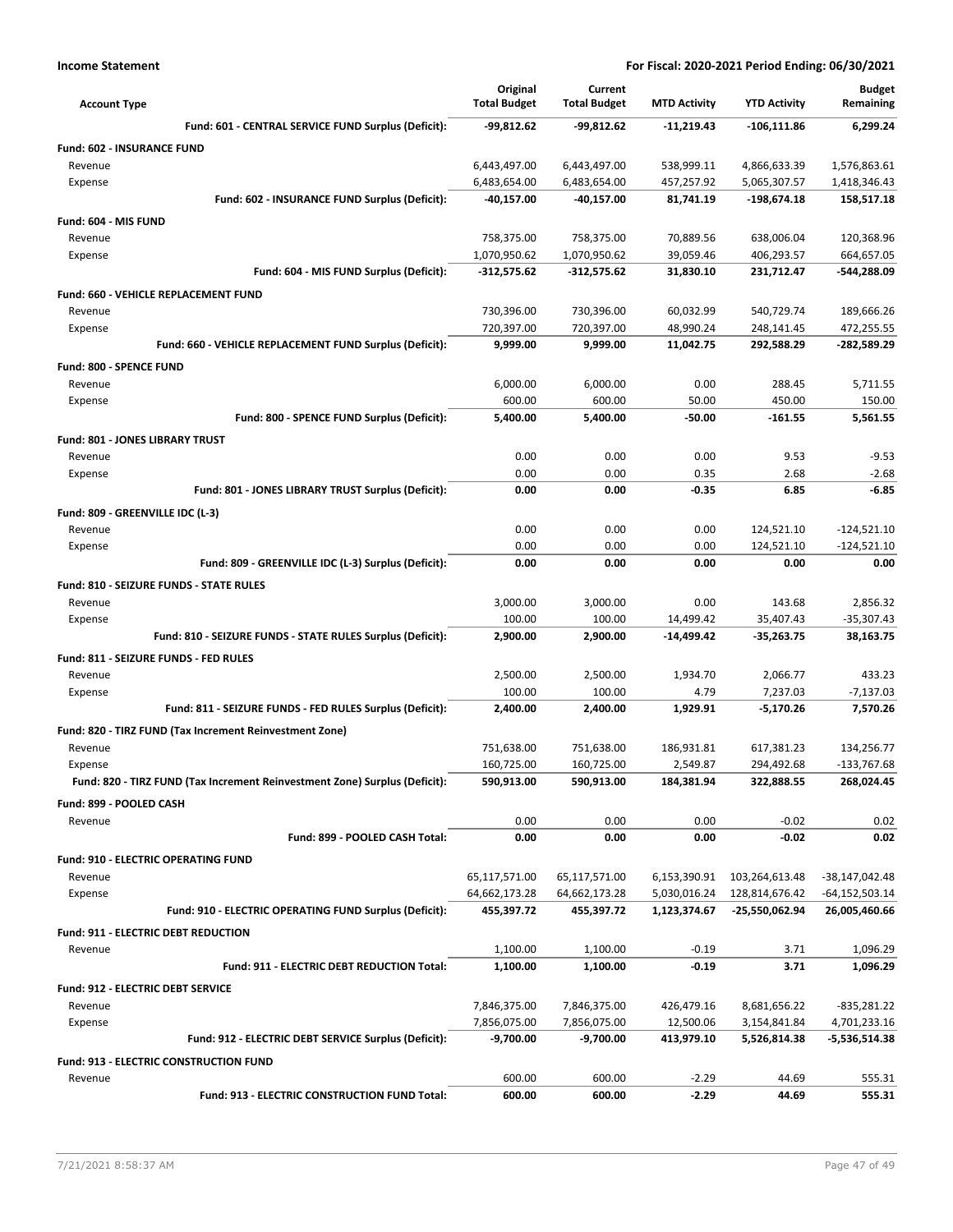| <b>Income Statement</b>      |                                                 |                                 |                                |                     | For Fiscal: 2020-2021 Period Ending: 06/30/2021 |                            |
|------------------------------|-------------------------------------------------|---------------------------------|--------------------------------|---------------------|-------------------------------------------------|----------------------------|
| <b>Account Type</b>          |                                                 | Original<br><b>Total Budget</b> | Current<br><b>Total Budget</b> | <b>MTD Activity</b> | <b>YTD Activity</b>                             | <b>Budget</b><br>Remaining |
| Fund: 950 - CABLE / INTERNET |                                                 |                                 |                                |                     |                                                 |                            |
| Revenue                      |                                                 | 6,394,735.00                    | 6,394,735.00                   | 509.620.72          | 4,922,973.75                                    | 1,471,761.25               |
| Expense                      |                                                 | 6,042,897.22                    | 6,042,897.22                   | 324,021.55          | 4,173,172.11                                    | 1,869,725.11               |
|                              | Fund: 950 - CABLE / INTERNET Surplus (Deficit): | 351.837.78                      | 351,837.78                     | 185,599.17          | 749.801.64                                      | -397,963.86                |
|                              | <b>Total Surplus (Deficit):</b>                 | $-1,962,159.45$                 | -2,078,611.45                  | $-375.063.08$       | -18.433.723.94                                  |                            |